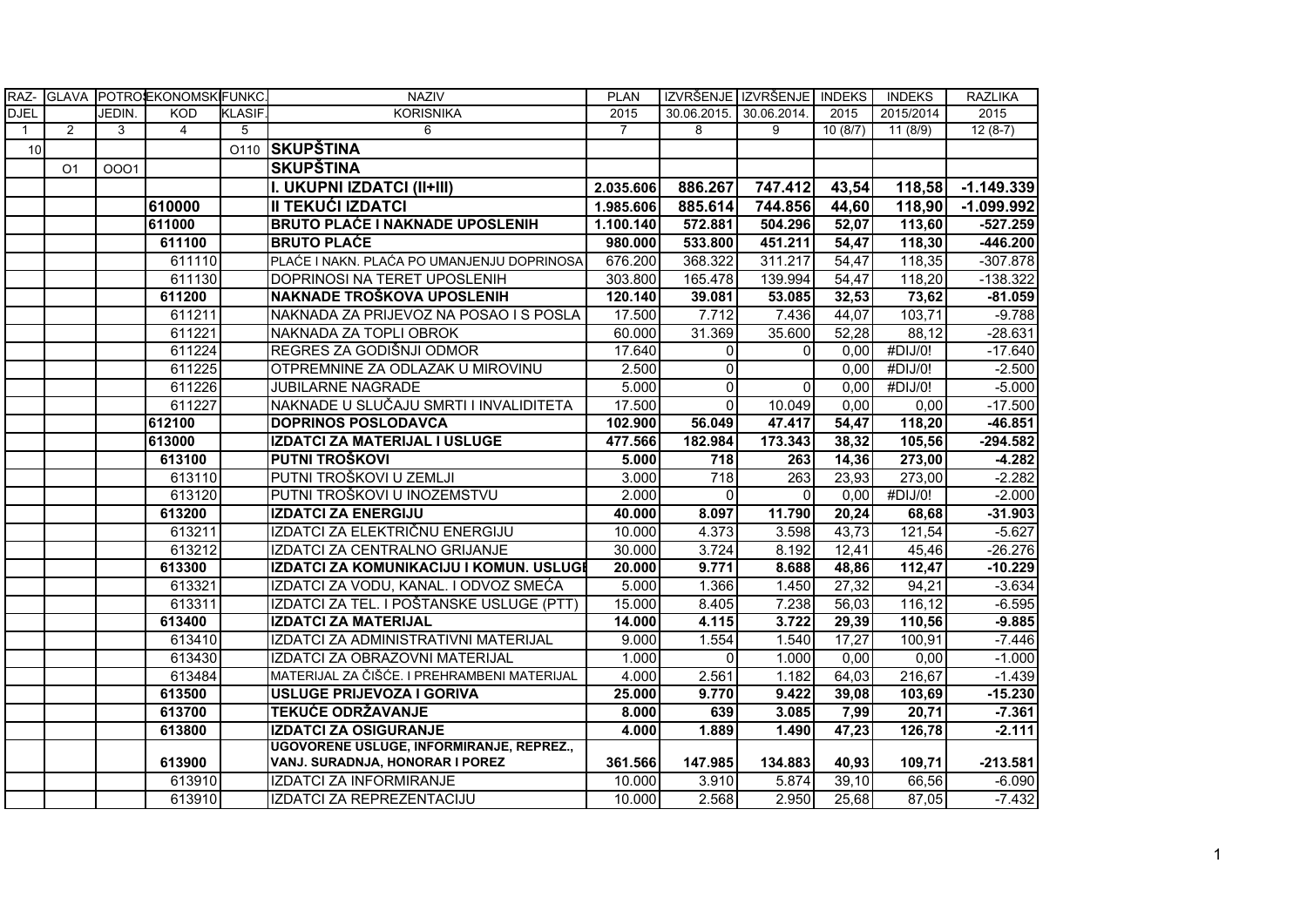| 613920 | IZDATCI ZA STRUČNO OBRAZOVANJE          | 2.000   | $\Omega$ | 120    | 0,00          | 0,00    | $-2.000$    |
|--------|-----------------------------------------|---------|----------|--------|---------------|---------|-------------|
|        | IZDATCI ZA USLUGE PO OSNOVU UGOVORA ZA  |         |          |        |               |         |             |
| 613976 | <b>PRIVR. I POVREMENE POSLOVE</b>       | 5.000   | 0        | 1.000  | 0,00          | 0.00    | $-5.000$    |
| 613974 | IZDATCI ZA RAD POVJERENSTAVA / KOMISIJA | 40.000  | 16.390   | 21.590 | 40,98         | 75,91   | $-23.610$   |
|        | IZDATCI ZA NAKNADE SKUPŠTINSKIM         |         |          |        |               |         |             |
| 613975 | <b>ZASTUPNICIMA</b>                     | 220,000 | 96.480   | 78.500 | 43,85         | 122,90  | $-123.520$  |
| 613980 | POREZ NA UGOVORE, VANJS. SUR., KOMISIJE | 59.860  | 25.604   | 22.881 | 42,77         | 111,90  | $-34.256$   |
| 613983 | POSEBAN POREZ NA PLAĆU                  | 4.706   | 2.296    | 1.968  | 48,79         | 116,67  | $-2.410$    |
| 613991 | OSTALE NESPOMENUTE USLUGE               | 10.000  | 737      |        | 7,37          | #DIJ/0! | $-9.263$    |
| 614000 | <b>TEKUĆI PRIJENOSI/POTPORE</b>         | 305.000 | 73.700   | 19.800 | 24,16         | 372,22  | $-231.300$  |
| 614200 | <b>GRANTOVI POJEDINACA- PRIPRAVNICI</b> | 75.000  |          |        | 0,00          | #DIJ/0! | $-75.000$   |
| 614239 | <b>OSTALI GRANTOVI POJEDINACA</b>       |         | 3.200    |        | 3.500 #DIJ/0! | 91,43   | 3.200       |
| 614323 | PRIJEN.SREDSTAVA PARLAMENT. POLITIČ. ST | 200.000 | 60.000   |        | 30,00         | #DIJ/0! | $-140.000$  |
| 614324 | POTPORE UDRUGAMA GRAĐANA                | 30.000  | 10.500   | 16.300 | 35,00         | 64,42   | $-19.500$   |
| 615000 | KAPITALNI PRIJENOSI/POTPORE             |         |          | 0      | 0,00          | #DIJ/0! |             |
| 615100 | IKAP. POTPORE DRUGIM RAZINAMA VLASTI    |         |          |        |               |         |             |
| 616300 | KAMATA NA DOMAĆA POZAJMLJIVANJA         |         |          |        | #DIJ/0!       | #DIJ/0! |             |
| 820000 | IIII. KAPITALNI IZDATCI                 | 50.000  | 653      | 2.556  | 1,31          | 25,55   | $-49.347$   |
| 821310 | NABAVA OPREME-UREDSKA                   | 10.000  | 653      | 2.556  | 6,53          | 25,55   | $-9.347$    |
| 821300 | NABAVA OPREME-PRIJEVOZNA                |         |          |        | #DIJ/0!       | #DIJ/0! |             |
| 821624 | INVESTICIJSKO ODRŽAVANJE ZGRADA         | 40.000  |          |        | 0,00          | #DIJ/0! | $-40.000$   |
| 823300 | OTPLATA DOMAĆEG POZAJMLJIVANJA          |         |          |        | #DIJ/0!       | #DIJ/0! | 0           |
|        | <b>BROJ UPOSLENIH</b>                   | 42      | 44       |        | 39 104,76     | 112,82  | $\mathbf 2$ |

|             | RAZ- GLAVA     |        | <b>POTROJEKONOMSKIFUNKC.</b> |                  | <b>NAZIV</b>                             | <b>PLAN</b> |             | IZVRŠENJE I IZVRŠENJE        | <b>INDEKS</b> | <b>INDEKS</b> | <b>RAZLIKA</b> |
|-------------|----------------|--------|------------------------------|------------------|------------------------------------------|-------------|-------------|------------------------------|---------------|---------------|----------------|
| <b>DJEL</b> |                | JEDIN. | <b>KOD</b>                   | <b>KLASIF.</b>   | <b>KORISNIKA</b>                         | 2015        | 30.06.2015. | 30.06.2014.                  | 2015          | 2015/2014     | 2015           |
|             |                | 3      |                              | 5                | 6                                        |             | 8           | 9                            | 10(8/7)       | 11(8/9)       | $12(8-7)$      |
| 11          |                |        |                              |                  | STRUČNE SLUŽBE VLADE                     |             |             |                              |               |               |                |
|             | O <sub>1</sub> | 0001   |                              | O <sub>140</sub> | <b>STRUČNE SLUŽBE VLADE</b>              |             |             |                              |               |               |                |
|             |                |        |                              |                  | I. UKUPNI IZDATCI (II+III+IV)            | 2.052.214   | 401.912     | 391.540                      | 19,58         | 102,65        | $-1.650.302$   |
|             |                |        | 600000                       |                  | III.TEKUĆA REZERVA/PRIČUVA               | 600.000     | < 83.156    | $\leq 77.186 > \leq 13.86 >$ |               | $<$ 107.73>   | $< -516.844>$  |
|             |                |        | 610000                       |                  | IIII. TEKUĆI IZDATCI                     | 1.407.214   | 396.945     | 391.540                      | 28,21         | 101,38        | $-1.010.269$   |
|             |                |        | 611000                       |                  | <b>BRUTO PLAĆE I NAKNADE UPOSLENIH</b>   | 602.740     | 284.610     | 278.535                      | 47,22         | 102,18        | $-318.130$     |
|             |                |        | 611100                       |                  | <b>IBRUTO PLAĆE</b>                      | 480.000     | 235.989     | 225.854                      | 49,16         | 104,49        | $-244.011$     |
|             |                |        | 611110                       |                  | PLAĆE I NAKN. PLAĆA PO UMANJENJU DOPRIN  | 331.200     | 161.877     | 155.839                      | 48.88         | 103,87        | $-169.323$     |
|             |                |        | 611130                       |                  | DOPRINOSI NA TERET UPOSLENIH             | 148,800     | 74.112      | 70.015                       | 49,81         | 105,85        | $-74.688$      |
|             |                |        | 611200                       |                  | NAKNADE TROŠKOVA UPOSLENIH               | 122.740     | 48.621      | 52.681                       | 39,61         | 92,29         | $-74.119$      |
|             |                |        | 611211                       |                  | NAKNADA ZA PRIJEVOZ NA POSAO I S POSLA I | 30.000      | 13.462      | 13.862                       | 44,87         | 97,11         | $-16.538$      |
|             |                |        | 611221                       |                  | NAKNADA ZA TOPLI OBROK                   | 56,000      | 27.104      | 25.056                       | 48.40         | 108.17        | $-28.896$      |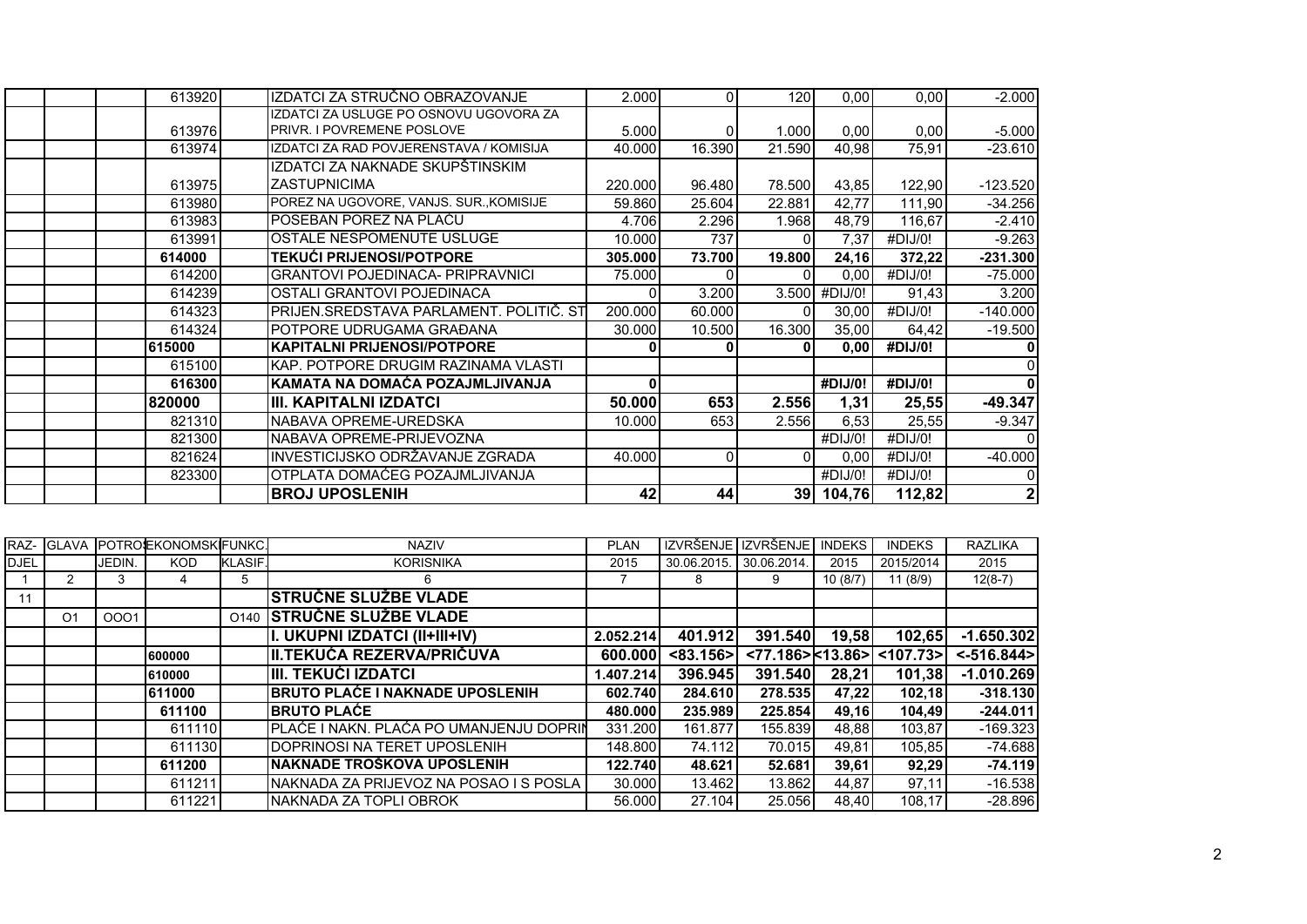| 611224 | REGRES ZA GODIŠNJI ODMOR                   | 13.440  | $\Omega$     | $\overline{0}$ | 0,00        | #DIJ/0!             | $-13.440$       |
|--------|--------------------------------------------|---------|--------------|----------------|-------------|---------------------|-----------------|
| 611225 | OTPREMNINE ZA ODLAZAK U MIROVINU           | 5.000   | 3.041        | $\Omega$       | 60,82       | #DIJ/0!             | $-1.959$        |
| 611226 | JUBILARNE NAGRADE                          | 5.800   | 5.014        | 1.268          | 86,45       | 395,43              | $-786$          |
| 611227 | NAKNADE U SLUČAJU SMRTI I INVALIDITETA     | 12.500  | $\Omega$     | 12.495         | 0,00        | 0,00                | $-12.500$       |
| 612100 | <b>DOPRINOS POSLODAVCA</b>                 | 50.400  | 24.817       | 23.715         | 49,24       | 104,65              | $-25.583$       |
| 613000 | IZDATCI ZA MATERIJAL I USLUGE              | 234.074 | 87.518       | 88.290         | 37,39       | 99,13               | $-146.556$      |
| 613100 | PUTNI TROŠKOVI                             | 10.000  | 3.069        | 4.725          | 30,69       | 64,95               | $-6.931$        |
| 613110 | PUTNI TROŠKOVI U ZEMLJI                    | 7.000   | 2.675        | 2.825          | 38,21       | 94,69               | $-4.325$        |
| 613120 | PUTNI TROŠKOVI U INOZEMSTVU                | 3.000   | 200          | 1.400          | 6,67        | 14,29               | $-2.800$        |
| 613191 | OSTALE NAKNADE PUTNIH I DR. TROŠKOVA       |         | 194          |                | 500 #DIJ/0! | 38,80               | 194             |
| 613200 | <b>IZDATCI ZA ENERGIJU</b>                 | 60.000  | 15.552       | 15.927         | 25,92       | 97,65               | $-44.448$       |
| 613211 | IZDATCI ZA ELEKTRIČNU ENERGIJU             | 20.000  | 7.520        | 7.830          | 37,60       | 96,04               | $-12.480$       |
| 613212 | IZDATCI ZA CENTRALNO GRIJANJE              | 40.000  | 8.032        | 8.097          | 20,08       | 99,20               | $-31.968$       |
| 613300 | IZDATCI ZA KOMUNIKACIJU I KOMUN. USLUGI    | 38.000  | 21.812       | 20.155         | 57,40       | 108,22              | $-16.188$       |
| 613321 | IZDATCI ZA VODU, KANAL. I ODVOZ SMEĆA      | 8.000   | 8.020        | 4.040          | 100,25      | 198,51              | $\overline{20}$ |
| 613311 | IZDATCI ZA TEL. I POŠTANSKE USLUGE (PTT)   | 30.000  | 13.792       | 16.115         | 45,97       | 85,58               | $-16.208$       |
| 613400 | <b>IZDATCI ZA MATERIJAL</b>                | 32.000  | 13.685       | 15.769         | 42,77       | 86,78               | $-18.315$       |
| 613410 | IZDATCI ZA ADMINISTRATIVNI MATERIJAL       | 12.000  | 2.636        | 575            | 21,97       | 458,43              | $-9.364$        |
| 613430 | IZDATCI ZA OBRAZOVNI MATERIJAL             | 2.000   | 464          | 464            | 23,20       | 100,00              | $-1.536$        |
| 613484 | MATERIJAL ZA ČIŠĆENJE I PREH. MATERIJAL    | 18.000  | 10.585       | 14.730         | 58,81       | 71,86               | $-7.415$        |
| 613500 | USLUGE PRIJEVOZA I GORIVA                  | 6.000   | 1.248        | 2.483          | 20,80       | 50,26               | $-4.752$        |
| 613600 | UNAJMLJIVANJE IMOVINE I OPREME             | 20.000  | $\mathbf{0}$ | 0              | 0,00        | #DIJ/0!             | $-20.000$       |
| 613700 | <b>TEKUĆE ODRŽAVANJE</b>                   | 8.000   | 2.889        | 621            | 36,11       | 465,22              | $-5.111$        |
| 613800 | <b>IZDATCI ZA OSIGURANJE</b>               | 1.500   | $\mathbf{0}$ | $\Omega$       | 0,00        | #DIJ/0!             | $-1.500$        |
|        | <b>UGOV. USL., INFORMIRANJE,</b>           |         |              |                |             |                     |                 |
| 613900 | REPREZENTACIJA, VANJ. SURADNJA,            | 58.574  | 29.263       | 28.610         | 49,96       | 102,28              | $-29.311$       |
| 613910 | IZDATCI ZA INFORMIRANJE                    | 20.000  | 3.395        | 3.990          | 16,98       | 85,09               | $-16.605$       |
| 613910 | IZDATCI ZA REPREZENTACIJU                  | 5.000   | 6.106        | 2.756          | 122,12      | $\overline{2}21,55$ | 1.106           |
| 613920 | IZDATCI ZA STRUČNO OBRAZOVANJE             | 2.000   | 583          | 570            | 29,15       | 102,28              | $-1.417$        |
|        | IZDATCI ZA USLUGE PO OSNOVU UGOVORA ZA     |         |              |                |             |                     |                 |
| 613976 | PRIVR. I POVREMENE POSLOVE                 | 3.300   | 5.774        | 9.525          | 174,97      | 60,62               | 2.474           |
| 613974 | IZDACI ZA RAD POVJERENSTAVA / KOMISIJA     | 19.500  | 8.916        | 3.360          | 45,72       | 265,36              | $-10.584$       |
| 613980 | POREZ NA UGOVORE, VANJS. SUR., KOMISIJE    | 5.004   | 3.038        | 2.438          | 60,71       | 124,61              | $-1.966$        |
|        | POSEBNA NAKNADA NA DOHODAK ZA ZAŠTITU OD   |         |              |                |             |                     |                 |
| 613983 | PRIRODNIH I DRUGIH NESREĆA                 | 1.770   | 857          | 814            | 48,42       | 105,28              | $-913$          |
| 613991 | OSTALE NESPOMENUTE USLUGE                  | 2.000   | 594          | 5.157          | 29,70       | 11,52               | $-1.406$        |
| 614000 | <b>TEKUĆI PRIJENOSI</b>                    | 520.000 | $\mathbf 0$  | 1.000          | 0,00        | 0,00                | $-520.000$      |
| 614116 | POTPORE NIŽIM RAZINAMA VLASTI              | 500.000 | $\Omega$     | $\Omega$       | 0,00        | #DIJ/0!             | $-500.000$      |
| 614411 | SUBVENCIJE JAVNIM PODUZEĆIMA- JP"BLIDINJE" | 20.000  | $\mathbf 0$  | $\Omega$       | 0,00        | #DIJ/0!             | $-20.000$       |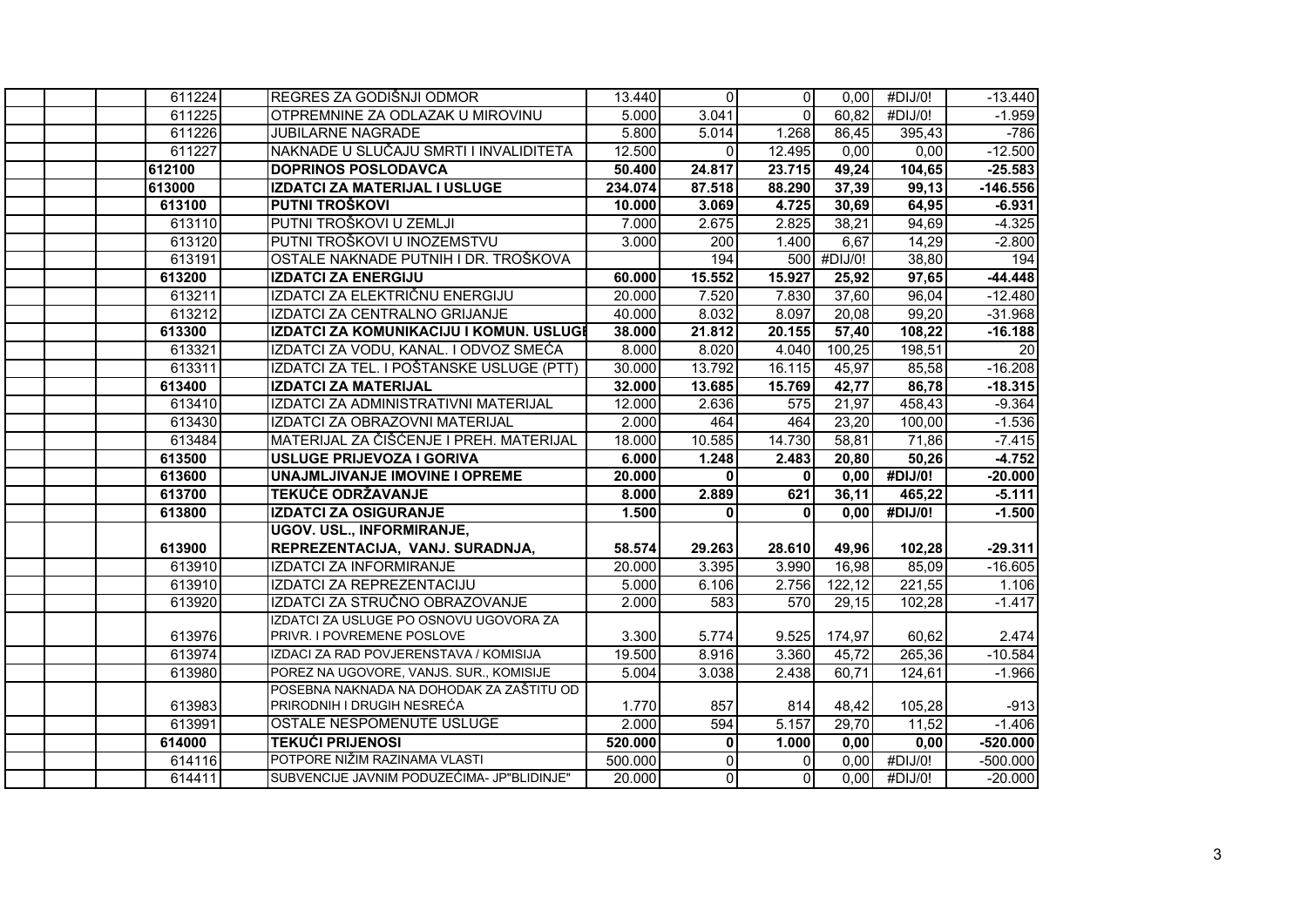|  |        | <b>OSTALE POTPORE POJEDINCIMA-SUBVENCIJA</b>       |        |       |    |                 |         |           |
|--|--------|----------------------------------------------------|--------|-------|----|-----------------|---------|-----------|
|  | 614239 | IKAMATA ZA STAMBENU IZGRADNJU                      |        |       |    | $1.000$ #DIJ/0! | 0.00    |           |
|  | 614324 | ITRANSFER UDRUGAMA GRAĐANA                         |        |       |    | #DIJ/0!         |         |           |
|  | 820000 | <b>IIV. KAPITALNI IZDATCI</b>                      | 45.000 | 4.967 |    | 11.04.          | #DIJ/0! | $-40.033$ |
|  | 821310 | <b>INABAVA OPREME-UREDSKA</b>                      | 25,000 | 4.967 |    | 19.87           | #DIJ/0! | $-20.033$ |
|  | 821300 | INABAVA OPREME-PRIJEVOZNA                          |        |       |    | #DIJ/0!         | #DIJ/0! |           |
|  | 821500 | <b>STUDIJE IZVEDIVOSTI PROJEKTNE DOKUMENTACIJI</b> |        |       |    | #DIJ/0!         | #DIJ/0! |           |
|  | 821624 | INVESTICIJSKO ODRŽAVANJE ZGRADA                    | 20,000 |       |    | 0.00 l          | #DIJ/0! | $-20.000$ |
|  |        | <b>IBROJ UPOSLENIH</b>                             | 32     | 33    | 29 | 103,13          | 113,79  |           |

|              | RAZ- GLAVA     |        | POTROJEKONOMSKIFUNKC |               | <b>NAZIV</b>                             | <b>PLAN</b>    |             | IZVRŠENJE IZVRŠENJE | <b>INDEKS</b> | <b>INDEKS</b> | <b>RAZLIKA</b> |
|--------------|----------------|--------|----------------------|---------------|------------------------------------------|----------------|-------------|---------------------|---------------|---------------|----------------|
| <b>DJEL</b>  |                | JEDIN. | <b>KOD</b>           | <b>KLASIF</b> | <b>KORISNIKA</b>                         | 2015           | 30.06.2015. | 30.06.2014.         | 2015          | 2015/2014     | 2015           |
| $\mathbf{1}$ | $\overline{2}$ | 3      | 4                    | 5             | 6                                        | $\overline{7}$ | 8           | 8                   | 10(8/7)       | 11(8/9)       | $12(8-7)$      |
| 11           |                |        |                      | O110          | <b>URED PREDSJEDNIKA VLADE</b>           |                |             |                     |               |               |                |
|              | $\overline{2}$ | 0001   |                      |               | <b>URED PREDSJEDNIKA VLADE</b>           |                |             |                     |               |               |                |
|              |                |        |                      |               | I. UKUPNI IZDATCI (II+III)               | 388.995        | 135.057     | 164.369             | 34,72         | 82,17         | $-253.938$     |
|              |                |        | 610000               |               | <b>II.TEKUĆI IZDATCI</b>                 | 380.995        | 135.057     | 162.464             | 35,45         | 83,13         | $-245.938$     |
|              |                |        | 611000               |               | <b>BRUTO PLAĆE I NAKNADE UPOSLENIH</b>   | 304.852        | 109.038     | 119.686             | 35,77         | 91,10         | $-195.814$     |
|              |                |        | 611100               |               | <b>BRUTO PLAĆE</b>                       | 281.492        | 102.129     | 114.928             | 36,28         | 88,86         | $-179.363$     |
|              |                |        | 611110               |               | PLAĆE I NAKN. PLAĆA PO UMANJENJU DOPRIN  | 194.229        | 70.469      | 79.300              | 36,28         | 88,86         | $-123.760$     |
|              |                |        | 611130               |               | DOPRINOSI NA TERET UPOSLENIH             | 87.263         | 31.660      | 35.628              | 36,28         | 88,86         | $-55.603$      |
|              |                |        | 611200               |               | <b>NAKNADE TROŠKOVA UPOSLENIH</b>        | 23.360         | 6.909       | 4.758               | 29,58         | 145,21        | $-16.451$      |
|              |                |        | 611211               |               | NAKNADA ZA PRIJEVOZ NA POSAO I S POSLA   | 2.000          | 928         | 566                 | 46,40         | 163,96        | $-1.072$       |
|              |                |        | 611221               |               | NAKNADA ZA TOPLI OBROK                   | 13.000         | 5.152       | 4.192               | 39,63         | 122,90        | $-7.848$       |
|              |                |        | 611224               |               | REGRES ZA GODIŠNJI ODMOR                 | 3.360          | $\Omega$    | 0                   | 0,00          | #DIJ/0!       | $-3.360$       |
|              |                |        | 611226               |               | <b>JUBILARNE NAGRADE</b>                 | 1.500          | 829         | 0                   | 55.27         | #DIJ/0!       | $-671$         |
|              |                |        | 611227               |               | NAKNADE U SLUČAJU SMRTI I INVALIDITETA   | 3.500          | $\Omega$    | 0                   | 0,00          | #DIJ/0!       | $-3.500$       |
|              |                |        | 612100               |               | <b>DOPRINOS POSLODAVCA</b>               | 29.557         | 10.724      | 12.067              | 36,28         | 88,87         | $-18.833$      |
|              |                |        | 613000               |               | <b>IZDATCI ZA MATERIJAL I USLUGE</b>     | 46.586         | 15.295      | 18.711              | 32,83         | 81,74         | $-31.291$      |
|              |                |        | 613100               |               | PUTNI TROŠKOVI                           | 5.000          | 1.182       | 928                 | 23,64         | 127,37        | $-3.818$       |
|              |                |        | 613110               |               | PUTNI TROŠKOVI U ZEMLJI                  | 2.500          | 350         | 688                 | 14,00         | 50,87         | $-2.150$       |
|              |                |        | 613120               |               | PUTNI TROŠKOVI U INOZEMSTVU              | 2.500          | 722         | 100                 | 28,88         | 722,00        | $-1.778$       |
|              |                |        | 613191               |               | OSTALE NAKN. PUTNIH I DRUGIH TROŠ.       |                | 110         | 140                 | #DIJ/0!       | 78,57         | 110            |
|              |                |        | 613300               |               | IZDATCI ZA KOMUNIKACIJU I KOMUN. USLUGI  | 7.000          | 3.044       | 2.425               | 43,49         | 125,53        | $-3.956$       |
|              |                |        | 613311               |               | IZDATCI ZA TEL. I POŠTANSKE USLUGE (PTT) | 7.000          | 3.044       | 2.425               | 43,49         | 125,53        | $-3.956$       |
|              |                |        | 613400               |               | <b>IZDATCI ZA MATERIJAL</b>              | 2.000          | 721         | 717                 | 36,05         | 100,56        | $-1.279$       |
|              |                |        | 613410               |               | IZDATCI ZA ADMINISTRATIVNI MATERIJAL     | 1.500          | 453         | 717                 | 30,20         | 63,18         | $-1.047$       |
|              |                |        | 613430               |               | IZDATCI ZA OBRAZOVNI MATERIJAL           | 500            | 268         | $\Omega$            | 53,60         | #DIJ/0!       | $-232$         |
|              |                |        | 613500               |               | <b>USLUGE PRIJEVOZA I GORIVA</b>         | 8.000          | 1.724       | 2.476               | 21,55         | 69,63         | $-6.276$       |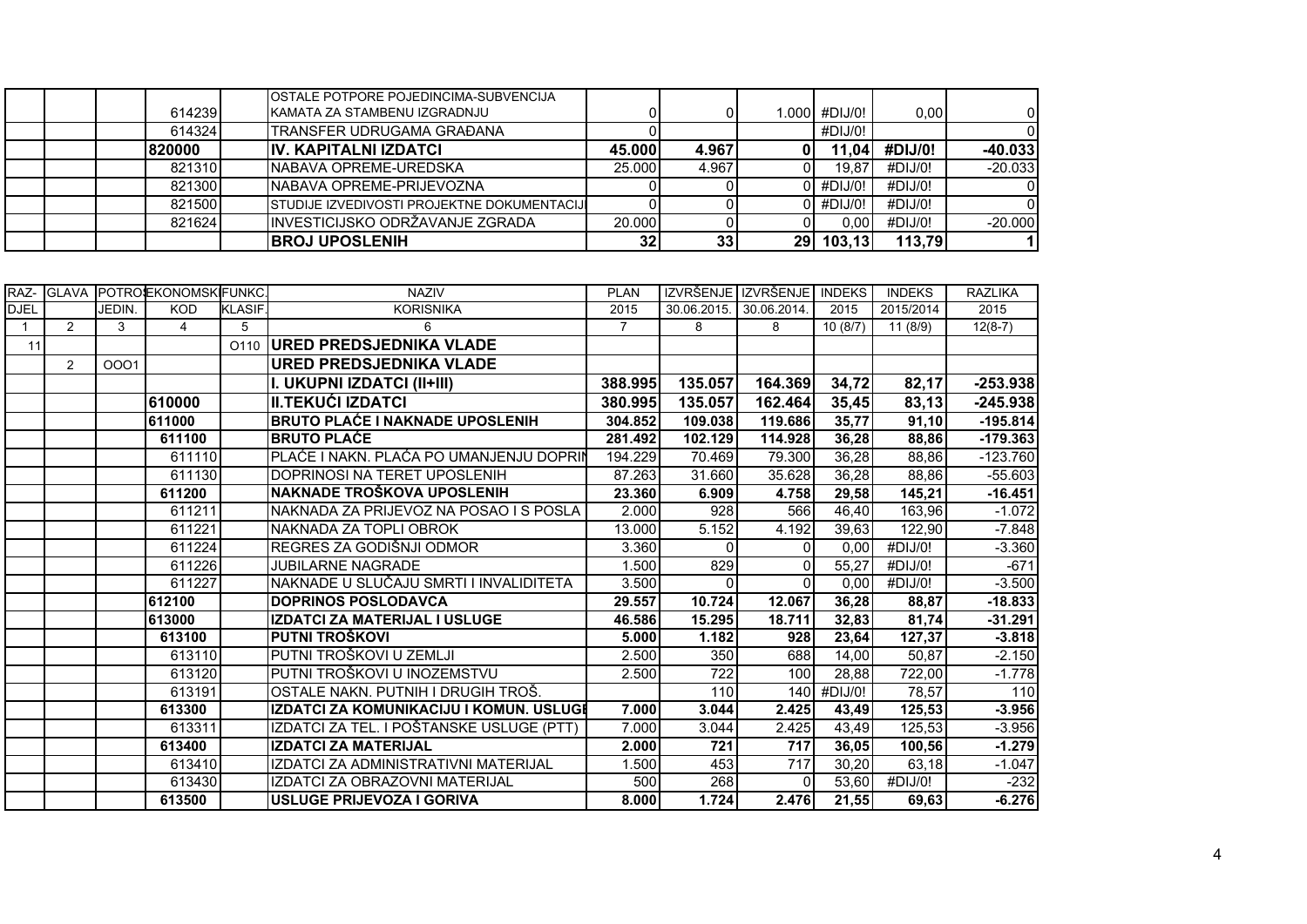| 613710 | MATERIJAL ZA OPRAVKU I ODRŽAVANJE        | 6.000  | 440          | 979     | 7,33          | 44,94   | $-5.560$ |
|--------|------------------------------------------|--------|--------------|---------|---------------|---------|----------|
| 613800 | <b>IZDATCI ZA OSIGURANJE</b>             | 2.000  |              |         | 0,00          | #DIJ/0! | $-2.000$ |
|        | REPREZENT., VANJ. SURADNJA, HONORAR I    |        |              |         |               |         |          |
| 613900 | <b>POREZ</b>                             | 16.586 | 8.184        | 11.186  | 49,34         | 73,16   | $-8.402$ |
| 613910 | <b>IZDATCI ZA INFORMIRANJE</b>           | 2.000  | 940          | 453     | 47,00         | 207,51  | $-1.060$ |
| 613910 | IZDATCI ZA REPREZENTACIJU                | 8.000  | 2.346        | 3.217   | 29,33         | 72,93   | $-5.654$ |
| 613920 | IZDATCI ZA STRUČNO OBRAZOVANJE           | 1.000  | 2.800        |         | 280,00        | #DIJ/0! | 1.800    |
| 613974 | IZDATCI ZA RAD POVJERENSTVA / KOMISIJA   | 520    | 150          |         | 28,85         | #DIJ/0! | $-370$   |
| 613976 | PRIVREMENI I POVREMENI POSLOVI           | 825    | 1.275        | 5.950   | 154,55        | 21,43   | 450      |
| 613980 | POREZ NA UGOVORE VANJS. SUR., KOMISIJE.  | 263    | 258          | 1.047   | 98,10         | 24,64   | $-5$     |
|        | POSEBNA NAKNADA NA DOHODAK ZA ZAŠTITU OD |        |              |         |               |         |          |
| 613983 | PRIRODNIH I DRUGIH NESREĆA               | 978    | 333          | 398     | 34,05         | 83,67   | $-645$   |
| 613991 | OSTALE NESPOMENUTE USLUGE I DADŽBINE     | 3.000  | 82           | 121     | 2,73          | 67,77   | $-2.918$ |
| 614300 | <b>TRANSFER UDRUGAMA GRAĐANA</b>         |        | $\mathbf{0}$ | 9.0001  | #DIJ/0!       | 0,00    |          |
| 614400 | SUBVENCIJE INDUSTRIJSKOJ PROIZVODNJI     |        | 0            | 3.000 l | #DIJ/0!       | 0,00    | 0        |
| 616300 | KAMATA NA DOMAĆA POZAJMLJIVANJA          |        | 0            |         | #DIJ/0!       | #DIJ/0! | $\bf{0}$ |
| 820000 | <b>III.KAPITALNI IZDATCI</b>             | 8.000  | 0            | 1.905   | 0,00          | 0,00    | $-8.000$ |
| 821310 | NABAVA OPREME-UREDSKA                    | 8.000  |              |         | 0,00          | #DIJ/0! | $-8.000$ |
| 821320 | NABAVA OPREME-PRIJEVOZNA                 |        |              |         |               |         |          |
| 823300 | OTPLATA DOMAĆEG POZAJMLJIVANJA           |        | 0            |         | 1.905 #DIJ/0! | 0,00    | 0        |
|        | <b>BROJ UPOSLENIH</b>                    |        | 9            |         | 112,50        | 128,57  |          |

|             |                |        | RAZ- GLAVA POTROEKONOMSKFUNKC. |                  | <b>NAZIV</b>                            | <b>PLAN</b> |             | IZVRŠENJE I IZVRŠENJE | <b>INDEKS</b> | <b>INDEKS</b> | <b>RAZLIKA</b> |
|-------------|----------------|--------|--------------------------------|------------------|-----------------------------------------|-------------|-------------|-----------------------|---------------|---------------|----------------|
| <b>DJEL</b> |                | JEDIN. | <b>KOD</b>                     | <b>KLASIF.</b>   | <b>KORISNIKA</b>                        | 2014        | 30.06.2015. | 30.06.2014            | 2015          | 2015/2014     | 2015           |
|             |                |        |                                | 5                | 6                                       |             | 8           | 9                     | 10(8/7)       | 11(8/9)       | $12(8-7)$      |
| 11          |                |        |                                | O <sub>140</sub> | SLUŽBA ZA ODNOSE S JAVNOŠĆU             |             |             |                       |               |               |                |
|             | O <sub>3</sub> | 0001   |                                |                  | SLUŽBA ZA ODNOSE S JAVNOŠĆU             |             |             |                       |               |               |                |
|             |                |        |                                |                  | I. UKUPNI IZDATCI (II+III)              | 72.383      | 30.860      | 21.539                | 42,63         | 143,27        | $-41.523$      |
|             |                |        | 610000                         |                  | III.TEKUĆI IZDATCI                      | 70.383      | 29.699      | 21.539                | 42,20         | 137,88        | $-40.684$      |
|             |                |        | 611000                         |                  | <b>BRUTO PLAĆE I NAKNADE UPOSLENIH</b>  | 59.760      | 25.776      | 19.428                | 43,13         | 132,67        | $-33.984$      |
|             |                |        | 611100                         |                  | <b>BRUTO PLAĆE</b>                      | 50.000      | 22.738      | 17.023                | 45,48         | 133,57        | $-27.262$      |
|             |                |        | 611110                         |                  | PLAĆE I NAKN. PLAĆA PO UMANJENJU DOPRIN | 34.500      | 15.689      | 11.746                | 45,48         | 133,57        | $-18.811$      |
|             |                |        | 611130                         |                  | IDOPRINOSI NA TERET UPOSLENIH           | 15.500      | 7.049       | 5.277                 | 45,48         | 133,58        | $-8.451$       |
|             |                |        | 611200                         |                  | NAKNADE TROŠKOVA UPOSLENIH              | 9.760       | 3.038       | 2.405                 | 31,13         | 126,32        | $-6.722$       |
|             |                |        | 611211                         |                  | NAKNADA ZA PRIJEVOZ NA POSAO I S POSLA  | 1.500       | 582         | 629                   |               |               | $-918$         |
|             |                |        | 611221                         |                  | INAKNADA ZA TOPLI OBROK                 | 5.000       | 2.456       | 1.776                 | 49,12         | 138,29        | $-2.544$       |
|             |                |        | 611224                         |                  | REGRES ZA GODIŠNJI ODMOR                | .260        |             |                       | 0,00          | #DIJ/0!       | $-1.260$       |
|             |                |        | 611227                         |                  | NAKNADE U SLUČAJU SMRTI I INVALIDITETA  | 2.000       |             |                       | 0,00          |               | $-2.000$       |
|             |                |        | 612100                         |                  | <b>DOPRINOS POSLODAVCA</b>              | 5.250       | 2.388       | 1.788                 | 45,49         | 133,56        | $-2.862$       |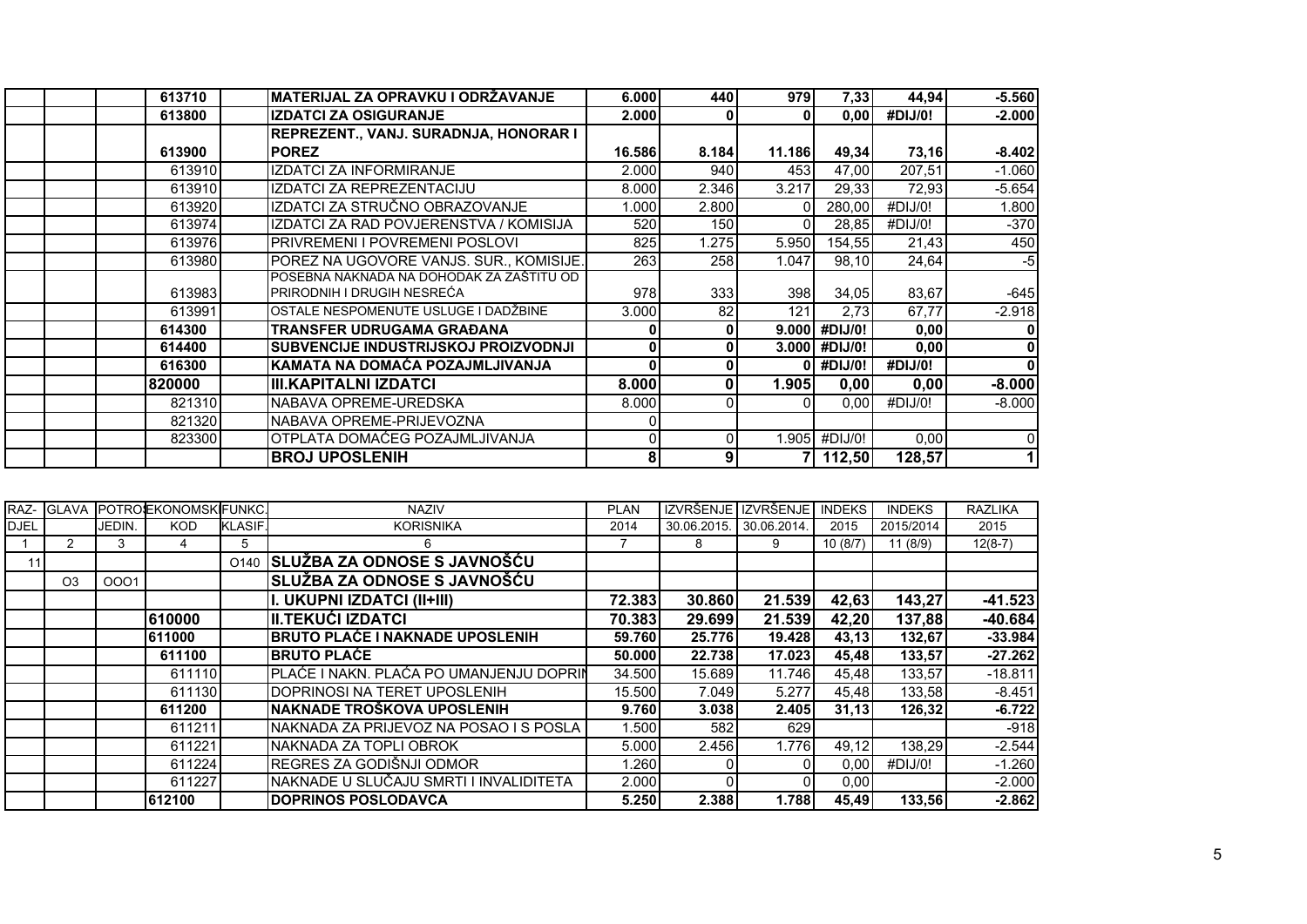|              |                |        | 613000               |         | IZDATCI ZA MATERIJAL I USLUGE            | 5.373            | 1.535                          | 323                            | 28,57         | 475,23        | $-3.838$                |
|--------------|----------------|--------|----------------------|---------|------------------------------------------|------------------|--------------------------------|--------------------------------|---------------|---------------|-------------------------|
|              |                |        | 613100               |         | PUTNI TROŠKOVI                           | 600              | $\mathbf{0}$                   | $\overline{25}$                | 0,00          | 0,00          | $-600$                  |
|              |                |        | 613110               |         | PUTNI TROŠKOVI U ZEMLJI                  | 300              | $\overline{0}$                 | $\overline{25}$                | 0,00          | 0,00          | $-300$                  |
|              |                |        | 613120               |         | PUTNO TROŠKOVI U INOZEMSTVU              | 300              | $\Omega$                       | $\Omega$                       |               |               | $-300$                  |
|              |                |        | 613300               |         | IZDATCI ZA KOMUNIKACIJU I KOMUN. USLUGI  | 1.000            | 398                            | $\mathbf{0}$                   | 39,80         | #DIJ/0!       | $-602$                  |
|              |                |        | 613311               |         | IZDATCI ZA TEL. I POŠTANSKE USLUGE (PTT) | 1.000            | 398                            | $\mathbf{0}$                   | 39,80         | #DIJ/0!       | $-602$                  |
|              |                |        | 613400               |         | <b>IZDATCI ZA MATERIJAL</b>              | 600              | 165                            | $\mathbf{0}$                   | 27,50         | #DIJ/0!       | $-435$                  |
|              |                |        | 613410               |         | IZDATCI ZA ADMINISTRATIVNI MATERIJAL     | 300              | 165                            | $\Omega$                       | 55,00         | #DIJ/0!       | $-135$                  |
|              |                |        | 613430               |         | IZDATCI ZA OBRAZOVNI MATERIJAL           | 300              | $\Omega$                       | $\mathbf{0}$                   | 0,00          | #DIJ/0!       | $-300$                  |
|              |                |        | 613500               |         | <b>USLUGE PRIJEVOZA I GORIVA</b>         | 500              | 125                            | 131                            | 25,00         | 95,42         | $-375$                  |
|              |                |        | 613600               |         | UNAJMLJIVANJE IMOVINE I OPREME           | $\mathbf{0}$     | $\mathbf 0$                    |                                | $0$ #DIJ/0!   | #DIJ/0!       | $\overline{\mathbf{0}}$ |
|              |                |        |                      |         | <b>UGOV. USLUGE, INFORMIRANJE,</b>       |                  |                                |                                |               |               |                         |
|              |                |        | 613900               |         | <b>REPREZENT. VANJSKA SURADNJA,</b>      | 2.673            | 847                            | 167                            | 31,69         | 507,19        | $-1.826$                |
|              |                |        | 613910               |         | IZDATCI ZA INFORMIRANJE                  | 500              | $\overline{213}$               | 82                             | 42,60         | 259,76        | $-287$                  |
|              |                |        | 613910               |         | IZDATCI ZA REPREZENTACIJU                | 500              | $\overline{0}$                 | $\Omega$                       | 0,00          | #DIJ/0!       | $-500$                  |
|              |                |        | 613920               |         | IZDATCI ZA STRUČNO OBRAZOVANJE           | 500              | $\overline{0}$                 |                                | 0,00          | #DIJ/0!       | $-500$                  |
|              |                |        |                      |         | IZDACI ZA USLUGE PO OSNOVU UGOVORA       |                  |                                |                                |               |               |                         |
|              |                |        | 613976               |         | ZA PRIVREMENE I POVREMENE POSLOVE        | 0                | 359                            |                                | $0$ #DIJ/0!   | #DIJ/0!       | 359                     |
|              |                |        | 613974               |         | IZDACI ZA RAD POVJERENSTVA / KOMISIJA    | $\mathbf{0}$     | $\Omega$                       | $\Omega$                       | #DIJ/0!       | #DIJ/0!       | $\overline{\mathsf{o}}$ |
|              |                |        | 613980               |         | POREZ NA UGOVORE VANJS. SUR., KOMISIJE   | $\Omega$         | 63                             | $\Omega$                       | #DIJ/0!       | #DIJ/0!       | 63                      |
|              |                |        | 613983               |         | POSEBAN POREZ NA PLAĆU                   | $\overline{173}$ | 75                             | 55                             | 43,35         | 136,36        | $-98$                   |
|              |                |        | 613991               |         | OSTALE NESPOMENUTE USLUGE I DADŽB.       | 1.000            | 137                            | 30                             | 13,70         | 456,67        | $-863$                  |
|              |                |        | 614200               |         | <b>POTPORE POJEDINCIMA</b>               |                  |                                |                                |               | #DIJ/0!       | $\overline{\mathbf{0}}$ |
|              |                |        | 820000               |         | <b>III. KAPITALNI IZDATCI</b>            | 2.000            | 1.161                          | 0                              | 58,05         | #DIJ/0!       | $-839$                  |
|              |                |        | 821310               |         | NABAVA OPREME-UREDSKA                    | 2.000            | 1.161                          | $\Omega$                       | 58,05         | #DIJ/0!       | $-839$                  |
|              |                |        |                      |         | <b>BROJ UPOSLENIH</b>                    | 3                | 3                              | $\mathbf{2}$                   | 100,00        | 150,00        | $\bf{0}$                |
|              |                |        |                      |         |                                          |                  |                                |                                |               |               |                         |
| RAZ-         | <b>GLAVA</b>   |        | POTROJEKONOMSKIFUNKC |         | <b>NAZIV</b>                             | <b>PLAN</b>      |                                | IZVRŠENJE IZVRŠENJE            | <b>INDEKS</b> | <b>INDEKS</b> | <b>RAZLIKA</b>          |
| <b>DJEL</b>  |                | JEDIN. | <b>KOD</b>           | KLASIF. | <b>KORISNIKA</b>                         | 2015             | 30.06.2015. 30.06.2014.        |                                | 2015          | 2015/2014     | 2015                    |
| $\mathbf{1}$ | 2              | 3      | $\overline{4}$       | 5       | 6                                        | $\overline{7}$   | 8                              | 9                              | 10(8/7)       | 11(8/9)       | $12(8-7)$               |
| 12           |                |        |                      | O390    | <b>MINISTARSTVO UNUTARNJIH POSLOVA</b>   |                  |                                | 12.628.751 5.888.826 5.873.624 | 46,63         | 100,26        | $-6.739.925$            |
|              | O <sub>1</sub> | 0001   |                      |         |                                          |                  |                                |                                |               |               |                         |
|              |                |        |                      |         | I. UKUPNI IZDATCI (II+III)               |                  | 12.628.751 5.888.826 5.873.624 |                                | 46,63         | 100,26        | $-6.739.925$            |
|              |                |        | 610000               |         | <b>II.TEKUĆI IZDATCI</b>                 |                  | 12.358.751 5.828.628 5.812.531 |                                | 47,16         | 100,28        | $-6.530.123$            |
|              |                |        | 611000               |         | <b>BRUTO PLAĆE I NAKNADE UPOSLENIH</b>   |                  | 10.115.300 4.884.330 4.769.855 |                                | 48,29         | 102,40        | $-5.230.970$            |
|              |                |        | 611100               |         | <b>BRUTO PLAĆE</b>                       | 8.250.000        | 4.087.207                      | 3.999.964                      | 49,54         | 102,18        | $-4.162.793$            |
|              |                |        | 611110               |         | PLAĆE I NAKN. PLAĆA PO UMANJENJU DOPRIN  | 5.692.500        | 2.820.172                      | 2.741.029                      | 49,54         | 102,89        | $-2.872.328$            |
|              |                |        | 611130               |         | DOPRINOSI NA TERET UPOSLENIH             | 2.557.500        | 1.267.035                      | 1.258.935                      | 49,54         | 100,64        | $-1.290.465$            |
|              |                |        | 611200               |         | <b>NAKNADE TROŠKOVA UPOSLENIH</b>        | 1.865.300        | 797.123                        | 769.891                        | 42,73         | 103,54        | $-1.068.177$            |
|              |                |        | 611211               |         | NAKNADA ZA PRIJEVOZ NA POSAO I S POSLA   | 550.000          | 258.295                        | 284.877                        | 46,96         | 90,67         | $-291.705$              |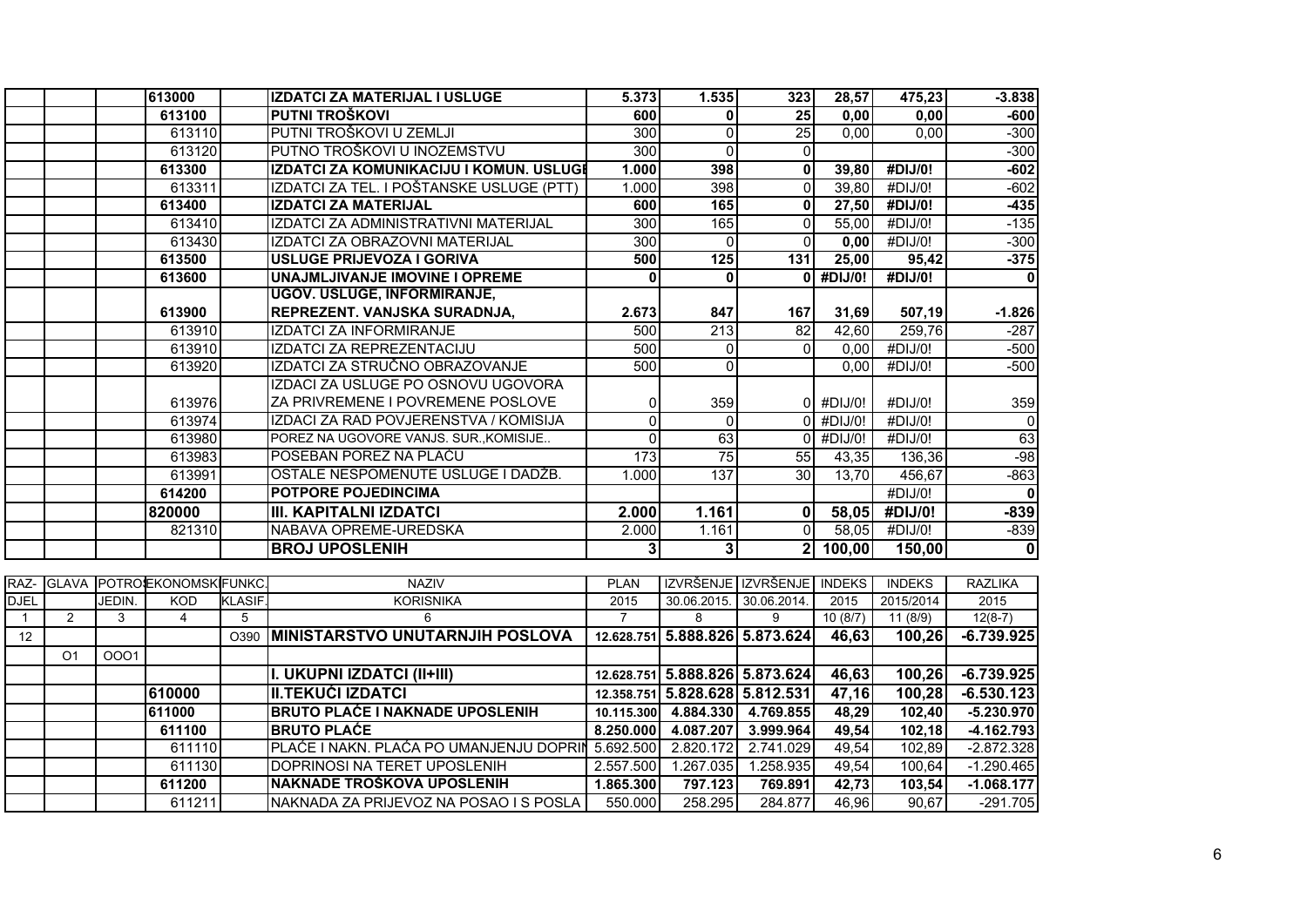| 611221 | NAKNADA ZA TOPLI OBROK                   | 830.000   | 394.439  | 385.882 | 47,52       | 102,22                | $-435.561$ |
|--------|------------------------------------------|-----------|----------|---------|-------------|-----------------------|------------|
| 611224 | REGRES ZA GODIŠNJI ODMOR                 | 195.300   |          |         | 0,00        | $\overline{4}$ DIJ/0! | $-195.300$ |
| 611225 | OTPREMNINE ZA ODLAZAK U MIROVINU         | 30.000    | 37.726   | 12.399  | 125,75      | 304,27                | 7.726      |
| 611226 | <b>JUBILARNE NAGRADE</b>                 | 150.000   | 56.837   | 32.836  | 37,89       | 173,09                | $-93.163$  |
| 611227 | NAKNADE U SLUČAJU SMRTI I INVALIDITETA   | 110.000   | 49.826   | 53.897  | 45,30       | 92,45                 | $-60.174$  |
| 612100 | <b>DOPRINOS POSLODAVCA</b>               | 1.050.000 | 511.985  | 442.274 | 48,76       | 115,76                | $-538.015$ |
| 613000 | <b>IZDATCI ZA MATERIJAL I USLUGE</b>     | 1.163.731 | 422.060  | 505.546 | 36,27       | 83,49                 | $-741.671$ |
| 613100 | PUTNI TROŠKOVI                           | 21.000    | 9.832    | 8.823   | 46,82       | 111,44                | $-11.168$  |
| 613110 | PUTNI TROŠKOVI U ZEMLJI                  | 15.000    | 7.727    | 7.784   | 51,51       | 99,27                 | $-7.273$   |
| 613120 | PUTNI TROŠKOVI U INOZEMSTVU              | 6.000     | 2.105    | 1.039   | 35,08       | 202,60                | $-3.895$   |
| 613200 | <b>IZDATCI ZA ENERGIJU</b>               | 160.000   | 83.356   | 74.753  | 52,10       | 111,51                | $-76.644$  |
| 613211 | IZDATCI ZA ELEKTRIČNU ENERGIJU           | 90.000    | 39.460   | 41.849  | 43,84       | 94,29                 | $-50.540$  |
| 613212 | IZDATCI ZA CENTRALNO GRIJANJE            | 70.000    | 43.896   | 32.904  | 62,71       | 133,41                | $-26.104$  |
| 613300 | IZDATCI ZA KOMUNIKACIJU I KOMUN. USLUGI  | 160.000   | 79.074   | 77.385  | 49,42       | 102,18                | $-80.926$  |
| 613321 | IZDATCI ZA VODU, KANAL. I ODVOZ SMEĆA    | 40.000    | 17.872   | 15.015  | 44,68       | 119,03                | $-22.128$  |
| 613311 | IZDATCI ZA TEL. I POŠTANSKE USLUGE (PTT) | 120.000   | 61.202   | 62.370  | 51,00       | 98,13                 | $-58.798$  |
| 613400 | <b>IZDATCI ZA MATERIJAL</b>              | 215.000   | 50.977   | 32.241  | 23,71       | 158,11                | $-164.023$ |
| 613410 | IZDATCI ZA ADMINISTRATIVNI MATERIJAL     | 70.000    | 28.310   | 26.299  | 40,44       | 107,65                | $-41.690$  |
| 613430 | IZDATCI ZA OBRAZOVNI MATERIJAL           | $\Omega$  | $\Omega$ |         | $0$ #DIJ/0! | #DIJ/0!               | $\Omega$   |
| 613450 | MATERIJAL ZA JAVNI RED I SIGURNOST       | 25.000    | 6.552    | 3.393   | 26,21       | 193,10                | $-18.448$  |
| 613480 | IZDATCI ZA ODJEĆU I OBUĆU                | 120.000   | 16.115   | 2.549   | 13,43       | 632,21                | $-103.885$ |
| 613500 | <b>USLUGE PRIJEVOZA I GORIVA</b>         | 230.000   | 91.123   | 104.474 | 39,62       | 87,22                 | $-138.877$ |
| 613600 | UNAJMLJIVANJE IMOVINE I OPREME           | 5.000     | 1.170    | 292     | 23,40       | 400,68                | $-3.830$   |
| 613700 | <b>TEKUĆE ODRŽAVANJE</b>                 | 175.000   | 56.896   | 70.744  | 32,51       | 80,43                 | $-118.104$ |
| 613800 | <b>IZDATCI ZA OSIGURANJE</b>             | 55.000    | 16.133   | 12.446  | 29,33       | 129.62                | $-38.867$  |
|        | <b>UGOV. USLUGE, INFORMIRANJE,</b>       |           |          |         |             |                       |            |
| 613900 | REPREZENT. VANJ. SURADNJA, HONORAR I     | 142.731   | 33.499   | 124.388 | 23,47       | 26,93                 | $-109.232$ |
| 613910 | IZDATCI ZA INFORMIRANJE                  | 7.000     | 1.371    | 2.433   | 19,59       | 56,35                 | $-5.629$   |
| 613910 | IZDATCI ZA REPREZENTACIJU                | 15.000    | 2.868    | 5.144   | 19,12       | 55,75                 | $-12.132$  |
| 613920 | IZDATCI ZA STRUČNO OBRAZOVANJE           | 30.000    | 2.131    | 68.024  | 7,10        | 3,13                  | $-27.869$  |
| 613961 | ZATEZNE KAMATE                           |           | 305      |         |             |                       |            |
|        | IZDATCI ZA USLUGE PO OSNOVU UGOVORA ZA   |           |          |         |             |                       |            |
| 613976 | PRIVREMENE I POVREMENE POSLOVE           | 2.750     | 528      | 1.128   | 19,20       | 46,81                 | $-2.222$   |
| 613974 | IZDATCI ZA RAD POVJERENSTAVA / KOMISIJA  | 19.500    | 7.478    | 8.357   | 38,35       | 89,48                 | $-12.022$  |
| 613980 | POREZI NA UGOVORE, VANJS. SUR., KOMISIJE | 4.907     | 1.789    | 2.094   | 36,46       | 85,43                 | $-3.118$   |
|        | POSEBNA NAKNADA NA DOHODAK ZA ZAŠTITU OD |           |          |         |             |                       |            |
| 613983 | PRIRODNIH I DRUGIH NESREĆA               | 28.574    | 13.587   | 13.222  | 47,55       | 102,76                | $-14.987$  |
| 613990 | OSTALE NESPOMENUTE USLUGE                | 35.000    | 3.442    | 23.986  | 9,83        | 14,35                 | $-31.558$  |
| 614000 | <b>TEKUĆI PRIJENOSI</b>                  | 6.720     | 3.360    | 86.359  | 50,00       | 3,89                  | $-3.360$   |
| 614239 | <b>OSTALE POTPORE POJEDINCIMA</b>        | 6.720     | 3.360    | 3.360   | 50,00       | 100,00                | $-3.360$   |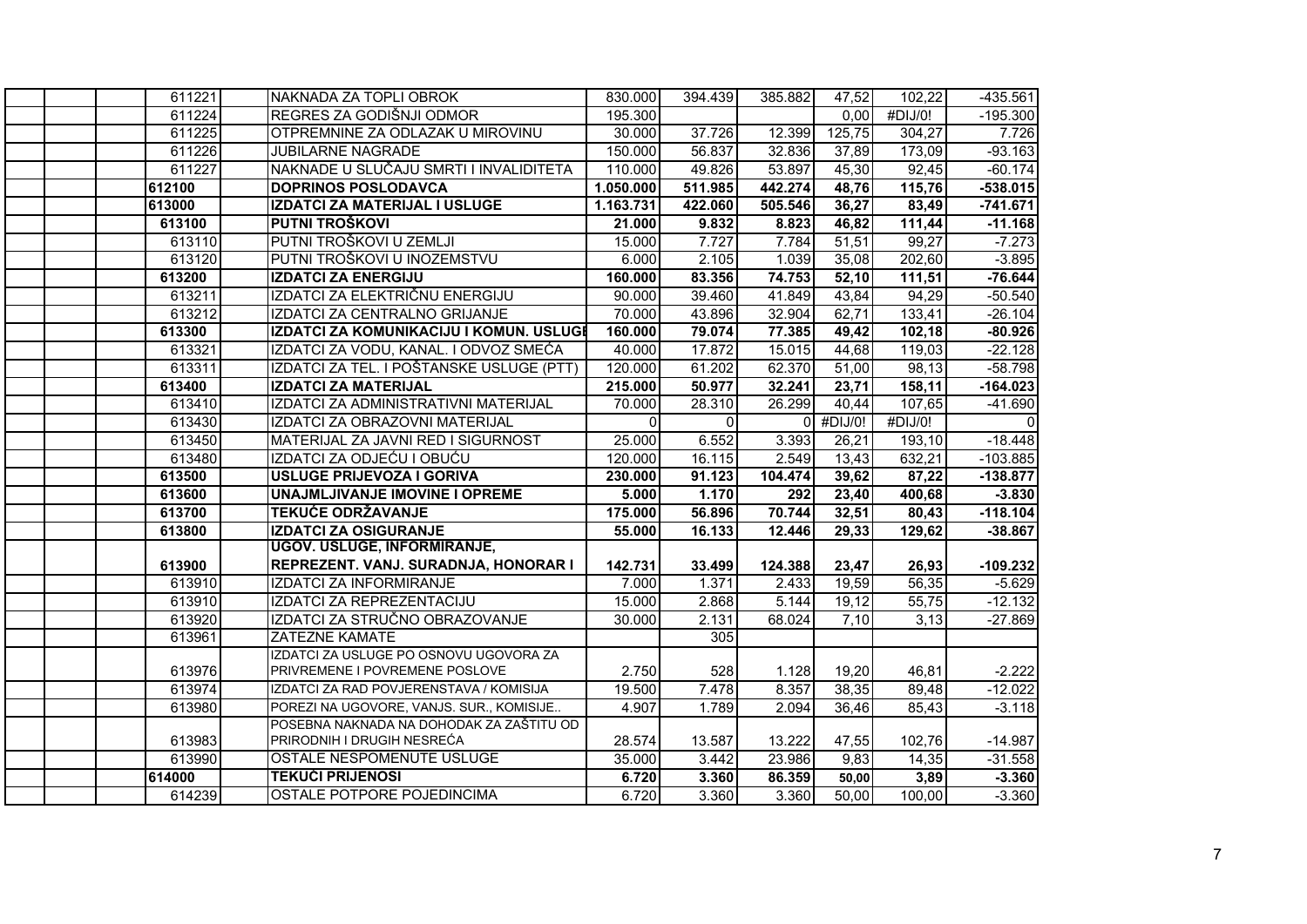| 614800 | IZVRŠENJE SUDSKIH PRESUDA                  |         |        |        | 82.999 #DIJ/0! | 0,00    |            |
|--------|--------------------------------------------|---------|--------|--------|----------------|---------|------------|
| 616300 | KAMATA NA DOMAĆA POZAJMLJIVANJA            | 23,000  | 6.893  | 8.497  | 29.97          | 81.12   | $-16.107$  |
| 820000 | IIII. KAPITALNI IZDATCI                    | 270.000 | 60.198 | 61.093 | 22,30          | 98,54   | $-209.802$ |
| 821200 | <b>NABAVA GRAĐEVINA</b>                    |         |        |        | #DIJ/0!        | #DIJ/0! |            |
| 821310 | <b>INABAVA OPREME-UREDSKA</b>              | 30.000  | 8.518  | 30.455 | 28.39          | 27.97   | $-21.482$  |
| 821300 | <b>INABAVA OPREME-PRIJEVOZNA</b>           |         |        |        | #DIJ/0!        | #DIJ/0! |            |
| 821382 | <b>INABAVA POLICIJSKE OPREME</b>           | 150.000 | 22.838 |        | 15,23          | #DIJ/O! | $-127.162$ |
| 821500 | <b>STUDIJE IZVEDIVESTI PROJ. DOKUMENT.</b> |         |        |        | #DIJ/0!        | #DIJ/0! |            |
| 821624 | INVESTICIJSKO ODRŽAVANJE ZGRADA            |         |        | 3.400  | #DIJ/0!        | 0,00    |            |
| 823300 | OTPLATA DOMAĆEG POZAJMLJIVANJA             | 90.000  | 28.842 | 27.238 | 32,05          | 105,89  | $-61.158$  |
|        | <b>BROJ UPOSLENIH</b>                      | 465     | 464    | 446    | 99,78          | 104,04  | -11        |

|             | RAZ- GLAVA     |        | POTROJEKONOMSKIFUNKC |               | <b>NAZIV</b>                             | <b>PLAN</b>    |                     | IZVRŠENJE I IZVRŠENJE | <b>INDEKS</b> | <b>INDEKS</b> | <b>RAZLIKA</b> |
|-------------|----------------|--------|----------------------|---------------|------------------------------------------|----------------|---------------------|-----------------------|---------------|---------------|----------------|
| <b>DJEL</b> |                | JEDIN. | <b>KOD</b>           | <b>KLASIF</b> | <b>KORISNIKA</b>                         | 2015           | 30.06.2015.         | 30.06.2014.           | 2015          | 2015/2014     | 2015           |
|             | $\overline{2}$ | 3      | $\overline{4}$       | 5             | 6                                        | $\overline{7}$ | 8                   | 9                     | 10(8/7)       | 11(8/9)       | $128-7)$       |
| 13          |                |        |                      | O110          | <b>MINISTARSTVO FINANCIJA</b>            |                |                     |                       |               |               |                |
|             | O <sub>1</sub> | 0001   |                      |               | <b>MINISTARSTVO FINANCIJA</b>            |                | 4.809.270 1.960.463 | 570.389               | 40,76         | 343,71        | $-2.848.807$   |
|             |                |        |                      |               | I. UKUPNI IZDATCI (II+III)               | 4.809.270      | 1.960.463           | 570.389               | 40,76         | 343,71        | $-2.848.807$   |
|             |                |        | 610000               |               | <b>II. TEKUĆI IZDATCI</b>                | 2.184.270      | 698.861             | 514.442               | 32,00         | 135,85        | $-1.485.409$   |
|             |                |        | 611000               |               | <b>BRUTO PLAĆE I NAKNADE UPOSLENIH</b>   | 720.914        | 327.330             | 307.803               | 45,40         | 106,34        | $-393.584$     |
|             |                |        | 611100               |               | <b>BRUTO PLAĆE</b>                       | 593.000        | 285.530             | 265.825               | 48,15         | 107,41        | $-307.470$     |
|             |                |        | 611110               |               | PLAĆE I NAKN. PLAĆA PO UMANJENJU DOPRIN  | 409.170        | 197.016             | 183.419               | 48,15         | 107,41        | $-212.154$     |
|             |                |        | 611130               |               | DOPRINOSI NA TERET UPOSLENIH             | 183.830        | 88.514              | 82.406                | 48,15         | 107,41        | $-95.316$      |
|             |                |        | 611200               |               | NAKNADE TROŠKOVA UPOSLENIH               | 127.914        | 41.800              | 41.978                | 32,68         | 99,58         | $-86.114$      |
|             |                |        | 611211               |               | NAKNADA ZA PRIJEVOZ NA POSAO I S POSLA   | 15.156         | 7.730               | 6.387                 | 51,00         | 121,03        | $-7.426$       |
|             |                |        | 611221               |               | NAKNADA ZA TOPLI OBROK                   | 71.808         | 29.104              | 25.496                | 40,53         | 114,15        | $-42.704$      |
|             |                |        | 611224               |               | REGRES ZA GODIŠNJI ODMOR                 | 14.450         | $\Omega$            | 0                     | 0,00          | #DIJ/0!       | $-14.450$      |
|             |                |        | 611225               |               | OTPREMNINE ZA ODLAZAK U MIROVINU         | 2.500          | $\Omega$            |                       | 0,00          | #DIJ/0!       | $-2.500$       |
|             |                |        | 611226               |               | <b>JUBILARNE NAGRADE</b>                 | 1.000          | $\Omega$            |                       | 0,00          | #DIJ/0!       | $-1.000$       |
|             |                |        | 611227               |               | NAKNADE U SLUČAJU SMRTI I INVALIDITETA   | 23.000         | 4.966               | 10.095                | 21,59         | 49,19         | $-18.034$      |
|             |                |        | 612100               |               | <b>DOPRINOS POSLODAVCA</b>               | 62.265         | 29.981              | 27.912                | 48,15         | 107,41        | $-32.284$      |
|             |                |        | 613000               |               | IZDATCI ZA MATERIJAL I USLUGE            | 296.091        | 88.734              | 89.409                | 29,97         | 99,25         | $-207.357$     |
|             |                |        | 613100               |               | PUTNI TROŠKOVI                           | 5.000          | 1.906               | 328                   | 38,12         | 581,10        | $-3.094$       |
|             |                |        | 613110               |               | PUTNI TROŠKOVI U ZEMLJI                  | 2.500          | 1.172               | 228                   | 46,88         | 514,04        | $-1.328$       |
|             |                |        | 613120               |               | PUTNI TROŠKOVI U INOZEMSTVU              | 2.500          | 734                 | 100                   | 29,36         | 734,00        | $-1.766$       |
|             |                |        | 613300               |               | IZDATCI ZA KOMUNIKACIJU I KOMUN. USLUGI  | 35.000         | 13.931              | 15.802                | 39,80         | 88,16         | $-21.069$      |
|             |                |        | 613311               |               | IZDATCI ZA TEL. I POŠTANSKE USLUGE (PTT) | 35.000         | 13.931              | 15.802                | 39,80         | 88,16         | $-21.069$      |
|             |                |        | 613400               |               | <b>IZDATCI ZA MATERIJAL</b>              | 30.000         | 3.633               | 5.180                 | 12,11         | 70,14         | $-26.367$      |
|             |                |        | 613410               |               | IZDATCI ZA ADMINISTRATIVNI MATERIJAL     | 25.000         | 3.633               | 5.180                 | 14,53         | 70,14         | $-21.367$      |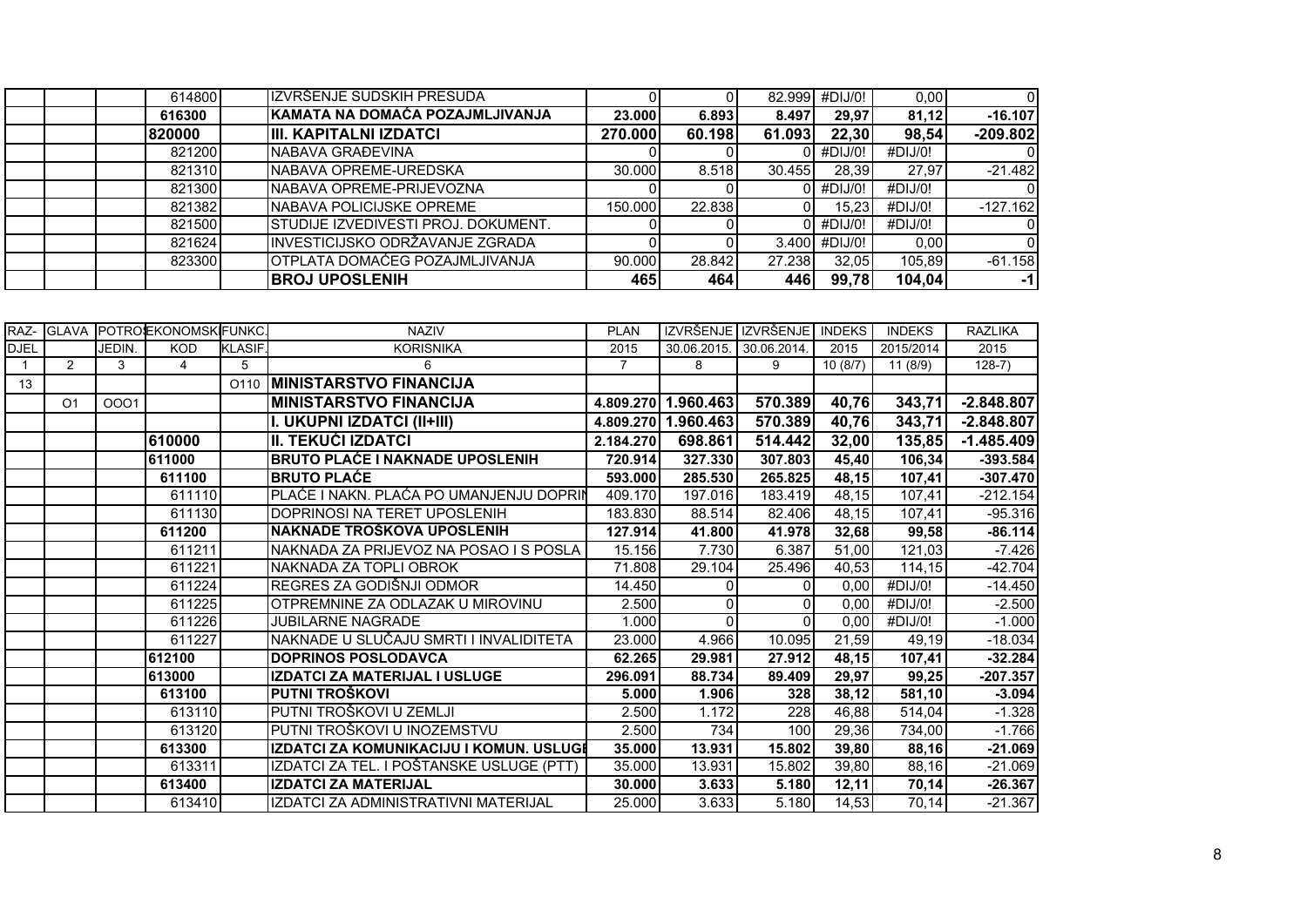| 613431 | IZDATCI ZA OBRAZOVNA POMAGALA            | 5.000              | $\overline{0}$      | $\Omega$     | 0.00               | #DIJ/0!               | $-5.000$       |
|--------|------------------------------------------|--------------------|---------------------|--------------|--------------------|-----------------------|----------------|
| 613500 | USLUGE PRIJEVOZA I GORIVA                | 8.000              | 2.325               | 2.381        | 29,06              | 97,65                 | $-5.675$       |
| 613700 | <b>TEKUĆE ODRŽAVANJE</b>                 | 7.000              | 942                 | 254          | 13,46              | 370,87                | $-6.058$       |
| 613800 | IZDATCI ZA OSIGURANJE-BANKARSKE USLUGE   | 70.000             | 23.512              | 22.620       | 33,59              | 103,94                | $-46.488$      |
|        | UGOV. USLUGE, INFORMIRANJE, REPREZENT.   |                    |                     |              |                    |                       |                |
| 613900 | VANJ. SURADNJA, HONORAR I POREZ          | 141.091            | 42.485              | 42.844       | 30,11              | 99,16                 | $-98.606$      |
| 613910 | <b>IZDATCI ZA INFORMIRANJE</b>           | $\overline{4.000}$ | 3.064               | 2.093        | 76,60              | 146,39                | $-936$         |
| 813910 | IZDATCI ZA REPREZENTACIJU                | 8.000              | 3.082               | 3.897        | 38,53              | 79,09                 | $-4.918$       |
| 613920 | IZDATCI ZA STRUČNO OBRAZOVANJE           | 4.000              | 2.776               | 1.933        | 69,40              | 143,61                | $-1.224$       |
|        | IZDATCI ZA USLUGE PO OSNOVU UGOVORA ZA   |                    |                     |              |                    |                       |                |
| 613976 | PRIVR. I POVREMENE POSLOVE               | 32.400             | 17.081              | 16.860       | 52,72              | 101,31                | $-15.319$      |
| 613974 | IZDATCI ZA RAD POVJERENSTAVA / KOMISIJA  | 12.000             | 240                 | $\Omega$     | 2.00               | $\overline{4}$ DIJ/0! | $-11.760$      |
| 613980 | POREZI NA UGOVORE, VANJS. SUR., KOMISIJE | 8.423              | 3.059               | 2.966        | 36,32              | 103,14                | $-5.364$       |
|        | POSEBNA NAKNADA NA DOHODAK ZA ZAŠTITU OD |                    |                     |              |                    |                       |                |
| 613983 | PRIRODNIH I DRUGIH NESREĆA               | 2.268              | 1.015               | 951          | 44,75              | 106,73                | $-1.253$       |
| 613990 | OSTALE NESPOMENUTE USLUGE I DAŽBINE      | 70.000             | 12.168              | 14.144       | 17,38              | 86,03                 | $-57.832$      |
| 614000 | <b>TEKUĆI PRIJENOSI/POTPORE</b>          | 750.000            | 75.207              | 40.498       | 10,03              | 185,71                | $-674.793$     |
| 614100 | TEKUĆE POTPORE DRUGIM RAZINAMA VLAST     | $\Omega$           | 1.000               |              | 500 #DIJ/0!        | 200,00                | 1.000          |
| 614200 | <b>GRANTOVI POJEDINCIMA</b>              |                    | 1.000               |              | #DIJ/0!            | $\overline{4}$ DIJ/0! | 1.000          |
| 614300 | POTPORE UDRUGAMA                         | $\Omega$           | 1.000               |              | 2.500 #DIJ/0!      | 40,00                 | 1.000          |
|        | NAKNADE ZA POVRAT-IZVANSUDSKE            |                    |                     |              |                    |                       |                |
| 614800 | <b>NAGODBE</b>                           | 300.000            | $\Omega$            |              | 0,00               |                       | $-300.000$     |
| 614811 | NAKN. ZA POVRATE VIŠE NAPLAĆENIH SRED.   | 150.000            | 72.207              | 36.825       | 48,14              | 196,08                | $-77.793$      |
| 614817 | IZVRŠENJE SUDSKIH PRESUDA                | 300.000            | $\Omega$            | 673          | 0,00               | 0,00                  | $-300.000$     |
| 616000 | <b>IZDATCI ZA KAMATE</b>                 | 355.000            | 177.609             | 48.820       | 50,03              | 363,80                | $-177.391$     |
| 616100 | KAMATE NA POZAJMICE KROZ DRŽAVU          | 355.000            | 177.609             | 48.820       | 50,03              | 363,80                | $-177.391$     |
| 616300 | KAMATA NA DOMAĆA POZAJMLJIVANJA          | $\Omega$           | $\Omega$            | ∩            | #DIJ/0!            | #DIJ/0!               | $\Omega$       |
| 820000 | <b>III. KAPITALNI IZDATCI</b>            |                    | 2.625.000 1.261.602 | 55.947       | 48,06              | 2.254,99              | $-1.363.398$   |
| 821310 | NABAVA OPREME-UREDSKA                    | 25.000             | 6.646               | 2.241        | $\overline{26,58}$ | 296,56                | $-18.354$      |
| 821300 | NABAVA OPREME-PRIJEVOZNA                 |                    | $\Omega$            |              | #DIJ/0!            | #DIJ/0!               | $\Omega$       |
| 821624 | INVESTICIJSKO ODRŽAVANJE ZGRADA          | $\Omega$           | $\Omega$            | <sup>0</sup> | #DIJ/0!            | #DIJ/0!               | $\overline{0}$ |
| 823300 | OTPLATA DOMAĆEG POZAJMLJIVANJA           | $\Omega$           | $\Omega$            | $\Omega$     | #DIJ/0!            | #DIJ/0!               | $\overline{0}$ |
| 823300 | OTPLATA KREDITA KROZ DRŽAVU              | 2.500.000          | 1.254.956           | 53.706       | 50,20              | 2.336,71              | $-1.245.044$   |
| 823400 | OTPLATA UNUTARNJEG DUGA                  | 100.000            | $\Omega$            | <sup>0</sup> | 0,00               | #DIJ/0!               | $-100.000$     |
|        | <b>BROJ UPOSLENIH</b>                    | 38                 | 33                  | 29           | 86,84              | 113,79                | $-5$           |

| IRAZ-        | AVA<br>- IGL, |        | 、IPOTROSEKONOMSKIFI | <b>FUNKC</b>                  | <b>NAZIV</b>     | PLAN |                   | ZVRSENJE I IZVRSENJE | INIDTI/2<br><b>INDEKS</b> | <b>INDEKS</b> | <b>RAZLIKA</b> |
|--------------|---------------|--------|---------------------|-------------------------------|------------------|------|-------------------|----------------------|---------------------------|---------------|----------------|
| <b>IDJEL</b> |               | JEDIN. | <b>KOD</b>          | ASIF.<br>$\mathbf{L}$<br>INL. | <b>KORISNIKA</b> | 2015 | 30.06.2015<br>ıv. | 30.06.2014           | 2015                      | 2015/2014     | 2015           |
|              |               |        |                     |                               |                  |      |                   |                      | 10 (8/7)                  | 1(8/9)        | $12(8-7)$      |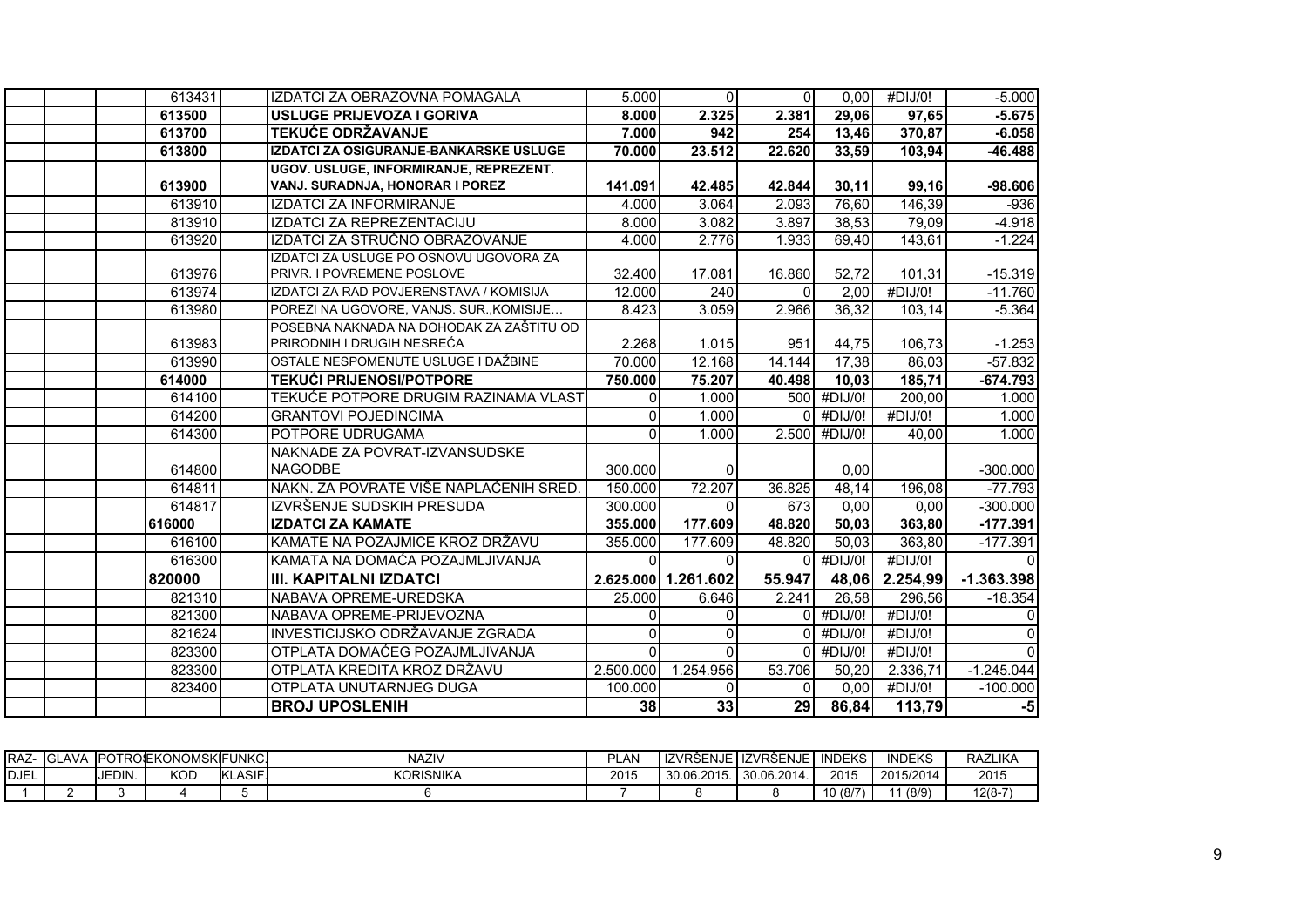| 14 |                |      |        | O320 | <b>MINISTARSTVO PRAVOSUĐA I UPRAVE</b>   | 5.365.871 | 2.258.135    | 2.137.475    | 42,08   | 105,64                | $-3.107.736$ |
|----|----------------|------|--------|------|------------------------------------------|-----------|--------------|--------------|---------|-----------------------|--------------|
|    | O <sub>1</sub> | 0001 |        |      | <b>MINISTARSTVO PRAVOSUĐA I UPRAVE</b>   | 518.183   | 164.742      | 165.469      | 31,79   | 99,56                 | $-353.441$   |
|    |                |      |        |      | I. UKUPNI IZDATCI (II+III)               | 518.183   | 164.742      | 165.469      | 31,79   | 99,56                 | $-353.441$   |
|    |                |      | 610000 |      | II. TEKUĆI IZDATCI                       | 513.183   | 162.467      | 165.469      | 31,66   | 98,19                 | $-350.716$   |
|    |                |      | 611000 |      | <b>BRUTO PLAĆE I NAKNADE UPOSLENIH</b>   | 344.845   | 134.765      | 135.215      | 39,08   | 99,67                 | $-210.080$   |
|    |                |      | 611100 |      | <b>BRUTO PLAĆE</b>                       | 250.369   | 94.238       | 95.791       | 37,64   | 98,38                 | $-156.131$   |
|    |                |      | 611110 |      | PLAĆE I NAKN. PLAĆA PO UMANJENJU DOPRIN  | 172.755   | 65.024       | 66.096       | 37,64   | 98,38                 | $-107.731$   |
|    |                |      | 611130 |      | DOPRINOSI NA TERET UPOSLENIH             | 77.614    | 29.214       | 29.695       | 37,64   | 98,38                 | $-48.400$    |
|    |                |      | 611200 |      | NAKNADE TROŠKOVA UPOSLENIH               | 94.476    | 40.527       | 39.424       | 42,90   | 102,80                | $-53.949$    |
|    |                |      | 611211 |      | NAKNADA ZA PRIJEVOZ NA POSAO I S POSLA   | 13.000    | 5.605        | 5.660        | 43,12   | 99,03                 | $-7.395$     |
|    |                |      | 611214 |      | NAKNADA ZA ODVOJEN ŽIVOT                 | 4.800     | 2.000        | 2.400        | 41,67   | 83,33                 | $-2.800$     |
|    |                |      | 611216 |      | NAKNADA ZA SMJEŠTAJ                      | 3.000     | 1.000        | 1.500        | 33,33   |                       | $-2.000$     |
|    |                |      | 611221 |      | NAKNADA ZA TOPLI OBROK                   | 16.896    | 6.416        | 6.880        | 37,97   | 93,26                 | $-10.480$    |
|    |                |      | 611224 |      | REGRES ZA GODIŠNJI ODMOR                 | 3.780     | $\Omega$     | $\Omega$     | 0,00    |                       | $-3.780$     |
|    |                |      | 611225 |      | OTPREMNINE ZA ODLAZAK U MIROVINU         | 10.000    | 2.507        | $\Omega$     | 25,07   |                       | $-7.493$     |
|    |                |      | 611226 |      | <b>JUBILARNE NAGRADE</b>                 | 8.000     | 7.046        | 2.925        | 88,08   |                       | $-954$       |
|    |                |      | 611227 |      | NAKNADE U SLUČAJU SMRTI I INVALIDITETA   | 35.000    | 15.953       | 20.059       | 45,58   |                       | $-19.047$    |
|    |                |      | 612100 |      | <b>DOPRINOS POSLODAVCA</b>               | 26.289    | 9.895        | 10.058       | 37,64   | 98,38                 | $-16.394$    |
|    |                |      | 613000 |      | <b>IZDATCI ZA MATERIJAL I USLUGE</b>     | 142.049   | 17.807       | 20.196       | 12,54   | 88,17                 | $-124.242$   |
|    |                |      | 613100 |      | PUTNI TROŠKOVI                           | 4.000     | $\mathbf{0}$ | $\mathbf{0}$ | 0,00    | #DIJ/0!               | $-4.000$     |
|    |                |      | 613110 |      | PUTNI TROŠKOVI U ZEMLJI                  | 2.000     | $\Omega$     | $\Omega$     | 0,00    | #DIJ/0!               | $-2.000$     |
|    |                |      | 613120 |      | PUTNI TROŠKOVI U INOZEMSTVU              | 2.000     | $\Omega$     | $\Omega$     | 0,00    | #DIJ/0!               | $-2.000$     |
|    |                |      | 613300 |      | IZDATCI ZA KOMUNIKACIJU I KOMUN. USLUGI  | 6.000     | 875          | 1.293        | 14,58   | 67,67                 | $-5.125$     |
|    |                |      | 613311 |      | IZDATCI ZA TEL. I POŠTANSKE USLUGE (PTT) | 6.000     | 875          | 1.293        | 14,58   | 67,67                 | $-5.125$     |
|    |                |      | 613400 |      | <b>IZDATCI ZA MATERIJAL</b>              | 6.000     | 1.042        | 626          | 17,37   | 166,45                | $-4.958$     |
|    |                |      | 613410 |      | IZDATCI ZA ADMINISTRATIVNI MATERIJAL     | 4.000     | 1.042        | 626          | 26,05   | 166,45                | $-2.958$     |
|    |                |      | 613430 |      | IZDATCI ZA OBRAZOVNI MATERIJAL           | 2.000     | $\Omega$     | $\Omega$     | 0,00    | $\overline{H}$ DIJ/0! | $-2.000$     |
|    |                |      | 613500 |      | <b>USLUGE PRIJEVOZA I GORIVA</b>         | 8.000     | 2.047        | 2.512        | 25,59   | 81,49                 | $-5.953$     |
|    |                |      | 613700 |      | <b>TEKUĆE ODRŽAVANJE</b>                 | 6.000     | 966          | 519          | 0,00    | 186,13                | $-5.034$     |
|    |                |      | 613800 |      | <b>IZDATCI ZA OSIGURANJE</b>             | 1.400     | 0            | $\Omega$     | 0,00    | #DIJ/0!               | $-1.400$     |
|    |                |      |        |      | <b>UGOV. USLUGE, INFORMIRANJE,</b>       |           |              |              |         |                       |              |
|    |                |      | 613900 |      | REPREZENT. VANJ. SURADNJA, HONORAR I     | 110.649   | 12.877       | 15.246       | 11,64   | 84,46                 | $-97.772$    |
|    |                |      | 613910 |      | <b>IZDATCI ZA INFORMIRANJE</b>           | 4.000     | $\Omega$     | 409          | 0,00    |                       | $-4.000$     |
|    |                |      | 613910 |      | <b>IZDATCI ZA REPREZENTACIJU</b>         | 6.000     | 744          | 1.205        | 12,40   | 61,74                 | $-5.256$     |
|    |                |      | 613920 |      | IZDATCI ZA STRUČNO OBRAZOVANJE           | 1.000     | $\Omega$     |              | 0,00    | #DIJ/0!               | $-1.000$     |
|    |                |      | 613974 |      | IZDATCI ZA RAD POVJERENSTAVA             | 15.250    | 3.360        | $\Omega$     | 22,03   | #DIJ/0!               | $-11.890$    |
|    |                |      |        |      | IZDATCI ZA USLUGE PO OSNOVU UGOVORA ZA   |           |              |              |         |                       |              |
|    |                |      | 613976 |      | PRIVR. I POVREMENE POSLOVE               |           | 420          |              | #DIJ/0! | #DIJ/0!               | 420          |
|    |                |      | 613980 |      | POREZI NA UGOVORE VANJS. SUR., KOMISIJE  | 3.459     | 836          | ΩI           | 24,17   | #DIJ/0!               | $-2.623$     |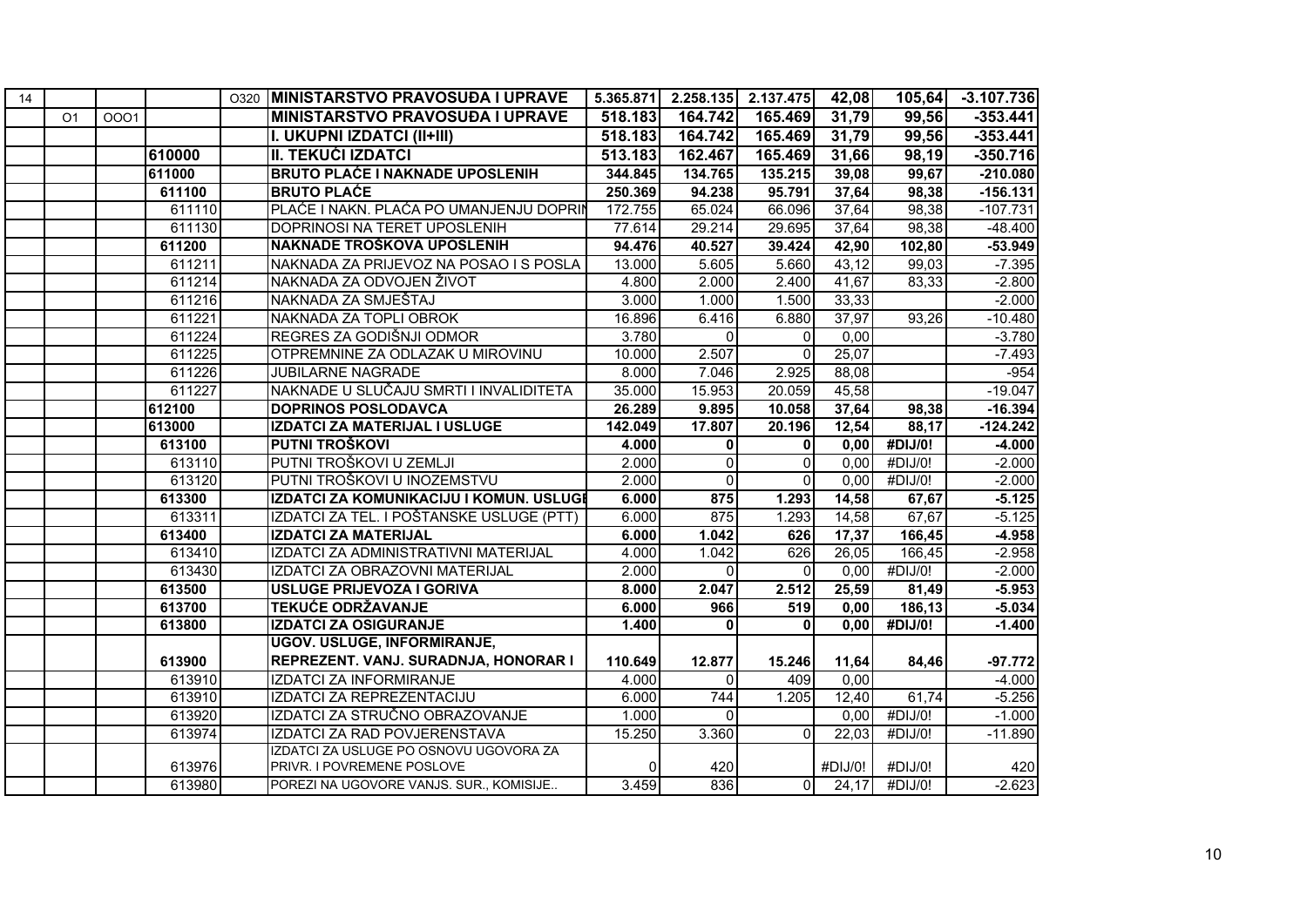|              |                |        | 613983               |               | POSEBNA NAKNADA NA DOHODAK ZA ZAŠTITU OD<br>PRIRODNIH I DRUGIH NESREĆA | 940            | 325                           | 312                 | 34,57         | 104,17        | $-615$         |
|--------------|----------------|--------|----------------------|---------------|------------------------------------------------------------------------|----------------|-------------------------------|---------------------|---------------|---------------|----------------|
|              |                |        | 613991               |               | OSTALE USLUGE(PRITVORSKE JEDINICE)                                     | 80.000         | 7.192                         | 13.320              | 8,99          | 53,99         | $-72.808$      |
|              |                |        | 614800               |               | <b>OSTALE POTPORE-POVRAT I DRUGO</b>                                   | 0              | $\mathbf{0}$                  |                     | $0$ #DIJ/0!   | #DIJ/0!       | $\mathbf 0$    |
|              |                |        | 614200               |               | <b>GRANTOVI POJEDINCIMA</b>                                            | $\Omega$       | $\Omega$                      | $\Omega$            | #DIJ/0!       | #DIJ/0!       | $\overline{0}$ |
|              |                |        | 616300               |               | KAMATA NA DOMAĆA POZAJMLJIVANJA                                        | 0              |                               |                     | #DIJ/0!       | #DIJ/0!       | $\mathbf 0$    |
|              |                |        | 820000               |               | <b>III. KAPITALNI IZDATCI</b>                                          | 5.000          | 2.275                         | 0                   | 45,50         | #DIJ/0!       | $-2.725$       |
|              |                |        | 821310               |               | NABAVA OPREME-UREDSKA                                                  | 5.000          | 2.275                         | $\Omega$            | 45,50         | #DIJ/0!       | $-2.725$       |
|              |                |        | 821624               |               | INVESTICIJSKO ODRŽAVANJE ZGRADA                                        |                |                               |                     | #DIJ/0!       | #DIJ/0!       | 0              |
|              |                |        | 823300               |               | OTPLATA DOMAĆEG POZAJMLJIVANJA                                         |                |                               |                     | #DIJ/0!       | #DIJ/0!       | $\overline{0}$ |
|              |                |        |                      |               | <b>BROJ UPOSLENIH</b>                                                  | 9              | 8                             | 7                   | 88,89         | 114,29        | $-1$           |
|              |                |        |                      |               |                                                                        |                |                               |                     |               |               |                |
| RAZ-         | <b>GLAVA</b>   |        | POTROIEKONOMSKIFUNKC |               | <b>NAZIV</b>                                                           | <b>PLAN</b>    |                               | IZVRŠENJE IZVRŠENJE | <b>INDEKS</b> | <b>INDEKS</b> | <b>RAZLIKA</b> |
| <b>DJEL</b>  |                | JEDIN. | <b>KOD</b>           | <b>KLASIF</b> | <b>KORISNIKA</b>                                                       | 2015           | 30.06.2015.                   | 30.06.2014.         | 2015          | 2015/2014     | 2015           |
| $\mathbf{1}$ | 2              | 3      | 4                    | 5             | 6                                                                      | $\overline{7}$ | 8                             | 8                   | 10(8/7)       | 11(8/9)       | $12(8-7)$      |
|              |                |        |                      |               | NIŽE POTROŠAČKE JEDINICE                                               |                |                               |                     |               |               |                |
|              | O <sub>2</sub> |        |                      |               | <b>SUDOVI</b>                                                          |                |                               |                     |               |               |                |
|              |                |        |                      |               | I. UKUPNI IZDATCI (II+III)                                             |                | 4.847.688 2.093.393 1.972.006 |                     | 43,18         | 106,16        | $-2.754.295$   |
|              |                |        | 610000               |               | III. TEKUĆI IZDATCI                                                    |                | 4.812.188 2.092.524 1.971.578 |                     | 43,48         | 106,13        | $-2.719.664$   |
|              |                |        | 611000               |               | <b>BRUTO PLACE I NAKNADE UPOSLENIH</b>                                 | 3.150.229      | 1.480.237                     | 1.431.347           | 46,99         | 103,42        | $-1.669.992$   |
|              |                |        | 611100               |               | <b>BRUTO PLAĆE</b>                                                     | 2.816.054      | 1.354.736                     | 1.311.811           | 48,11         | 103,27        | $-1.461.318$   |
|              |                |        | 611110               |               | PLAĆE I NAKN. PLAĆA PO UMANJENJU DOPRIN                                | 1.943.077      | 934.636                       | 904.588             | 48,10         | 103,32        | $-1.008.441$   |
|              |                |        | 611130               |               | DOPRINOSI NA TERET UPOSLENIH                                           | 872.977        | 420.100                       | 407.223             | 48,12         | 103, 16       | $-452.877$     |
|              |                |        | 611200               |               | NAKNADE TROŠKOVA UPOSLENIH                                             | 334.175        | 125.501                       | 119.536             | 37,56         | 104,99        | $-208.674$     |
|              |                |        | 611211               |               | NAKNADA ZA PRIJEVOZ NA POSAO I S POSLA                                 | 74.863         | 36.465                        | 33.504              | 48,71         | 108,84        | $-38.398$      |
|              |                |        | 611221               |               | NAKNADA ZA TOPLI OBROK                                                 | 184.848        | 89.036                        | 86.032              | 48,17         | 103,49        | $-95.812$      |
|              |                |        | 611224               |               | REGRES ZA GODIŠNJI ODMOR                                               | 74.464         | $\Omega$                      | $\Omega$            | 0,00          | #DIJ/0!       | $-74.464$      |
|              |                |        | 611226               |               | <b>JUBILARNE NARGADE</b>                                               |                | $\Omega$                      |                     | #DIJ/0!       | #DIJ/0!       | $\mathbf 0$    |
|              |                |        | 611227               |               | NAKNADE U SLUČAJU SMRTI I INVALIDNINE                                  |                | $\Omega$                      | O                   | #DIJ/0!       | #DIJ/0!       | $\Omega$       |
|              |                |        | 612100               |               | <b>DOPRINOS POSLODAVCA</b>                                             | 295.686        | 142.306                       | 137.990             | 48,13         | 103,13        | $-153.380$     |
|              |                |        | 613000               |               | IZDATCI ZA MATERIJAL I USLUGE                                          | 1.366.273      | 469.981                       | 402.241             | 34,40         | 116,84        | $-896.292$     |
|              |                |        | 613100               |               | PUTNI TROŠKOVI                                                         | 27.500         | 9.537                         | 3.439               | 34,68         | 277,32        | $-17.963$      |
|              |                |        | 613110               |               | PUTNI TROŠKOVI U ZEMLJI                                                | 25.000         | 9.537                         | 3.439               | 38,15         | 277,32        | $-15.463$      |
|              |                |        | 613120               |               | PUTNI TROŠKOVI U INOZEMSTVU                                            | 2.500          | $\Omega$                      | $\Omega$            | 0,00          | #DIJ/0!       | $-2.500$       |
|              |                |        | 613200               |               | <b>IZDATCI ZA ENERGIJU</b>                                             | 57.000         | 22.067                        | 20.260              | 38,71         | 108.92        | $-34.933$      |
|              |                |        | 613211               |               | IZDATCI ZA ELEKTRIČNU ENERGIJU                                         | 32.000         | 13.136                        | 14.306              | 41,05         | 91,82         | $-18.864$      |
|              |                |        | 613212               |               | IZDATCI ZA CENTRALNO GRIJANJE                                          | 25.000         | 8.931                         | 5.954               | 35,72         | 150,00        | $-16.069$      |
|              |                |        | 613300               |               | IZDATCI ZA KOMUNIKACIJU I KOMUN. USLUGI                                | 352.000        | 168.674                       | 152.820             | 47,92         | 110,37        | $-183.326$     |
|              |                |        | 613321               |               | IZDATCI ZA VODU, KANAL. I ODVOZ SMEĆA                                  | 9.000          | 3.426                         | 2.838               | 38,07         | 120,72        | $-5.574$       |
|              |                |        | 613311               |               | IZDATCI ZA TEL. I POŠTANSKE USLUGE (PTT)                               | 343.000        | 165.248                       | 149.982             | 48,18         | 110,18        | $-177.752$     |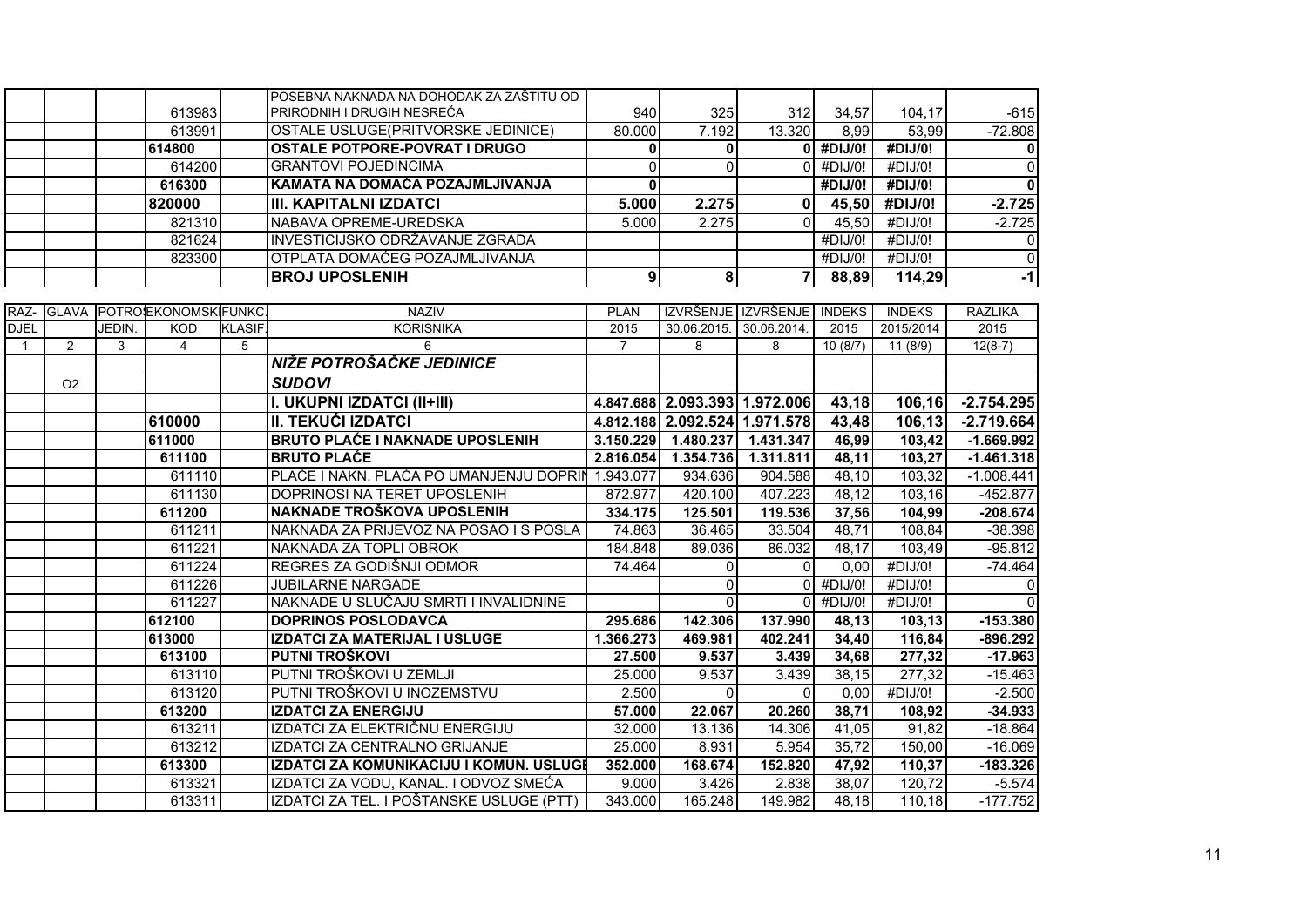| 613400 | <b>IZDATCI ZA MATERIJAL</b>              | 108.700 | 34.040   | 32.806   | 31,32   | 103,76                | $-74.660$  |
|--------|------------------------------------------|---------|----------|----------|---------|-----------------------|------------|
| 613410 | IZDATCI ZA ADMINISTRATIVNI MATERIJAL     | 99.700  | 30.565   | 31.096   | 31,19   | 98,29                 | $-68.604$  |
| 613430 | IZDATCI ZA OBRAZOVNI MATERIJAL           | 9.000   | 3.475    | 1.710    | 38,61   | 203,22                | $-5.525$   |
| 613500 | <b>USLUGE PRIJEVOZA I GORIVA</b>         | 44.000  | 14.765   | 17.295   | 33,56   | 85,37                 | $-29.235$  |
| 613700 | <b>TEKUĆE ODRŽAVANJE</b>                 | 22.000  | 6.098    | 1.738    | 27,72   | 350,86                | $-15.902$  |
| 613810 | <b>IZDATCI ZA OSIGURANJE</b>             | 5.130   | 0        |          | 0,00    | #DIJ/0!               | $-5.130$   |
|        | UGOV. USLUGE, INFORMIRANJE,              |         |          |          |         |                       |            |
| 613900 | REPREZENT. VANJ. SURADNJA, ONORAR I      | 749.943 | 214.800  | 173.883  | 28,64   | 123,53                | $-535.143$ |
| 613910 | IZDATCI ZA INFORMIRANJE I REPREZENTACIJI | 2.000   | 0        | ΩI       | 0,00    | #DIJ/0!               | $-2.000$   |
| 613910 | IZDATCI ZA REPREZENTACIJU                | 6.000   | 1.520    | 779      | 25,33   | 195,12                | $-4.480$   |
| 613920 | IZDATCI ZA STRUČNO OBRAZOVANJE           | 2.000   | 400      | $\Omega$ | 20,00   | $\overline{4}$ DIJ/0! | $-1.600$   |
| 613937 | TROŠ. VJEŠTA. SVJEDOKA I SUD. POROT      | 442.000 | 95.533   | 80.057   | 21,61   | 119,33                | $-346.467$ |
| 613938 | TROŠ. ODVJ. U PREDMETIMA OBV.OBRANE      | 160.000 | 78.869   | 50.195   | 49,29   | 157,13                | $-81.131$  |
| 613974 | IZDATCI ZA RAD KOMISIJA                  |         | 7.335    | ΩI       | #DIJ/0! | #DIJ/0!               | 7.335      |
|        | IZDATCI ZA USLUGE PO OSNOVU UGOVORA ZA   |         |          |          |         |                       |            |
| 613976 | <b>PRIVR. I POVREMENE POSLOVE</b>        | 1.100   | 1.781    | 9.066    | 161,91  | 19,64                 | 681        |
|        | IZDATCI ZA POREZ PO OSNOVU UGOVORA ZA    |         |          |          |         |                       |            |
| 613980 | <b>PRIVR. I POVREMENE POSLOVE</b>        | 106.112 | 16.801   | 17.010   | 15,83   | 98,77                 | $-89.311$  |
| 613983 | POSEBAN POREZ NA PLAĆU                   | 12.731  | 4.867    | 4.696    | 38,23   | 103,64                | $-7.864$   |
| 613990 | OSTALE NESPOMENUTE DAŽBINE               | 18.000  | 7.694    | 12.080   | 42,74   | 63,69                 | $-10.306$  |
| 820000 | III. KAPITALNI IZDATCI                   | 35.500  | 869      | 428      | 2,45    | 203,04                | $-34.631$  |
| 821310 | NABAVA OPREME-UREDSKA                    | 15.500  | 869      | 428      | 5,61    | 203,04                | $-14.631$  |
| 821300 | INABAVA OPREME-PRIJEVOZNA                | 20.000  | $\Omega$ | ΩI       | 0,00    | #DIJ/0!               | $-20.000$  |
| 821624 | INVESTICIJSKO ODRŽAVANJE ZGRADA          |         | $\Omega$ |          | #DIJ/0! | #DIJ/0!               |            |
|        | <b>BROJ UPOSLENIH</b>                    | 105     | 100      | 99       | 95,24   | 101,01                | $-5$       |

|             | RAZ- GLAVA     |        | <b>POTROJEKONOMSKIFUNKC.</b> |                | <b>NAZIV</b>                              | <b>PLAN</b> |                               | IZVRŠENJE I IZVRŠENJE | <b>INDEKS</b> | <b>INDEKS</b> | <b>RAZLIKA</b> |
|-------------|----------------|--------|------------------------------|----------------|-------------------------------------------|-------------|-------------------------------|-----------------------|---------------|---------------|----------------|
| <b>DJEL</b> |                | JEDIN. | <b>KOD</b>                   | <b>KLASIF.</b> | <b>KORISNIKA</b>                          | 2015        | 30.06.2015.                   | 30.06.2014.           | 2015          | 2015/2014     | 2015           |
|             |                | 3      |                              | 5              | 6                                         |             | 8                             | 9                     | 10(8/7)       | 11(8/9)       | $12(8-7)$      |
| 14          |                |        |                              |                | <b>MINISTARSTVO PRAVOSUĐA I UPRAVE</b>    |             |                               |                       |               |               |                |
|             | O <sub>2</sub> | 0001   |                              | O320           | <b>OPĆINSKI SUD LIVNO</b>                 |             |                               |                       |               |               |                |
|             |                |        |                              |                | I. UKUPNI IZDATCI (II+III)                |             | 3.053.763 1.338.544 1.242.808 |                       | 43,83         | 107,70        | $-1.715.219$   |
|             |                |        | 610000                       |                | III. TEKUĆI IZDATCI                       | 3.029.763   |                               | 1.338.544 1.242.403   | 44,18         | 107,74        | $-1.691.219$   |
|             |                |        | 611000                       |                | <b>BRUTO PLAĆE I NAKNADE UPOSLENIH</b>    | 1.801.461   | 861.777                       | 828.022               | 47,84         | 104,08        | $-939.684$     |
|             |                |        | 611100                       |                | <b>IBRUTO PLAČE</b>                       | 1.600.0001  | 780.426                       | 751.761               | 48.78         | 103,81        | $-819.574$     |
|             |                |        | 611110                       |                | PLAĆE I NAKN. PLAĆA PO UMANJENJU DOPRIN   | 1.104.000   | 538.494                       | 518.153               | 48.78         | 103,93        | $-565.506$     |
|             |                |        | 611130                       |                | IDOPRINOSI NA TERET UPOSLENIH             | 496,000     | 241.932                       | 233.608               | 48.78         | 103,56        | $-254.068$     |
|             |                |        | 611200                       |                | INAKNADE TROŠKOVA UPOSLENIH               | 201.461     | 81.351                        | 76.261                | 40,38         | 106,67        | $-120.110$     |
|             |                |        | 611211                       |                | INAKNADA ZA PRIJEVOZ NA POSAO I S POSLA I | 35.431      | 21.759                        | 18.453                | 61.41         | 117.92        | $-13.672$      |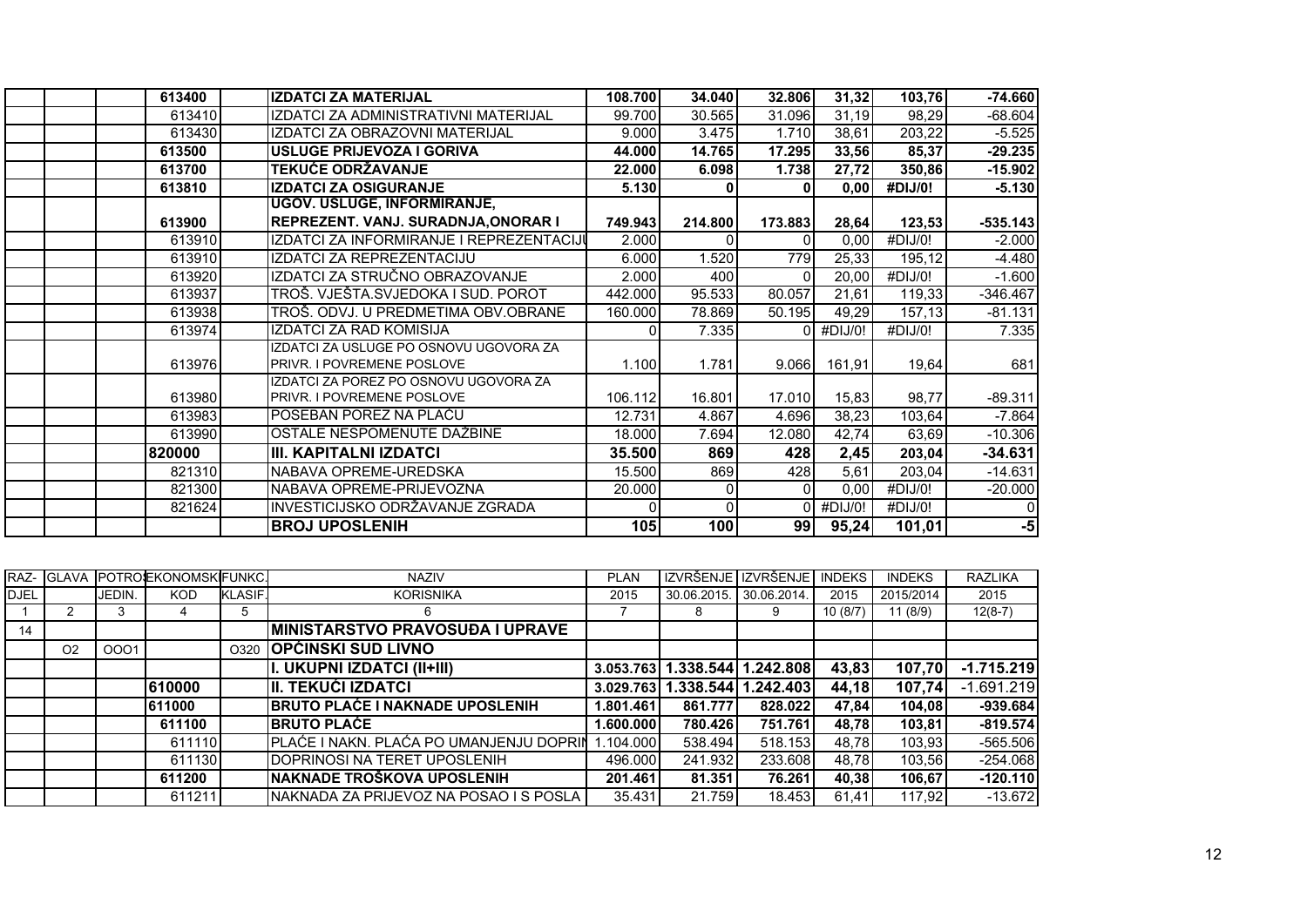| 611221 | NAKNADA ZA TOPLI OBROK                   | 120.000   | 59.592         | 57.808   | 49,66          | 103,09  | $-60.408$      |
|--------|------------------------------------------|-----------|----------------|----------|----------------|---------|----------------|
| 611224 | REGRES ZA GODIŠNJI ODMOR                 | 46.030    |                |          | 0,00           |         | $-46.030$      |
| 611225 | OTPREMNINE ZA ODLAZAK U MIROVINU         |           |                |          |                |         | $\overline{0}$ |
| 611226 | <b>JUBILARNE NAGRADE</b>                 |           | $\overline{0}$ | $\Omega$ |                | #DIJ/0! | $\overline{0}$ |
| 611227 | NAKNADE U SLUČAJU SMRTI I INVALIDNINE    |           | $\Omega$       | $\Omega$ |                | #DIJ/0! | $\overline{0}$ |
| 612100 | <b>DOPRINOS POSLODAVCA</b>               | 168.000   | 81.944         | 79.185   | 48,78          | 103,48  | $-86.056$      |
| 613000 | <b>IZDATCI ZA MATERIJAL I USLUGE</b>     | 1.060.302 | 394.823        | 335.196  | 37,24          | 117,79  | $-665.479$     |
| 613100 | PUTNI TROŠKOVI                           | 10.000    | 2.769          | 1.794    | 27,69          | 154,35  | $-7.231$       |
| 613110 | PUTNI TROŠKOVI U ZEMLJI                  | 10.000    | 2.769          | 1.794    | 27,69          | 154,35  | $-7.231$       |
| 613120 | PUTNI TROŠKOVI U INOZEMSTVU              | $\Omega$  | $\Omega$       | ΩI       | #DIJ/0!        | #DIJ/0! | $\Omega$       |
| 613200 | <b>IZDATCI ZA ENERGIJU</b>               | 33.000    | 14.779         | 14.558   | 44,78          | 101,52  | $-18.221$      |
| 613211 | IZDATCI ZA ELEKTRIČNU ENERGIJU           | 25.000    | 10.668         | 11.581   | 42,67          | 92,12   | $-14.332$      |
| 613212 | IZDATCI ZA CENTRALNO GRIJANJE            | 8.000     | 4.111          | 2.977    | 51,39          | 138,09  | $-3.889$       |
| 613300 | IZDATCI ZA KOMUNIKACIJU I KOMUN. USLUGI  | 309.000   | 149.056        | 133.474  | 48,24          | 111,67  | $-159.944$     |
| 613321 | IZDATCI ZA VODU, KANAL. I ODVOZ SMEĆA    | 9.000     | 3.426          | 2.838    | 38,07          | 120,72  | $-5.574$       |
| 613311 | IZDATCI ZA TEL. I POŠTANSKE USLUGE (PTT) | 300.000   | 145.630        | 130.636  | 48,54          | 111,48  | $-154.370$     |
| 613400 | <b>IZDATCI ZA MATERIJAL</b>              | 82.000    | 27.433         | 27.940   | 33,45          | 98,19   | $-54.567$      |
| 613410 | IZDATCI ZA ADMINISTRATIVNI MATERIJAL     | 77.000    | 25.558         | 26.863   | 33,19          | 95,14   | $-51.442$      |
| 613430 | IZDATCI ZA OBRAZOVNI MATERIJAL           | 5.000     | 1.875          | 1.077    | 37,50          | 174,09  | $-3.125$       |
| 613500 | USLUGE PRIJEVOZA I GORIVA                | 25.000    | 10.347         | 11.662   | 41,39          | 88,72   | $-14.653$      |
| 613700 | <b>TEKUĆE ODRŽAVANJE</b>                 | 12.000    | 4.706          | 626      | 39,22          | 751,76  | $-7.294$       |
| 613800 | <b>IZDATCI ZA OSIGURANJE</b>             | 1.630     | $\mathbf{0}$   | $\Omega$ | 0,00           | #DIJ/0! | $-1.630$       |
|        | <b>UGOV. USLUGE, INFORMIRANJE,</b>       |           |                |          |                |         |                |
| 613900 | REPREZENT. VANJSKA SURADNJA,             | 587.672   | 185.733        | 145.142  | 31,60          | 127,97  | -401.939       |
| 613910 | <b>IZDATCI ZA INFORMIRANJE</b>           | 1.000     | $\Omega$       | $\Omega$ | 0,00           | #DJJ/0! | $-1.000$       |
| 613910 | <b>IZDATCI ZA REPREZENTACIJU</b>         | 2.000     | 358            | 545      | 17,90          | 65,69   | $-1.642$       |
| 613920 | IZDATCI ZA STRUČNO OBRAZOVANJE           | 1.000     | $\Omega$       | $\Omega$ | 0,00           | #DIJ/0! | $-1.000$       |
| 613937 | TROŠ. VJEŠTAČENJA, SVJED. I SUD. POR.    | 380.000   | 87.063         | 68.406   | 22,91          | 127,27  | $-292.937$     |
| 613938 | TROŠ. ODVJET. U PREDMETIMA OBVEZ.OBR.    | 100.000   | 66.631         | 42.662   | 66,63          | 156,18  | $-33.369$      |
|        | IZDATCI ZA USLUGE PO OSNOVU UGOVORA ZA   |           |                |          |                |         |                |
| 613976 | PRIVR. I POVREMENE POSLOVE               | 1.100     | 105            | 3.800    | 9,55           | 2,76    | $-995$         |
| 613974 | <b>IZDATCI ZA RAD KOMISIJA</b>           | $\Omega$  | 7.155          |          | 6.703 #DIJ/0!  | 106,74  | 7.155          |
| 613980 | POREZI NA UGOVORE, VANJ. SUR., KOMISIJE  | 84.647    | 16.750         |          | 19,79          |         | $-67.897$      |
|        | IZDATCI ZA POREZ PO OSNOVU UGOVORA ZA    |           |                |          |                |         |                |
| 613982 | PRIVR. I POVREMENE POSLOVE               | $\Omega$  | $\overline{0}$ |          | 14.077 #DIJ/0! | 0.00    | $\Omega$       |
| 613983 | POSEBAN POREZ NA PLACU                   | 7.925     | 2.992          | 2.822    | 37,75          | 106,02  | $-4.933$       |
| 613990 | OSTALE NESPOMENUTE DAŽBINE               | 10.000    | 4.679          | 6.127    | 46,79          | 76,37   | $-5.321$       |
| 820000 | <b>III. KAPITALNI IZDATCI</b>            | 24.000    | 0              | 405      | 0,00           | 0,00    | $-24.000$      |
| 821310 | NABAVA OPREME-UREDSKA                    | 4.000     | $\Omega$       | 405      | 0,00           | 0,00    | $-4.000$       |
| 821300 | NABAVA OPREME-PRIJEVOZNA                 | 20.000    |                |          | 0,00           | #DIJ/O! | $-20.000$      |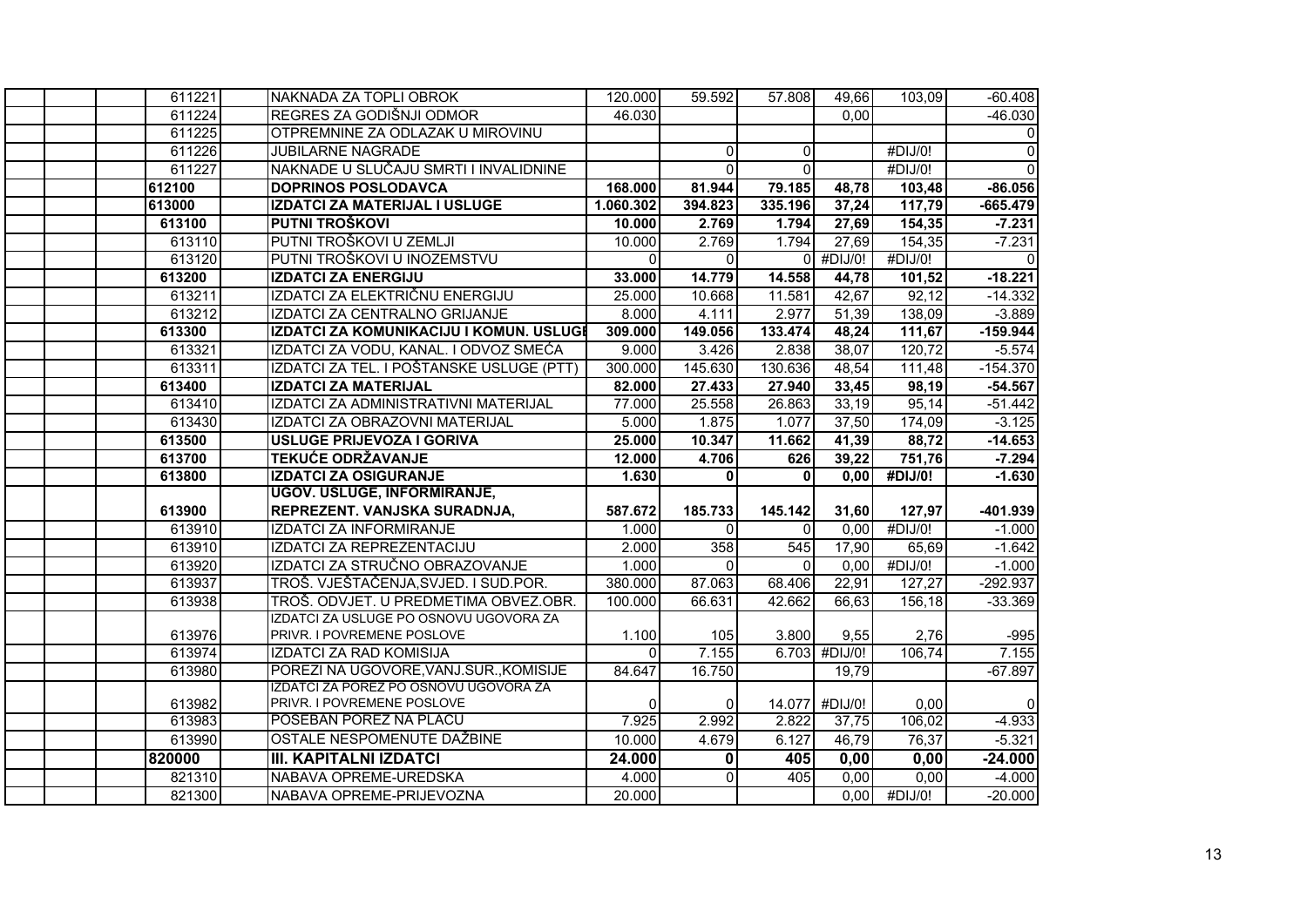|  | 821614 | ، ZGRADA<br><b>IREKONSTRUKCIJA</b><br><b>UPOSLENIH</b><br><b>IBROJ</b> | $\sim$<br>ь, | 66 | 64  | #DIJ/0!<br>98,51 | #DIJ/0!<br>103, 13 |  |
|--|--------|------------------------------------------------------------------------|--------------|----|-----|------------------|--------------------|--|
|  | 821624 | ) ODRŽAVANJE ZGRADA<br><b>IINVESTICIJSKO</b>                           |              |    | O I | #DIJ/0!          | #DIJ/0!            |  |

|              |                |        | RAZ- GLAVA POTROEKONOMSKFUNKC. |               | <b>NAZIV</b>                             | <b>PLAN</b>    |                         | IZVRŠENJE IZVRŠENJE INDEKS |                         | <b>INDEKS</b>       | <b>RAZLIKA</b> |
|--------------|----------------|--------|--------------------------------|---------------|------------------------------------------|----------------|-------------------------|----------------------------|-------------------------|---------------------|----------------|
| <b>DJEL</b>  |                | JEDIN. | <b>KOD</b>                     | <b>KLASIF</b> | <b>KORISNIKA</b>                         | 2015           | 30.06.2015. 30.06.2014. |                            | 2015                    | 2015/2014           | 2015           |
| $\mathbf{1}$ | $\overline{2}$ | 3      | $\overline{4}$                 | 5             | 6                                        | $\overline{7}$ | 8                       | 9                          | 10(8/7)                 | 11(8/9)             | $128-7)$       |
| 14           |                |        |                                |               | <b>MINISTARSTVO PRAVOSUĐA I UPRAVE</b>   |                |                         |                            |                         |                     |                |
|              | O <sub>3</sub> | 0001   |                                |               | 0320 ZUPANIJSKI SUD LIVNO                |                |                         |                            |                         |                     |                |
|              |                |        |                                |               | I. UKUPNI IZDATCI (II+III)               | 813.941        | 332.679                 | 328.135                    | 40,87                   | 101,38              | $-481.262$     |
|              |                |        | 610000                         |               | <b>II. TEKUĆI IZDATCI</b>                | 808.941        | 332.350                 | 328.135                    | 41,08                   | 101,28              | -476.591       |
|              |                |        | 611000                         |               | <b>BRUTO PLACE I NAKNADE UPOSLENIH</b>   | 597.417        | 267.947                 | 272.847                    | 44,85                   | 98,20               | $-329.470$     |
|              |                |        | 611100                         |               | <b>BRUTO PLAĆE</b>                       | 540.000        | 249.122                 | 253.499                    | 46,13                   | 98,27               | $-290.878$     |
|              |                |        | 611110                         |               | PLAĆE I NAKN. PLAĆA PO UMANJENJU DOPRIN  | 372.600        | 171.894                 | 174.914                    | 46,13                   | 98,27               | $-200.706$     |
|              |                |        | 611130                         |               | DOPRINOSI NA TERET UPOSLENIH             | 167.400        | 77.228                  | 78.585                     | 46,13                   | 98,27               | $-90.172$      |
|              |                |        | 611200                         |               | NAKNADE TROŠKOVA UPOSLENIH               | 57.417         | 18.825                  | 19.348                     | 32,79                   | 97,30               | $-38.592$      |
|              |                |        | 611211                         |               | NAKNADA ZA PRIJEVOZ NA POSAO I S POSLA   | 15.000         | 7.233                   | 7.108                      | 48,22                   | 101,76              | $-7.767$       |
|              |                |        | 611221                         |               | NAKNADA ZA TOPLI OBROK I ODV. ŽIVOT      | 29.040         | 11.592                  | 12.240                     | 39,92                   | 94,71               | $-17.448$      |
|              |                |        | 611224                         |               | REGRES ZA GODIŠNJI ODMOR                 | 13.377         | $\Omega$                | $\Omega$                   | 0,00                    |                     | $-13.377$      |
|              |                |        | 611226                         |               | JUBILARNE NAGRADE                        |                |                         |                            |                         |                     |                |
|              |                |        | 611227                         |               | NAKNADE U SLUČAJU SMRTI I INVALIDITETA   |                |                         |                            |                         |                     |                |
|              |                |        | 612100                         |               | <b>DOPRINOS POSLODAVCA</b>               | 56.700         | 26.158                  | 26.617                     | 46,13                   | 98,28               | $-30.542$      |
|              |                |        | 613000                         |               | IZDATCI ZA MATERIJAL I USLUGE            | 154.824        | 38.245                  | 28.671                     | 24,70                   | 133,39              | $-116.579$     |
|              |                |        | 613100                         |               | PUTNI TROŠKOVI                           | 7.000          | 3.032                   | 670                        | 43,31                   | 452,54              | $-3.968$       |
|              |                |        | 613110                         |               | PUTNI TROŠKOVI U ZEMLJI                  | 7.000          | 3.032                   | 670                        | 43,31                   | 452,54              | $-3.968$       |
|              |                |        | 613120                         |               | PUTNI TROŠKOVI U INOZEMSTVU              | $\Omega$       |                         |                            | $#$ $\overline{DIJ/O!}$ | #DIJ/0!             |                |
|              |                |        | 613200                         |               | <b>IZDATCI ZA ENERGIJU</b>               | 11.000         | 2.410                   | 2.977                      | 21,91                   | 80,95               | $-8.590$       |
|              |                |        | 613212                         |               | IZDATCI ZA CENTRALNO GRIJANJE            | 11.000         | 2.410                   | 2.977                      | 21,91                   | 80,95               | $-8.590$       |
|              |                |        | 613300                         |               | IZDATCI ZA KOMUNIKACIJU I KOMUN. USLUGI  | 27.000         | 10.647                  | 11.401                     | 39,43                   | 93,39               | $-16.353$      |
|              |                |        | 613311                         |               | IZDATCI ZA TEL. I POŠTANSKE USLUGE (PTT) | 27.000         | 10.647                  | 11.401                     | 39,43                   | 93,39               | $-16.353$      |
|              |                |        | 613400                         |               | <b>IZDATCI ZA MATERIJAL</b>              | 13.000         | 3.504                   | 2.576                      | 26,95                   | 136,02              | $-9.496$       |
|              |                |        | 613410                         |               | IZDATCI ZA ADMINISTRATIVNI MATERIJAL     | 11.000         | 2.748                   | 2.347                      | 24,98                   | 117,09              | $-8.252$       |
|              |                |        | 613430                         |               | IZDATCI ZA OBRAZOVNI MATERIJAL           | 2.000          | 756                     | 229                        | 37,80                   | $\overline{330,13}$ | $-1.244$       |
|              |                |        | 613500                         |               | <b>USLUGE PRIJEVOZA I GORIVA</b>         | 8.000          | 1.839                   | 1.854                      | 22,99                   | 99,19               | $-6.161$       |
|              |                |        | 613700                         |               | <b>TEKUĆE ODRŽAVANJE</b>                 | 4.000          | 439                     | 92                         | 10,98                   | 477,17              | $-3.561$       |
|              |                |        | 613800                         |               | <b>IZDATCI ZA OSIGURANJE</b>             | 1.200          | $\mathbf{0}$            | $\mathbf{0}$               | 0,00                    |                     | $-1.200$       |
|              |                |        |                                |               | UG. USLUGE, INFORMIRANJE,                |                |                         |                            |                         |                     |                |
|              |                |        | 613900                         |               | REPREZENTACIJA, VANJSKA SURADNJA,        | 83.624         | 16.374                  | 9.101                      | 19,58                   | 179,91              | $-67.250$      |
|              |                |        | 613910                         |               | <b>IZDATCI ZA INFORMIRANJE</b>           | $\Omega$       | $\overline{0}$          |                            | $0$ #DIJ/0!             | #DIJ/0!             | 0              |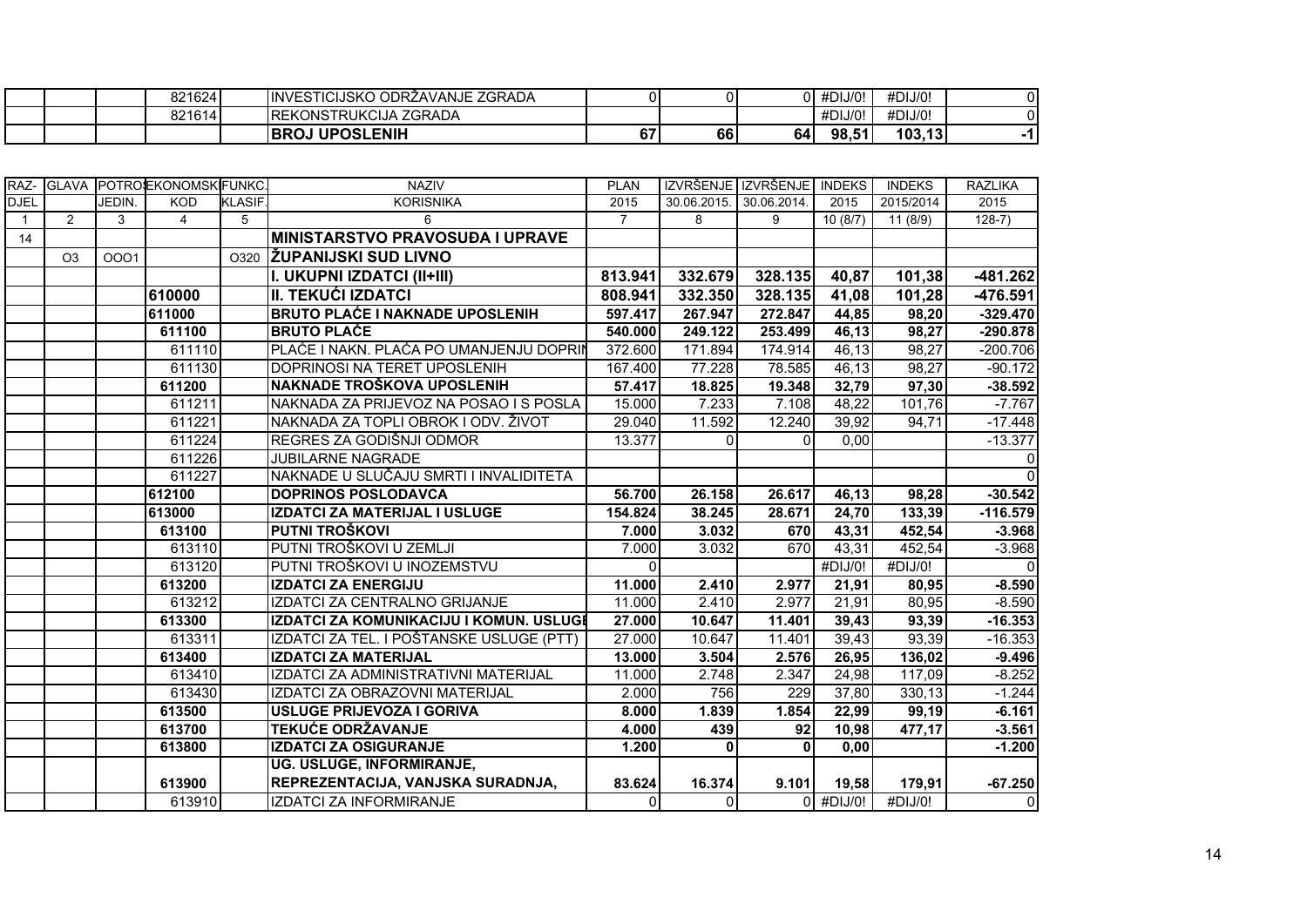|        | <b>BROJ UPOSLENIH</b>                                                       | 15     | 13 <sup>l</sup> | 131             | 86,67       | 100,00   | $-2$            |
|--------|-----------------------------------------------------------------------------|--------|-----------------|-----------------|-------------|----------|-----------------|
| 821624 | INVESTICIJSKO ODRŽAVANJE ZGRADA                                             |        |                 |                 | #DIJ/0!     |          | 0               |
| 821300 | NABAVA OPREME - PRIJEVOZNA                                                  |        |                 |                 | #DIJ/0!     | #DIJ/0!  | 01              |
| 821310 | NABAVA OPREME - UREDSKA                                                     | 5.000  | 329             |                 | 6,58        | #DIJ/0!  | $-4.671$        |
| 820000 | IIII. KAPITALNI IZDATCI                                                     | 5.000  | 329             |                 | 6,58        | #DIJ/0!  | $-4.671$        |
| 613990 | OSTALE NESPOMENUTE USLUGE I DAŽBINE                                         | 2.000  | 2.141           | 178             | 107.05      | 1.202,81 | 141             |
| 613983 | IPOSEBAN POREZ NA PLAĆU                                                     | 2.188  | 796             | 811             | 36,38       | 98,15    | $-1.392$        |
| 613980 | POREZI NA UGOVORE, VANJSKU SURADNJU,<br>KOMISIJE                            | 11.436 | 51              | 34 <sub>1</sub> | 0,45        | 150,00   | $-11.385$       |
| 613974 | IZDATCI ZA RAD KOMISIJA                                                     |        | 30 <sup>1</sup> |                 | 150 #DIJ/0! | 20,00    | 30 <sup>l</sup> |
| 613976 | IZDATCI ZA USLUGE PO OSNOVU UGOVORA ZA<br><b>PRIVR. I POVREMENE POSLOVE</b> |        | 250             |                 | #DIJ/0!     | #DIJ/0!  | 250             |
| 613938 | TROŠKOVI ODVJETNIKA U PREDMETIMA OBV.                                       | 60.000 | 12.238          | 7.533           | 20.40       | 162.46   | $-47.762$       |
| 613937 | TROŠ. VJEŠTAČ. SVJEDOKA I SUD. POR.                                         | 5.000  | 70              |                 | 1,40        | #DIJ/0!  | $-4.930$        |
| 613920 | IZDATCI ZA STRUČNO OBRAZOVANJE                                              | 1.000  |                 |                 | 0,00        | #DIJ/0!  | $-1.000$        |
| 613920 | IZDATCI ZA REPREZENTACIJU                                                   | 2.000  | 7981            | 395             | 39,90       | 202,03   | $-1.202$        |

| RAZ-        | <b>GLAVA</b>   |        | <b>POTROSEKONOMSKIFUNKC.</b> |                | <b>NAZIV</b>                            | <b>PLAN</b> |                         | IZVRŠENJE IZVRŠENJE | <b>INDEKS</b> | <b>INDEKS</b> | <b>RAZLIKA</b> |
|-------------|----------------|--------|------------------------------|----------------|-----------------------------------------|-------------|-------------------------|---------------------|---------------|---------------|----------------|
| <b>DJEL</b> |                | JEDIN. | <b>KOD</b>                   | <b>KLASIF.</b> | <b>KORISNIKA</b>                        | 2015        | 30.06.2015. 30.06.2014. |                     | 2015          | 2015/2014     | 2015           |
|             | $\overline{2}$ | 3      | 4                            | 5              | 6                                       |             | 8                       | 9                   | 10(8/7)       | 11(8/9)       | $12(8-7)$      |
| 14          |                |        |                              |                | <b>MINISTARSTVO PRAVOSUĐA I UPRAVE</b>  |             |                         |                     |               |               |                |
|             | O <sub>3</sub> | 0002   |                              | O320           | ŽUPANIJSKO JAVNO TUŽITELJSTVO LIVNO     |             |                         |                     |               |               |                |
|             |                |        |                              |                | I. UKUPNI IZDATCI (II+III)              | 860.955     | 373.020                 | 353.970             | 43,33         | 105,38        | $-487.935$     |
|             |                |        | 610000                       |                | II. TEKUĆI IZDATCI                      | 855.955     | 372.480                 | 353.947             | 43,52         | 105,24        | $-483.475$     |
|             |                |        | 611000                       |                | <b>BRUTO PLAĆE I NAKNADE UPOSLENIH</b>  | 650.083     | 307.595                 | 282.366             | 47,32         | 108,93        | $-342.488$     |
|             |                |        | 611100                       |                | <b>BRUTO PLACE</b>                      | 586.054     | 285.955                 | 263.427             | 48,79         | 108,55        | $-300.099$     |
|             |                |        | 611110                       |                | PLAĆE I NAKN. PLAĆA PO UMANJENJU DOPRIN | 404.377     | 197.177                 | 181.765             | 48,76         | 108,48        | $-207.200$     |
|             |                |        | 611130                       |                | DOPRINOSI NA TERET UPOSLENIH            | 181.677     | 88.778                  | 81.662              | 48,87         | 108,71        | $-92.899$      |
|             |                |        | 611200                       |                | NAKNADE TROŠKOVA UPOSLENIH              | 64.029      | 21.640                  | 18.939              | 33,80         | 114,26        | $-42.389$      |
|             |                |        | 611211                       |                | NAKNADA ZA PRIJEVOZ NA POSAO I S POSLA  | 20.232      | 6.196                   | 5.843               | 30,62         | 106,04        | $-14.036$      |
|             |                |        | 611221                       |                | NAKNADA ZA TOPLI OBROK                  | 30.000      | 15.444                  | 13.096              | 51,48         | 117,93        | $-14.556$      |
|             |                |        | 611224                       |                | REGRES ZA GODIŠNJI ODMOR                | 13.797      |                         |                     | 0,00          |               | $-13.797$      |
|             |                |        | 611226                       |                | <b>JUBILARNE NAGRADE</b>                |             |                         |                     |               |               |                |
|             |                |        | 611227                       |                | NAKNADE U SLUČAJU SMRTI I INVALIDITETA  |             | $\Omega$                |                     |               |               |                |
|             |                |        | 612100                       |                | <b>DOPRINOS POSLODAVCA</b>              | 61.536      | 30.084                  | 27.660              | 48,89         | 108,76        | $-31.452$      |
|             |                |        | 613000                       |                | <b>IZDATCI ZA MATERIJAL I USLUGE</b>    | 144.336     | 34.801                  | 43.921              | 24,11         | 79,24         | $-109.535$     |
|             |                |        | 613100                       |                | PUTNI TROŠKOVI                          | 10.000      | 3.736                   | 975                 | 37,36         | 383,18        | $-6.264$       |
|             |                |        | 613110                       |                | PUTNI TROŠKOVI U ZEMLJI                 | 7.500       | 3.736                   | 975                 | 49,81         | 383,18        | $-3.764$       |
|             |                |        | 613120                       |                | PUTNI TROŠKOVI U INOZEMSTVU             | 2.500       | $\overline{0}$          |                     |               |               | $-2.500$       |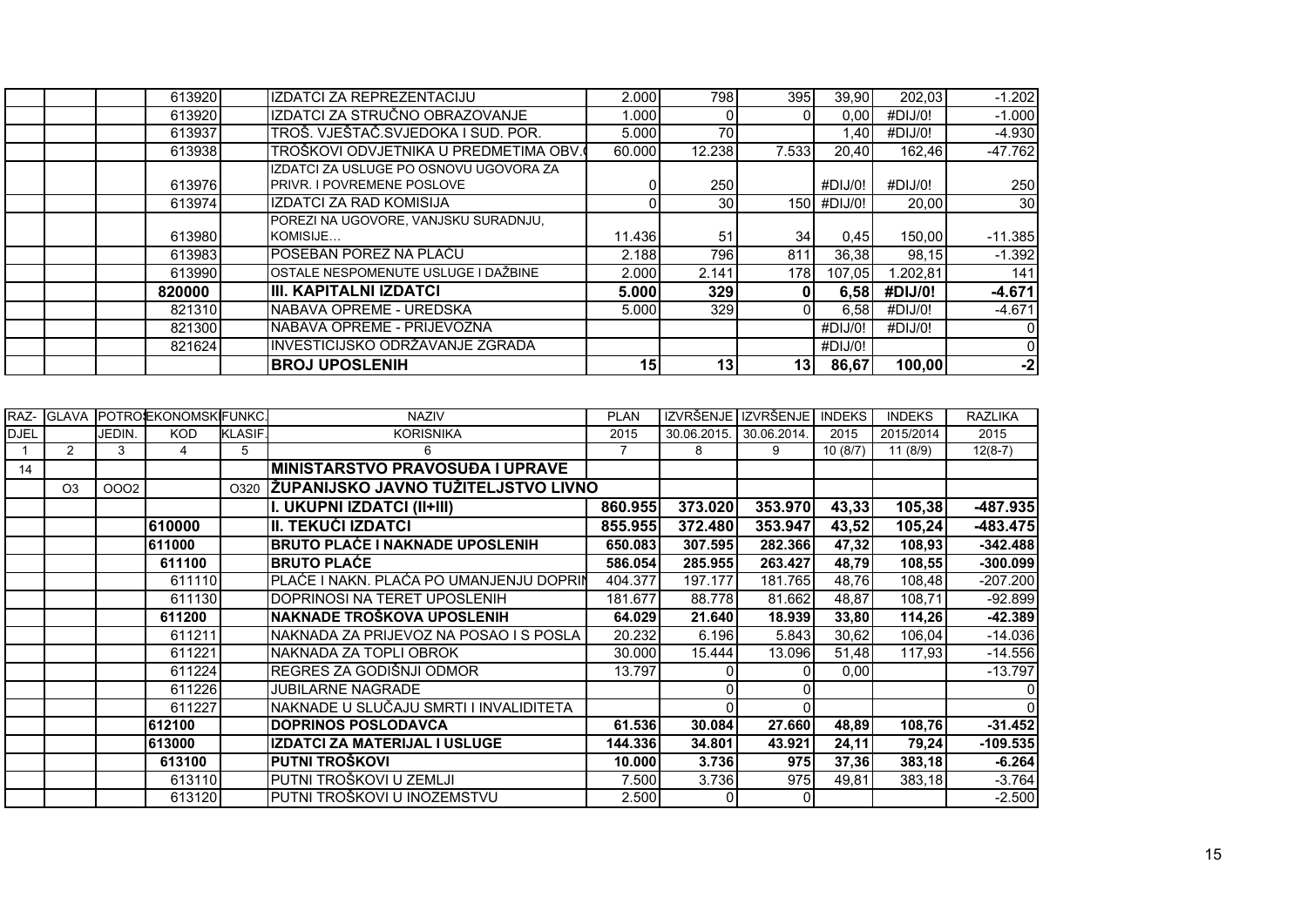| 613200 | <b>IZDATCI ZA ENERGIJU</b>               | 13.000 | 4.878        | 2.725    | 37,52         | 179,01   | $-8.122$  |
|--------|------------------------------------------|--------|--------------|----------|---------------|----------|-----------|
| 613211 | IZDATCI ZA ELEKTRIČNU ENERGIJU           | 7.000  | 2.468        | 2.725    | 35.26         | 90,57    | $-4.532$  |
| 613212 | IZDATCI ZA CENTRALNO GRIJANJE            | 6.000  | 2.410        | $\Omega$ | 40,17         | #DIJ/0!  | $-3.590$  |
| 613300 | IZDATCI ZA KOMUNIKACIJU I KOMUN. USLUGI  | 14.000 | 7.828        | 6.945    | 55,91         | 112,71   | $-6.172$  |
| 613311 | IZDATCI ZA TEL. I POŠTANSKE USLUGE (PTT) | 14.000 | 7.828        | 6.945    | 55,91         | 112,71   | $-6.172$  |
| 613400 | <b>IZDATCI ZA MATERIJAL</b>              | 10.700 | 2.340        | 1.594    | 21.87         | 146,80   | $-8.360$  |
| 613410 | IZDATCI ZA ADMINISTRATIVNI MATERIJAL     | 8.700  | 1.496        | 1.190    | 17,20         | 125,71   | $-7.204$  |
| 613430 | IZDATCI ZA OBRAZOVNI MATERIJAL           | 2.000  | 844          | 404      | 42,20         | 208,91   | $-1.156$  |
| 613500 | <b>USLUGE PRIJEVOZA I GORIVA</b>         | 11.000 | 2.579        | 3.779    | 23,45         | 68,25    | $-8.421$  |
| 613700 | <b>TEKUĆE ODRŽAVANJE</b>                 | 6.000  | 953          | 1.020    | 15,88         | 93,43    | $-5.047$  |
| 613810 | <b>IZDATCI ZA OSIGURANJE</b>             | 2.300  |              | $\Omega$ | 0,00          | #DIJ/0!  | $-2.300$  |
|        | UGOV. USLUGE, INFORMIRANJE,              |        |              |          |               |          |           |
| 613900 | REPREZENT. VANJSKA SURADNJA,             | 77.336 | 12.487       | 26.883   | 16,15         | 46,45    | $-64.849$ |
| 613910 | <b>IZDATCI ZA INFORMIRANJE</b>           | 1.000  | $\Omega$     |          | 0,00          |          | $-1.000$  |
| 613910 | IZDATCI ZA REPREZENTACIJU                | 2.000  | 364          | 234      | 18,20         | 155,56   | $-1.636$  |
| 613920 | IZDATCI ZA STRUČNO OBRAZOVANJE           |        | 400          | $\Omega$ |               | #DIJ/0!  | 400       |
| 613937 | TROŠKOVI ZA VJEŠTAKA                     | 57.000 | 8.400        | 11.651   | 14,74         | 72,10    | $-48.600$ |
| 613938 | TROŠKOVI ZA POROTU                       |        | <sup>n</sup> |          | #DIJ/0!       | #DIJ/0!  | ΩI        |
|        | IZDATCI ZA USLUGE PO OSNOVU UGOVORA ZA   |        |              |          |               |          |           |
| 613976 | PRIVR. I POVREMENE POSLOVE               | 0      | 1.426        |          | 5.266 #DIJ/0! | 27,08    | 1.426     |
| 613974 | <b>IZDATCI ZA RAD KOMISIJA</b>           | ∩      | 150          |          | 150 #DIJ/0!   | 100,00   | 150       |
|        | POREZI NA UGOVORE. VANJSKU SURADNJU.     |        |              |          |               |          |           |
| 613980 | KOMISIJE                                 | 10.029 | $\Omega$     | 2.881    | 0,00          | 0,00     | $-10.029$ |
| 613983 | POSEBAN POREZ NA PLAĆU                   | 2.307  | 955          | 926      | 41,40         | 103,13   | $-1.352$  |
| 613991 | OSTALE NESPOMENUTE USLUGE I DAŽBINE      | 5.000  | 792          | 5.775    | 15,84         | 13,71    | $-4.208$  |
| 820000 | III. KAPITALNI IZDATCI                   | 5.000  | 540          | 23       | 10,80         | 2.347,83 | $-4.460$  |
| 821310 | NABAVA OPREME - UREDSKA                  | 5.000  | 540          | 23       | 10,80         |          | $-4.460$  |
| 821624 | INVESTICIJSKO ODRŽAVANJE ZGRADA          |        |              |          | #DIJ/0!       |          | $\Omega$  |
|        | <b>BROJ UPOSLENIH</b>                    | 20     | 19           | 19       | 95,00         | 100,00   | $-1$      |

|             |                |             | RAZ- IGLAVA POTROEKONOMSKIFUNKC. |                | <b>NAZIV</b>                             | PLAN    |                         | I IZVRŠENJE I IZVRŠENJE I INDEKS I |         | <b>INDEKS</b> | <b>RAZLIKA</b> |
|-------------|----------------|-------------|----------------------------------|----------------|------------------------------------------|---------|-------------------------|------------------------------------|---------|---------------|----------------|
| <b>DJEL</b> |                | JEDIN.      | KOD                              | <b>KLASIF.</b> | <b>KORISNIKA</b>                         | 2015    | 30.06.2015. 30.06.2014. |                                    | 2015    | 2015/2014     | 2015           |
|             |                |             |                                  |                |                                          |         |                         |                                    | 10(8/7) | 11(8/9)       | $12(8-7)$      |
| 14          |                |             |                                  |                | <b>IMINISTARSTVO PRAVOSUĐA I UPRAVE</b>  |         |                         |                                    |         |               |                |
|             | O <sub>3</sub> | <b>OOO3</b> |                                  |                | 0320 ZUPANIJSKO JAVNO PRAVOBRANITELJSTVO |         |                         |                                    |         |               |                |
|             |                |             |                                  |                | II. UKUPNI IZDATCI (II+III)              | 119.029 | 49.150                  | 54.591                             | 41,29   | 90.03         | $-69.879$      |
|             |                |             | 610000                           |                | III. TEKUĆI IZDATCI                      | 117.529 | 49.150                  | 54.591                             | 41,82   | 90,03         | $-68,379$      |
|             |                |             | 611000                           |                | <b>BRUTO PLAĆE I NAKNADE UPOSLENIH</b>   | 101.268 | 42.918                  | 48.112                             | 42.38   | 89.20         | $-58.350$      |
|             |                |             | 611100                           |                | <b>IBRUTO PLAĆE</b>                      | 90.000  | 39.233                  | 43.124                             | 43.59   | 90.98         | $-50.767$      |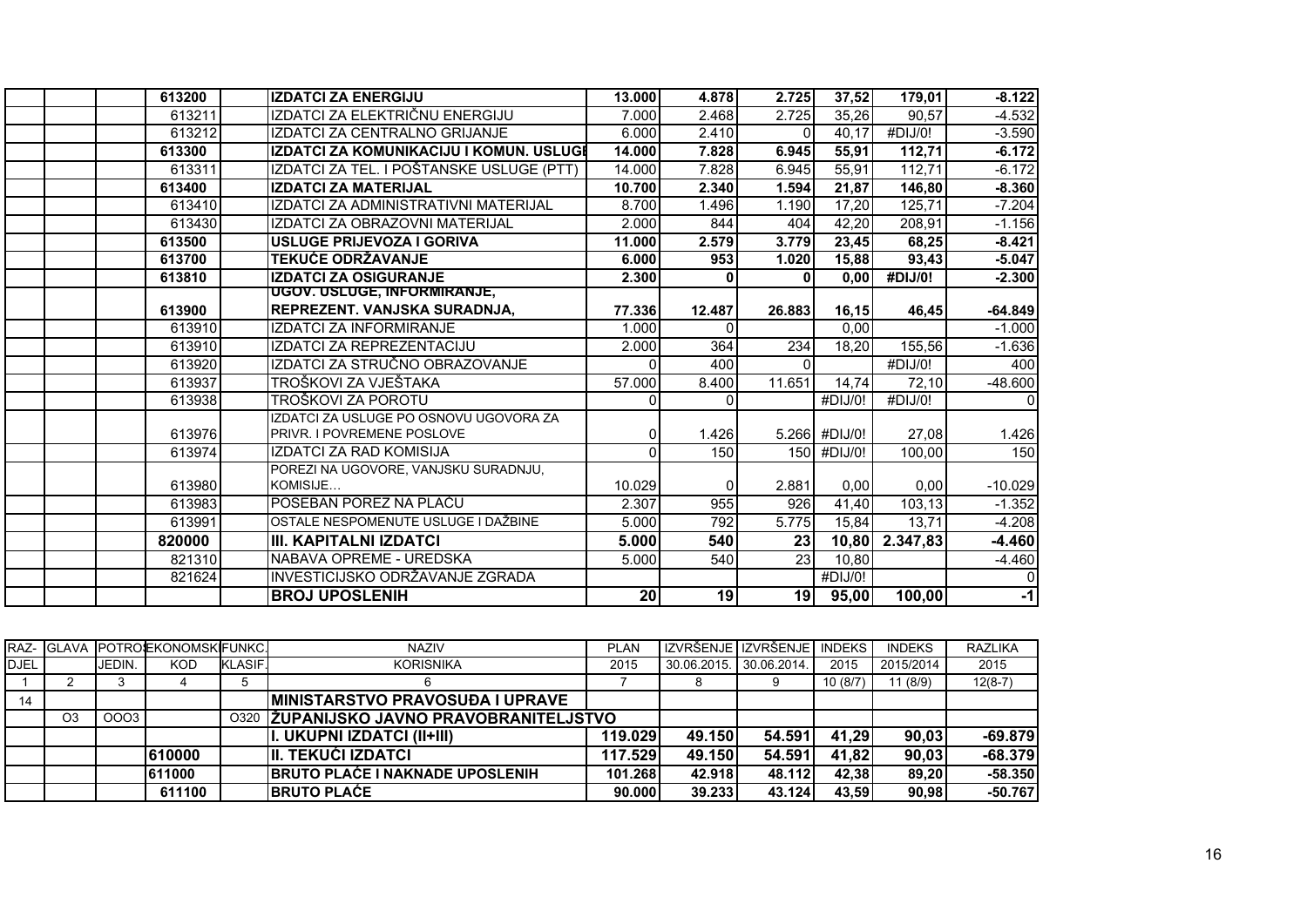| 611110 | PLAĆE I NAKN. PLAĆA PO UMANJENJU DOPRIN                                    | 62.100 | 27.071         | 29.756         | 43.59   | 90,98   | $-35.029$ |
|--------|----------------------------------------------------------------------------|--------|----------------|----------------|---------|---------|-----------|
| 611130 | DOPRINOSI NA TERET UPOSLENIH                                               | 27.900 | 12.162         | 13.368         | 43,59   | 90,98   | $-15.738$ |
| 611200 | NAKNADE TROŠKOVA UPOSLENIH                                                 | 11.268 | 3.685          | 4.988          | 32,70   | 73,88   | $-7.583$  |
| 611211 | NAKNADA ZA PRIJEVOZ NA POSAO I S POSLA                                     | 4.200  | 1.277          | 2.100          | 30,40   | 60,81   | $-2.923$  |
| 611221 | NAKNADA ZA TOPLI OBROK                                                     | 5.808  | 2.408          | 2.888          | 41,46   | 83,38   | $-3.400$  |
| 611224 | REGRES ZA GODIŠNJI ODMOR                                                   | 1.260  |                |                | 0,00    |         | $-1.260$  |
| 612100 | <b>DOPRINOS POSLODAVCA</b>                                                 | 9.450  | 4.120          | 4.528          | 43,60   | 90,99   | $-5.330$  |
| 613000 | <b>IZDATCI ZA MATERIJAL I USLUGE</b>                                       | 6.811  | 2.112          | 1.951          | 31,01   | 108,25  | $-4.699$  |
| 613100 | PUTNI TROŠKOVI                                                             | 500    |                | $\mathbf{0}$   | 0,00    | #DIJ/0! | $-500$    |
| 613110 | PUTNI TROŠKOVI U ZEMLJI                                                    | 500    | 0              | $\Omega$       | 0,00    | #DIJ/0! | $-500$    |
| 613300 | IZDATCI ZA KOMUNIKACIJU I KOMUN. USLUGI                                    | 2.000  | 1.143          | 1.000          | 57,15   | 114,30  | $-857$    |
| 613311 | IZDATCI ZA TEL. I POŠTANSKE USLUGE (PTT)                                   | 2.000  | 1.143          | 1.000          | 57,15   | 114,30  | $-857$    |
| 613400 | <b>IZDATCI ZA MATERIJAL</b>                                                | 3.000  | 763            | 696            | 25,43   | 109,63  | $-2.237$  |
| 613410 | IZDATCI ZA ADMINISTRATIVNI MATERIJAL                                       | 3.000  | 763            | 696            | 25,43   | 109,63  | $-2.237$  |
| 613500 | <b>USLUGE PRIJEVOZA I GORIVA</b>                                           |        | 0              | ΩI             | #DIJ/0! | #DIJ/0! | 0         |
|        | <b>UGOV. USLUGE, INFORMIRANJE,</b>                                         |        |                |                |         |         |           |
| 613900 | REPREZENT. VANJSKA SURADNJA,                                               | 1.311  | 206            | 255            | 15.71   | 80,78   | $-1.105$  |
| 613910 | IZDATCI ZA INFORMIRANJE I REPREZ.                                          |        |                |                |         |         | ΩI        |
|        | IZDATCI ZA UGOVORE ZA PRIVREMENE I                                         |        |                |                |         |         |           |
| 613976 | <b>POVREMENE POSLOVE</b>                                                   | 0      | $\overline{0}$ | 100            |         |         | 01        |
|        | IZDATCI ZA POR. PO OSNOVU UGOVORA ZA                                       |        |                |                |         |         |           |
| 613982 | PRIVREMENE I POVREMENE POSLOVE<br>POSEBNA NAKNADA ZAZAŠTITU OD PRIRODNIH I | 01     | 0              | 18             |         |         | 01        |
| 613983 | DRUGIH NESREĆA                                                             | 311    | 124            | 137            | 39.87   | 90,51   | $-187$    |
| 613991 | OSTALE NESPOMENUTE USLUGE                                                  | 1.000  | 82             | $\overline{0}$ |         |         | $-918$    |
| 820000 | <b>III. KAPITALNI IZDATCI</b>                                              | 1.500  | 0              | $\mathbf 0$    | 0,00    |         | $-1.500$  |
| 821310 | NABAVA OPREME - UREDSKA                                                    | 1.500  | $\overline{0}$ | $\Omega$       |         |         | $-1.500$  |
|        | <b>BROJ UPOSLENIH</b>                                                      |        | $\overline{2}$ | 3              |         |         |           |
|        |                                                                            |        |                |                | 66,67   | 66,67   | $-1$      |

|             |    |               | <b>RAZ- GLAVA POTROJEKONOMSKIFUNKCJ</b> |                | <b>NAZIV</b>                            | <b>PLAN</b> |                         | IZVRŠENJE I IZVRŠENJE I | <b>INDEKS</b> | <b>INDEKS</b> | <b>RAZLIKA</b> |
|-------------|----|---------------|-----------------------------------------|----------------|-----------------------------------------|-------------|-------------------------|-------------------------|---------------|---------------|----------------|
| <b>DJEL</b> |    | <b>JEDIN.</b> | <b>KOD</b>                              | <b>KLASIF.</b> | <b>KORISNIKA</b>                        | 2015        | 30.06.2015. 30.06.2014. |                         | 2015          | 2015/2014     | 2015           |
|             |    |               |                                         |                |                                         |             | 8                       |                         | 10(8/7)       | 11 (8/9)      | $12(8-7)$      |
| 15          |    |               |                                         |                | <b>IMINISTARSTVO GOSPODARSTVA</b>       |             |                         |                         |               |               |                |
|             | O1 | 0001          |                                         | 1290           | <b>MINISTARSTVO GOSPODARSTVA</b>        |             |                         |                         |               |               |                |
|             |    |               |                                         |                | II. UKUPNI IZDATCI (II+III)             | 1.862.222   | 375.405                 | 471.651                 | 20,16         | 79,59         | $-1.486.817$   |
|             |    |               | 610000                                  |                | III. TEKUĆI IZDATCI                     | 1.860.222   | 374.646                 | 457.361                 | 20,14         | 81,91         | $-1.485.576$   |
|             |    |               | 611000                                  |                | <b>IBRUTO PLAĆE I NAKNADE UPOSLENIH</b> | 558,620     | 251.777                 | 262.650                 | 45,07         | 95.86         | $-306.843$     |
|             |    |               | 611100                                  |                | <b>IBRUTO PLACE</b>                     | 460.000     | 211.749                 | 216.542                 | 46.03         | 97.79         | $-248.251$     |
|             |    |               | 611110                                  |                | PLAĆE I NAKN. PLAĆA PO UMANJENJU DOPRIN | 317.400     | 146.107                 | 149.414                 | 46,03         | 97.79         | $-171.293$     |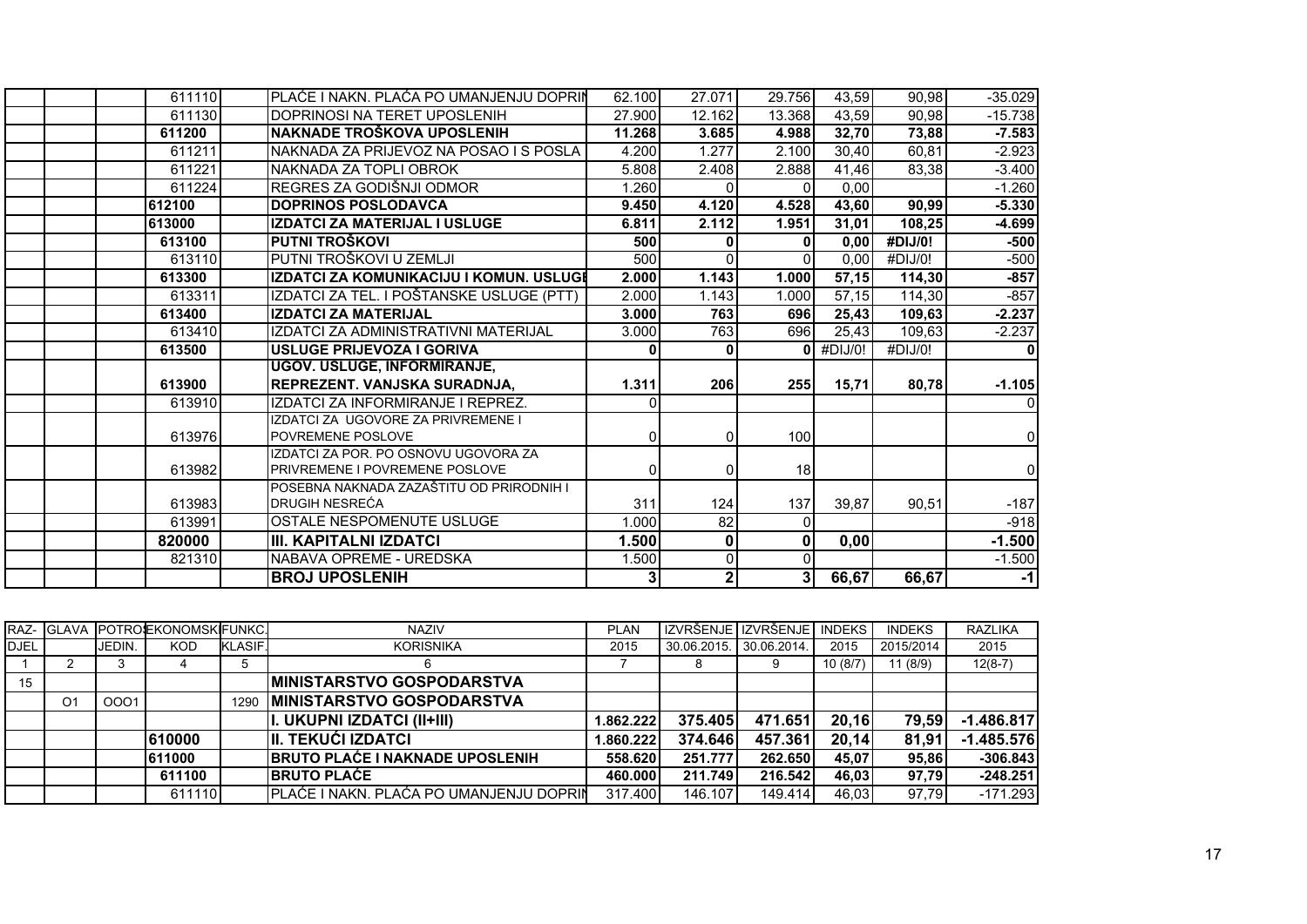| 611130 | DOPRINOSI NA TERET UPOSLENIH             | 142.600            | 65.642       | 67.128       | 46,03         | 97,79      | $-76.958$      |
|--------|------------------------------------------|--------------------|--------------|--------------|---------------|------------|----------------|
| 611200 | NAKNADE TROŠKOVA UPOSLENIH               | 98.620             | 40.028       | 46.108       | 40,59         | 86,81      | $-58.592$      |
| 611211 | NAKNADA ZA PRIJEVOZ NA POSAO I S POSLA   | 44.000             | 20.646       | 21.410       | 46,92         | 96,43      | $-23.354$      |
| 611214 | NAKNADE ZA ODVOJENI ŽIVOT                | 4.800              | 2.400        | 2.000        | 50,00         | 120,00     | $-2.400$       |
| 611216 | NAKNADE ZA TROŠKOVE SMJEŠTAJA            | 3.000              | 1.500        | 1.250        | 50,00         | 120,00     | $-1.500$       |
| 611221 | NAKNADA ZA TOPLI OBROK                   | 30.000             | 15.482       | 16.424       | 51,61         | 94,26      | $-14.518$      |
| 611224 | REGRES ZA GODIŠNJI ODMOR                 | 8.820              | $\Omega$     | $\Omega$     | 0,00          | $#$ DIJ/0! | $-8.820$       |
| 611225 | <b>OTPREMNINE</b>                        | $\Omega$           | $\Omega$     |              | $0$ #DIJ/0!   | #DIJ/0!    | $\mathbf{0}$   |
| 611226 | <b>JUBILARNE NAGRADE</b>                 | 3.000              | $\Omega$     | $\Omega$     | 0,00          | #DIJ/0!    | $-3.000$       |
| 611227 | NAKNADE U SLUČAJU SMRTI I INVALIDITETA   | 5.000              | $\Omega$     | 5.024        | 0,00          | 0,00       | $-5.000$       |
| 612100 | <b>DOPRINOS POSLODAVCA</b>               | 48.300             | 22.234       | 22.737       | 46,03         | 97,79      | $-26.066$      |
| 613000 | IZDATCI ZA MATERIJAL I USLUGE            | 90.302             | 30.513       | 44.474       | 33,79         | 68,61      | $-59.789$      |
| 613100 | <b>PUTNI TROŠKOVI</b>                    | 6.000              | 1.809        | 2.129        | 30,15         | 84,97      | $-4.191$       |
| 613110 | PUTNI TROŠKOVI U ZEMLJI                  | 2.000              | 700          | 1.216        | 35,00         | 57,57      | $-1.300$       |
| 613120 | PUTNI TROŠKOVI U INOZEMSTVU              | 4.000              | 976          | 840          | 24,40         | 116,19     | $-3.024$       |
| 613191 | OSTALE NAK. PUTNIH I DRUGIH TROŠKOVA     |                    | 133          |              | 73 #DIJ/0!    | 182,19     | 133            |
| 613300 | IZDATCI ZA KOMUNIKACIJU I KOMUN. USLUGI  | 9.000              | 4.450        | 4.573        | 49,44         | 97,31      | $-4.550$       |
| 613311 | IZDATCI ZA TEL. I POŠTANSKE USLUGE (PTT) | 9.000              | 4.450        | 4.573        | 49,44         | 97,31      | $-4.550$       |
| 613400 | <b>IZDATCI ZA MATERIJAL</b>              | 5.000              | 1.169        | 1.031        | 23,38         | 113,39     | $-3.831$       |
| 613410 | IZDATCI ZA ADMINISTRATIVNI MATERIJAL     | $\overline{5.000}$ | 1.169        | 797          | 23,38         | 146,68     | $-3.831$       |
| 613430 | IZDATCI ZA OBRAZOVNI MATERIJAL           | $\Omega$           | $\Omega$     |              | 234 #DIJ/0!   | 0,00       | $\overline{0}$ |
| 613500 | <b>USLUGE PRIJEVOZA I GORIVA</b>         | 15.000             | 3.953        | 6.403        | 26,35         | 61,74      | $-11.047$      |
| 613600 | UNAJMLJIVANJE IMOVINE I OPREME           | 20.000             | 4.325        | $\mathbf{0}$ | 21,63         | #DIJ/0!    | $-15.675$      |
| 613700 | <b>TEKUĆE ODRŽAVANJE</b>                 | 8.000              | 1.275        | 1.177        | 15,94         | 108,33     | $-6.725$       |
| 613724 | USLUGE OPORAVKE I ODRŽAVANJA PROMET      | $\mathbf{0}$       | $\mathbf 0$  |              | #DIJ/0!       | #DIJ/0!    | 0              |
| 613800 | <b>IZDATCI ZA OSIGURANJE</b>             | 1.420              | $\mathbf{0}$ | $\mathbf{0}$ | 0,00          | #DIJ/0!    | $-1.420$       |
|        | REPREZENT. VANJSKA SURADNJA,             |                    |              |              |               |            |                |
| 613900 | <b>HONORAR I POREZ</b>                   | 25.882             | 13.532       | 29.161       | 52,28         | 46,40      | $-12.350$      |
| 613910 | <b>IZDATCI ZA INFORMIRANJE</b>           | $\Omega$           | 467          |              | 1.655 #DIJ/0! | 28,22      | 467            |
| 613910 | IZDATCI ZA REPREZENTACIJU                | 6.000              | 496          | 240          | 8,27          | 206,67     | $-5.504$       |
| 613920 | IZDATCI ZA STRUČNO OBRAZOVANJE           | 0                  | $\Omega$     |              | $0$ #DIJ/0!   | #DIJ/0!    | $\Omega$       |
| 613962 | TROŠKOVI SPORA                           | $\Omega$           | 505          |              | $0$ #DIJ/0!   | #DIJ/0!    | 505            |
|        | IZDATCI ZA USLUGE PO OSNOVU UGOVORA ZA   |                    |              |              |               |            |                |
| 613976 | PRIVR. I POVREMENE POSLOVE               | 2.338              | 6.800        | 16.702       | 290,85        | 40,71      | 4.462          |
| 613974 | IZDATCI ZA RAD POVJERENSTAVA / KOMISIJA  | 12.610             | 2.646        | 5.409        | 20,98         | 48,92      | $-9.964$       |
|        | POREZI NA UGOVORE, VANJS.SURADNJU,       |                    |              |              |               |            |                |
| 613980 | KOMISIJE                                 | 3.272              | 1.797        | 4.335        | 54,92         | 41,45      | $-1.475$       |
| 613983 | POSEBAN POREZ NA PLAĆU                   | 1.662              | 737          | 820          | 44,34         | 89,88      | $-925$         |
|        | OSTALE NESPOMENUTE USLUGE I DADŽBINE-    |                    |              |              |               |            |                |
| 613991 | USLUGE TEKUĆEG ODRŽAVANJA CESTA          | $\mathbf 0$        | 84           |              | #DIJ/0!       | #DIJ/0!    | 84             |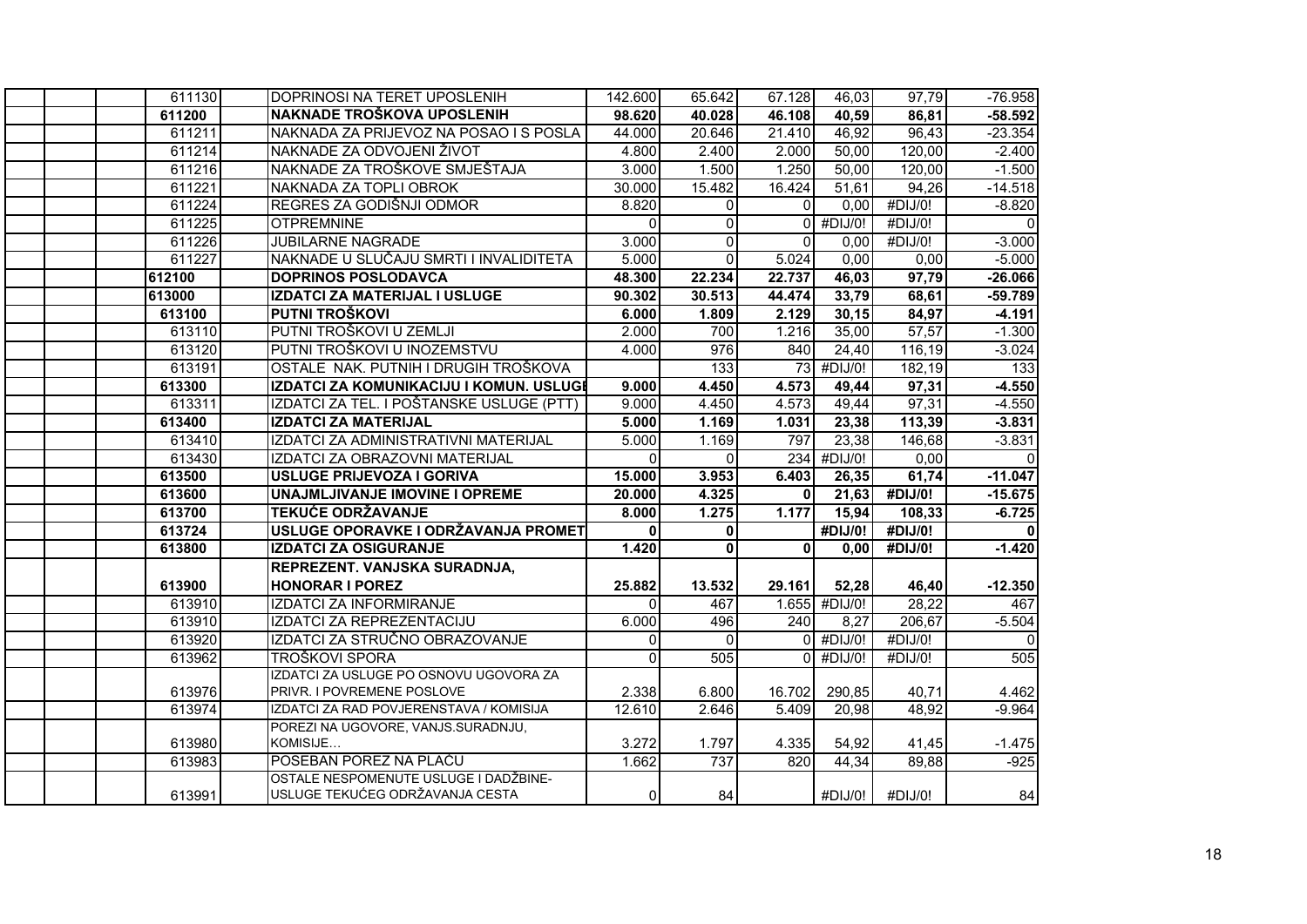| 614000 | <b>TEKUĆI PRIJENOSI</b>                                                        | 763.000 | 70.122 | 127.500         | 9,19           | 55,00   | $-692.878$ |
|--------|--------------------------------------------------------------------------------|---------|--------|-----------------|----------------|---------|------------|
| 614116 | POTPORE OPĆINAMA                                                               |         |        |                 | #DIJ/0!        | #DIJ/0! |            |
| 614239 | IOSTALE POTPORE POJEDINCIMA-PRIJEVOZ                                           | 33.000  | 13.872 |                 | 42.04          | #DIJ/0! | $-19.128$  |
| 614311 | POTPORA NEPROFITNIM ORGANIZACIJAMA-<br>IAGENCIJA ZA PRIVATIZACIJU              | 380.000 | 56.250 | 112.500         | 14.80          | 50.00   | $-323.750$ |
| 614413 | POTICAJ INDUSTRIJSKOJ PROIZVODNJI,<br>OBRTN.MALOM I SRED.PODUZETN.I SUB.KAMATA | 350,000 |        | 15,000          | 0,00           | 0,00    | $-350.000$ |
| 615300 | IKAPITALNE POTPORE NEPR.ORGANIZACIJAMA                                         | 400.000 | 0      | ΩI              | 0,00           | #DIJ/0! | $-400.000$ |
| 616300 | IKAMATA NA DOMAĆA POZAJMLJIVANJA                                               |         |        |                 | #DIJ/0!        | #DIJ/0! |            |
| 820000 | IIII. KAPITALNI IZDATCI                                                        | 2.000   | 759    | 14.290          | 37,95          | 5,31    | $-1.241$   |
| 821200 | NABAVA GRAĐEVINA                                                               |         |        |                 | #DIJ/0!        | #DIJ/0! |            |
| 821310 | INABAVA OPREME-UREDSKA                                                         | 2.000   | 759    |                 | 37.95          | #DIJ/0! | $-1.241$   |
| 821300 | NABAVA OPREME-PRIJEVOZNA                                                       |         |        |                 | #DIJ/0!        | #DIJ/0! |            |
| 821500 | ISTUDIJE IZVED.PROJEKTNE DOKUMENTACIJE                                         |         |        |                 | 14.290 #DIJ/0! | 0,00    |            |
| 821622 | INVESTICIJSKO ODRŽAVANJE CESTA I MOSTO                                         |         |        |                 | #DIJ/0!        | #DIJ/0! |            |
| 823300 | OTPLATA DOMAĆEG POZAJMLJIVANJA                                                 |         |        |                 | #DIJ/0!        | #DIJ/0! |            |
|        | <b>IBROJ UPOSLENIH</b>                                                         | 21      | 21     | 19 <sup>1</sup> | 100,00         | 110,53  | 0          |

|             |    |        | IRAZ- IGLAVA IPOTROEKONOMSKIFUNKC. |               | <b>NAZIV</b>                              | <b>PLAN</b> |                         | IZVRŠENJE IZVRŠENJE I INDEKS |             | <b>INDEKS</b> | <b>RAZLIKA</b>     |
|-------------|----|--------|------------------------------------|---------------|-------------------------------------------|-------------|-------------------------|------------------------------|-------------|---------------|--------------------|
| <b>DJEL</b> |    | JEDIN. | <b>KOD</b>                         | <b>KLASIF</b> | <b>KORISNIKA</b>                          | 2015        | 30.06.2015. 30.06.2014. |                              | 2015        | 2015/2014     | 2015               |
|             | 2  | 3      | 4                                  | 5             |                                           |             | 8                       | 9                            | 10(8/7)     | 11(8/9)       | $12(8-7)$          |
| 16          |    |        |                                    |               | MIN.ZNANOSTI, PROSVJETE, KULTURE I ŠPORTA | 25.503.605  | 11.368.492              | 11.289.450                   | 44,58       |               | 100,70 -14.135.113 |
|             |    |        |                                    |               | <u>MINISTARSTVO ZNANOSTI, PROSVJETE, </u> |             |                         |                              |             |               |                    |
|             | O1 | 0001   |                                    |               | 0490 KULTURE I ŠPORTA                     |             |                         |                              |             |               |                    |
|             |    |        |                                    |               | I. UKUPNI IZDATCI (II+III)                | 2.795.092   | 581.232                 | 469.991                      | 20,79       | 123,67        | $-2.213.860$       |
|             |    |        | 610000                             |               | II. TEKUĆI IZDATCI                        | 2.789.092   | 579.303                 | 469.991                      | 20,77       | 123,26        | $-2.209.789$       |
|             |    |        | 611000                             |               | <b>BRUTO PLAĆE I NAKNADE UPOSLENIH</b>    | 672.852     | 301.982                 | 248.988                      | 44,88       | 121,28        | $-370.870$         |
|             |    |        | 611100                             |               | <b>BRUTO PLAĆE</b>                        | 280.000     | 135.354                 | 130.679                      | 48,34       | 103,58        | $-144.646$         |
|             |    |        | 611110                             |               | PLAĆE I NAKN. PLAĆA PO UMANJENJU DOPRIN   | 193.200     | 93.394                  | 90.168                       | 48,34       | 103,58        | $-99.806$          |
|             |    |        | 611130                             |               | DOPRINOSI NA TERET UPOSLENIH              | 86.800      | 41.960                  | 40.511                       | 48,34       | 103,58        | $-44.840$          |
|             |    |        | 611200                             |               | NAKNADE TROŠKOVA UPOSLENIH                | 392.852     | 166.628                 | 118.309                      | 42,41       | 140,84        | $-226.224$         |
|             |    |        | 611211                             |               | NAKNADA ZA PRIJEVOZ NA POSAO I S POSLA    | 15.000      | 6.751                   | 5.294                        | 45,01       | 127,52        | $-8.249$           |
|             |    |        | 611221                             |               | NAKNADA ZA TOPLI OBROK                    | 23.232      | 10.264                  | 9.048                        | 44,18       | 113,44        | $-12.968$          |
|             |    |        | 611224                             |               | REGRES ZA GODIŠNJI ODMOR                  | 4.620       |                         |                              | 0,00        | #DIJ/0!       | $-4.620$           |
|             |    |        | 611225                             |               | OTPREMNINE ZA ODLAZAK U MIROVINU          | 120.000     | 72.969                  | 76.292                       | 60,81       | 95,64         | $-47.031$          |
|             |    |        | 611226                             |               | <b>JUBILARNE NAGRADE</b>                  | 130.000     | 39.197                  | 7.527                        | 30, 15      | 520,75        | $-90.803$          |
|             |    |        | 611227                             |               | NAKNADE U SLUČAJU SMRTI I INVALIDITETA    | 100.000     | 37.447                  | 20.148                       | 37,45       | 185,86        | $-62.553$          |
|             |    |        | 611227                             |               | NAKNADE ZA REZULTATE RADA (NATJECANJA     |             |                         |                              | $0$ #DIJ/0! | #DIJ/0!       |                    |
|             |    |        | 612100                             |               | <b>DOPRINOS POSLODAVCA</b>                | 29.400      | 14.212                  | 13.721                       | 48,34       | 103,58        | $-15.188$          |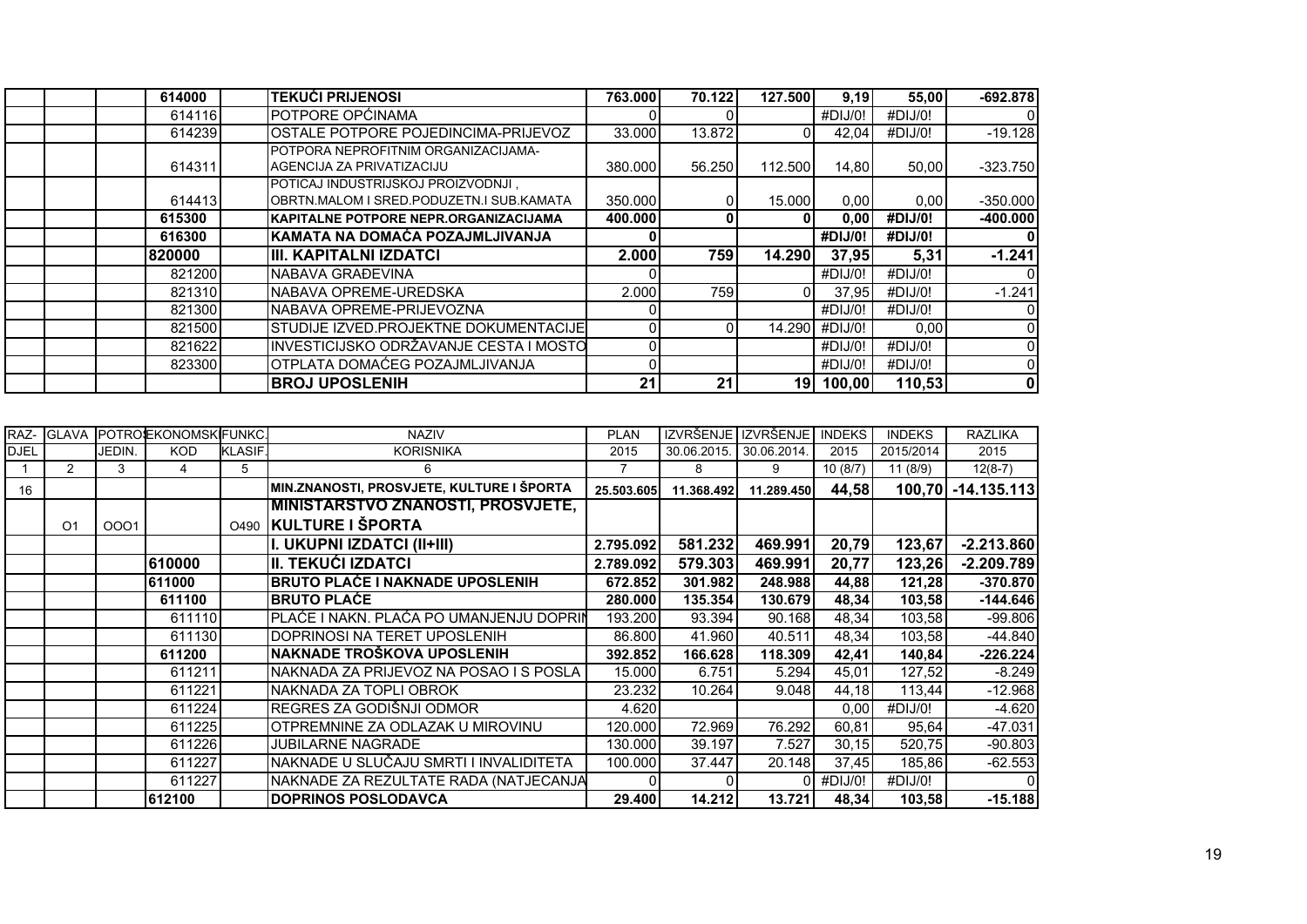| 613000 | IZDATCI ZA MATERIJAL I USLUGE             | 244.340      | 135.209      | 133.532          | 55,34       | 101,26                | $-109.131$   |
|--------|-------------------------------------------|--------------|--------------|------------------|-------------|-----------------------|--------------|
| 613100 | PUTNI TROŠKOVI                            | 8.000        | 1.660        | 1.277            | 20,75       | 129,99                | $-6.340$     |
| 613110 | PUTNI TROŠKOVI U ZEMLJI                   | 3.000        | 500          | $\overline{250}$ | 16,67       | 200,00                | $-2.500$     |
| 613120 | PUTNI TROŠKOVI U INOZEMSTVU               | 5.000        | 1.160        | 1.027            | 23,20       | 112,95                | $-3.840$     |
| 613200 | <b>IZDATCI ZA ENERGIJU</b>                | $\mathbf{0}$ | $\mathbf{0}$ | $\mathbf{0}$     |             |                       | $\mathbf{0}$ |
| 613300 | IZDATCI ZA KOMUNIKACIJU I KOMUN. USLUGI   | 9.000        | 3.781        | 4.120            | 42,01       | 91,77                 | $-5.219$     |
| 613311 | IZDATCI ZA TEL. I POŠTANSKE USLUGE (PTT)  | 9.000        | 3.781        | 4.120            | 42,01       | 91,77                 | $-5.219$     |
| 613400 | <b>IZDATCI ZA MATERIJAL</b>               | 17.000       | 1.623        | 3.826            | 9,55        | 42,42                 | $-15.377$    |
| 613410 | IZDATCI ZA ADMINISTRATIVNI MATERIJAL      | 15.000       | 1.623        | 3.715            | 10,82       | 43,69                 | $-13.377$    |
| 613430 | IZDATCI ZA OBRAZOVNA POMAGALA             | 2.000        | $\Omega$     | 111              | 0,00        | 0,00                  | $-2.000$     |
| 613500 | <b>USLUGE PRIJEVOZA I GORIVA</b>          | 10.000       | 3.193        | 4.339            | 31,93       | 73,59                 | $-6.807$     |
| 613600 | UNAJMLJIVANJE IMOVINE I OPREME            | $\mathbf{0}$ | $\mathbf{0}$ |                  | $0$ #DIJ/0! |                       |              |
| 613700 | <b>TEKUĆE ODRŽAVANJE</b>                  | 4.000        | 656          | 848              | 16,40       | 77,36                 | $-3.344$     |
| 613800 | <b>IZDATCI ZA OSIGURANJE</b>              | 1.400        | $\mathbf{0}$ | $\mathbf{0}$     | 0.00        | #DIJ/0!               | $-1.400$     |
|        | REPREZENT. VANJSKA SURADNJA,              |              |              |                  |             |                       |              |
| 613900 | <b>HONORAR I POREZ</b>                    | 194.940      | 124.296      | 119.122          | 63,76       | 104,34                | $-70.644$    |
| 613910 | <b>IZDATCI ZA INFORMIRANJE</b>            | 4.000        | 1.172        | 587              | 29,30       | 199,66                | $-2.828$     |
| 613910 | IZDATCI ZA REPREZENTACIJU                 | 6.000        | 945          | 1.129            | 15,75       | 83,70                 | $-5.055$     |
| 613920 | IZDATCI ZA STRUČNO OBRAZOVANJE            | 10.000       | 14.314       | 6.384            | 143,14      | $\overline{224}$ , 22 | 4.314        |
| 613934 | IZDATCI ZA HARD. I SOFT. USLUGE           | $\Omega$     | 10.156       | $\Omega$         | #DIJ/0!     | #DIJ/0!               | 10.156       |
| 613941 | USL. PRIMARNE ZDR.ZAŠTITE LIJEČ.PREG      | 30.000       | 32.033       | $\Omega$         | 106,78      | #DIJ/0!               | 2.033        |
| 613976 | UGOVORI ZA PRIVR.I POVR. POSLOVE          | 45.906       | 34.592       | 51.831           | 75,35       | 66.74                 | $-11.314$    |
| 613974 | IZDATCI ZA RAD POVJERENSTAVA / KOMISIJA   | 64.750       | 10.957       | 29.240           | 16,92       | 37.47                 | $-53.793$    |
|        | POREZI NA UGOVORE, VANJS.SURADNJU,        |              |              |                  |             |                       |              |
| 613980 | KOMISIJE                                  | 22.765       | 8.572        | 15.686           | 37.65       | 54.65                 | $-14.193$    |
| 613983 | POSEBAN POREZ NA PLAĆU                    | 1.519        | 666          | 827              | 43,84       | 80,53                 | $-853$       |
| 613990 | OSTALE NESPOMENUTE DAŽBINE                | 10.000       | 10.889       | 13.438           | 108,89      | 81,03                 | 889          |
| 614000 | <b>TEKUĆI PRIJENOSI</b>                   | 1.812.500    | 127.900      | 73.750           | 7,06        | 173,42                | $-1.684.600$ |
| 614116 | POTPORE NIŽIM RAZ VLASTI-PRIJEVOZ UČENIKA | 450.000      |              |                  | 0,00        | #DIJ/0!               | $-450.000$   |
|        | PRIJENOS ZA VISOKO ŠKOLSTVO, ZAVOD ZA     |              |              |                  |             |                       |              |
| 614125 | ŠKOLSTVO, STUDEN. DOMOVI                  | 600.000      |              |                  | 0.00        | #DIJ/0!               | $-600.000$   |
| 614121 | POTPORE ZA KULTURU                        | 300.000      | 42.500       | 21.000           | 14,17       | 202,38                | $-257.500$   |
| 614122 | POTPORE ZA ŠPORT                          | 180.000      | 12.300       | 500              | 6,83        | 2.460,00              | $-167.700$   |
| 614129 | OSTALE POTPORE- BESPLATNI UDŽBENICI       | 55.000       | $\Omega$     | 4.000            | 0.00        | 0.00                  | $-55.000$    |
| 614234 | STIPENDIRANJE STUDENATA                   | 27.500       | 5.100        | 14.250           | 18,55       | 35,79                 | $-22.400$    |
| 614322 | TEK.POTP.ZA OBLAST ZNAN.-CENTAR NOVA NADA | 200.000      | 68.000       | 34.000           | 34,00       | 200,00                | $-132.000$   |
| 615000 | <b>KAPITALNI PRIJENOSI/POTPORE</b>        | 30.000       | $\mathbf{0}$ | $\mathbf 0$      | 0,00        | $\overline{H}$ DIJ/0! | $-30.000$    |
| 615110 | KAPITALNE POTPORE OSNOVNIM ŠKOLAMA        | 30.000       | $\Omega$     | $\Omega$         | 0,00        |                       | $-30.000$    |
| 616300 | KAMATA NA DOMAĆA POZAJMLJIVANJA           | 0            |              |                  | #DIJ/0!     | #DIJ/0!               |              |
| 820000 | <b>III. KAPITALNI IZDATCI</b>             | 6.000        | 1.929        | $\Omega$         |             | $32,15$ #DIJ/0!       | $-4.071$     |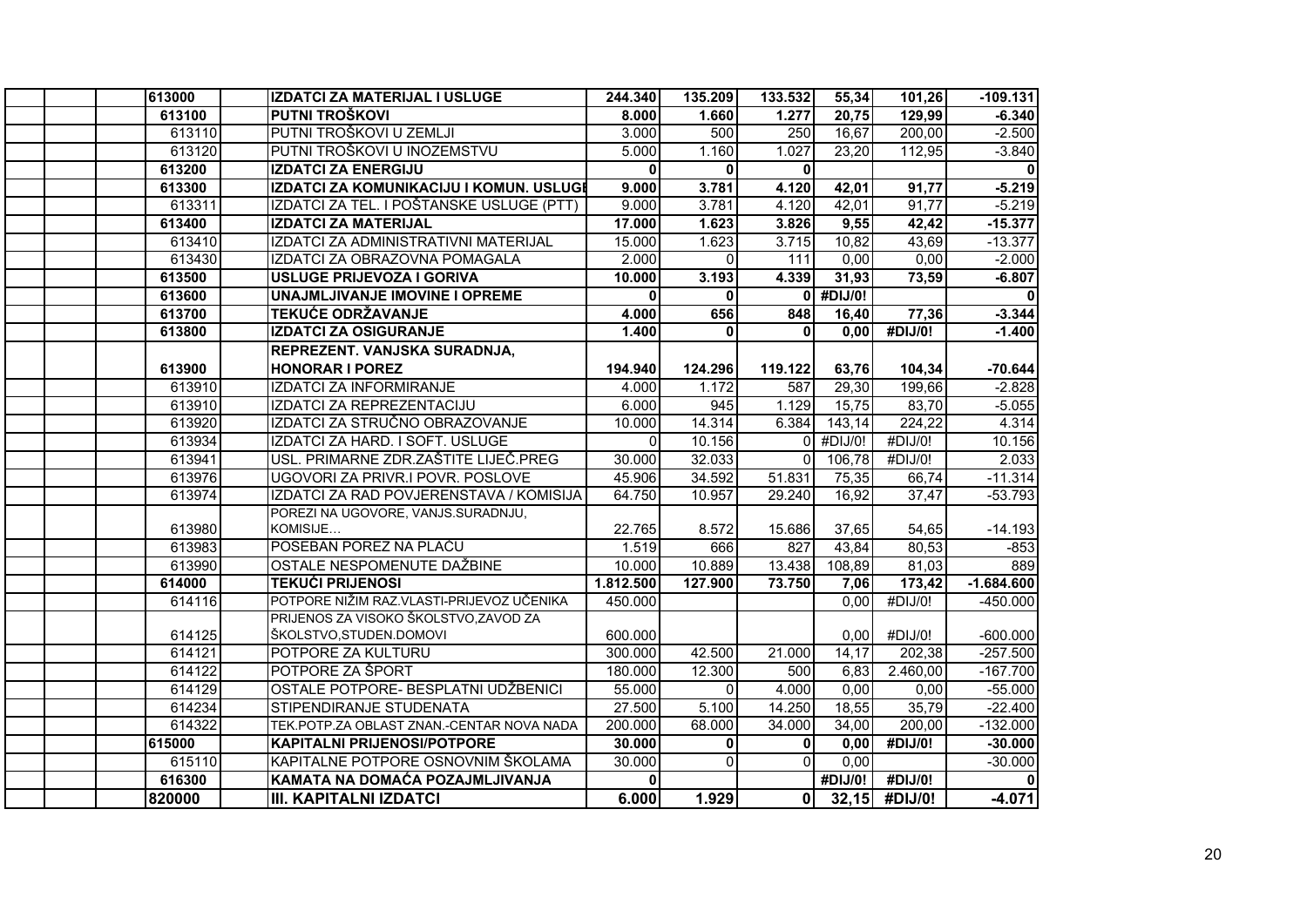|  |        | <b>UPOSLENIH</b><br><b>BROJ</b>       | 49<br>. . | 19<br>. . | 11. | <b>02.24</b><br>.        | 109,09  |                    |
|--|--------|---------------------------------------|-----------|-----------|-----|--------------------------|---------|--------------------|
|  | 823300 | 'LATA DOMAĆEG POZAJMLJIVANJA<br>IOTPI |           |           |     | #DIJ/0!                  | #DIJ/0! |                    |
|  | 821310 | E-UREDSKA<br>OPREME-<br><b>NABAVA</b> | 6.000     | .929      | ΩI  | $\sim$<br>,<br>∠ت<br>. . | #DIJ/0! | <b>071</b><br>-4.U |

|              |                |        | RAZ- GLAVA POTROEKONOMSKFUNKC |               | <b>NAZIV</b>                             | <b>PLAN</b>    |                         | IZVRŠENJE IZVRŠENJE INDEKS |         | <b>INDEKS</b> | <b>RAZLIKA</b>     |
|--------------|----------------|--------|-------------------------------|---------------|------------------------------------------|----------------|-------------------------|----------------------------|---------|---------------|--------------------|
| <b>DJEL</b>  |                | JEDIN. | <b>KOD</b>                    | <b>KLASIF</b> | <b>KORISNIKA</b>                         | 2015           | 30.06.2015. 30.06.2014. |                            | 2015    | 2015/2014     | 2015               |
| $\mathbf{1}$ | $\overline{2}$ | 3      | $\overline{4}$                | 5             | 6                                        | $\overline{7}$ | 8                       | 9                          | 10(8/7) | 11(8/9)       | $12(8-7)$          |
|              |                |        |                               |               | NIŽE POTROŠAČKE JEDINICE                 |                |                         |                            |         |               |                    |
|              | O <sub>2</sub> |        |                               |               | <b>ŠKOLE</b>                             |                |                         |                            |         |               |                    |
|              |                |        |                               |               | I. UKUPNI IZDATCI (II+III)               | 22.708.513     | 10.787.260              | 10.819.459                 | 47,50   |               | 99,70 - 11.921.253 |
|              |                |        | 610000                        |               | <b>II. TEKUĆI IZDATCI</b>                | 22.165.085     | 10.787.070              | 10.699.331                 | 48,67   |               | 100,82 -11.378.015 |
|              |                |        | 611000                        |               | <b>BRUTO PLAĆE I NAKNADE UPOSLENIH</b>   | 19.669.493     | 9.682.257               | 9.511.367                  | 49,22   | 101,80        | $-9.987.236$       |
|              |                |        | 611100                        |               | <b>BRUTO PLAĆE</b>                       | 16.722.332     | 8.384.565               | 8.207.523                  | 50,14   | 102,16        | $-8.337.767$       |
|              |                |        | 611110                        |               | PLAĆE I NAKN. PLAĆA PO UMANJENJU DOPRIN  | 11.538.409     | 5.769.666               | 5.649.889                  | 50,00   | 102,12        | $-5.768.743$       |
|              |                |        | 611130                        |               | DOPRINOSI NA TERET UPOSLENIH             | 5.183.923      | 2.614.899               | 2.557.634                  | 50,44   | 102,24        | $-2.569.024$       |
|              |                |        | 611200                        |               | NAKNADE TROŠKOVA UPOSLENIH               | 2.947.161      | 1.297.692               | 1.303.844                  | 44,03   | 99,53         | $-1.649.469$       |
|              |                |        | 611211                        |               | NAKNADA ZA PRIJEVOZ NA POSAO I S POSLA   | 743.830        | 382.754                 | 404.146                    | 51,46   | 94,71         | $-361.076$         |
|              |                |        | 611221                        |               | NAKNADA ZA TOPLI OBROK                   | 1.761.701      | 914.088                 | 898.748                    | 51,89   | 101,71        | $-847.613$         |
|              |                |        | 611224                        |               | REGRES ZA GODIŠNJI ODMOR                 | 441.630        | 850                     | 950                        | 0,19    | 89,47         | $-440.780$         |
|              |                |        | 612100                        |               | <b>DOPRINOS POSLODAVCA</b>               | 1.755.844      | 880.714                 | 861.872                    | 50,16   | 102,19        | $-875.130$         |
|              |                |        | 613000                        |               | IZDATCI ZA MATERIJAL I USLUGE            | 739.748        | 224.099                 | 326.092                    | 30,29   | 68,72         | $-515.649$         |
|              |                |        | 613100                        |               | PUTNI TROŠKOVI                           | 25.500         | 4.810                   | 5.783                      | 18,86   | 83,17         | $-20.690$          |
|              |                |        | 613110                        |               | PUTNI TROŠKOVI U ZEMLJI                  | 12.400         | 1.762                   | 3.347                      | 14,21   | 52,64         | $-10.638$          |
|              |                |        | 613120                        |               | PUTNI TROŠKOVI U INOZEMSTVU              | 13.100         | 3.048                   | 2.436                      | 23,27   | 125,12        | $-10.052$          |
|              |                |        | 613200                        |               | <b>IZDATCI ZA ENERGIJU</b>               | 238.400        | 81.726                  | 115.719                    | 34,28   | 70,62         | $-156.674$         |
|              |                |        | 613211                        |               | IZDATCI ZA ELEKTRIČNU ENERGIJU           | 59.400         | 31.873                  | 28.990                     | 53,66   | 109,94        | $-27.527$          |
|              |                |        | 613212                        |               | IZDATCI ZA CENTRALNO GRIJANJE            | 179.000        | 49.853                  | 86.729                     | 27,85   | 57,48         | $-129.147$         |
|              |                |        | 613300                        |               | IZDATCI ZA KOMUNIKACIJU I KOMUN. USLUGI  | 68.600         | 28.211                  | 30.703                     | 41,12   | 91,88         | -40.389            |
|              |                |        | 613321                        |               | IZDATCI ZA VODU, KANAL. I ODVOZ SMEĆA    | 50.200         | 21.145                  | 24.394                     | 42,12   | 86,68         | $-29.055$          |
|              |                |        | 613311                        |               | IZDATCI ZA TEL. I POŠTANSKE USLUGE (PTT) | 18.400         | 7.066                   | 6.309                      | 38,40   | 112,00        | $-11.334$          |
|              |                |        | 613400                        |               | <b>IZDATCI ZA MATERIJAL</b>              | 46.100         | 12.264                  | 9.481                      | 26,60   | 129,35        | $-33.836$          |
|              |                |        | 613410                        |               | IZDATCI ZA ADMINISTRATIVNI MATERIJAL     | 26.600         | 8.002                   | 6.054                      | 30,08   | 132,18        | $-18.598$          |
|              |                |        | 613430                        |               | IZDATCI ZA OBRAZOVNI MATERIJAL           | 19.500         | 4.262                   | 3.427                      | 21,86   | 124,37        | $-15.238$          |
|              |                |        | 613500                        |               | USLUGE PRIJEVOZA I GORIVA                | 1.000          | $\bf{0}$                | 266                        | 0,00    | 0,00          | $-1.000$           |
|              |                |        | 613600                        |               | UNAJMLJIVANJE IMOVINE I OPREME           | 18.000         | 6.056                   | 6.320                      | 33,64   | 95,82         | $-11.944$          |
|              |                |        | 613700                        |               | <b>TEKUĆE ODRŽAVANJE</b>                 | 34.750         | 7.686                   | 14.085                     | 22,12   | 54,57         | $-27.064$          |
|              |                |        | 613800                        |               | <b>IZDATCI ZA OSIGURANJE</b>             | 13.848         | 1.053                   | 1.229                      | 7,60    | 85,68         | $-12.795$          |
|              |                |        |                               |               | UGOV. USLUGE, INFORMIRANJE,              |                |                         |                            |         |               |                    |
|              |                |        | 613900                        |               | REPREZENT. VANJSKA SURADNJA,             | 293.550        | 82.293                  | 142.506                    | 28,03   | 57,75         | $-211.257$         |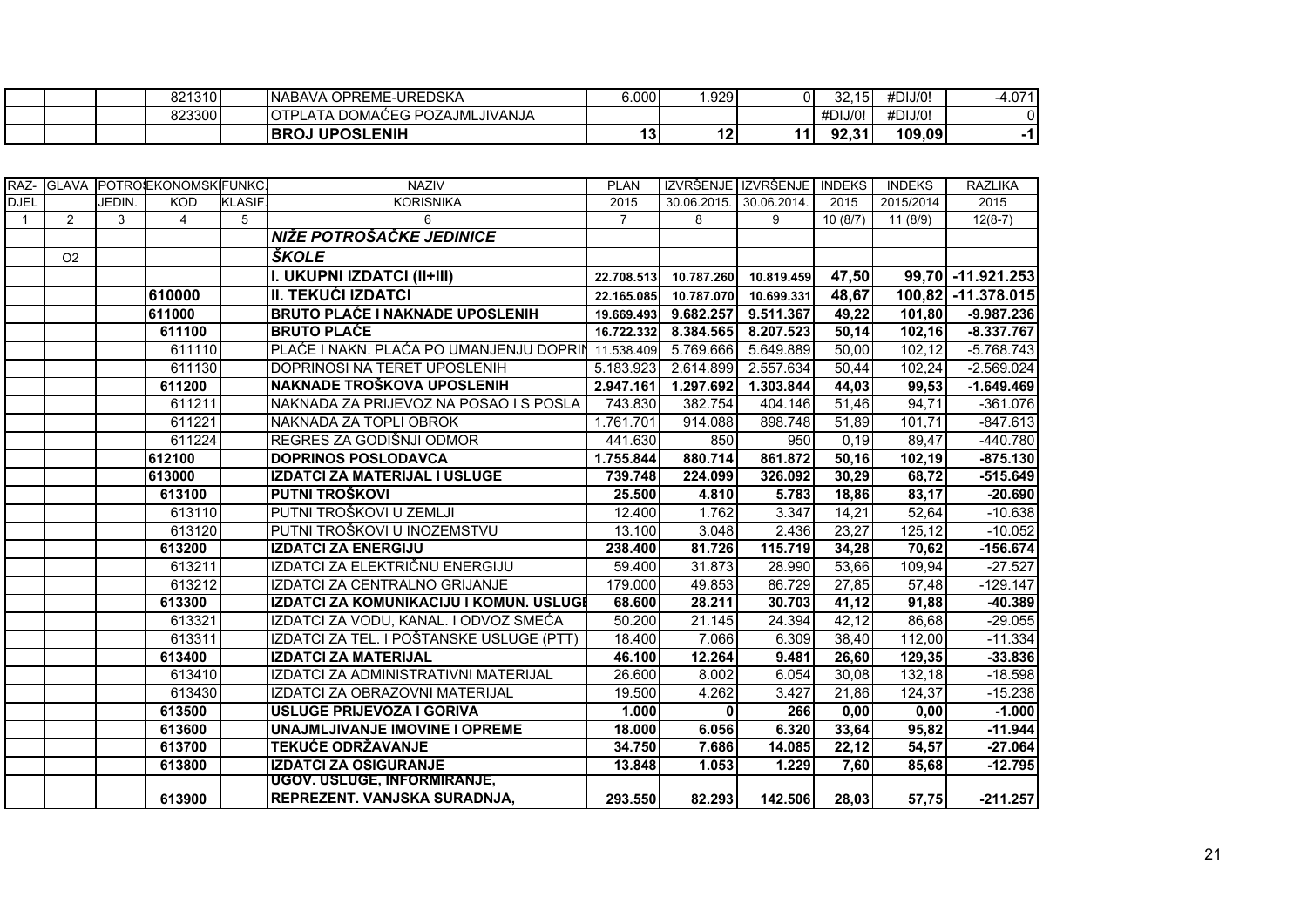| 613910 | IZDATCI ZA INFORMIRANJE                                                    | 4.500   | 624          | 1.438   | 13,87   | 43,39   | $-3.876$   |
|--------|----------------------------------------------------------------------------|---------|--------------|---------|---------|---------|------------|
| 613920 | IZDDATCI ZA STRUČNO OBRAZOVANJE                                            | 8.000   | .892         | 5.247   | 23,65   | 36,06   | $-6.108$   |
|        | IZDATCI ZA USLUGE PO OSNOVU UGOVORA ZA                                     |         |              |         |         |         |            |
| 613976 | <b>PRIVR. I POVREMENE POSLOVE</b>                                          | 110.846 | 42.197       | 88.357  | 38,07   | 47,76   | $-68.649$  |
| 613974 | IZDATCI ZA RAD POVJERENSTAVA / KOMISIJA                                    | 70.993  |              |         | 0.00    | #DIJ/0! | $-70.993$  |
| 613982 | IZDATCI ZA POREZ PO OSNOVU UGOVORA ZA<br><b>PRIVR. I POVREMENE POSLOVE</b> | 35.605  | 9.551        | 19.931  | 26,82   | 47,92   | $-26.054$  |
|        | POSEBNA NAKNADA NA DOHODAK ZA ZAŠTITU OD                                   |         |              |         |         |         |            |
| 613983 | <b>PRIRODNIH I DRUGIH NESREĆA</b>                                          | 58.606  | 27.752       | 27.384  | 47,35   | 101,34  | $-30.854$  |
| 613990 | <b>IOSTALE NEPOMENUTE USLUGE</b>                                           | 5.000   | 277          | 149     | 5,54    | 185,91  | $-4.723$   |
| 614800 | IZVRŠENJE SUDSKIH PRESUDA                                                  |         | 0            |         | #DIJ/0! | #DIJ/0! | 0          |
| 821000 | <b>IIII. KAPITALNA ULAGANJA</b>                                            | 543.428 | 190          | 120.128 | 0,03    | 0,16    | $-543.238$ |
| 821200 | INABAVA GRAĐEVINA                                                          | 7.500   |              |         | 0,00    |         | $-7.500$   |
| 821310 | NABAVA OPREME-UREDSKA                                                      | 193.638 | 190          | ΩI      | 0,10    | #DIJ/0! | $-193.448$ |
| 821610 | INVESTICIONO ODRŽAVANJE ZGRADA                                             | 342.290 | $\mathbf{0}$ | 120.128 | 0,00    | 0,00    | $-342.290$ |
|        | <b>BROJ UPOSLENIH</b>                                                      | 1.052   | 1.054        | 1.032   | 100.19  | 102,13  | 2          |

| RAZ-        | <b>GLAVA</b>   |        | <b>POTROSEKONOMSKIFUNKC.</b> |                | <b>NAZIV</b>                             | <b>PLAN</b> | <b>IZVRŠENJE</b>              | <b>IZVRŠENJE</b> | <b>INDEKS</b> | <b>INDEKS</b> | <b>RAZLIKA</b> |
|-------------|----------------|--------|------------------------------|----------------|------------------------------------------|-------------|-------------------------------|------------------|---------------|---------------|----------------|
| <b>DJEL</b> |                | JEDIN. | <b>KOD</b>                   | <b>KLASIF.</b> | <b>KORISNIKA</b>                         | 2015        | 30.06.2015.                   | 30.06.2014.      | 2015          | 2015/2014     | 2015           |
|             | $\overline{2}$ | 3      | 4                            | 5              | 6                                        | 7           | 8                             | 9                | 10(8/7)       | 11(8/9)       | $12(8-7)$      |
|             |                |        |                              |                | <b>MINISTARSTVO ZNANOSTI, PROSVJETE,</b> |             |                               |                  |               |               |                |
| 16          |                |        |                              |                | <b>KULTURE I ŠPORTA</b>                  |             |                               |                  |               |               |                |
|             | O <sub>2</sub> | 0001   |                              |                | 0410 O.Š. IVAN GORAN KOVAČIĆ LIVNO       |             |                               |                  |               |               |                |
|             |                |        |                              |                | I. UKUPNI IZDATCI (II+III)               |             | 2.602.962 1.303.394 1.294.277 |                  | 50,07         | 100,70        | $-1.299.568$   |
|             |                |        | 610000                       |                | <b>II. TEKUĆI IZDATCI</b>                |             | 2.602.962 1.303.394 1.294.277 |                  | 50,07         | 100,70        | $-1.299.568$   |
|             |                |        | 611000                       |                | <b>BRUTO PLAĆE I NAKNADE UPOSLENIH</b>   | 2.377.532   | 1.190.229                     | 1.176.627        | 50,06         | 101,16        | $-1.187.303$   |
|             |                |        | 611100                       |                | <b>BRUTO PLAĆE</b>                       | 1.987.512   | 1.018.614                     | 995.030          | 51,25         | 102,37        | $-968.898$     |
|             |                |        | 611110                       |                | PLAĆE I NAKN. PLAĆA PO UMANJENJU DOPRIN  | 1.371.383   | 699.787                       | 685.547          | 51,03         | 102,08        | $-671.596$     |
|             |                |        | 611130                       |                | DOPRINOSI NA TERET UPOSLENIH             | 616.129     | 318.827                       | 309.483          | 51,75         | 103,02        | $-297.302$     |
|             |                |        | 611200                       |                | NAKNADE TROŠKOVA UPOSLENIH               | 390.020     | 171.615                       | 181.597          | 44,00         | 94,50         | $-218.405$     |
|             |                |        | 611211                       |                | NAKNADA ZA PRIJEVOZ NA POSAO I S POSLA   | 110.000     | 53.859                        | 65.999           | 48,96         | 81,61         | $-56.141$      |
|             |                |        | 611221                       |                | NAKNADA ZA TOPLI OBROK                   | 225,000     | 116.906                       | 114.648          | 51,96         | 101.97        | $-108.094$     |
|             |                |        | 611224                       |                | REGRES ZA GODIŠNJI ODMOR                 | 55.020      | 850                           | 950              | 1,54          | 89,47         | $-54.170$      |
|             |                |        | 612100                       |                | <b>DOPRINOS POSLODAVCA</b>               | 208.689     | 106.483                       | 104.322          | 51,02         | 102,07        | $-102.206$     |
|             |                |        | 613000                       |                | <b>IZDATCI ZA MATERIJAL I USLUGE</b>     | 16.741      | 6.682                         | 13.328           | 39,91         | 50,14         | $-10.059$      |
|             |                |        | 613800                       |                | IZDATCI ZA OSIGURANJE I BANK.USLUGE      |             |                               |                  | #DIJ/0!       | #DIJ/0!       |                |
|             |                |        |                              |                | UGOV. USLUGE,I NFORMIRANJE,              |             |                               |                  |               |               |                |
|             |                |        | 613900                       |                | REPREZENT. VANJSKA SURADNJA,             | 16.741      | 6.682                         | 13.328           | 39,91         | 50,14         | $-10.059$      |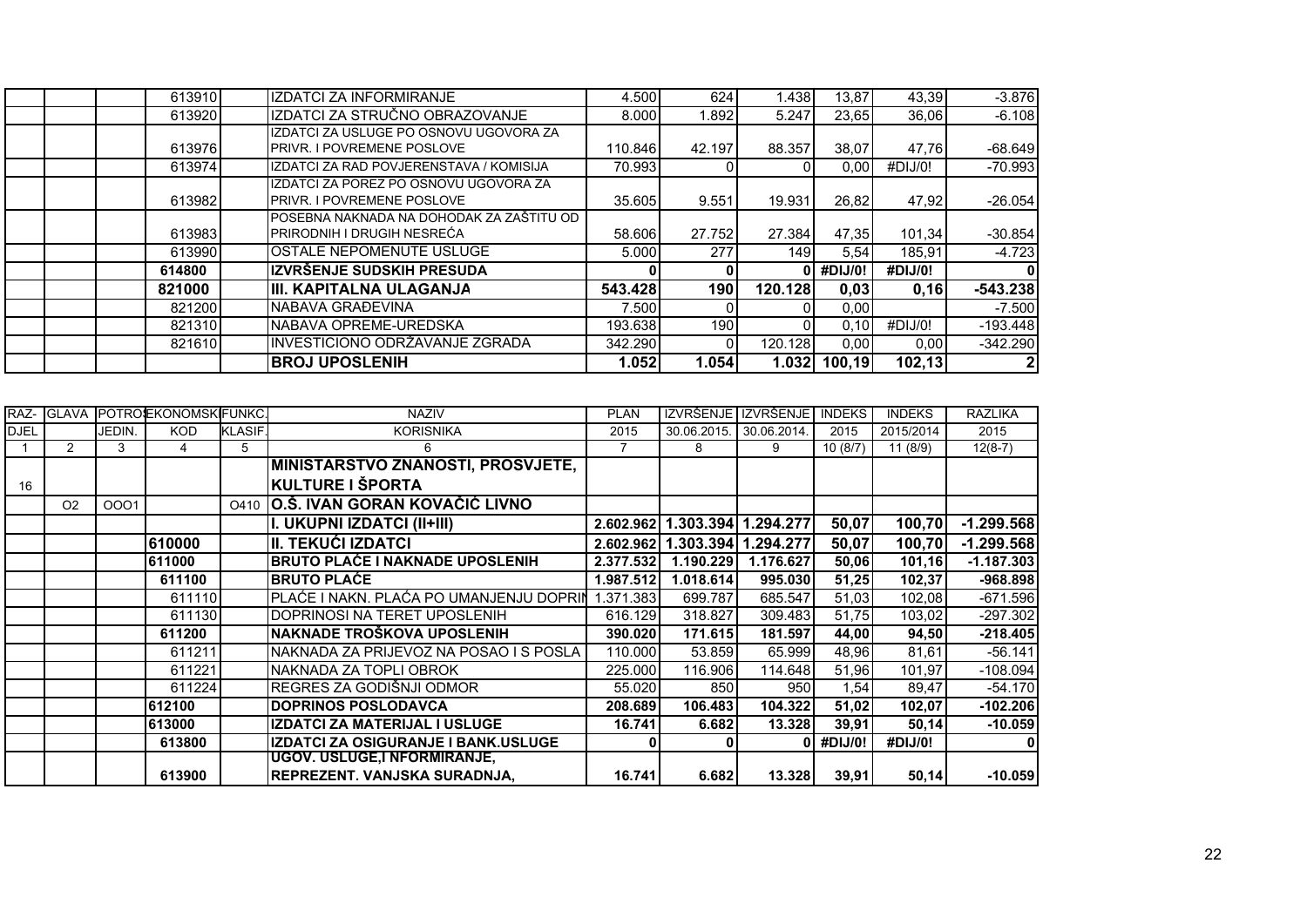|  | 613976 | IIZDATCI ZA USLUGE PO OSNOVU UGOVORA ZA<br><b>IPRIVR. I POVREMENE POSLOVE</b>   | 8.370 | 2.724 | 8.171 | 32.54     | 33.34   | $-5.646$ |
|--|--------|---------------------------------------------------------------------------------|-------|-------|-------|-----------|---------|----------|
|  | 613980 | POREZI NA UGOVORE, VANJS.SURADNJU,<br>KOMISIJE                                  | .472  | 618   | 1,854 | 41.98     | 33.33   | -8541    |
|  | 613983 | I POSEBNA NAKNADA NA DOHODAK ZA ZAŠTITU OD<br><b>PRIRODNIH I DRUGIH NESREĆA</b> | 6.899 | 3.340 | 3.303 | 48.41     | 101.12  | $-3.559$ |
|  | 614800 | <b>IZVRŠENJE SUDSKIH PRESUDA</b>                                                |       |       |       | 0 #DIJ/0! |         | ΩI       |
|  |        | <b>IBROJ UPOSLENIH</b>                                                          | 131   | 131   | 127   | 100,00    | 103, 15 |          |

|             |                |        | IRAZ- IGLAVA IPOTROJEKONOMSKIFUNKC. |               | <b>NAZIV</b>                                                           | <b>PLAN</b> |                               | IZVRŠENJE IZVRŠENJE INDEKS |         | <b>INDEKS</b> | <b>RAZLIKA</b> |
|-------------|----------------|--------|-------------------------------------|---------------|------------------------------------------------------------------------|-------------|-------------------------------|----------------------------|---------|---------------|----------------|
| <b>DJEL</b> |                | JEDIN. | <b>KOD</b>                          | <b>KLASIF</b> | <b>KORISNIKA</b>                                                       | 2015        | 30.06.2015.                   | 30.06.2014.                | 2015    | 2015/2014     | 2015           |
|             | $\overline{2}$ | 3      | 4                                   | 5             | 6                                                                      | 7           | 8                             | 9                          | 10(8/7) | 11(8/9)       | $128-7)$       |
|             |                |        |                                     |               | <b>MINISTARSTVO ZNANOSTI, PROSVJETE,</b>                               |             |                               |                            |         |               |                |
| 16          |                |        |                                     |               | KULTURE I ŠPORTA                                                       |             |                               |                            |         |               |                |
|             | O <sub>2</sub> | 0002   |                                     | O410          | O.Š. FRA LOVRO KARAULA LIVNO                                           |             |                               |                            |         |               |                |
|             |                |        |                                     |               | I. UKUPNI IZDATCI (II+III)                                             |             | 3.363.442 1.672.597 1.638.652 |                            | 49,73   | 102,07        | $-1.690.845$   |
|             |                |        | 610000                              |               | III. TEKUĆI IZDATCI                                                    |             | 3.363.442 1.672.597 1.638.652 |                            | 49,73   | 102,07        | $-1.690.845$   |
|             |                |        | 611000                              |               | <b>BRUTO PLAĆE I NAKNADE UPOSLENIH</b>                                 | 3.080.140   | $\overline{1.527.225}$        | 1.496.237                  | 49,58   | 102,07        | $-1.552.915$   |
|             |                |        | 611100                              |               | <b>BRUTO PLAĆE</b>                                                     | 2.600.000   | 1.318.613                     | 1.274.115                  | 50,72   | 103,49        | $-1.281.387$   |
|             |                |        | 611110                              |               | PLAĆE I NAKN. PLAĆA PO UMANJENJU DOPRIN                                | 1.794.000   | 909.842                       | 879.139                    | 50,72   | 103,49        | $-884.158$     |
|             |                |        | 611130                              |               | DOPRINOSI NA TERET UPOSLENIH                                           | 806.000     | 408.771                       | 394.976                    | 50,72   | 103,49        | $-397.229$     |
|             |                |        | 611200                              |               | <b>NAKNADE TROŠKOVA UPOSLENIH</b>                                      | 480.140     | 208.612                       | 222.122                    | 43,45   | 93,92         | $-271.528$     |
|             |                |        | 611211                              |               | NAKNADA ZA PRIJEVOZ NA POSAO I S POSLA                                 | 130.000     | 63.636                        | 79.030                     | 48,95   | 80,52         | $-66.364$      |
|             |                |        | 611221                              |               | NAKNADA ZA TOPLI OBROK                                                 | 280.000     | 144.976                       | 143.092                    | 51.78   | 101,32        | $-135.024$     |
|             |                |        | 611224                              |               | REGRES ZA GODIŠNJI ODMOR                                               | 70.140      | ΩI                            |                            | 0,00    | #DIJ/0!       | $-70.140$      |
|             |                |        | 612100                              |               | <b>DOPRINOS POSLODAVCA</b>                                             | 273.000     | 138.454                       | 133.782                    | 50,72   | 103.49        | $-134.546$     |
|             |                |        | 613000                              |               | <b>IZDATCI ZA MATERIJAL I USLUGE</b>                                   | 10.302      | 6.918                         | 8.633                      | 67,15   | 80,13         | $-3.384$       |
|             |                |        | 613800                              |               | IZDATCI ZA OSIGURANJE I BANK.USLUGE                                    |             |                               |                            | #DIJ/0! | #DIJ/0!       |                |
|             |                |        |                                     |               | <b>UGOVORENE</b>                                                       |             |                               |                            |         |               |                |
|             |                |        | 613900                              |               | USLUGE.INFORMIRANJE.REPREZENT.                                         | 10.302      | 6.918                         | 8.633                      | 67,15   | 80,13         | $-3.384$       |
|             |                |        |                                     |               | IZDATCI ZA USLUGE PO OSNOVU UGOVORA ZA                                 |             |                               |                            |         |               |                |
|             |                |        | 613976                              |               | <b>PRIVR. I POVREMENE POSLOVE</b>                                      | 1.128       | 2.096                         | 3.607                      | 185.82  | 58,11         | 968            |
|             |                |        |                                     |               | POREZI NA UGOVORE, VANJS SURADNJU,                                     |             |                               |                            |         |               |                |
|             |                |        | 613980                              |               | KOMISIJE                                                               | 198         | 475                           | 819                        | 239.90  | 58,00         | 277            |
|             |                |        | 613983                              |               | POSEBNA NAKNADA NA DOHODAK ZA ZAŠTITU OD<br>PRIRODNIH I DRUGIH NESREĆA | 8.976       | 4.347                         | 4.207                      | 48,43   | 103,33        | $-4.629$       |
|             |                |        |                                     |               | <b>BROJ UPOSLENIH</b>                                                  | 167         | 171                           | <b>1671</b>                | 102,40  | 102,40        | 4              |
|             |                |        |                                     |               |                                                                        |             |                               |                            |         |               |                |

| <b>IRAZ</b> | <b>IPOTROSE</b><br>∸ ∆AV∟ت<br>$\mathbf{I}$ | :Konomsk <b>i</b> fl | UNKC. | <b>NAZIV</b> | <b>LAN</b><br>ום | uZVR <sup>or</sup><br>'RSENJE | ⊥IIZVRSEN<br>.SENJE ' | <b>INDEKS</b> | <b>INDEKS</b> | <b>RAZLIKA</b> |
|-------------|--------------------------------------------|----------------------|-------|--------------|------------------|-------------------------------|-----------------------|---------------|---------------|----------------|
|             |                                            |                      |       |              |                  |                               |                       |               |               |                |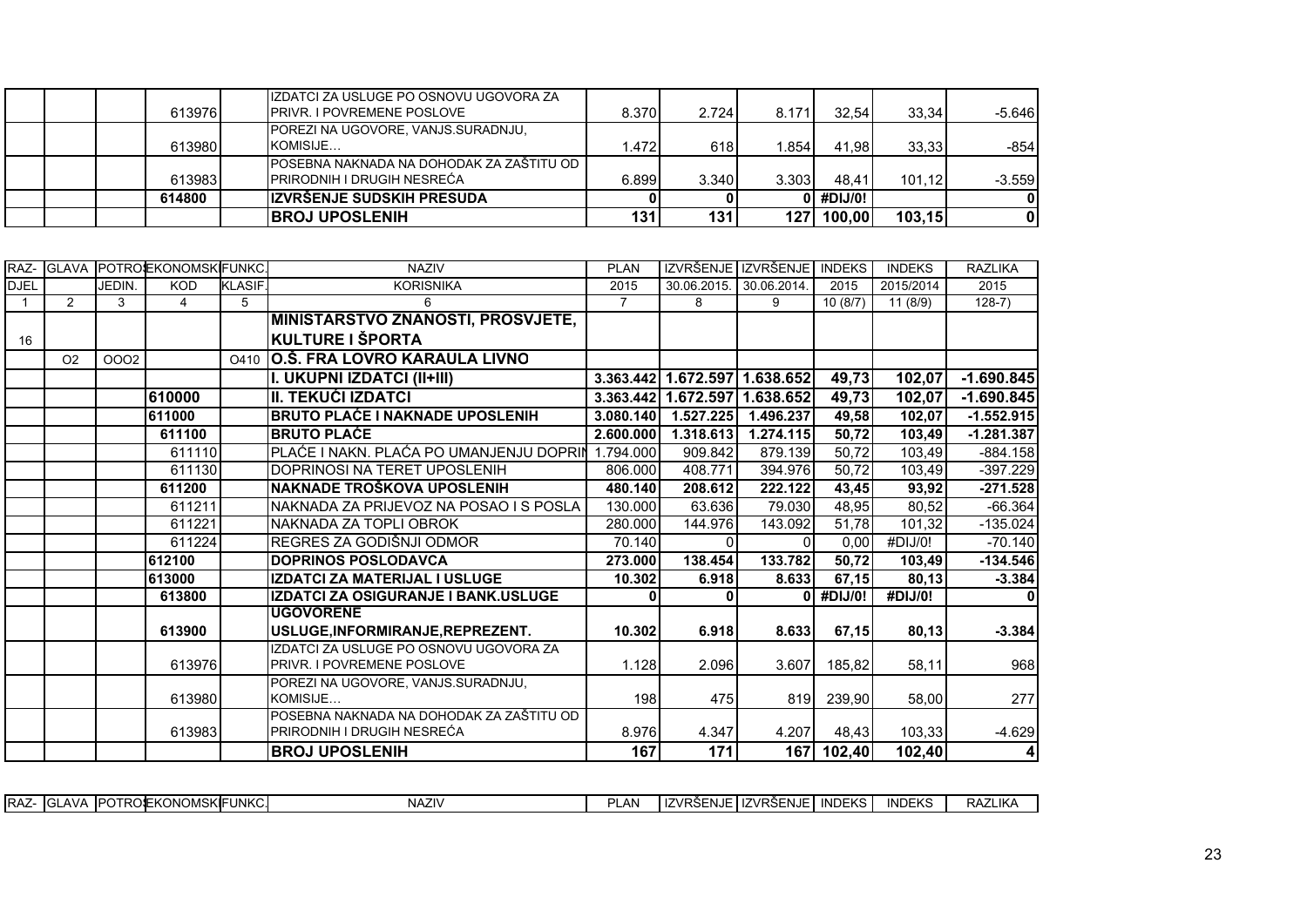| <b>DJEL</b> |                | JEDIN.      | <b>KOD</b> | <b>KLASIF.</b> | <b>KORISNIKA</b>                                                        | 2015     | 30.06.2015.    | 30.06.2014. | 2015            | 2015/2014 | 2015           |
|-------------|----------------|-------------|------------|----------------|-------------------------------------------------------------------------|----------|----------------|-------------|-----------------|-----------|----------------|
|             | $\overline{2}$ | 3           | 4          | 5              | 6                                                                       |          | 8              | 9           | 10(8/7)         | 11(8/9)   | $12(8-7)$      |
|             |                |             |            |                | <b>MINISTARSTVO ZNANOSTI, PROSVJETE,</b>                                |          |                |             |                 |           |                |
| 16          |                |             |            |                | KULTURE I ŠPORTA                                                        |          |                |             |                 |           |                |
|             | O <sub>2</sub> | <b>OOO3</b> |            | O410           | OSNOVNA GLAZBENA ŠKOLA F.VILHAR LIVNO                                   |          |                |             |                 |           |                |
|             |                |             |            |                | I. UKUPNI IZDATCI (II+III)                                              | 230.230  | 110.859        | 110.599     | 48,15           | 100,24    | $-119.371$     |
|             |                |             | 610000     |                | II. TEKUĆI IZDATCI                                                      | 230.230  | 110.859        | 110.599     | 48,15           | 100,24    | $-119.371$     |
|             |                |             | 611000     |                | <b>BRUTO PLAĆE I NAKNADE UPOSLENIH</b>                                  | 211.255  | 101.746        | 94.812      | 48,16           | 107,31    | $-109.509$     |
|             |                |             | 611100     |                | <b>BRUTO PLACE</b>                                                      | 174.961  | 84.174         | 81.420      | 48,11           | 103,38    | $-90.787$      |
|             |                |             | 611110     |                | PLAĆE I NAKN. PLAĆA PO UMANJENJU DOPRIN                                 | 120.723  | 58.080         | 54.526      | 48,11           | 106,52    | $-62.643$      |
|             |                |             | 611130     |                | IDOPRINOSI NA TERET UPOSLENIH                                           | 54.238   | 26.094         | 26.894      | 48,11           | 97,03     | $-28.144$      |
|             |                |             | 611200     |                | NAKNADE TROŠKOVA UPOSLENIH                                              | 36.294   | 17.572         | 13.392      | 48,42           | 131,21    | $-18.722$      |
|             |                |             | 611211     |                | NAKNADA ZA PRIJEVOZ NA POSAO I S POSLA                                  | 14.490   | 8.444          | 5.368       | 58,27           | 157,30    | $-6.046$       |
|             |                |             | 611221     |                | INAKNADA ZA TOPLI OBROK                                                 | 17.184   | 9.128          | 8.024       | 53,12           | 113,76    | $-8.056$       |
|             |                |             | 611224     |                | REGRES ZA GODIŠNJI ODMOR                                                | 4.620    |                |             | 0,00            | #DIJ/0!   | $-4.620$       |
|             |                |             | 612100     |                | <b>DOPRINOS POSLODAVCA</b>                                              | 18.371   | 8.838          | 9.071       | 48,11           | 97,43     | $-9.533$       |
|             |                |             | 613000     |                | IZDATCI ZA MATERIJAL I USLUGE                                           | 604      | 275            | 6.716       | 45,53           | 4,09      | $-329$         |
|             |                |             |            |                | UGOV. USLUGE, INFORMIRANJE,                                             |          |                |             |                 |           |                |
|             |                |             | 613900     |                | REPREZENT. VANJSKA SURADNJA,                                            | 604      | 275            | 6.716       | 45,53           | 4,09      | $-329$         |
|             |                |             |            |                | IZDATCI ZA USLUGE PO OSNOVU UGOVORA ZA                                  |          |                |             |                 |           |                |
|             |                |             | 613976     |                | <b>PRIVR. I POVREMENE POSLOVE</b>                                       | 0        | $\overline{0}$ |             | 5.224 #DIJ/0!   | 0,00      | $\mathbf 0$    |
|             |                |             |            |                | POREZI NA UGOVORE, VANJS.SURADNJU,                                      |          |                |             |                 |           |                |
|             |                |             | 613980     |                | KOMISIJE                                                                | $\Omega$ | $\Omega$       |             | $1.185$ #DIJ/0! | 0,00      | $\overline{0}$ |
|             |                |             |            |                | POSEBNA NAKNADA NA DOHODAK ZA ZAŠTITU OD<br>IPRIRODNIH I DRUGIH NESREĆA |          |                |             |                 |           |                |
|             |                |             | 613983     |                |                                                                         | 604      | 275            | 307         | 45,53           | 89,58     | $-329$         |
|             |                |             |            |                | <b>BROJ UPOSLENIH</b>                                                   | 11       | 11             | 11          | 100,00          | 100,00    | 0              |

|             | RAZ- GLAVA     |        | POTROLEKONOMSKIFUNKC. |                | <b>NAZIV</b>                               | <b>PLAN</b> |             | IZVRŠENJE IZVRŠENJE | <b>INDEKS</b> | <b>INDEKS</b> | <b>RAZLIKA</b> |
|-------------|----------------|--------|-----------------------|----------------|--------------------------------------------|-------------|-------------|---------------------|---------------|---------------|----------------|
| <b>DJEL</b> |                | JEDIN. | <b>KOD</b>            | <b>KLASIF.</b> | <b>KORISNIKA</b>                           | 2015        | 30.06.2015. | 30.06.2014.         | 2015          | 2015/2014     | 2015           |
|             |                | 3      |                       | 5              | 6                                          |             | 8           |                     | 10(8/7)       | 11(8/9)       | $12(8-7)$      |
| 16          |                |        |                       |                | <b>MIN. ZNANOSTI, PROSVJETE, KULTURE I</b> |             |             |                     |               |               |                |
|             | O <sub>2</sub> | 0004   |                       |                | 0410 O.Š. IVAN MAŽURANIĆ TOMISLAVGRAD      |             |             |                     |               |               |                |
|             |                |        |                       |                | II. UKUPNI IZDATCI (II+III)                | 2.841.339   |             | 1.468.568 1.354.264 | 51,69         | 108,44        | $-1.372.771$   |
|             |                |        | 610000                |                | III. TEKUĆI IZDATCI                        | 2.841.339   |             | 1.468.568 1.354.264 | 51.69         | 108,44        | $-1.372.771$   |
|             |                |        | 611000                |                | <b>BRUTO PLAĆE I NAKNADE UPOSLENIH</b>     | 2.587.733   | 1.335.969   | 1.222.106           | 51.63         | 109.32        | $-1.251.764$   |
|             |                |        | 611100                |                | <b>IBRUTO PLAĆE</b>                        | 2.210.513   | 1.169.528   | 1.064.300           | 52.91         | 109,89        | $-1.040.985$   |
|             |                |        | 611110                |                | PLAĆE I NAKN. PLAĆA PO UMANJENJU DOPRIN    | 1.525.254   | 805.388     | 731.113             | 52.80         | 110.16        | $-719.866$     |
|             |                |        | 611130                |                | <b>IDOPRINOSI NA TERET UPOSLENIH</b>       | 685.259     | 364.140     | 333.187             | 53.14         | 109.29        | $-321.119$     |
|             |                |        | 611200                |                | <b>NAKNADE TROŠKOVA UPOSLENIH</b>          | 377.220     | 166.441     | 157.806             | 44.12         | 105.47        | $-210.779$     |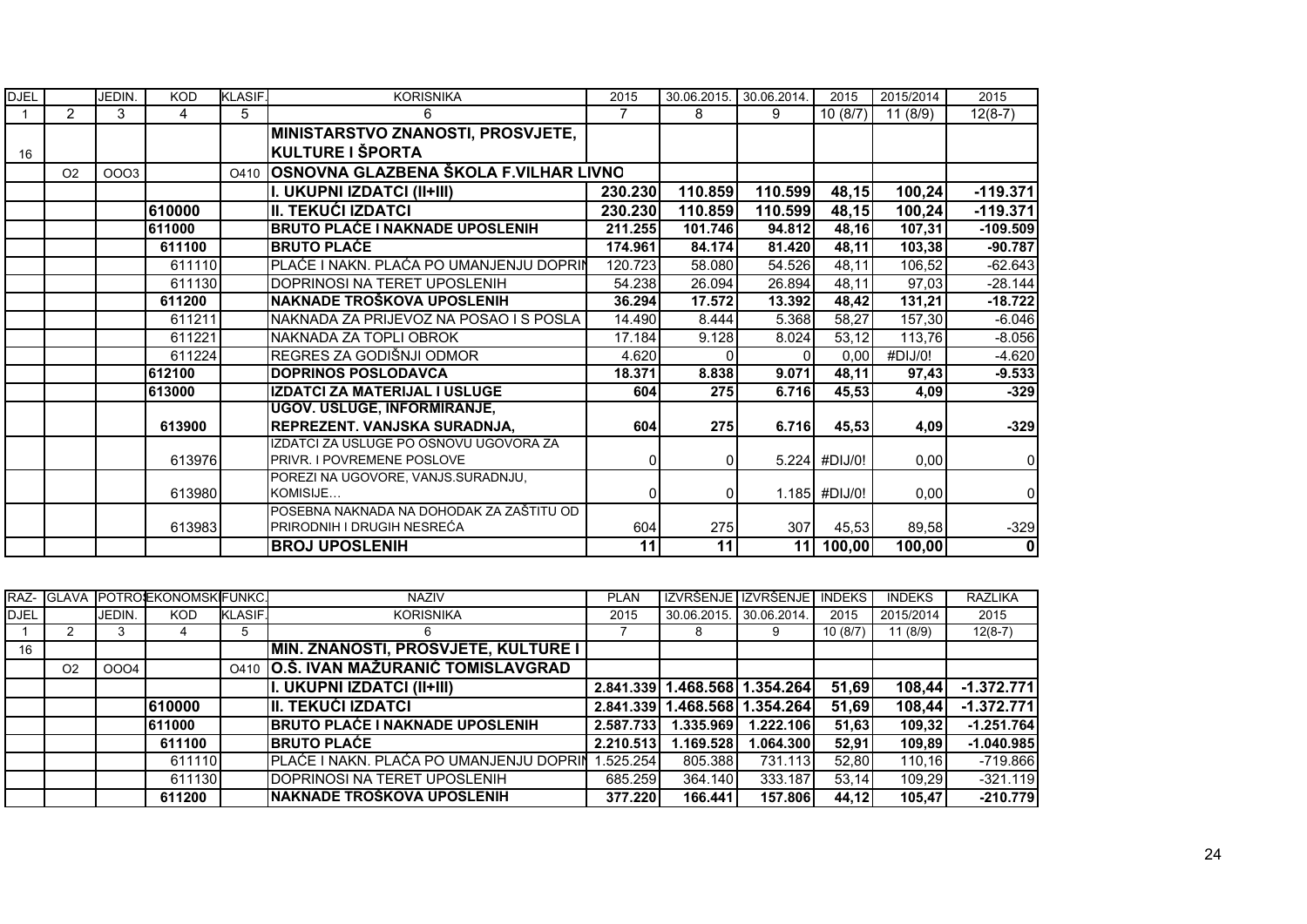| 611211 | NAKNADA ZA PRIJEVOZ NA POSAO I S POSLA                                       | 78,000  | 39.457  | 38.286  | 50.59  | 103,06  | $-38.543$  |
|--------|------------------------------------------------------------------------------|---------|---------|---------|--------|---------|------------|
| 611221 | NAKNADA ZA TOPLI OBROK                                                       | 240.000 | 126.984 | 119.520 | 52.91  | 106,24  | $-113.016$ |
| 611224 | REGRES ZA GODIŠNJI ODMOR                                                     | 59.220  |         |         | 0.00   | #DIJ/0! | $-59.220$  |
| 612100 | <b>DOPRINOS POSLODAVCA</b>                                                   | 232.104 | 123.337 | 111.717 | 53.14  | 110.40  | $-108.767$ |
| 613000 | IZDATCI ZA MATERIJAL I USLUGE                                                | 21.502  | 9.262   | 20.441  | 43.08  | 45,31   | $-12.240$  |
|        | USLUGE, INFORMIRANJE, REPREZENT.                                             |         |         |         |        |         |            |
| 613900 | VANJSKA SURADNJA, HONORAR I POREZ                                            | 21.502  | 9.262   | 20.441  | 43,08  | 45,31   | $-12.240$  |
| 613976 | IZDATCI ZA USLUGE PO OSNOVU UGOVORA ZA<br><b>IPRIVR. I POVREMENE POSLOVE</b> | 11.750  | 4.375   | 13.749  | 37,23  | 31,82   | $-7.375$   |
| 613980 | POREZI NA UGOVORE. VANJS. SURADNJU.<br>KOMISIJE                              | 2.067   | 993     | 3.119   | 48.04  | 31,84   | $-1.074$   |
| 613983 | IPOSEBNA NAKNADA NA DOHODAK ZA ZAŠTITU OD<br>PRIRODNIH I DRUGIH NESREĆA      | 7.685   | 3.894   | 3.573   | 50,67  | 108,98  | $-3.791$   |
|        | <b>BROJ UPOSLENIH</b>                                                        | 141     | 152     | 1351    | 107,80 | 112,59  | 11         |

| RAZ-        |                |             | GLAVA POTROEKONOMSKIFUNKC. |                | <b>NAZIV</b>                                   | <b>PLAN</b>    | IZVRŠENJE   | <b>IZVRŠENJE</b> | <b>INDEKS</b> | <b>INDEKS</b>         | <b>RAZLIKA</b> |
|-------------|----------------|-------------|----------------------------|----------------|------------------------------------------------|----------------|-------------|------------------|---------------|-----------------------|----------------|
| <b>DJEL</b> |                | JEDIN.      | <b>KOD</b>                 | <b>KLASIF.</b> | <b>KORISNIKA</b>                               | 2015           | 30.06.2015. | 30.06.2014.      | 2015          | 2015/2014             | 2015           |
|             | 2              | 3           | 4                          | 5              | 6                                              | $\overline{7}$ | 8           | 9                | 10(8/7)       | 11(8/9)               | $12(8-7)$      |
| 16          |                |             |                            |                | MIN. ZNANOSTI, PROSVJETE, KULTURE I ŠPORTA     |                |             |                  |               |                       |                |
|             |                |             |                            |                | <b>O.S. STJEPAN RADIC PRISOJE</b>              |                |             |                  |               |                       |                |
|             | O <sub>2</sub> | <b>OOO5</b> |                            |                | 0410  TOMISLAVGRAD                             |                |             |                  |               |                       |                |
|             |                |             |                            |                | I. UKUPNI IZDATCI (II+III)                     | 1.160.967      | 566.647     | 551.152          | 48,81         | 102,81                | $-594.320$     |
|             |                |             | 610000                     |                | <b>II. TEKUĆI IZDATCI</b>                      | 1.160.967      | 566.647     | 551.152          | 48,81         | 102,81                | $-594.320$     |
|             |                |             | 611000                     |                | <b>BRUTO PLAĆE I NAKNADE UPOSLENIH</b>         | 1.060.488      | 518.012     | 506.131          | 48,85         | 102,35                | $-542.476$     |
|             |                |             | 611100                     |                | <b>BRUTO PLACE</b>                             | 871.042        | 434.582     | 417.201          | 49,89         | 104,17                | $-436.460$     |
|             |                |             | 611110                     |                | PLAĆE I NAKN. PLAĆA PO UMANJENJU DOPRIN        | 601.019        | 298.839     | 286.846          | 49,72         | $\overline{104}$ , 18 | $-302.180$     |
|             |                |             | 611130                     |                | DOPRINOSI NA TERET UPOSLENIH                   | 270.023        | 135.743     | 130.355          | 50,27         | 104,13                | $-134.280$     |
|             |                |             | 611200                     |                | NAKNADE TROŠKOVA UPOSLENIH                     | 189.446        | 83.430      | 88.930           | 44,04         | 93,82                 | $-106.016$     |
|             |                |             | 611211                     |                | NAKNADA ZA PRIJEVOZ NA POSAO I S POSLA         | 63.737         | 32.814      | 39.226           | 51,48         | 83,65                 | $-30.923$      |
|             |                |             | 611221                     |                | NAKNADA ZA TOPLI OBROK                         | 102.609        | 50.616      | 49.704           | 49,33         | 101,83                | $-51.993$      |
|             |                |             | 611224                     |                | REGRES ZA GODIŠNJI ODMOR                       | 23.100         |             |                  | 0,00          | #DIJ/0!               | $-23.100$      |
|             |                |             | 612100                     |                | <b>DOPRINOS POSLODAVCA</b>                     | 91.459         | 45.546      | 43.650           | 49,80         | 104,34                | $-45.913$      |
|             |                |             | 613000                     |                | IZDATCI ZA MATERIJAL I USLUGE                  | 9.020          | 3.089       | 1.371            | 34,25         | 225,31                | $-5.931$       |
|             |                |             |                            |                | <b>UGOVORENE</b>                               |                |             |                  |               |                       |                |
|             |                |             | 613900                     |                | USLUGE, INFORMIRANJE, REPREZENT.               | 9.020          | 3.089       | 1.371            | 34,25         | 225,31                | $-5.931$       |
|             |                |             |                            |                | IZDATCI ZA USLUGE PO OSNOVU UGOVORA ZA         |                |             |                  |               |                       |                |
|             |                |             | 613976                     |                | PRIVR. I POVREMENE POSLOVE                     | 5.093          | 1.346       |                  | 26,43         | #DIJ/0!               | $-3.747$       |
|             |                |             | 613980                     |                | POREZI NA UGOVORE, VANJS.SURADNJU,<br>KOMISIJE | 896            | 305         |                  | 34,04         | #DIJ/0!               | $-591$         |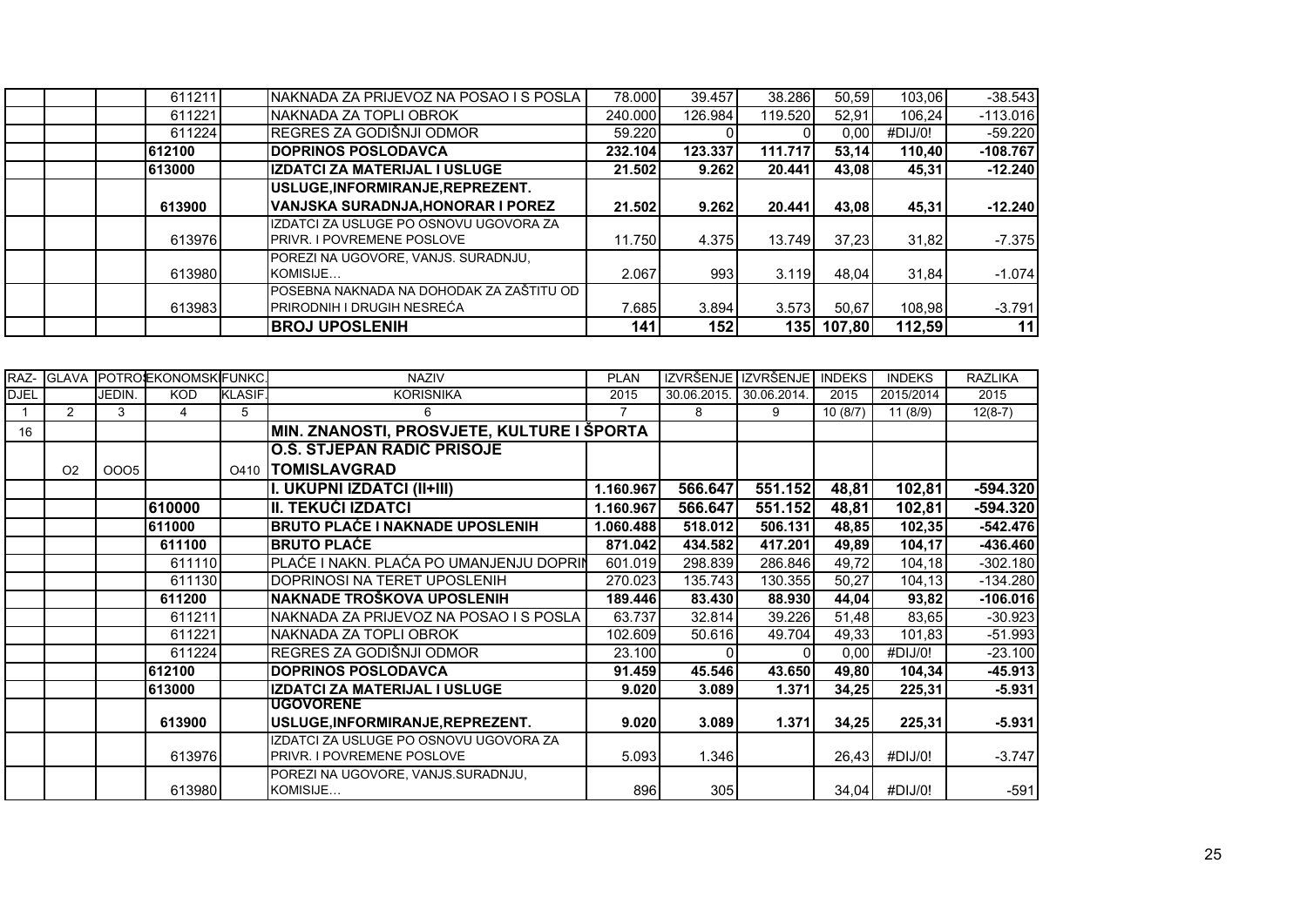|  |        | IPOSEBNA NAKNADA NA DOHODAK ZA ZAŠTITU OD |       |      |           |                       |        |       |
|--|--------|-------------------------------------------|-------|------|-----------|-----------------------|--------|-------|
|  | 613983 | <b>IPRIRODNIH I DRUGIH NESREĆA</b>        | 3.031 | .438 | .371      | 47<br>$\overline{44}$ | 104,89 | 1.593 |
|  |        | <b>UPOSLENIH</b><br><b>BROJ</b>           | 55    | 55   | <b>54</b> | 100,00                | 101,85 |       |

|             |                |        | RAZ- GLAVA POTROEKONOMSKIFUNKC. |                | <b>NAZIV</b>                               | <b>PLAN</b> | <b>IZVRŠENJE</b> | <b>IZVRŠENJE</b> | <b>INDEKS</b> | <b>INDEKS</b> | <b>RAZLIKA</b> |
|-------------|----------------|--------|---------------------------------|----------------|--------------------------------------------|-------------|------------------|------------------|---------------|---------------|----------------|
| <b>DJEL</b> |                | JEDIN. | <b>KOD</b>                      | <b>KLASIF.</b> | <b>KORISNIKA</b>                           | 2015        | 30.06.2015.      | 30.06.2014.      | 2015          | 2015/2014     | 2015           |
|             | $\overline{2}$ | 3      | 4                               | 5              | 6                                          |             | 8                | 9                | 10(8/7)       | 11(8/9)       | $12(8-7)$      |
| 16          |                |        |                                 |                | MIN. ZNANOSTI, PROSVJETE, KULTURE I ŠPORTA |             |                  |                  |               |               |                |
|             | O <sub>2</sub> | OOO6   |                                 | O410           | <u>  O.S. FRA MIJO CUIC BUKOVICA</u>       |             |                  |                  |               |               |                |
|             |                |        |                                 |                | I. UKUPNI IZDATCI (II+III)                 | 1.444.170   | 701.518          | 712.785          | 48,58         | 98,42         | $-742.652$     |
|             |                |        | 610000                          |                | II. TEKUĆI IZDATCI                         | 1.444.170   | 701.518          | 712.785          | 48,58         | 98,42         | $-742.652$     |
|             |                |        | 611000                          |                | <b>BRUTO PLAĆE I NAKNADE UPOSLENIH</b>     | 1.316.159   | 640.963          | 648.973          | 48,70         | 98,77         | $-675.196$     |
|             |                |        | 611100                          |                | <b>BRUTO PLACE</b>                         | 1.103.251   | 545.460          | 553.387          | 49,44         | 98,57         | $-557.791$     |
|             |                |        | 611110                          |                | PLAĆE I NAKN. PLAĆA PO UMANJENJU DOPRIN    | 761.243     | 374.005          | 380.318          | 49,13         | 98,34         | $-387.238$     |
|             |                |        | 611130                          |                | DOPRINOSI NA TERET UPOSLENIH               | 342.008     | 171.455          | 173.069          | 50,13         | 99,07         | $-170.553$     |
|             |                |        | 611200                          |                | NAKNADE TROŠKOVA UPOSLENIH                 | 212.908     | 95.503           | 95.586           | 44,86         | 99,91         | $-117.405$     |
|             |                |        | 611211                          |                | NAKNADA ZA PRIJEVOZ NA POSAO I S POSLA     | 60.000      | 31.079           | 34.226           | 51,80         | 90,81         | $-28.921$      |
|             |                |        | 611221                          |                | NAKNADA ZA TOPLI OBROK                     | 121.408     | 64.424           | 61.360           | 53,06         | 104,99        | $-56.984$      |
|             |                |        | 611224                          |                | REGRES ZA GODIŠNJI ODMOR                   | 31.500      |                  |                  | 0,00          | #DIJ/0!       | $-31.500$      |
|             |                |        | 612100                          |                | <b>DOPRINOS POSLODAVCA</b>                 | 115.841     | 57.571           | 58.118           | 49,70         | 99,06         | $-58.270$      |
|             |                |        | 613000                          |                | IZDATCI ZA MATERIJAL I USLUGE              | 12.170      | 2.984            | 5.694            | 24,52         | 52,41         | $-9.186$       |
|             |                |        |                                 |                | <b>UGOVORENE</b>                           |             |                  |                  |               |               |                |
|             |                |        | 613900                          |                | USLUGE, INFORMIRANJE, REPREZENT.           | 12.170      | 2.984            | 5.694            | 24,52         | 52,41         | $-9.186$       |
|             |                |        |                                 |                | IZDATCI ZA USLUGE PO OSNOVU UGOVORA ZA     |             |                  |                  |               |               |                |
|             |                |        | 613976                          |                | PRIVR. I POVREMENE POSLOVE                 | 7.082       | 943              | 3.125            | 13,32         | 30,18         | $-6.139$       |
|             |                |        |                                 |                | POREZI NA UGOVORE, VANJS.SURADNJU,         |             |                  |                  |               |               |                |
|             |                |        | 613980                          |                | KOMISIJE                                   | 1.246       | 214              | 709              | 17,17         | 30,18         | $-1.032$       |
|             |                |        |                                 |                | POSEBNA NAKNADA NA DOHODAK ZA ZAŠTITU OD   |             |                  |                  |               |               |                |
|             |                |        | 613983                          |                | PRIRODNIH I DRUGIH NESREĆA                 | 3.842       | 1.827            | 1.860            | 47,55         | 98,23         | $-2.015$       |
|             |                |        |                                 |                | <b>BROJ UPOSLENIH</b>                      | 75          | 74               | 76               | 98,67         | 97,37         | $-1$           |

|             |                |        | RAZ- GLAVA POTROEKONOMSKIFUNKC. |               | <b>NAZIV</b>                                      | <b>PLAN</b> | IZVRŠENJE I IZVRŠENJE I INDEKS I |        |         | <b>INDEKS</b> | <b>RAZLIKA</b> |
|-------------|----------------|--------|---------------------------------|---------------|---------------------------------------------------|-------------|----------------------------------|--------|---------|---------------|----------------|
| <b>DJEL</b> |                | JEDIN. | <b>KOD</b>                      | <b>KLASIF</b> | <b>KORISNIKA</b>                                  | 2015        | 30.06.2015. 30.06.2014.          |        | 2015    | 2015/2014     | 2015           |
|             |                |        |                                 |               |                                                   |             |                                  |        | 10(8/7) | 1(8/9)        | $12(8-7)$      |
|             |                |        |                                 |               | <b>MIN. ZNANOSTI, PROSVJETE, KULTURE I SPORTA</b> |             |                                  |        |         |               |                |
|             |                |        |                                 |               | <b>OSNOVNA GLAZBENA SKOLA</b>                     |             |                                  |        |         |               |                |
|             | O <sub>2</sub> | 0007   |                                 |               | 0410 <b>TOMISLAVGRAD</b>                          |             |                                  |        |         |               |                |
|             |                |        |                                 |               | I. UKUPNI IZDATCI (II+III)                        | 150.915     | 73.395                           | 69.967 | 48,63   | 104,90        | $-77.520$      |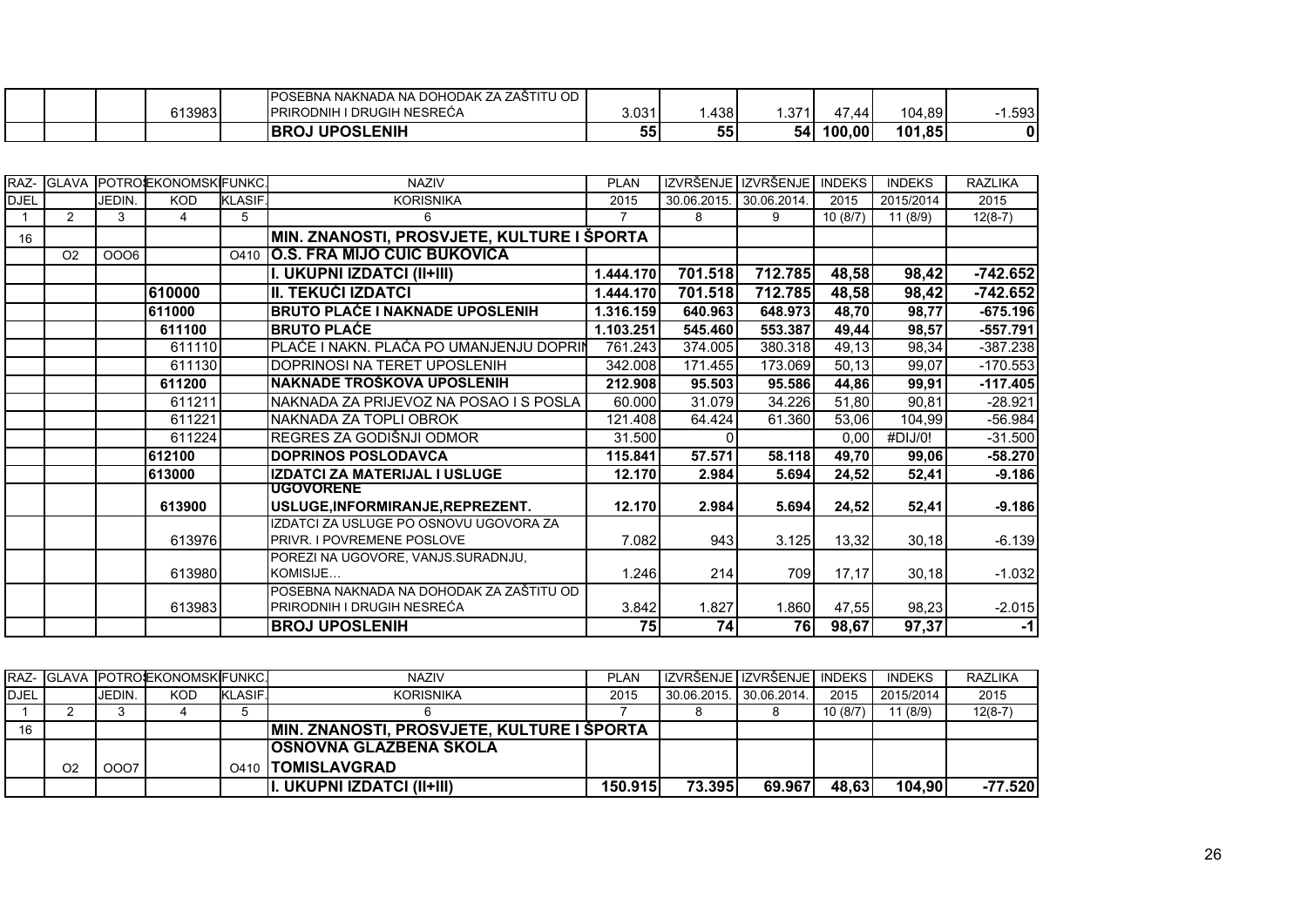| 610000 | II. TEKUĆI IZDATCI                       | 150.915 | 73.395 | 69.967 | 48,63  | 104,90  | $-77.520$   |
|--------|------------------------------------------|---------|--------|--------|--------|---------|-------------|
| 611000 | <b>BRUTO PLAĆE I NAKNADE UPOSLENIH</b>   | 136.280 | 65.849 | 59.516 | 48,32  | 110,64  | $-70.431$   |
| 611100 | <b>BRUTO PLACE</b>                       | 105.000 | 51.654 | 50.188 | 49,19  | 102,92  | $-53.346$   |
| 611110 | PLAĆE I NAKN. PLAĆA PO UMANJENJU DOPRIN  | 72.450  | 35.641 | 34.630 | 49,19  | 102,92  | $-36.809$   |
| 611130 | DOPRINOSI NA TERET UPOSLENIH             | 32.550  | 16.013 | 15.558 | 49,20  | 102,92  | $-16.537$   |
| 611200 | NAKNADE TROŠKOVA UPOSLENIH               | 31.280  | 14.195 | 9.328  | 45,38  | 152,18  | $-17.085$   |
| 611211 | NAKNADA ZA PRIJEVOZ NA POSAO I S POSLA   | 15.000  | 7.907  | 4.304  | 52,71  | 183,71  | $-7.093$    |
| 611221 | NAKNADA ZA TOPLI OBROK                   | 12.500  | 6.288  | 5.024  | 50,30  | 125,16  | $-6.212$    |
| 611224 | REGRES ZA GODIŠNJI ODMOR                 | 3.780   |        |        | 0,00   | #DIJ/0! | $-3.780$    |
| 612100 | <b>DOPRINOS POSLODAVCA</b>               | 11.025  | 5.423  | 5.270  | 49,19  | 102,90  | $-5.602$    |
| 613000 | <b>IZDATCI ZA MATERIJAL I USLUGE</b>     | 3.610   | 2.123  | 5.181  | 58,81  | 40,98   | $-1.487$    |
|        | UGOV. USLUGE, INFORMIRANJE,              |         |        |        |        |         |             |
| 613900 | IREPREZENT. VANJSKA SURADNJA.            | 3.610   | 2.123  | 5.181  | 58,81  | 40,98   | $-1.487$    |
|        | IZDATCI ZA USLUGE PO OSNOVU UGOVORA ZA   |         |        |        |        |         |             |
| 613976 | <b>PRIVR. I POVREMENE POSLOVE</b>        | 2.750   | 1.587  | 4.075  | 57,71  | 38,94   | $-1.163$    |
|        | POREZI NA UGOVORE, VANJS.SURADNJU,       |         |        |        |        |         |             |
| 613980 | KOMISIJE                                 | 484     | 360    | 924    | 74,38  | 38,96   | $-124$      |
|        | POSEBNA NAKNADA NA DOHODAK ZA ZAŠTITU OD |         |        |        |        |         |             |
| 613983 | PRIRODNIH I DRUGIH NESREĆA               | 376     | 176    | 182    | 46,81  | 96,70   | $-200$      |
|        | <b>BROJ UPOSLENIH</b>                    |         | 9      |        | 100,00 | 128,57  | $\mathbf 0$ |

|             |                |        | RAZ- GLAVA POTROEKONOMSKIFUNKC. |                | <b>NAZIV</b>                               | <b>PLAN</b> |             | IZVRŠENJE I IZVRŠENJE | <b>INDEKS</b> | <b>INDEKS</b> | <b>RAZLIKA</b> |
|-------------|----------------|--------|---------------------------------|----------------|--------------------------------------------|-------------|-------------|-----------------------|---------------|---------------|----------------|
| <b>DJEL</b> |                | JEDIN. | <b>KOD</b>                      | <b>KLASIF.</b> | <b>KORISNIKA</b>                           | 2015        | 30.06.2015. | 30.06.2014            | 2015          | 2015/2014     | 2015           |
|             |                |        |                                 | 5              | 6                                          |             | 8           | 9                     | 10(8/7)       | 11(8/9)       | $12(8-7)$      |
| 16          |                |        |                                 |                | MIN. ZNANOSTI, PROSVJETE, KULTURE I ŠPORTA |             |             |                       |               |               |                |
|             | O <sub>2</sub> | 0008   |                                 |                | 0410 O.Š. FRA FRANJO GLAVINIĆ GLAMOČ       |             |             |                       |               |               |                |
|             |                |        |                                 |                | II. UKUPNI IZDATCI (II+III)                | 727.768     | 357.742     | 345.262               | 49,16         | 103,61        | $-370.026$     |
|             |                |        | 610000                          |                | II. TEKUĆI IZDATCI                         | 727.768     | 357.742     | 345.262               | 49,16         | 103,61        | $-370.026$     |
|             |                |        | 611000                          |                | <b>BRUTO PLAĆE I NAKNADE UPOSLENIH</b>     | 660.540     | 325.191     | 312.292               | 49,23         | 104,13        | $-335.349$     |
|             |                |        | 611100                          |                | <b>IBRUTO PLAĆE</b>                        | 560,000     | 281.197     | 269.289               | 50,21         | 104,42        | $-278.803$     |
|             |                |        | 611110                          |                | PLAĆE I NAKN. PLAĆA PO UMANJENJU DOPRIN    | 386.400     | 194.026     | 185.809               | 50,21         | 104,42        | $-192.374$     |
|             |                |        | 611130                          |                | DOPRINOSI NA TERET UPOSLENIH               | 173.600     | 87.171      | 83.480                | 50,21         | 104,42        | $-86.429$      |
|             |                |        | 611200                          |                | NAKNADE TROŠKOVA UPOSLENIH                 | 100.540     | 43.994      | 43.003                | 43,76         | 102,30        | $-56.546$      |
|             |                |        | 611211                          |                | NAKNADA ZA PRIJEVOZ NA POSAO I S POSLA     | 20.000      | 11.826      | 11.171                | 59,13         | 105,86        | $-8.174$       |
|             |                |        | 611221                          |                | INAKNADA ZA TOPLI OBROK                    | 65,000      | 32.168      | 31.832                | 49,49         | 101.06        | $-32.832$      |
|             |                |        | 611224                          |                | REGRES ZA GODIŠNJI ODMOR                   | 15.540      |             |                       | 0,00          | #DIJ/0!       | $-15.540$      |
|             |                |        | 612100                          |                | <b>DOPRINOS POSLODAVCA</b>                 | 58.800      | 29.526      | 28.275                | 50,21         | 104,42        | $-29.274$      |
|             |                |        | 613000                          |                | IZDATCI ZA MATERIJAL I USLUGE              | 8.428       | 3.025       | 4.695                 | 35,89         | 64,43         | $-5.403$       |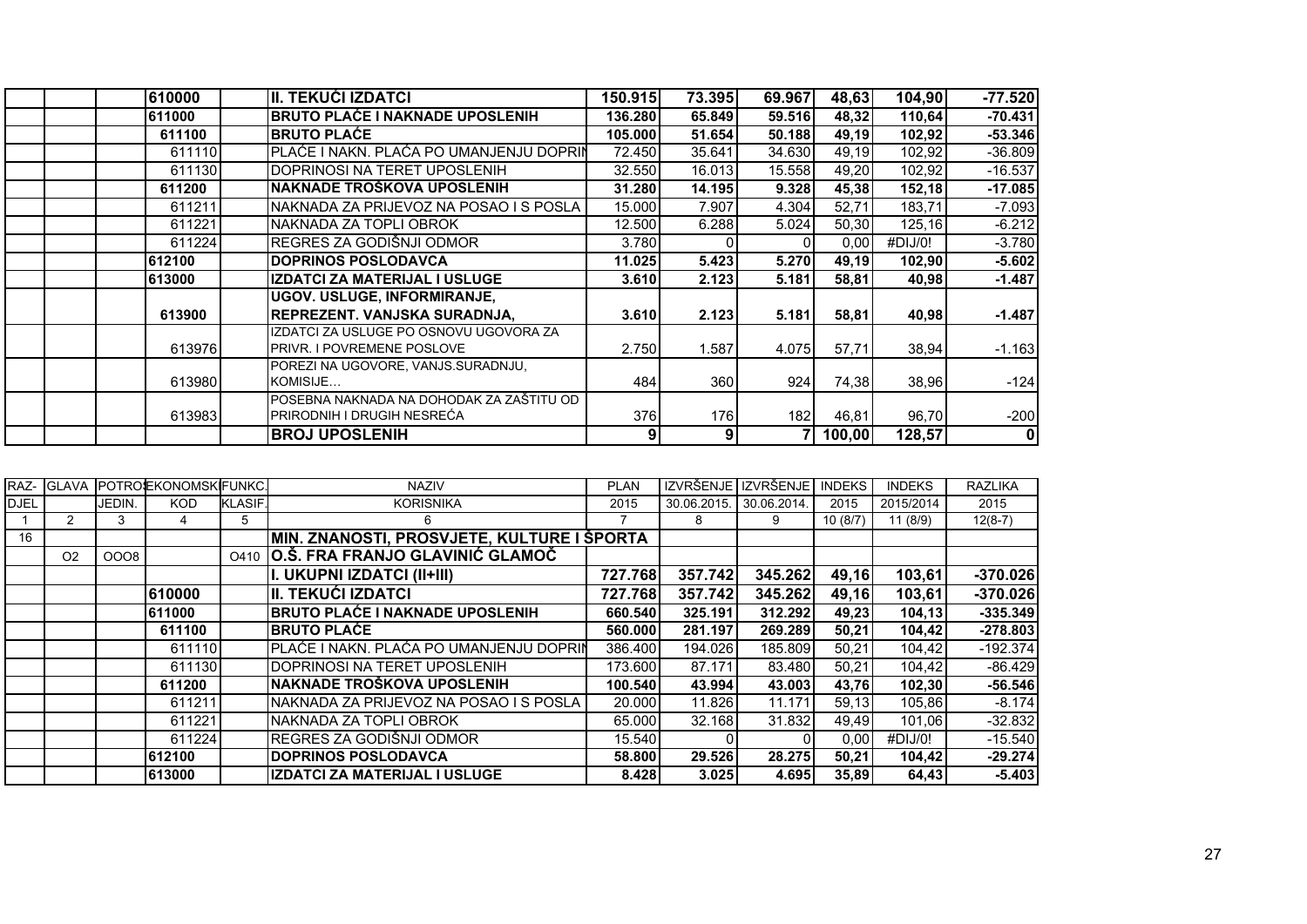|  |        | <b>IUGOVORENE</b>                          |       |       |       |       |        |          |
|--|--------|--------------------------------------------|-------|-------|-------|-------|--------|----------|
|  | 613900 | USLUGE, INFORMIRANJE, REPREZENT.           | 8.428 | 3.025 | 4.695 | 35.89 | 64.43  | $-5.403$ |
|  |        | IZDATCI ZA USLUGE PO OSNOVU UGOVORA ZA     |       |       |       |       |        |          |
|  | 613976 | <b>PRIVR. I POVREMENE POSLOVE</b>          | 5.500 | 1.713 | 3.100 | 31.15 | 55.26  | $-3.787$ |
|  |        | <b>IPOREZI NA UGOVORE, VANJS SURADNJU.</b> |       |       |       |       |        |          |
|  | 613980 | KOMISIJE                                   | 968   | 389   | 703.  | 40.19 | 55.33  | -579     |
|  |        | POSEBNA NAKNADA NA DOHODAK ZA ZAŠTITU OD   |       |       |       |       |        |          |
|  | 613983 | <b>PRIRODNIH I DRUGIH NESREĆA</b>          | .960  | 923   | 892   | 47.09 | 103.48 | $-1.037$ |
|  |        | <b>BROJ UPOSLENIH</b>                      | 37    | 36    | 36    | 97,30 | 100,00 | -11      |

|             |                |        | RAZ- GLAVA POTROEKONOMSKIFUNKC. |                | <b>NAZIV</b>                               | <b>PLAN</b>    |             | IZVRŠENJE IZVRŠENJE | <b>INDEKS</b> | <b>INDEKS</b> | <b>RAZLIKA</b> |
|-------------|----------------|--------|---------------------------------|----------------|--------------------------------------------|----------------|-------------|---------------------|---------------|---------------|----------------|
| <b>DJEL</b> |                | JEDIN. | <b>KOD</b>                      | <b>KLASIF.</b> | <b>KORISNIKA</b>                           | 2015           | 30.06.2015. | 30.06.2014.         | 2015          | 2015/2014     | 2015           |
|             | 2              | 3      | 4                               | 5              | 6                                          | $\overline{7}$ | 8           | 9                   | 10(8/7)       | 11(8/9)       | $12(8-7)$      |
| 16          |                |        |                                 |                | MIN. ZNANOSTI, PROSVJETE, KULTURE I ŠPORTA |                |             |                     |               |               |                |
|             | O <sub>2</sub> | 0009   |                                 | O410           | O.Š. FRA MIROSLAV DŽAJA KUPRES             |                |             |                     |               |               |                |
|             |                |        |                                 |                | I. UKUPNI IZDATCI (II+III)                 | 743.293        | 370.730     | 361.664             | 49,88         | 102,51        | $-372.563$     |
|             |                |        | 610000                          |                | III. TEKUĆI IZDATCI                        | 743.293        | 370.730     | 361.664             | 49,88         | 102,51        | $-372.563$     |
|             |                |        | 611000                          |                | <b>BRUTO PLAĆE I NAKNADE UPOSLENIH</b>     | 675.540        | 335.991     | 327.642             | 49,74         | 102,55        | $-339.549$     |
|             |                |        | 611100                          |                | <b>BRUTO PLAĆE</b>                         | 570.000        | 290.925     | 281.892             | 51,04         | 103,20        | $-279.075$     |
|             |                |        | 611110                          |                | PLAĆE I NAKN. PLAĆA PO UMANJENJU DOPRIN    | 393.300        | 200.614     | 194.763             | 51,01         | 103,00        | $-192.686$     |
|             |                |        | 611130                          |                | DOPRINOSI NA TERET UPOSLENIH               | 176.700        | 90.311      | 87.129              | 51,11         | 103,65        | $-86.389$      |
|             |                |        | 611200                          |                | NAKNADE TROŠKOVA UPOSLENIH                 | 105.540        | 45.066      | 45.750              | 42,70         | 98,50         | $-60.474$      |
|             |                |        | 611211                          |                | NAKNADA ZA PRIJEVOZ NA POSAO I S POSLA     | 25.000         | 12.546      | 13.494              | 50,18         | 92,97         | $-12.454$      |
|             |                |        | 611221                          |                | NAKNADA ZA TOPLI OBROK                     | 65.000         | 32.520      | 32.256              | 50,03         | 100,82        | $-32.480$      |
|             |                |        | 611224                          |                | REGRES ZA GODIŠNJI ODMOR                   | 15.540         | 0           | ΩI                  | 0,00          | #DIJ/0!       | $-15.540$      |
|             |                |        | 612100                          |                | <b>DOPRINOS POSLODAVCA</b>                 | 59.850         | 30.589      | 29.529              | 51,11         | 103,59        | $-29.261$      |
|             |                |        | 613000                          |                | IZDATCI ZA MATERIJAL I USLUGE              | 7.903          | 4.150       | 4.493               | 52,51         | 92,37         | $-3.753$       |
|             |                |        |                                 |                | UGOV. USLUGE, INFORMIRANJE,                |                |             |                     |               |               |                |
|             |                |        | 613900                          |                | REPREZENT. VANJSKA SURADNJA,               | 7.903          | 4.150       | 4.493               | 52,51         | 92,37         | $-3.753$       |
|             |                |        |                                 |                | IZDATCI ZA USLUGE PO OSNOVU UGOVORA ZA     |                |             |                     |               |               |                |
|             |                |        | 613976                          |                | <b>PRIVR. I POVREMENE POSLOVE</b>          | 5.027          | 2.589       | 2.890               | 51,50         | 89,58         | $-2.438$       |
|             |                |        |                                 |                | POREZI NA UGOVORE, VANJS.SURADNJU,         |                |             |                     |               |               |                |
|             |                |        | 613980                          |                | KOMISIJE                                   | 884            | 587         | 656                 | 66,40         | 89,48         | $-297$         |
|             |                |        |                                 |                | POSEBNA NAKNADA NA DOHODAK ZA ZAŠTITU OD   |                |             |                     |               |               |                |
|             |                |        | 613983                          |                | IPRIRODNIH I DRUGIH NESREĆA                | 1.992          | 974         | 947                 | 48,90         | 102,85        | $-1.018$       |
|             |                |        |                                 |                | <b>BROJ UPOSLENIH</b>                      | 37             | 37          | 36                  | 100,00        | 102,78        | 0              |

| ⊿ I ⊃ ∆ ⊺<br>ᅑᄍᆇ | _AVA<br>$\sim$<br>் 16ப | <b>IPOT</b>   | TROSEKONOMSKIFUNKC. |                          | NAZIV            | --<br>AN   | I IZVRŠENJE I IZVRŠENJE              |            | El INDEKS       | INDEKS    | <b>RAZLIKA</b> |
|------------------|-------------------------|---------------|---------------------|--------------------------|------------------|------------|--------------------------------------|------------|-----------------|-----------|----------------|
| $-1$<br>IDJEL    |                         | <b>IEDIN.</b> | KOD                 | ASIE<br>11.ZT<br>"NLAOI. | <b>KORISNIKA</b> | 0015<br>∠∪ | 30.08.2015<br>2015<br>U. U. U. U. W. | 30.06.2014 | 2015<br>2 U I J | 2015/2014 | 2015           |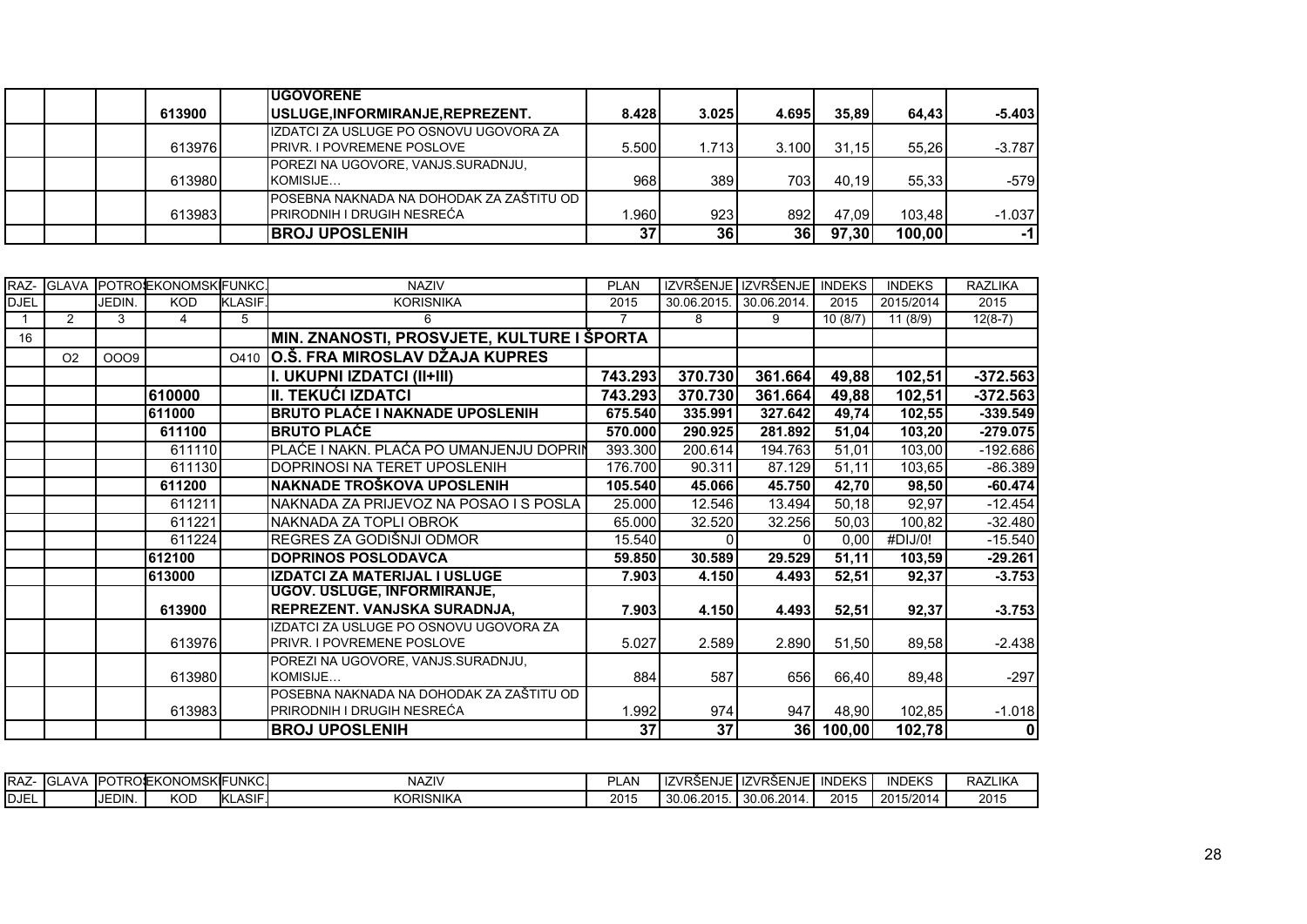|    | 2              | 3    |        | 5 | 6                                                                     | $\overline{7}$ | 8        | 8       | 10(8/7) | 11(8/9) | $12(8-7)$  |
|----|----------------|------|--------|---|-----------------------------------------------------------------------|----------------|----------|---------|---------|---------|------------|
| 16 |                |      |        |   | MIN. ZNANOSTI, PROSVJETE, KULTURE I ŠPORTA                            |                |          |         |         |         |            |
|    | O <sub>2</sub> | OO10 |        |   | 0410 0.Š. DRVAR- DRVAR                                                |                |          |         |         |         |            |
|    |                |      |        |   | I. UKUPNI IZDATCI (II+III)                                            | 929.128        | 455.133  | 461.271 | 48,98   | 98,67   | $-473.995$ |
|    |                |      | 610000 |   | <b>II. TEKUĆI IZDATCI</b>                                             | 929.128        | 455.133  | 461.271 | 48,98   | 98,67   | $-473.995$ |
|    |                |      | 611000 |   | <b>BRUTO PLAĆE I NAKNADE UPOSLENIH</b>                                | 841.623        | 415.188  | 418.566 | 49,33   | 99,19   | $-426.435$ |
|    |                |      | 611100 |   | <b>BRUTO PLACE</b>                                                    | 735.000        | 366.596  | 369.700 | 49,88   | 99,16   | $-368.404$ |
|    |                |      | 611110 |   | PLAĆE I NAKN. PLAĆA PO UMANJENJU DOPRIN                               | 507.150        | 252.951  | 255.093 | 49,88   | 99,16   | $-254.199$ |
|    |                |      | 611130 |   | DOPRINOSI NA TERET UPOSLENIH                                          | 227.850        | 113.645  | 114.607 | 49,88   | 99,16   | $-114.205$ |
|    |                |      | 611200 |   | NAKNADE TROŠKOVA UPOSLENIH                                            | 106.623        | 48.592   | 48.866  | 45,57   | 99,44   | $-58.031$  |
|    |                |      | 611211 |   | NAKNADA ZA PRIJEVOZ NA POSAO I S POSLA                                | 11.463         | 6.856    | 4.986   | 59,81   | 137,51  | $-4.607$   |
|    |                |      | 611221 |   | NAKNADA ZA TOPLI OBROK                                                | 75.000         | 41.736   | 43.880  | 55,65   | 95,11   | $-33.264$  |
|    |                |      | 611224 |   | REGRES ZA GODIŠNJI ODMOR                                              | 20.160         | $\Omega$ |         | 0,00    | #DIJ/0! | $-20.160$  |
|    |                |      | 612100 |   | <b>DOPRINOS POSLODAVCA</b>                                            | 77.175         | 38.492   | 38.818  | 49,88   | 99,16   | $-38.683$  |
|    |                |      | 613000 |   | IZDATCI ZA MATERIJAL I USLUGE                                         | 10.330         | 1.453    | 3.887   | 14,07   | 37,38   | $-8.877$   |
|    |                |      |        |   | <b>UGOVORENE</b>                                                      |                |          |         |         |         |            |
|    |                |      | 613900 |   | USLUGE, INFORMIRANJE, REPREZENT.                                      | 10.330         | 1.453    | 3.887   | 14,07   | 37,38   | $-8.877$   |
|    |                |      |        |   | IZDATCI ZA USLUGE PO OSNOVU UGOVORA ZA                                |                |          |         |         |         |            |
|    |                |      | 613976 |   | PRIVR. I POVREMENE POSLOVE                                            | 6.600          | 225      | 2.175   | 3,41    | 10,34   | $-6.375$   |
|    |                |      |        |   | POREZI NA UGOVORE, VANJS.SURADNJU,                                    |                |          |         |         |         |            |
|    |                |      | 613980 |   | KOMISIJE                                                              | 1.161          | 29       | 493     | 2,50    | 5,88    | $-1.132$   |
|    |                |      |        |   | POSEBNA NAKNADA NA DOHODAK ZA ZAŠTITU<br>ODPRIRODNIH I DRUGIH NESREĆA |                |          |         |         |         |            |
|    |                |      | 613983 |   |                                                                       | 2.569          | 1.199    | 1.219   | 46,67   | 98,36   | $-1.370$   |
|    |                |      |        |   | <b>BROJ UPOSLENIH</b>                                                 | 48             | 48       | 49      | 100,00  | 97,96   | 0          |

|             | RAZ- GLAVA |        | POTROJEKONOMSKIFUNKC. |                | <b>NAZIV</b>                               | <b>PLAN</b> |             | IZVRŠENJE IZVRŠENJE | <b>INDEKS</b> | <b>INDEKS</b> | <b>RAZLIKA</b> |
|-------------|------------|--------|-----------------------|----------------|--------------------------------------------|-------------|-------------|---------------------|---------------|---------------|----------------|
| <b>DJEL</b> |            | JEDIN. | <b>KOD</b>            | <b>KLASIF.</b> | <b>KORISNIKA</b>                           | 2015        | 30.06.2015. | 30.06.2014.         | 2015          | 2015/2014     | 2015           |
|             |            | 3      |                       | 5              | 6                                          |             | 8           | 9                   | 10(8/7)       | 11(8/9)       | $12(8-7)$      |
| 16          |            |        |                       |                | MIN. ZNANOSTI, PROSVJETE, KULTURE I ŠPORTA |             |             |                     |               |               |                |
|             | O2         | OO11   |                       | O410           | O.S. GRAHOVO B. GRAHOVO                    |             |             |                     |               |               |                |
|             |            |        |                       |                | II. UKUPNI IZDATCI (II+III)                | 394.657     | 200.397     | 171.818             | 50,78         | 116,63        | $-194.260$     |
|             |            |        | 610000                |                | III. TEKUĆI IZDATCI                        | 394.657     | 200.397     | 171.818             | 50,78         | 116,63        | $-194.260$     |
|             |            |        | 611000                |                | <b>BRUTO PLAĆE I NAKNADE UPOSLENIH</b>     | 363.206     | 184.417     | 157.806             | 50.77         | 116.86        | $-178.789$     |
|             |            |        | 611100                |                | <b>IBRUTO PLAĆE</b>                        | 290,000     | 147.595     | 129.407             | 50.89         | 114.05        | $-142.405$     |
|             |            |        | 611110                |                | PLAĆE I NAKN. PLAĆA PO UMANJENJU DOPRIN    | 200.100     | 101.840     | 89.291              | 50.89         | 114.05        | $-98.260$      |
|             |            |        | 611130                |                | IDOPRINOSI NA TERET UPOSLENIH              | 89.900      | 45.755      | 40.116              | 50.90         | 114.06        | $-44.145$      |
|             |            |        | 611200                |                | INAKNADE TROŠKOVA UPOSLENIH                | 73.206      | 36.822      | 28.399              | 50.30         | 129,66        | $-36.384$      |
|             |            |        | 611211                |                | INAKNADA ZA PRIJEVOZ NA POSAO I S POSLA    | 35.226      | 20.318      | 14.271              | 57.68         | 142.37        | $-14.908$      |
|             |            |        | 611221                |                | INAKNADA ZA TOPLI OBROK                    | 30,000      | 16.504      | 14.128              | 55.01         | 116.82        | $-13.496$      |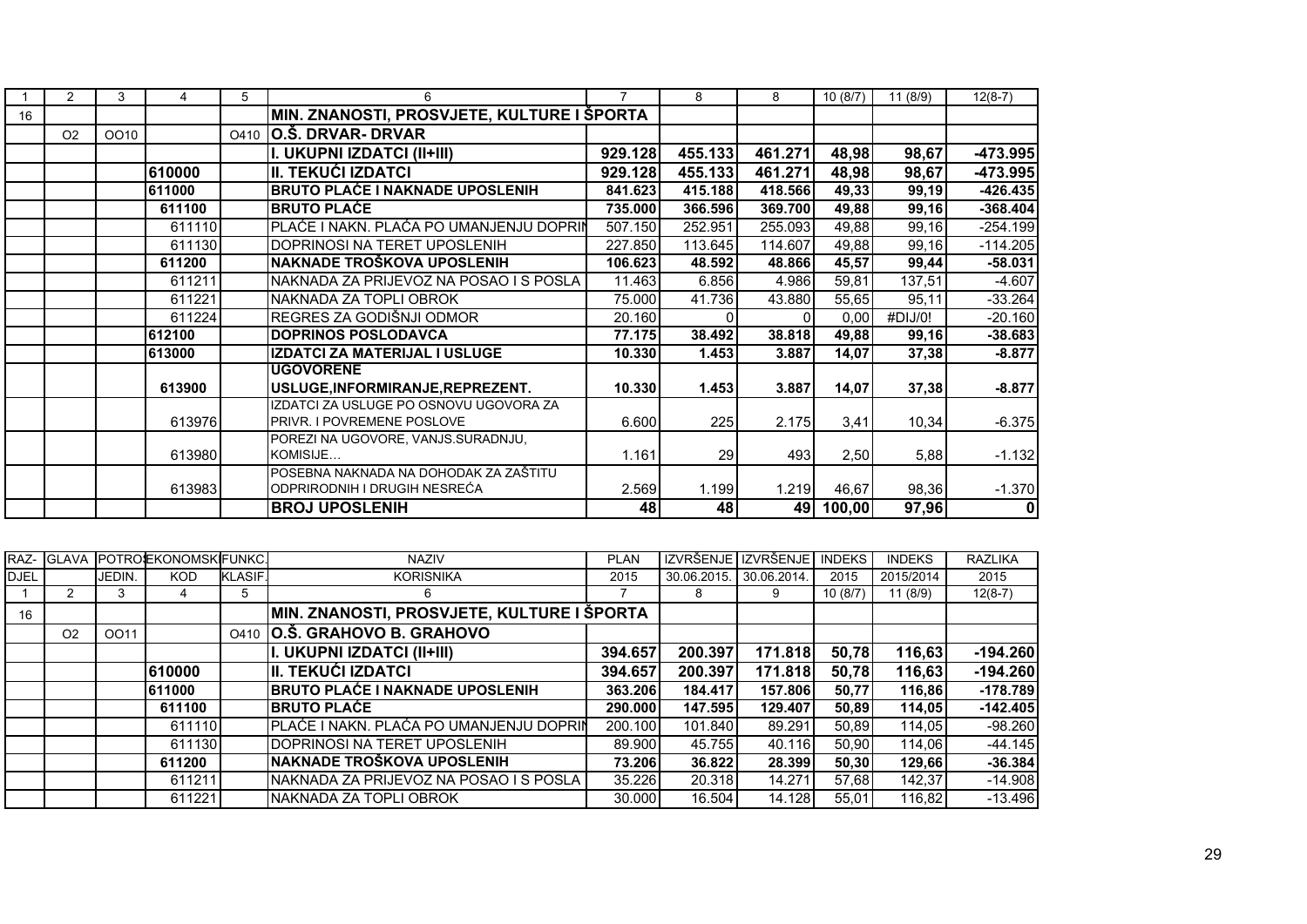| 611224 | REGRES ZA GODIŠNJI ODMOR                                                      | 7.980  |                 |        | 0.00 <sub>l</sub> | #DIJ/0! | $-7.980$       |
|--------|-------------------------------------------------------------------------------|--------|-----------------|--------|-------------------|---------|----------------|
| 612100 | <b>IDOPRINOS POSLODAVCA</b>                                                   | 30.450 | 15.498          | 13.588 | 50.90             | 114.06  | $-14.952$      |
| 613800 | lIZDATCI ZA OSIGURANJE I BANK.USLUGE                                          |        |                 |        | #DIJ/0!           | #DIJ/0! |                |
| 613000 | <b>IIZDATCI ZA MATERIJAL I USLUGE</b>                                         | 1.001  | 482             | 424    | 48.15             | 113,68  | $-519$         |
|        | <b>IUGOVORENE</b>                                                             |        |                 |        |                   |         |                |
|        | USLUGE, INFORMIRANJE, REPREZENT.                                              |        |                 |        |                   |         |                |
| 613900 | VANJSKA SURADNJA,HONORAR I POREZ                                              | 1.001  | 482             | 424    | 48.15             | 113,68  | $-519$         |
| 613976 | IZDATCI ZA USLUGE PO OSNOVU UGOVORA ZA<br><b>IPRIVR. I POVREMENE POSLOVE</b>  |        |                 |        | 0 #DIJ/0!         | #DIJ/0! | $\overline{0}$ |
| 613980 | POREZI NA UGOVORE, VANJS SURADNJU,<br>KOMISIJE                                |        |                 |        | 0 #DIJ/0!         | #DIJ/0! | 01             |
| 613983 | POSEBNA NAKNADA NA DOHODAK ZA ZAŠTITU OD<br><b>PRIRODNIH I DRUGIH NESREĆA</b> | 1.001  | 482             | 424    | 48.15             | 113.68  | $-519$         |
| 614800 | <b>IZVRŠENJE SUDSKIH PRESUDA</b>                                              |        |                 |        | 0 #DIJ/0!         | #DIJ/0! | $\mathbf 0$    |
|        | <b>BROJ UPOSLENIH</b>                                                         | 19     | 19 <sub>l</sub> | 17     | 100,00            | 111,76  | 0              |

| RAZ-        |                |        | GLAVA POTROEKONOMSKIFUNKC. |                | <b>NAZIV</b>                               | <b>PLAN</b>    |             | IZVRŠENJE IZVRŠENJE INDEKS |         | <b>INDEKS</b> | <b>RAZLIKA</b> |
|-------------|----------------|--------|----------------------------|----------------|--------------------------------------------|----------------|-------------|----------------------------|---------|---------------|----------------|
| <b>DJEL</b> |                | JEDIN. | <b>KOD</b>                 | <b>KLASIF.</b> | <b>KORISNIKA</b>                           | 2015           | 30.06.2015. | 30.06.2014.                | 2015    | 2015/2014     | 2015           |
|             | $\overline{2}$ | 3      | 4                          | 5              | 6                                          | $\overline{7}$ | 8           | 9                          | 10(8/7) | 11(8/9)       | $12(8-7)$      |
| 16          |                |        |                            |                | MIN. ZNANOSTI, PROSVJETE, KULTURE I ŠPORTA |                |             |                            |         |               |                |
|             | O <sub>3</sub> | 0001   |                            | O420           | <b>GIMNAZIJA LIVNO</b>                     |                |             |                            |         |               |                |
|             |                |        |                            |                | I. UKUPNI IZDATCI (II+III)                 | 916.384        | 385.882     | 381.185                    | 42,11   | 101,23        | $-530.502$     |
|             |                |        | 610000                     |                | <b>III. TEKUĆI IZDATCI</b>                 | 848.384        | 385.882     | 381.185                    | 45,48   | 101,23        | $-462.502$     |
|             |                |        | 611000                     |                | <b>BRUTO PLAĆE I NAKNADE UPOSLENIH</b>     | 702.300        | 329.800     | 330.084                    | 46,96   | 99,91         | $-372.500$     |
|             |                |        | 611100                     |                | <b>BRUTO PLACE</b>                         | 612.600        | 293.376     | 292.490                    | 47,89   | 100,30        | $-319.224$     |
|             |                |        | 611110                     |                | PLAĆE I NAKN. PLAĆA PO UMANJENJU DOPRIN    | 422.694        | 201.746     | 201.818                    | 47,73   | 99,96         | $-220.948$     |
|             |                |        | 611130                     |                | DOPRINOSI NA TERET UPOSLENIH               | 189.906        | 91.630      | 90.672                     | 48,25   | 101,06        | $-98.276$      |
|             |                |        | 611200                     |                | NAKNADE TROŠKOVA UPOSLENIH                 | 89.700         | 36.424      | 37.594                     | 40,61   | 96,89         | $-53.276$      |
|             |                |        | 611211                     |                | NAKNADA ZA PRIJEVOZ NA POSAO I S POSLA     | 15.000         | 7.678       | 9.114                      | 51,19   | 84,24         | $-7.322$       |
|             |                |        | 611221                     |                | NAKNADA ZA TOPLI OBROK                     | 60.000         | 28.746      | 28.480                     | 47,91   | 100.93        | $-31.254$      |
|             |                |        | 611224                     |                | REGRES ZA GODIŠNJI ODMOR                   | 14.700         |             |                            | 0,00    | #DIJ/0!       | $-14.700$      |
|             |                |        | 612100                     |                | <b>DOPRINOS POSLODAVCA</b>                 | 64.323         | 30.988      | 30.711                     | 48,18   | 100,90        | $-33.335$      |
|             |                |        | 613000                     |                | IZDATCI ZA MATERIJAL I USLUGE              | 81.761         | 25.094      | 20.390                     | 30,69   | 123,07        | $-56.667$      |
|             |                |        | 613100                     |                | PUTNI TROŠKOVI                             | 6.000          | 962         | 1.680                      | 16,03   | 57,26         | $-5.038$       |
|             |                |        | 613110                     |                | PUTNI TROŠKOVI U ZEMLJI                    | 1.000          | 182         |                            | 18,20   | #DIJ/0!       | $-818$         |
|             |                |        | 613120                     |                | PUTNI TROŠKOVI U INOZEMSTVU                | 5.000          | 780         | 1.680                      | 15,60   |               | $-4.220$       |
|             |                |        | 613200                     |                | <b>IZDATCI ZA ENERGIJU</b>                 | 26.000         | 5.638       | 2.918                      | 21,68   | 193,21        | $-20.362$      |
|             |                |        | 613211                     |                | IZDATCI ZA ELEKTRIČNU ENERGIJU             | 5.000          | 2.236       | 2.918                      | 44,72   | 76,63         | $-2.764$       |
|             |                |        | 613212                     |                | IZDATCI ZA CENTRALNO GRIJANJE              | 21.000         | 3.402       |                            | 16,20   | #DIJ/0!       | $-17.598$      |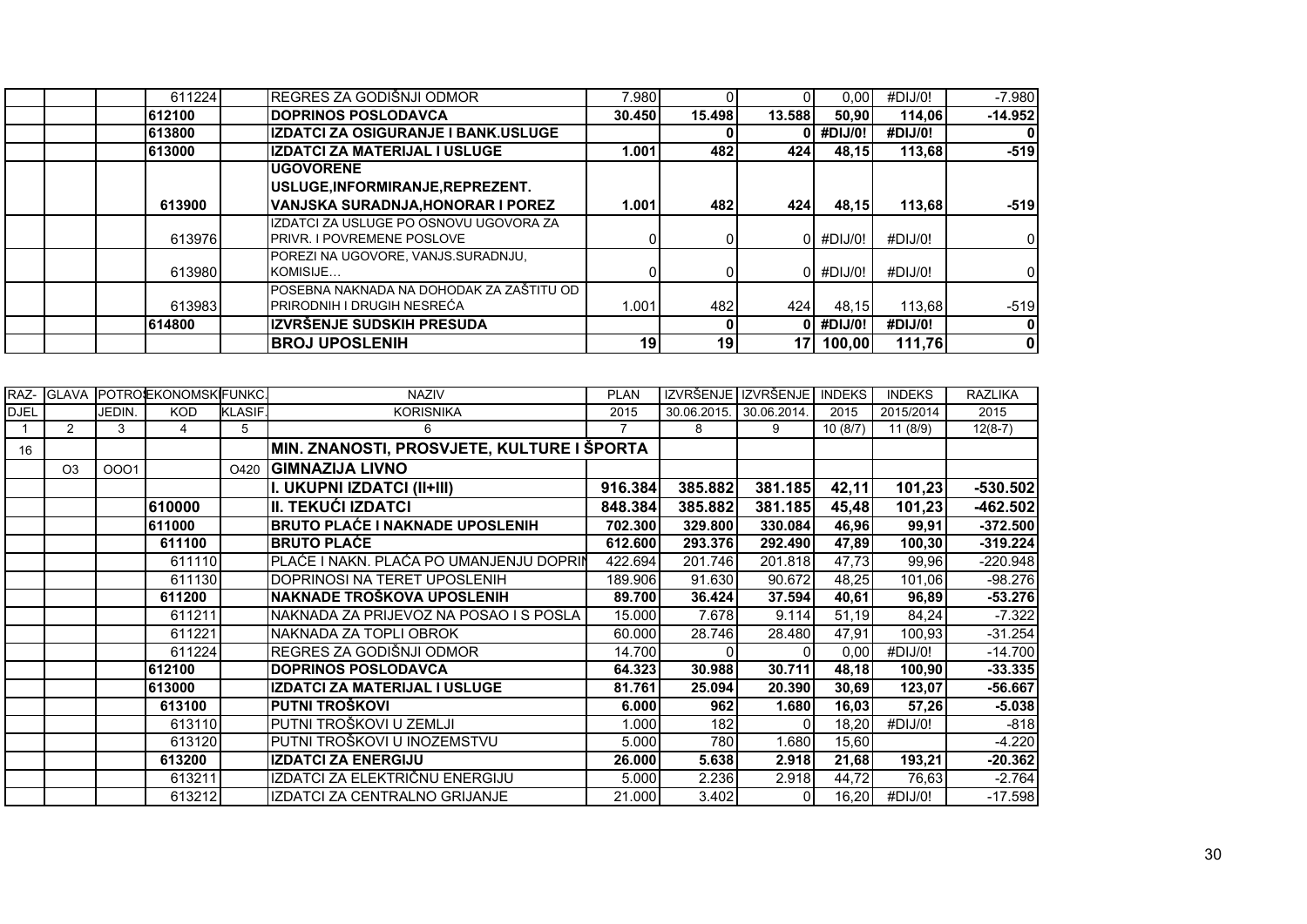| 613300 | IZDATCI ZA KOMUNIKACIJU I KOMUN. USLUGI  | 12.000 | 5.737    | 5.839            | 47,81   | 98,25   | $-6.263$  |
|--------|------------------------------------------|--------|----------|------------------|---------|---------|-----------|
| 613321 | IZDATCI ZA VODU, KANAL. I ODVOZ SMEĆA    | 10.000 | 4.614    | 5.010            | 46,14   | 92,10   | $-5.386$  |
| 613311 | IZDATCI ZA TEL. I POŠTANSKE USLUGE (PTT) | 2.000  | 1.123    | 829              | 56,15   | 135,46  | $-877$    |
| 613400 | <b>IZDATCI ZA MATERIJAL</b>              | 6.000  | 2.377    | 1.266            | 39,62   | 187,76  | $-3.623$  |
| 613410 | IZDATCI ZA ADMINISTRATIVNI MATERIJAL     | 3.000  | 1.536    | 114              | 51,20   | .347,37 | $-1.464$  |
| 613430 | IZDATCI ZA OBRAZOVNI MATERIJAL           | 3.000  | 841      | 1.152            | 28,03   | 73,00   | $-2.159$  |
| 613500 | USLUGE PRIJEVOZA I GORIVA                |        |          |                  | #DIJ/0! |         |           |
| 613600 | UNAJMLJIVANJE IMOVINE I OPREME           | 18.000 | 6.056    | 6.320            | 33,64   | 95,82   | $-11.944$ |
| 613700 | <b>TEKUĆE ODRŽAVANJE</b>                 | 3.250  | 276      | <b>516</b>       | 8,49    |         | $-2.974$  |
| 613810 | <b>IZDATCI ZA OSIGURANJE</b>             | 2.000  | 0        |                  | 0,00    |         | $-2.000$  |
|        | UGOV. USLUGE, INFORMIRANJE,              |        |          |                  |         |         |           |
| 613900 | REPREZENT. VANJSKA SURADNJA,             | 8.511  | 4.048    | 1.851            | 47,56   | 218,69  | $-4.463$  |
|        | IZDATCI ZA INFORMIRANJE I                |        |          |                  |         |         |           |
| 613910 | <b>IREPREZENTACIJU</b>                   | 500    | 110      | 110              | 22,00   | 100,00  | $-390$    |
| 613920 | USLUGE STRUČNOG OBRAZOVANJA              | 1.000  | 150      | 120 <sup>1</sup> | 15,00   | 125,00  | $-850$    |
|        | IZDATCI ZA USLUGE PO OSNOVU UGOVORA ZA   |        |          |                  |         |         |           |
| 613976 | <b>PRIVR. I POVREMENE POSLOVE</b>        | 3.300  | 2.206    | 425              | 66.85   | 519,06  | $-1.094$  |
|        | POREZI NA UGOVORE, VANJS.SURADNJU,       |        |          |                  |         |         |           |
| 613980 | KOMISIJE                                 | 581    | 500      | 96               | 86,06   | 520,83  | $-81$     |
|        | POSEBNA NAKNADA NA DOHODAK ZA ZAŠTITU OD |        |          |                  |         |         |           |
| 613983 | IPRIRODNIH I DRUGIH NESREĆA              | 2.130  | 971      | 951              | 45,59   | 102, 10 | $-1.159$  |
| 613991 | OSTALE NESPOMENUTE USLUGE I DAŽBINE      | 1.000  | 111      | 149              | 11,10   | 74,50   | $-889$    |
| 821000 | III. KAPITALNA ULAGANJA                  | 68.000 | 0        | $\mathbf{0}$     | 0,00    |         | $-68.000$ |
| 821300 | <b>NABAVA OPREME</b>                     | 34.700 | 0        | ΩI               | 0,00    |         | $-34.700$ |
| 821624 | INVESTICIJSKO ODRŽAVANJE ZGRADE.         | 33.300 | $\Omega$ | $\Omega$         | 0,00    |         | $-33.300$ |
|        | <b>BROJ UPOSLENIH</b>                    | 35     | 33       | 33               | 94,29   | 100,00  | $-2$      |

|             |                |        | <b>RAZ- GLAVA POTROEKONOMSKIFUNKC.</b> |                | <b>NAZIV</b>                               | <b>PLAN</b> |             | IZVRŠENJE IZVRŠENJE I | <b>INDEKS</b> | <b>INDEKS</b> | <b>RAZLIKA</b> |
|-------------|----------------|--------|----------------------------------------|----------------|--------------------------------------------|-------------|-------------|-----------------------|---------------|---------------|----------------|
| <b>DJEL</b> |                | JEDIN. | <b>KOD</b>                             | <b>KLASIF.</b> | <b>KORISNIKA</b>                           | 2015        | 30.06.2015. | 30.06.2014.           | 2015          | 2015/2014     | 2015           |
|             |                |        |                                        | 5              | 6                                          |             | 8           | 9                     | 10 (8/7)      | 11 (8/9)      | $12(8-7)$      |
| 16          |                |        |                                        |                | MIN. ZNANOSTI, PROSVJETE, KULTURE I ŠPORTA |             |             |                       |               |               |                |
|             | O <sub>3</sub> | 0002   |                                        | O420           | EKONOMSKA ŠKOLA LIVNO                      |             |             |                       |               |               |                |
|             |                |        |                                        |                | I. UKUPNI IZDATCI (II+III)                 | 795.289     | 341.101     | 392.639               | 42,89         | 86,87         | $-454.188$     |
|             |                |        | 610000                                 |                | III. TEKUĆI IZDATCI                        | 772.789     | 340.911     | 392.639               | 44,11         | 86,83         | $-431.878$     |
|             |                |        | 611000                                 |                | <b>BRUTO PLAĆE I NAKNADE UPOSLENIH</b>     | 643.659     | 293.471     | 333.932               | 45,59         | 87.88         | $-350.188$     |
|             |                |        | 611100                                 |                | <b>IBRUTO PLAĆE</b>                        | 566.849     | 260.364     | 298.608               | 45.93         | 87,19         | $-306.485$     |
|             |                |        | 611110                                 |                | PLAĆE I NAKN. PLAĆA PO UMANJENJU DOPRIN    | 391.126     | 178.141     | 205.016               | 45,55         | 86,89         | $-212.985$     |
|             |                |        | 611130                                 |                | <b>IDOPRINOSI NA TERET UPOSLENIH</b>       | 175.723     | 82.223      | 93.592                | 46.79         | 87.85         | $-93.500$      |
|             |                |        | 611200                                 |                | INAKNADE TROŠKOVA UPOSLENIH                | 76.810      | 33.107      | 35.324                | 43,10         | 93,72         | $-43.703$      |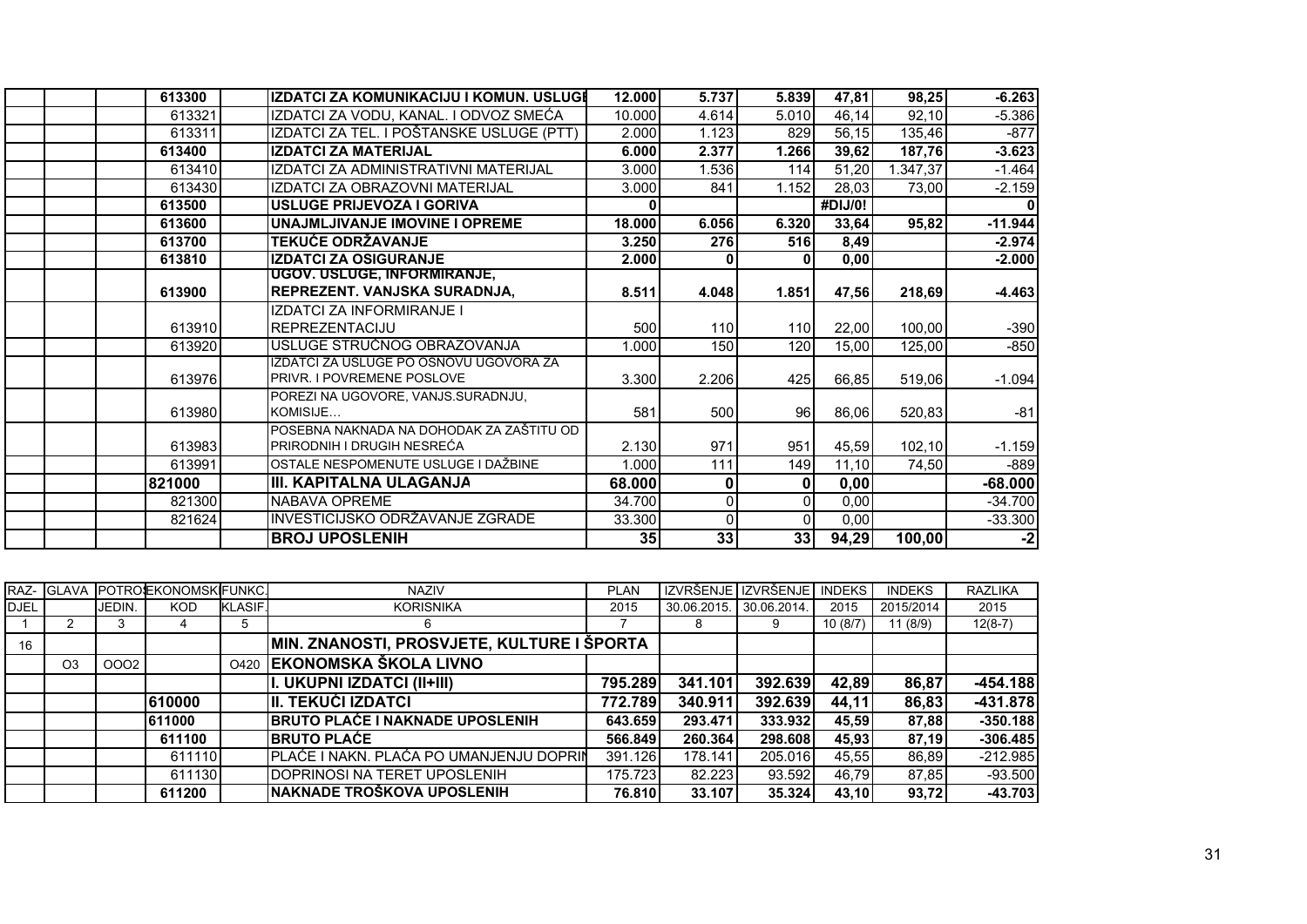| 611211 | NAKNADA ZA PRIJEVOZ NA POSAO I S POSLA         | 12.000          | 6.747                | 7.420        | 56,23                | 90.93            | $-5.253$         |
|--------|------------------------------------------------|-----------------|----------------------|--------------|----------------------|------------------|------------------|
| 611221 | NAKNADA ZA TOPLI OBROK                         | 52.000          | 26.360               | 27.904       | 50,69                | 94,47            | $-25.640$        |
| 611224 | REGRES ZA GODIŠNJI ODMOR                       | 12.810          | $\Omega$             | $\Omega$     | 0,00                 | #DIJ/0!          | $-12.810$        |
| 612100 | <b>DOPRINOS POSLODAVCA</b>                     | 59.519          | 27.108               | 31.198       | 45,55                | 86,89            | $-32.411$        |
| 613000 | IZDATCI ZA MATERIJAL I USLUGE                  | 69.611          | 20.332               | 27.509       | 29,21                | 73,91            | $-49.279$        |
| 613100 | PUTNI TROŠKOVI                                 | 3.000           | $\mathbf{0}$         | 1.430        | 0,00                 | 0,00             | $-3.000$         |
| 613110 | PUTNI TROŠKOVI U ZEMLJI                        | 3.000           | $\Omega$             | 1.430        | 0,00                 | #DIJ/0!          | $-3.000$         |
| 613120 | PUTNI TROŠKOVI U INOZEMSTVO                    | $\Omega$        | $\Omega$             |              | $0$ #DIJ/0!          | #DIJ/0!          | $\Omega$         |
| 613200 | <b>IZDATCI ZA ENERGIJU</b>                     | 24.000          | 10.366               | 12.117       | 43,19                | 85,55            | $-13.634$        |
| 613211 | IZDATCI ZA ELEKTRIČNU ENERGIJU                 | 6.000           | 3.252                | 3.017        | 54,20                | 107,79           | $-2.748$         |
| 613212 | IZDATCI ZA CENTRALNO GRIJANJE                  | 18.000          | 7.114                | 9.100        | 39,52                | 78,18            | $-10.886$        |
| 613300 | IZDATCI ZA KOMUNIKACIJU I KOMUN. USLUGI        | 12.000          | 3.376                | 5.474        | 28,13                | 61,67            | $-8.624$         |
| 613321 | IZDATCI ZA VODU, KANAL. I ODVOZ SMEĆA          | 9.000           | 2.509                | 4.776        | 27,88                | 52,53            | $-6.491$         |
| 613311 | IZDATCI ZA TEL. I POŠTANSKE USLUGE (PTT)       | 3.000           | 867                  | 698          | 28,90                | 124,21           | $-2.133$         |
| 613400 | <b>IZDATCI ZA MATERIJAL</b>                    | 4.500           | 1.494                | 2.042        | 33,20                | 73,16            | $-3.006$         |
| 613410 | IZDATCI ZA ADMINISTRATIVNI MATERIJAL           | 3.000           | 533                  | 2.042        | 17,77                | 26,10            | $-2.467$         |
| 613430 | IZDATCI ZA OBRAZOVNI MATERIJAL                 | 1.500           | 961                  | $\Omega$     | 64,07                | #DIJ/0!          | $-539$           |
| 613500 | USLUGE PRIJEVOZA I GORIVA                      | $\Omega$        |                      |              | #DIJ/0!              | #DIJ/0!          | $\Omega$         |
| 613700 | <b>TEKUĆE ODRŽAVANJE</b>                       | 5.000           | 327                  | 208          | 6,54                 | 63,61            | $-4.673$         |
| 613800 | <b>IZDATCI ZA OSIGURANJE</b>                   | 2.470           | $\mathbf{0}$         | $\mathbf{0}$ | 0,00                 | #DIJ/0!          | $-2.470$         |
|        | UGOV. USLUGE, INFORMIRANJE,                    |                 |                      |              |                      |                  |                  |
| 613900 | REPREZENT. VANJSKA SURADNJA,                   | 18.641          | 4.769                | 6.238        | 25,58                | 76,45            | $-13.872$        |
| 613910 | <b>IZDATCI ZA INFORMIRANJE</b>                 | 500             | 484                  | 542          | 96,80                | 89,30            | $-16$            |
| 613920 | USLUGE STRUČNOG OBRAZOVANJA                    | 1.000           | 88                   | 604          | 8,80                 | 14,57            | $-912$           |
|        | IZDATCI ZA USLUGE PO OSNOVU UGOVORA ZA         |                 |                      |              |                      |                  |                  |
| 613976 | PRIVR. I POVREMENE POSLOVE                     | 6.600           | 2.726                | 3.386        | 41,30                | 80,51            | $-3.874$         |
| 613974 | IZDATCI ZA RAD POVJERENSTAVA / KOMISIJA        | 6.000           | $\Omega$             | $\Omega$     | 0.00                 | #DIJ/O!          | $-6.000$         |
| 613980 | POREZI NA UGOVORE, VANJS.SURADNJU,<br>KOMISIJE | 2.522           | 619                  | 727          | 24,54                | 85,14            | $-1.903$         |
|        | POSEBNA NAKNADA NA DOHODAK ZA ZAŠTITU OD       |                 |                      |              |                      |                  |                  |
| 613983 | PRIRODNIH I DRUGIH NESREĆA                     | 2.019           | 852                  | 979          | 42,20                | 87,03            | $-1.167$         |
| 613991 | OSTALE NESPOMENUTE USLUGE                      |                 | $\Omega$             | $\Omega$     | #DIJ/0!              | #DIJ/0!          |                  |
| 821000 | III. KAPITALNA ULAGANJA                        | 22.500          | 190                  | $\mathbf{0}$ | 0,84                 | #DIJ/0!          | $-22.310$        |
| 821200 | NABAVA GRAĐEVINA                               | 7.500           | $\Omega$             |              |                      | #DIJ/0!          | $-7.500$         |
| 821300 | <b>NABAVA OPREME</b>                           | 15.000          | 190                  | $\Omega$     | 1,27                 | #DIJ/0!          | $-14.810$        |
|        |                                                |                 |                      |              |                      |                  |                  |
|        |                                                | $\Omega$        |                      |              |                      |                  |                  |
| 821614 | REKONSTRUKCIJA ZGRADA<br><b>BROJ UPOSLENIH</b> | $\overline{31}$ | $\overline{0}$<br>29 | 32           | $0$ #DIJ/0!<br>93,55 | #DIJ/0!<br>90,63 | $\Omega$<br>$-2$ |

| <b>INDEKS</b><br>EKONOMSK <b>I</b> FUNKC.<br><b>NAZIV</b><br><b>INDEKS</b><br>RAZLIKA<br>$- - - - - - -$<br>∩∩∝г<br>$-$<br>AN<br>⊶⊾AV ⊸<br>- 11<br>`'− I IZVRS∟.<br>' ′Vko∟<br>. <del>.</del><br>פר INJ<br>ີ∪⊁<br>$\cdot$ 17<br>− ¬⊢l\J∟ |             |  |  |  |  |  |  |
|------------------------------------------------------------------------------------------------------------------------------------------------------------------------------------------------------------------------------------------|-------------|--|--|--|--|--|--|
|                                                                                                                                                                                                                                          | <b>IRAZ</b> |  |  |  |  |  |  |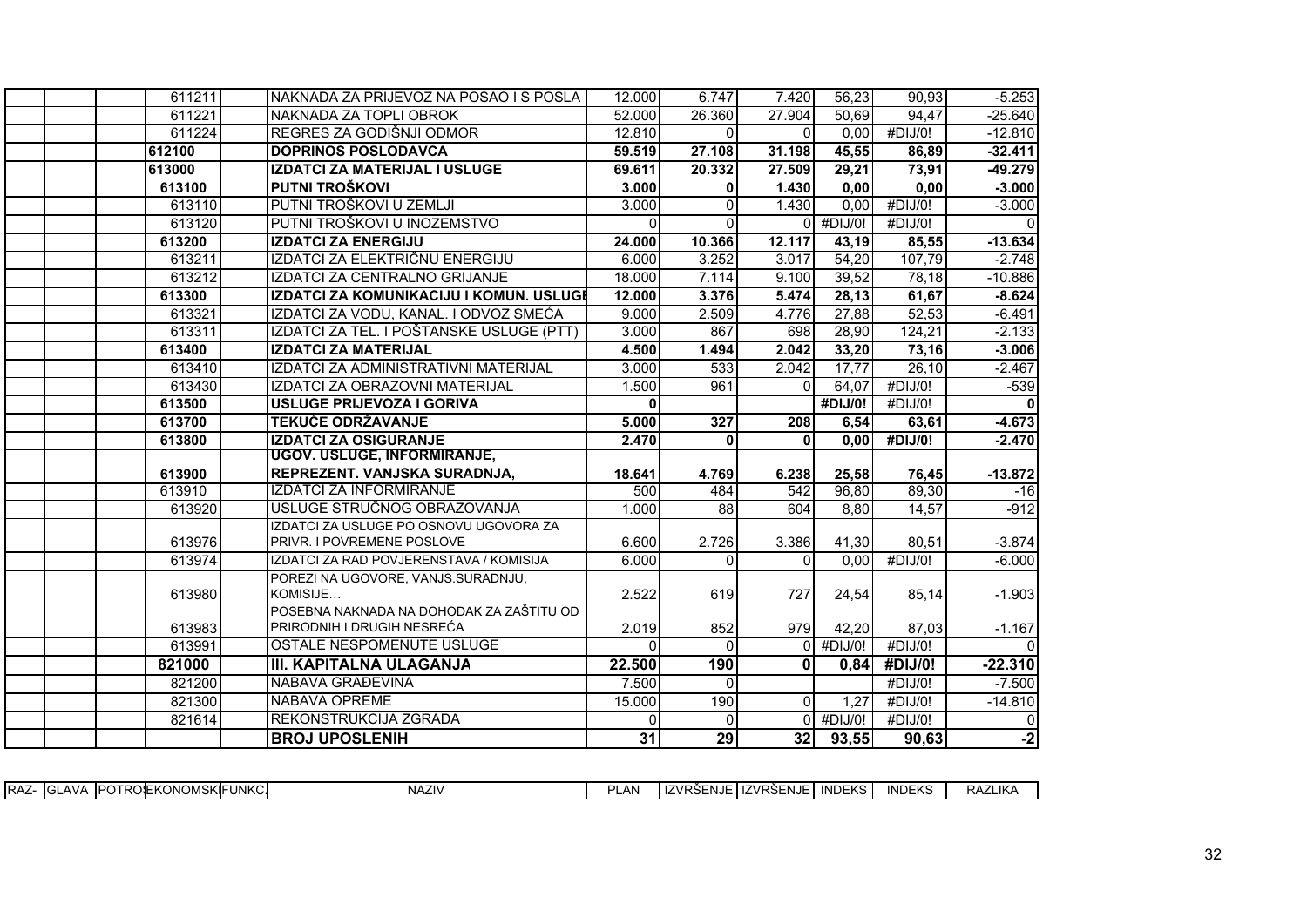| <b>DJEL</b>  |                | JEDIN. | <b>KOD</b> | <b>KLASIF.</b> | <b>KORISNIKA</b>                              | 2015           | 30.06.2015. 30.06.2014. |                  | 2015      | 2015/2014 | 2015         |
|--------------|----------------|--------|------------|----------------|-----------------------------------------------|----------------|-------------------------|------------------|-----------|-----------|--------------|
| $\mathbf{1}$ | 2              | 3      | 4          | 5              | 6                                             | $\overline{7}$ | 8                       | 9                | 10(8/7)   | 11(8/9)   | $12(8-7)$    |
|              |                |        |            |                | <b>MINISTARSTVO ZNANOSTI, PROSVJETE,</b>      |                |                         |                  |           |           |              |
| 16           |                |        |            |                | <b>KULTURE I ŠPORTA</b>                       |                |                         |                  |           |           |              |
|              | O <sub>3</sub> | 0003   |            | O420           | <b>SREDNJA STRUKOVNA SKOLA S.S.KRANJCEVIC</b> |                |                         |                  |           |           |              |
|              |                |        |            |                | I. UKUPNI IZDATCI (II+III)                    | 1.892.238      | 836.558                 | 908.665          | 44,21     | 92,06     | $-1.055.680$ |
|              |                |        | 610000     |                | II. TEKUĆI IZDATCI                            | 1.811.738      | 836.558                 | 857.906          | 46,17     | 97,51     | $-975.180$   |
|              |                |        | 611000     |                | <b>BRUTO PLAĆE I NAKNADE UPOSLENIH</b>        | 1.532.600      | 727.231                 | 736.525          | 47,45     | 98,74     | $-805.369$   |
|              |                |        | 611100     |                | <b>BRUTO PLACE</b>                            | 1.305.000      | 633.278                 | 642.267          | 48,53     | 98,60     | $-671.722$   |
|              |                |        | 611110     |                | PLAĆE I NAKN. PLAĆA PO UMANJENJU DOPRIN       | 900.450        | 434.043                 | 441.380          | 48,20     | 98,34     | $-466.407$   |
|              |                |        | 611130     |                | DOPRINOSI NA TERET UPOSLENIH                  | 404.550        | 199.235                 | 200.887          | 49,25     | 99,18     | $-205.315$   |
|              |                |        | 611200     |                | NAKNADE TROŠKOVA UPOSLENIH                    | 227.600        | 93.953                  | 94.258           | 41,28     | 99,68     | $-133.647$   |
|              |                |        | 611211     |                | NAKNADA ZA PRIJEVOZ NA POSAO I S POSLA        | 54.000         | 27.087                  | 26.594           | 50,16     | 101,85    | $-26.913$    |
|              |                |        | 611221     |                | NAKNADA ZA TOPLI OBROK                        | 140.000        | 66.866                  | 67.664           | 47,76     | 98,82     | $-73.134$    |
|              |                |        | 611224     |                | REGRES ZA GODIŠNJI ODMOR                      | 33.600         | $\Omega$                | $\mathbf{0}$     | 0,00      | #DIJ/0!   | $-33.600$    |
|              |                |        | 612100     |                | <b>DOPRINOS POSLODAVCA</b>                    | 137.025        | 66.240                  | 67.288           | 48,34     | 98,44     | $-70.785$    |
|              |                |        | 613000     |                | IZDATCI ZA MATERIJAL I USLUGE                 | 142.113        | 43.087                  | 54.093           | 30,32     | 79,65     | $-99.026$    |
|              |                |        | 613100     |                | PUTNI TROŠKOVI                                | 6.000          | 1.632                   | 1.398            | 27,20     | 116,74    | $-4.368$     |
|              |                |        | 613110     |                | PUTNI TROŠKOVI U ZEMLJI                       | 3.000          | 876                     | 642              | 29,20     | 136,45    | $-2.124$     |
|              |                |        | 613120     |                | PUTNI TROŠKOVI U INOZEMSTVU                   | 3.000          | 756                     | 756              | 25,20     | 100,00    | $-2.244$     |
|              |                |        | 613200     |                | <b>IZDATCI ZA ENERGIJU</b>                    | 35.000         | 17.335                  | 18.633           | 49,53     | 93,03     | $-17.665$    |
|              |                |        | 613211     |                | IZDATCI ZA ELEKTRIČNU ENERGIJU                | 20.000         | 11.835                  | 8.522            | 59,18     | 138,88    | $-8.165$     |
|              |                |        | 613212     |                | IZDATCI ZA CENTRALNO GRIJANJE                 | 15.000         | 5.500                   | 10.111           | 36,67     | 54,40     | $-9.500$     |
|              |                |        | 613300     |                | IZDATCI ZA KOMUNIKACIJU I KOMUN. USLUGI       | 13.500         | 6.644                   | 6.827            | 49,21     | 97,32     | $-6.856$     |
|              |                |        | 613321     |                | IZDATCI ZA VODU, KANAL. I ODVOZ SMEĆA         | 10.000         | 5.355                   | 5.667            | 53,55     | 94,49     | $-4.645$     |
|              |                |        | 613311     |                | IZDATCI ZA TEL. I POŠTANSKE USLUGE (PTT)      | 3.500          | 1.289                   | 1.160            | 36,83     | 111,12    | $-2.211$     |
|              |                |        | 613400     |                | <b>IZDATCI ZA MATERIJAL</b>                   | 13.000         | 5.041                   | 2.673            | 38,78     | 188,59    | $-7.959$     |
|              |                |        | 613410     |                | IZDATCI ZA ADMINISTRATIVNI MATERIJAL          | 10.000         | 3.988                   | 2.673            | 39,88     | 149,20    | $-6.012$     |
|              |                |        | 613430     |                | IZDATCI ZA OBRAZOVNI MATERIJAL                | 3.000          | 1.053                   | $\Omega$         | 35,10     | #DIJ/0!   | $-1.947$     |
|              |                |        | 613500     |                | USLUGE PRIJEVOZA I GORIVA                     | 1.000          | $\mathbf{0}$            | 266              | 0,00      | 0,00      | $-1.000$     |
|              |                |        | 613700     |                | <b>TEKUĆE ODRŽAVANJE</b>                      | 10.000         | 4.894                   | 9.997            | 48,94     | 48,95     | $-5.106$     |
|              |                |        | 613800     |                | <b>IZDATCI ZA OSIGURANJE</b>                  | 3.956          | 1.053                   | 1.229            | 26,62     | 85,68     | $-2.903$     |
|              |                |        |            |                | UGOV. USLUGE,                                 |                |                         |                  |           |           |              |
|              |                |        | 613900     |                | INFORMIRANJE, REPREZENT. VANJSKA              | 59.657         | 6.488                   | 13.070           | 10,88     | 49,64     | $-53.169$    |
|              |                |        | 613910     |                | <b>IZDATCI ZA INFORMIRANJE</b>                | 500            | $\Omega$                | $\overline{274}$ | 0,00      | 0,00      | $-500$       |
|              |                |        | 613914     |                | USLUGE REPREZENTACIJE                         | $\Omega$       | $\Omega$                |                  | 0 #DIJ/0! |           | $\mathbf{0}$ |
|              |                |        | 613920     |                | USLUGE STRUČNOG OBRAZOVANJA                   | 1.000          | 654                     | 1.010            | 65,40     | 64,75     | $-346$       |
|              |                |        |            |                | IZDATCI ZA USLUGE PO OSNOVU UGOVORA ZA        |                |                         |                  |           |           |              |
|              |                |        | 613976     |                | PRIVR. I POVREMENE POSLOVE                    | 9.000          | 2.986                   | 7.864            | 33,18     | 37,97     | $-6.014$     |
|              |                |        | 613974     |                | IZDATCI ZA RAD POVJERENSTAVA / KOMISIJA       | 34.117         |                         |                  | 0.00      | #DIJ/0!   | $-34.117$    |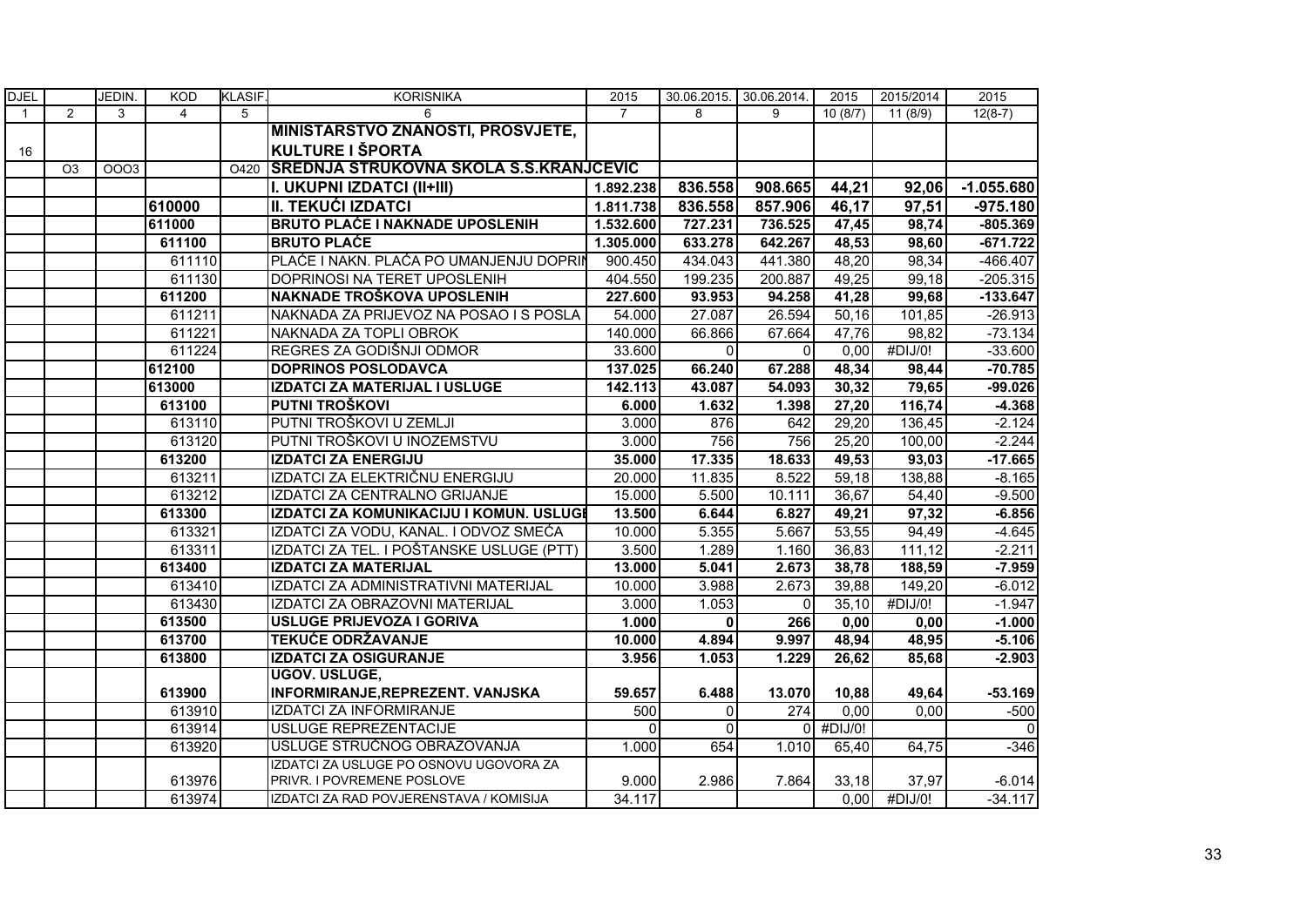|  | 613980 | POREZI NA UGOVORE, VANJS SURADNJU,<br>KOMISIJE | 9.322  | 678I  | 1.784  | 7.27      | 38.00   | $-8.644$  |
|--|--------|------------------------------------------------|--------|-------|--------|-----------|---------|-----------|
|  |        | POSEBNA NAKNADA NA DOHODAK ZA ZAŠTITU OD       |        |       |        |           |         |           |
|  | 613983 | <b>PRIRODNIH I DRUGIH NESREĆA</b>              | 4.718  | 2.086 | 2.138  | 44.21     | 97.57   | $-2.632$  |
|  | 613991 | <b>IOSTALE NESPOMENUTE USLUGE</b>              | .000   | 84    |        | 8.401     | #DIJ/0! | $-916$    |
|  | 614800 | <b>IZVRŠENJE SUDSKIH PRESUDA</b>               |        |       |        | #DIJ/0!   | #DIJ/0! | 0         |
|  | 820000 | <b>IIII. KAPITALNI IZDATCI</b>                 | 80.500 |       | 50.759 | 0,00      | 0,00    | $-80.500$ |
|  | 821300 | NABAVA OPREME                                  | 8.250  |       |        | 0.00      | #DIJ/0! | $-8.250$  |
|  | 821610 | INVESTICIONO ODRŽAVANJE ZGRADA                 | 72.250 |       | 50.759 | $0.00 \,$ | 0.00    | $-72.250$ |
|  |        | <b>BROJ UPOSLENIH</b>                          | 80     | 76    | 79     | 95,00     | 96,20   | -41       |

| RAZ-           |                |        | <b>GLAVA POTROŠEKONOMSKIFUNKC.</b> |                | <b>NAZIV</b>                               | <b>PLAN</b>    |             | IZVRŠENJE IZVRŠENJE | <b>INDEKS</b> | <b>INDEKS</b> | <b>RAZLIKA</b> |
|----------------|----------------|--------|------------------------------------|----------------|--------------------------------------------|----------------|-------------|---------------------|---------------|---------------|----------------|
| <b>DJEL</b>    |                | JEDIN. | <b>KOD</b>                         | <b>KLASIF.</b> | <b>KORISNIKA</b>                           | 2015           | 30.06.2015. | 30.06.2014.         | 2015          | 2015/2014     | 2015           |
| $\overline{1}$ | $\mathcal{P}$  | 3      | 4                                  | 5              | 6                                          | $\overline{7}$ | 8           | 9                   | 10(8/7)       | 11 (8/9)      | $12(8-7)$      |
| 16             |                |        |                                    |                | MIN. ZNANOSTI, PROSVJETE, KULTURE I ŠPORTA |                |             |                     |               |               |                |
|                |                |        |                                    |                | <b>GIMNAZIJA MARKO MARULIĆ</b>             |                |             |                     |               |               |                |
|                | O <sub>3</sub> | 0004   |                                    |                | 0420   TOMISLAVGRAD                        |                |             |                     |               |               |                |
|                |                |        |                                    |                | I. UKUPNI IZDATCI (II+III)                 | 1.162.478      | 511.073     | 498.004             | 43,96         | 102,62        | $-651.405$     |
|                |                |        | 610000                             |                | <b>II. TEKUĆI IZDATCI</b>                  | 1.085.478      | 511.073     | 498.004             | 47,08         | 102,62        | $-574.405$     |
|                |                |        | 611000                             |                | <b>BRUTO PLAĆE I NAKNADE UPOSLENIH</b>     | 929.320        | 447.700     | 433.101             | 48,18         | 103,37        | -481.620       |
|                |                |        | 611100                             |                | <b>BRUTO PLACE</b>                         | 800.000        | 391.869     | 379.030             | 48,98         | 103,39        | $-408.131$     |
|                |                |        | 611110                             |                | PLAĆE I NAKN. PLAĆA PO UMANJENJU DOPRIN    | 552.000        | 269.367     | 260.750             | 48,80         | 103,30        | $-282.633$     |
|                |                |        | 611130                             |                | DOPRINOSI NA TERET UPOSLENIH               | 248.000        | 122.502     | 118.280             | 49,40         | 103,57        | $-125.498$     |
|                |                |        | 611200                             |                | <b>NAKNADE TROŠKOVA UPOSLENIH</b>          | 129.320        | 55.831      | 54.071              | 43,17         | 103,25        | $-73.489$      |
|                |                |        | 611211                             |                | NAKNADA ZA PRIJEVOZ NA POSAO I S POSLA     | 30.000         | 15.511      | 13.863              | 51,70         | 111,89        | $-14.489$      |
|                |                |        | 611221                             |                | NAKNADA ZA TOPLI OBROK                     | 80.000         | 40.320      | 40.208              | 50,40         | 100,28        | $-39.680$      |
|                |                |        | 611224                             |                | REGRES ZA GODIŠNJI ODMOR                   | 19.320         |             | $\Omega$            | 0,00          | #DIJ/0!       | $-19.320$      |
|                |                |        | 612100                             |                | <b>DOPRINOS POSLODAVCA</b>                 | 84.000         | 40.991      | 40.063              | 48,80         | 102,32        | -43.009        |
|                |                |        | 613000                             |                | IZDATCI ZA MATERIJAL I USLUGE              | 72.158         | 22.382      | 24.840              | 31,02         | 90, 10        | $-49.776$      |
|                |                |        | 613100                             |                | PUTNI TROŠKOVI                             | 3.000          | 756         | 294                 | 25,20         | 38,89         | $-2.244$       |
|                |                |        | 613110                             |                | PUTNI TROŠKOVI U ZEMLJI                    | 1.000          |             | 294                 | 0,00          | #DIJ/O!       | $-1.000$       |
|                |                |        | 613120                             |                | PUTNI TROŠKOVI U INOZEMSTVU                | 2.000          | 756         | $\Omega$            | 37,80         | 0,00          | $-1.244$       |
|                |                |        | 613200                             |                | <b>IZDATCI ZA ENERGIJU</b>                 | 39.000         | 15.866      | 16.424              | 40,68         | 96,60         | $-23.134$      |
|                |                |        | 613211                             |                | IZDATCI ZA ELEKTRIČNU ENERGIJU             | 7.000          | 4.432       | 3.525               | 63,31         | 125,73        | $-2.568$       |
|                |                |        | 613212                             |                | IZDATCI ZA CENTRALNO GRIJANJE              | 32.000         | 11.434      | 12.899              | 35,73         | 88,64         | $-20.566$      |
|                |                |        | 613300                             |                | IZDATCI ZA KOMUNIKACIJU I KOMUN. USLUGI    | 7.000          | 2.532       | 2.490               | 36,17         | 101,69        | $-4.468$       |
|                |                |        | 613321                             |                | IZDATCI ZA VODU, KANAL. I ODVOZ SMEĆA      | 5.000          | 1.808       | 1.772               | 36,16         | 102,03        | $-3.192$       |
|                |                |        | 613311                             |                | IZDATCI ZA TEL. I POŠTANSKE USLUGE (PTT)   | 2.000          | 724         | 718                 | 36,20         | 100,84        | $-1.276$       |
|                |                |        | 613400                             |                | <b>IZDATCI ZA MATERIJAL</b>                | 6.500          | 52          | 439                 | 0,80          | 11,85         | $-6.448$       |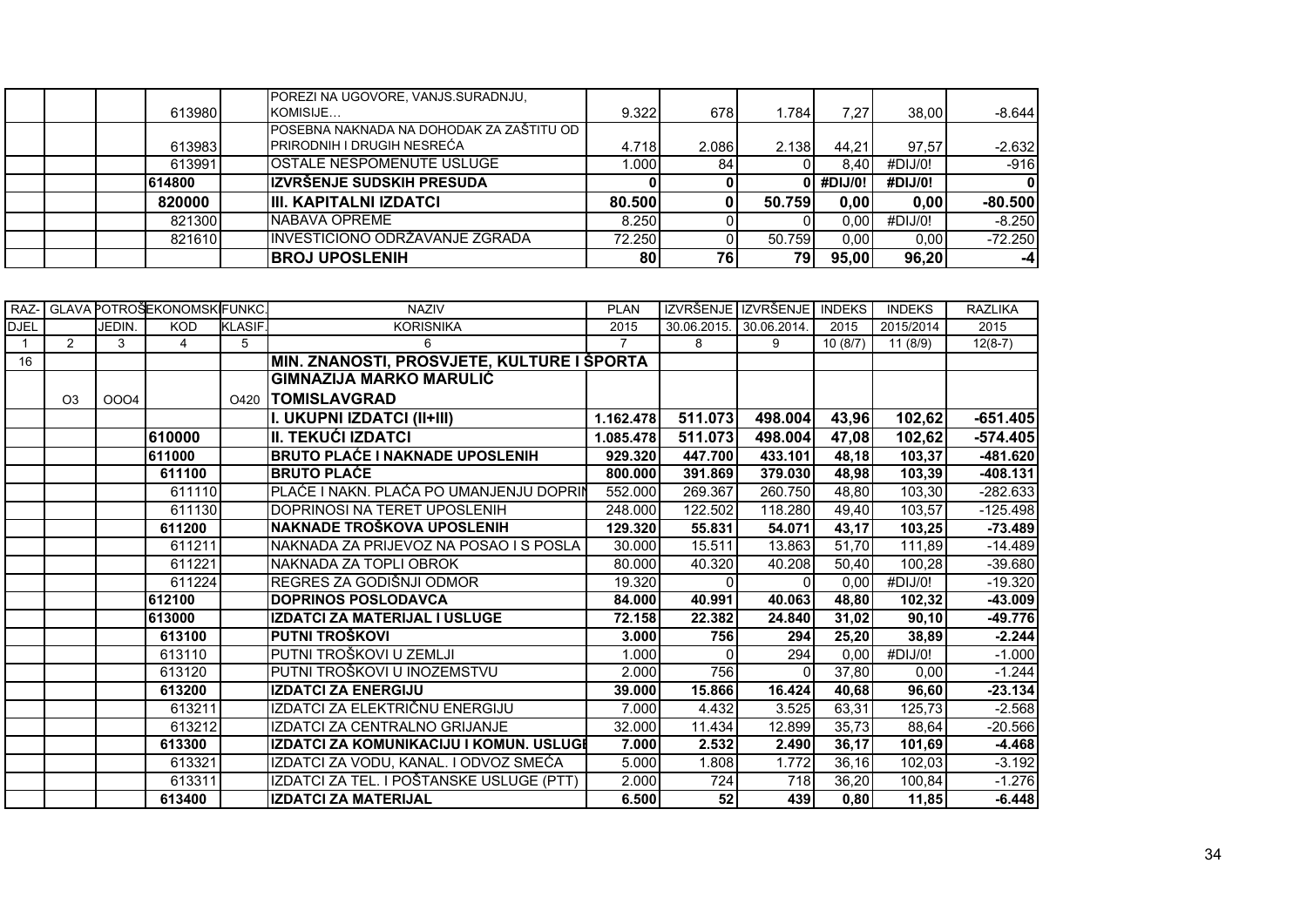| 613410 | IZDATCI ZA ADMINISTRATIVNI MATERIJAL                                        | 3.000  | 52       | 416   | 1.73      | 12,50   | $-2.948$  |
|--------|-----------------------------------------------------------------------------|--------|----------|-------|-----------|---------|-----------|
| 613430 | IZDATCI ZA OBRAZOVNI MATERIJAL                                              | 3.500  |          | 23    | 0,00      | 0.00    | $-3.500$  |
| 613700 | <b>TEKUĆE ODRŽAVANJE</b>                                                    | 4.000  | 186      | 170   | 4.65      | 109.41  | $-3.814$  |
| 613800 | <b>TEKUĆE ODRŽAVANJE</b>                                                    | 2.200  |          |       | 0.00      | #DIJ/0! | $-2.200$  |
|        | UGOV. USLUGE, INFORMIRANJE,                                                 |        |          |       |           |         |           |
| 613900 | <b>REPREZENT. VANJSKA SURADNJA,</b>                                         | 10.458 | 2.990    | 5.023 | 28,59     | 59,53   | $-7.468$  |
| 613910 | IZDATCI ZA INFORMIRANJE                                                     | 1.000  |          | 293   | 0,00      | 0,00    | $-1.000$  |
| 613920 | USLUGE STRUČNOG OBRAZOVANJA                                                 | 1.000  |          | 1.112 | 0.00      | 0,00    | $-1.000$  |
| 613976 | IZDATCI ZA USLUGE PO OSNOVU UGOVORA ZA<br><b>PRIVR. I POVREMENE POSLOVE</b> | 3.131  | 1.383    | 1.975 | 44.17     | 70.03   | $-1.748$  |
| 613980 | POREZI NA UGOVORE, VANJS.SURADNJU,<br>KOMISIJE                              | 551    | 314I     | 374I  | 56,99     | 83,96   | $-237$    |
| 613983 | IPOSEBNA NAKNADA NA DOHODAK ZA ZAŠTITU OD<br>IPRIRODNIH I DRUGIH NESREĆA    | 2.776  | 1.293    | 1.269 | 46,58     | 101.89  | $-1.483$  |
| 613991 | OSTALE NESPOMENUTE USLUGE                                                   | 2.000  |          |       | 0,00      |         | $-2.000$  |
| 820000 | IIII. KAPITALNI IZDATCI                                                     | 77.000 | $\bf{0}$ |       | 0,00      | #DIJ/0! | $-77.000$ |
| 821300 | <b>INABAVA OPREME</b>                                                       | 20,000 |          |       | 0,00      | #DIJ/0! | $-20.000$ |
| 821610 | INVESTICIONO ODRŽAVANJE ZGRADA                                              |        |          |       | #DIJ/0!   |         |           |
| 821614 | IREKONSTRUKCIJA ZGRADA                                                      | 57.000 |          |       |           |         | $-57.000$ |
|        | <b>BROJ UPOSLENIH</b>                                                       | 46     | 46       |       | 46 100,00 | 100,00  | 0         |

|             |                |        | RAZ- GLAVA POTROŠEKONOMSKI FUNKC. |                | <b>NAZIV</b>                                | <b>PLAN</b> | IZVRŠENJE I IZVRŠENJE |                 | <b>INDEKS</b> | <b>INDEKS</b> | <b>RAZLIKA</b> |
|-------------|----------------|--------|-----------------------------------|----------------|---------------------------------------------|-------------|-----------------------|-----------------|---------------|---------------|----------------|
| <b>DJEL</b> |                | JEDIN. | <b>KOD</b>                        | <b>KLASIF.</b> | <b>KORISNIKA</b>                            | 2015        | 30.06.2015            | 30.06.2014.     | 2015          | 2015/2014     | 2015           |
|             |                | 3      |                                   | 5              | 6                                           |             | 8                     | 9               | 10(8/7)       | 11(8/9)       | $12(8-7)$      |
| 16          |                |        |                                   |                | MIN. ZNANOSTI, PROSVJETE, KULTURE I ŠPORTA  |             |                       |                 |               |               |                |
|             | O <sub>3</sub> | 0005   |                                   | O420           | <b>SREDNJA STRUKOVNA ŠKOLA TOMISLAVGRAD</b> |             |                       |                 |               |               |                |
|             |                |        |                                   |                | I. UKUPNI IZDATCI (II+III)                  | 1.366.121   | 573.324               | 658.743         | 41,97         | 87,03         | -792.797       |
|             |                |        | 610000                            |                | III. TEKUĆI IZDATCI                         | 1.231.833   | 573.324               | 589.374         | 46,54         | 97,28         | $-658.509$     |
|             |                |        | 611000                            |                | <b>BRUTO PLAĆE I NAKNADE UPOSLENIH</b>      | 1.018.580   | 498.254               | 501.250         | 48,92         | 99,40         | $-520.326$     |
|             |                |        | 611100                            |                | <b>IBRUTO PLAĆE</b>                         | 890.000     | 440.885               | 441.961         | 49,54         | 99,76         | $-449.115$     |
|             |                |        | 611110                            |                | PLAĆE I NAKN. PLAĆA PO UMANJENJU DOPRIN     | 614.100     | 303.590               | 304.953         | 49,44         | 99,55         | $-310.510$     |
|             |                |        | 611130                            |                | DOPRINOSI NA TERET UPOSLENIH                | 275.900     | 137.295               | 137.008         | 49.76         | 100,21        | $-138.605$     |
|             |                |        | 611200                            |                | NAKNADE TROŠKOVA UPOSLENIH                  | 128,580     | 57.369                | 59.289          | 44,62         | 96,76         | $-71.211$      |
|             |                |        | 611211                            |                | INAKNADA ZA PRIJEVOZ NA POSAO I S POSLA I   | 28.000      | 14.215                | 14.401          | 50,77         | 98,71         | $-13.785$      |
|             |                |        | 611221                            |                | NAKNADA ZA TOPLI OBROK                      | 80.000      | 43.154                | 44.888          | 53,94         | 96,14         | $-36.846$      |
|             |                |        | 611224                            |                | REGRES ZA GODIŠNJI ODMOR                    | 20.580      |                       |                 | 0,00          | #DIJ/0!       | $-20.580$      |
|             |                |        | 612100                            |                | <b>DOPRINOS POSLODAVCA</b>                  | 93.450      | 46.503                | 46.406          | 49,76         | 100,21        | $-46.947$      |
|             |                |        | 613000                            |                | IZDATCI ZA MATERIJAL I USLUGE               | 119.803     | 28.567                | 41.718          | 23,84         | 68,48         | $-91.236$      |
|             |                |        | 613100                            |                | PUTNI TROŠKOVI                              | 2.000       | 304                   | 38 <sup>l</sup> | 15,20         | 800,00        | $-1.696$       |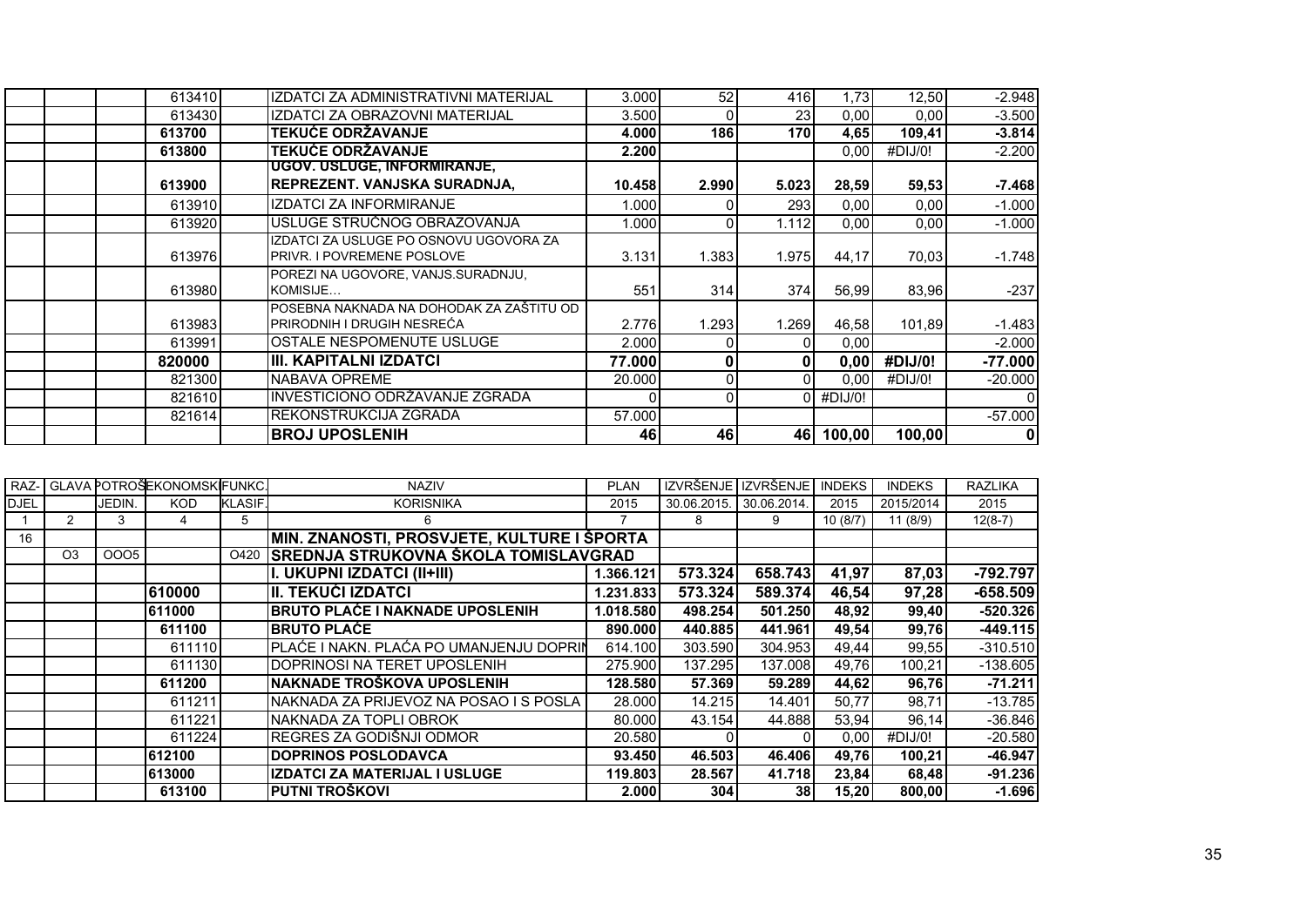| 613110           | PUTNI TROŠKOVI U ZEMLJI                                                | 1.000   | 304            | 38                 | 30.40            | 800,00                       | $-696$        |
|------------------|------------------------------------------------------------------------|---------|----------------|--------------------|------------------|------------------------------|---------------|
| 613120           | PUTNI TROŠKOVI U INOZEMSTVU                                            | 1.000   | $\Omega$       | $\Omega$           | 0.00             |                              | $-1.000$      |
| 613200           | <b>IZDATCI ZA ENERGIJU</b>                                             | 40.000  | 11.389         | 18.817             | 28,47            | 60,53                        | -28.611       |
| 613211           | IZDATCI ZA ELEKTRIČNU ENERGIJU                                         | 8.000   | 3.889          | 3.884              | 48,61            | 100,13                       | $-4.111$      |
| 613212           | IZDATCI ZA CENTRALNO GRIJANJE                                          | 32.000  | 7.500          | 14.933             | 23,44            | 50,22                        | $-24.500$     |
| 613300           | IZDATCI ZA KOMUNIKACIJU I KOMUN. USLUGI                                | 8.400   | 3.188          | 3.625              | 37,95            | 87,94                        | $-5.212$      |
| 613321           | IZDATCI ZA VODU, KANAL. I ODVOZ SMEĆA                                  | 6.000   | 2.149          | $\overline{2.544}$ | 35,82            | 84,47                        | $-3.851$      |
| 613311           | IZDATCI ZA TEL. I POŠTANSKE USLUGE (PTT)                               | 2.400   | 1.039          | 1.081              | 43,29            | 96,11                        | $-1.361$      |
| 613400           | <b>IZDATCI ZA MATERIJAL</b>                                            | 7.000   | 2.058          | 662                | 29,40            | 310,88                       | $-4.942$      |
| 613410           | IZDATCI ZA ADMINISTRATIVNI MATERIJAL                                   | 4.000   | 1.341          | 85                 | 33,53            | 1.577,65                     | $-2.659$      |
| 613430           | IZDATCI ZA OBRAZOVNI MATERIJAL                                         | 3.000   | 717            | 577                | 23,90            | 124,26                       | $-2.283$      |
| 613500           | USLUGE PRIJEVOZA I GORIVA                                              |         | $\mathbf{0}$   |                    | $0$ #DIJ/0!      | #DJJ/O!                      |               |
| 613700           | MATERIJAL ZA OPRAVKU I ODRŽAVANJE                                      | 8.000   | 1.265          | 2.816              | 15,81            | 44,92                        | $-6.735$      |
| 613810           | <b>IZDATCI ZA OSIGURANJE</b>                                           | ŋ       | $\Omega$       | ΩI                 | #DIJ/0!          |                              |               |
|                  | <b>UGOV. USLUGE, INFORMIRANJE,</b>                                     |         |                |                    |                  |                              |               |
| 613900           | REPREZENT. VANJSKA SURADNJA,                                           | 54.403  | 10.363         | 15.760             | 19,05            | 65,76                        | -44.040       |
| 613910           | USLUGE INFORMIRANJA I REPREZENTACIJE                                   | 500     |                |                    | 0,00             | #DIJ/O!                      | $-500$        |
| 613920           | USLUGE STRUČNOG OBRAZOVANJA                                            | 1.000   | 883            | 2.258              | 88,30            | 39,11                        | $-117$        |
|                  | IZDATCI ZA USLUGE PO OSNOVU UGOVORA ZA                                 |         |                |                    |                  |                              |               |
| 613976           | PRIVR. I POVREMENE POSLOVE                                             | 13.950  | 6.521          | 9.789              | 46,75            | 66,62                        | $-7.429$      |
| 613974           | IZDATCI ZA RAD POVJERENSTAVA / KOMISIJA                                | 27.080  | $\Omega$       | $\Omega$           | 0.00             | $\overline{\text{H}}$ DIJ/0! | $-27.080$     |
|                  | POREZI NA UGOVORE, VANJS.SURADNJU,                                     |         |                |                    |                  |                              |               |
| 613980           | KOMISIJE                                                               | 8.597   | 1.479          | 2.221              | 17,20            | 66,59                        | $-7.118$      |
|                  | POSEBNA NAKNADA NA DOHODAK ZA ZAŠTITU OD<br>PRIRODNIH I DRUGIH NESREĆA | 3.276   | 1.480          |                    |                  |                              |               |
| 613983<br>613991 | OSTALE NESPOMENUTE USLUGE                                              |         | $\Omega$       | 1.492              | 45,18<br>#DIJ/0! | 99,20<br>#DIJ/0!             | $-1.796$<br>O |
| 614800           | IZVRŠENJE SUDSKIH PRESUDA                                              |         | $\mathbf{0}$   |                    | #DIJ/0!          | #DIJ/0!                      |               |
|                  |                                                                        |         |                |                    |                  |                              |               |
| 820000           | III. KAPITALNI IZDATCI                                                 | 134.288 | $\mathbf{0}$   | 69.369             | 0,00             | #DIJ/0!                      | $-134.288$    |
| 821310           | NABAVA OPREME                                                          | 94.288  | $\overline{0}$ | $\Omega$           | 0,00             |                              | $-94.288$     |
| 821610           | REKONSTRUKCIJA ZGRADA                                                  | 40.000  | $\Omega$       | 69.369             | 0,00             |                              | $-40.000$     |
|                  | <b>BROJ UPOSLENIH</b>                                                  | 49      | 49             |                    | 49 100,00        | 100,00                       | 0             |

|             |                |        | RAZ- GLAVA POTROŠEKONOMSK FUNKC. |               | <b>NAZIV</b>                                      | <b>PLAN</b> | l IZVRŠENJE I IZVRŠENJE I INDEKS I |         |         | <b>INDEKS</b> | <b>RAZLIKA</b> |
|-------------|----------------|--------|----------------------------------|---------------|---------------------------------------------------|-------------|------------------------------------|---------|---------|---------------|----------------|
| <b>DJEL</b> |                | JEDIN. | <b>KOD</b>                       | <b>KLASIF</b> | <b>KORISNIKA</b>                                  | 2015        | 30.06.2015. 30.06.2014.            |         | 2015    | 2015/2014     | 2015           |
|             |                |        |                                  |               |                                                   |             |                                    |         | 10(8/7) | 1 (8/9)       | $12(8-7)$      |
| 16          |                |        |                                  |               | <b>MIN. ZNANOSTI, PROSVJETE, KULTURE I ŠPORTA</b> |             |                                    |         |         |               |                |
|             | O <sub>3</sub> | 0006   |                                  |               | 0420 SREDNJA ŠKOLA KUPRES                         |             |                                    |         |         |               |                |
|             |                |        |                                  |               | II. UKUPNI IZDATCI (II+III)                       | 720.419     | 311.435                            | 315.741 | 43,23   | 98.64         | $-408.984$     |
|             |                |        | 610000                           |               | III. TEKUĆI IZDATCI                               | 630.019     | 311.435                            | 315.741 | 49,43   | 98,64         | $-318.584$     |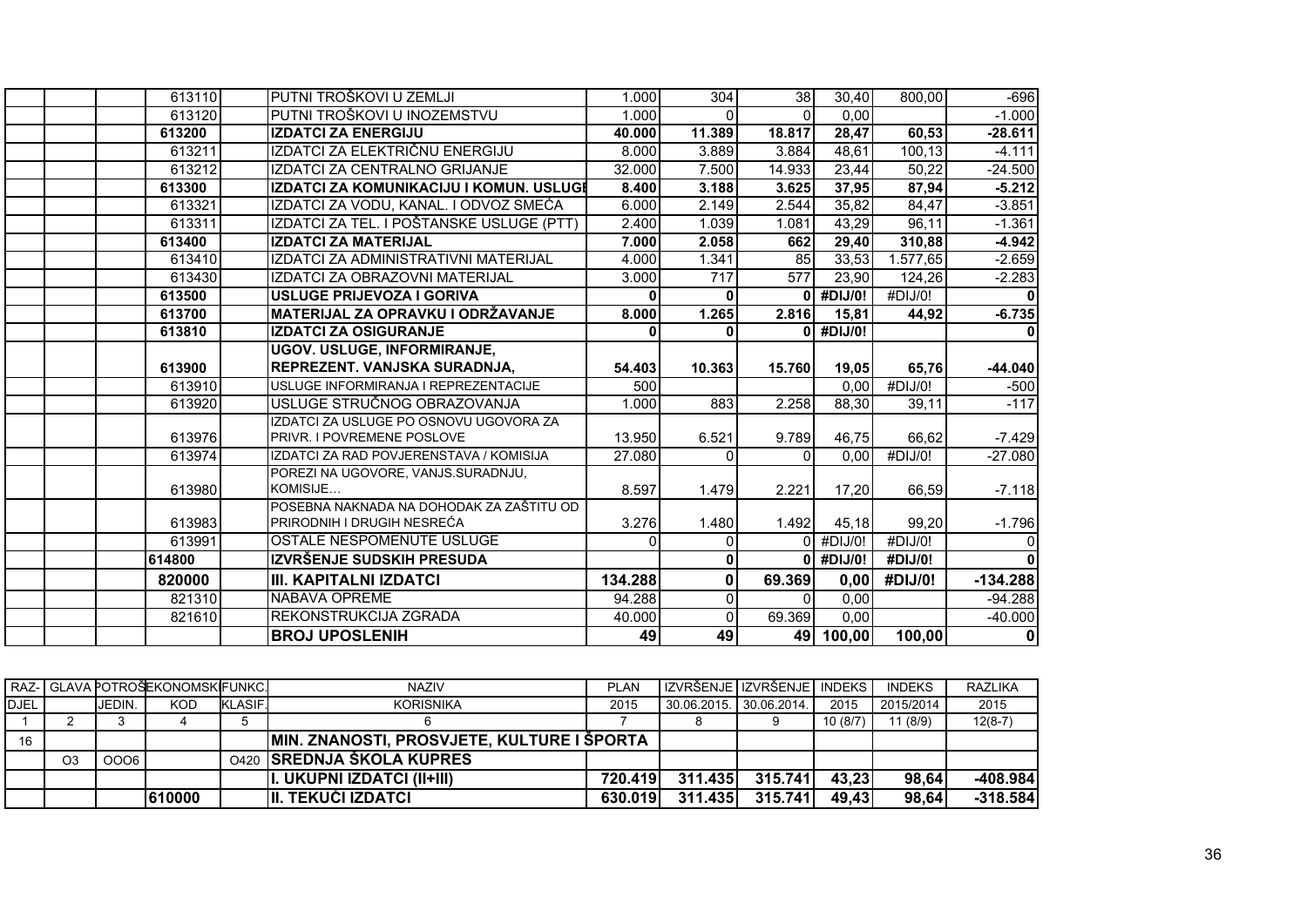|  | 611000 | <b>BRUTO PLAĆE I NAKNADE UPOSLENIH</b>                               | 537.698  | 271.857     | 261.933      | 50,56       | 103,79  | $-265.841$ |
|--|--------|----------------------------------------------------------------------|----------|-------------|--------------|-------------|---------|------------|
|  | 611100 | <b>BRUTO PLACE</b>                                                   | 466.604  | 238.986     | 232.001      | 51,22       | 103,01  | $-227.618$ |
|  | 611110 | PLAĆE I NAKN. PLAĆA PO UMANJENJU DOPRIN                              | 321.957  | 164.127     | 159.058      | 50,98       | 103,19  | $-157.830$ |
|  | 611130 | DOPRINOSI NA TERET UPOSLENIH                                         | 144.647  | 74.859      | 72.943       | 51,75       | 102,63  | $-69.788$  |
|  | 611200 | NAKNADE TROŠKOVA UPOSLENIH                                           | 71.094   | 32.871      | 29.932       | 46,24       | 109,82  | $-38.223$  |
|  | 611211 | NAKNADA ZA PRIJEVOZ NA POSAO I S POSLA                               | 14.914   | 8.559       | 6.084        | 57,39       | 140,68  | $-6.355$   |
|  | 611221 | NAKNADA ZA TOPLI OBROK                                               | 44.000   | 24.312      | 23.848       | 55,25       | 101,95  | $-19.688$  |
|  | 611224 | REGRES ZA GODIŠNJI ODMOR                                             | 12.180   | $\Omega$    | $\Omega$     | 0,00        | #DIJ/0! | $-12.180$  |
|  | 612100 | <b>DOPRINOS POSLODAVCA</b>                                           | 48.993   | 25.356      | 24.205       | 51,75       | 104,76  | $-23.637$  |
|  | 613000 | IZDATCI ZA MATERIJAL I USLUGE                                        | 43.328   | 14.222      | 29.603       | 32,82       | 48,04   | $-29.106$  |
|  | 613100 | PUTNI TROŠKOVI                                                       | 2.000    | 756         | 744          | 37,80       | 101,61  | $-1.244$   |
|  | 613110 | PUTNI TROŠKOVI U ZEMLJI                                              | 1.000    | $\Omega$    | 744          | 0,00        | 0.00    | $-1.000$   |
|  | 613120 | PUTNI TROŠKOVI U INOZEMSTVU                                          | 1.000    | 756         | $\mathbf 0$  | 75,60       |         | $-244$     |
|  | 613200 | <b>IZDATCI ZA ENERGIJU</b>                                           | 23.400   | 7.787       | 20.648       | 33,28       | 37,71   | $-15.613$  |
|  | 613211 | IZDATCI ZA ELEKTRIČNU ENERGIJU                                       | 3.400    | 1.787       | 2.696        | 52,56       | 66,28   | $-1.613$   |
|  | 613212 | IZDATCI ZA CENTRALNO GRIJANJE                                        | 20.000   | 6.000       | 17.952       | 30,00       | 33,42   | $-14.000$  |
|  | 613300 | IZDATCI ZA KOMUNIKACIJU I KOMUN. USLUGI                              | 6.000    | 3.024       | 2.890        | 50,40       | 104,64  | $-2.976$   |
|  | 613321 | IZDATCI ZA VODU, KANAL. I ODVOZ SMEĆA                                | 4.000    | 2.092       | 2.092        | 52,30       | 100,00  | $-1.908$   |
|  | 613311 | IZDATCI ZA TEL. I POŠTANSKE USLUGE (PTT)                             | 2.000    | 932         | 798          | 46,60       | 116,79  | $-1.068$   |
|  | 613400 | <b>IZDATCI ZA MATERIJAL</b>                                          | 3.200    | 552         | 855          | 17,25       | 64,56   | $-2.648$   |
|  | 613410 | IZDATCI ZA ADMINISTRATIVNI MATERIJAL                                 | 1.200    | 552         | 659          | 46,00       | 83,76   | $-648$     |
|  | 613430 | IZDATCI ZA OBRAZOVNI MATERIJAL                                       | 2.000    | $\Omega$    | 196          | 0,00        | 0,00    | $-2.000$   |
|  | 613700 | <b>TEKUĆE ODRŽAVANJE</b>                                             | 1.600    | 468         | 251          | 29,25       | 186,45  | $-1.132$   |
|  | 613810 | <b>IZDATCI ZA OSIGURANJE</b>                                         | 800      | $\Omega$    | ΩI           | 0,00        | #DIJ/0! | $-800$     |
|  |        | UGOV.USLUGE, INFORMIRANJE,                                           |          |             |              |             |         |            |
|  |        | REPREZENT., VANJ.SURADNJA, HONORAR I                                 |          |             |              |             |         |            |
|  | 613900 | <b>DODEZ</b>                                                         | 6.328    | 1.635       | 4.215        | 25,84       | 38,79   | $-4.693$   |
|  | 613910 | <b>IZDATCI ZA INFORMIRANJE</b>                                       | 500      | $\Omega$    | 154          | 0,00        | 0,00    | $-500$     |
|  | 613920 | USLUGE STRUČNOG OBRAZOVANJA                                          | 1.000    | $\Omega$    | 660          | 0,00        | 0,00    | $-1.000$   |
|  | 613976 | IZDATCI ZA USLUGE PO OSNOVU UGOVORA ZA<br>PRIVR. I POVREMENE POSLOVE | 2.725    | 685         | 2.148        | 25,14       | 31,89   | $-2.040$   |
|  | 613974 | <b>IZDATCI ZA RAD KOMISIJA</b>                                       | $\Omega$ |             |              | #DIJ/0!     | #DIJ/0! | $\Omega$   |
|  |        | POREZI NA UGOVORE, VANJS.SURADNJU,                                   |          |             |              |             |         |            |
|  | 613980 | KOMISIJE                                                             | 480      | 155         | 487          | 32,29       | 31,83   | $-325$     |
|  |        | POSEBNA NAKNADA NA DOHODAK ZA ZAŠTITU OD                             |          |             |              |             |         |            |
|  | 613983 | PRIRODNIH I DRUGIH NESREĆA                                           | 1.623    | 795         | 766          | 48,98       | 103,79  | $-828$     |
|  | 613991 | OSTALE NESPOMENUTE USLUGE                                            | $\Omega$ | $\Omega$    |              | $0$ #DIJ/0! | #DIJ/0! | $\Omega$   |
|  | 820000 | <b>III. KAPITALNI IZDATCI</b>                                        | 90.400   | $\mathbf 0$ | $\mathbf{0}$ | 0,00        | #DIJ/0! | $-90.400$  |
|  | 821310 | <b>NABAVA OPREME</b>                                                 | 10.400   | $\Omega$    | $\Omega$     | 0,00        | #DIJ/0! | $-10.400$  |
|  | 821610 | INVESTICIJSKO ODRŽAVANJE ZGRADA                                      | 80.000   | $\Omega$    | $\Omega$     | 0,00        | #DIJ/0! | $-80.000$  |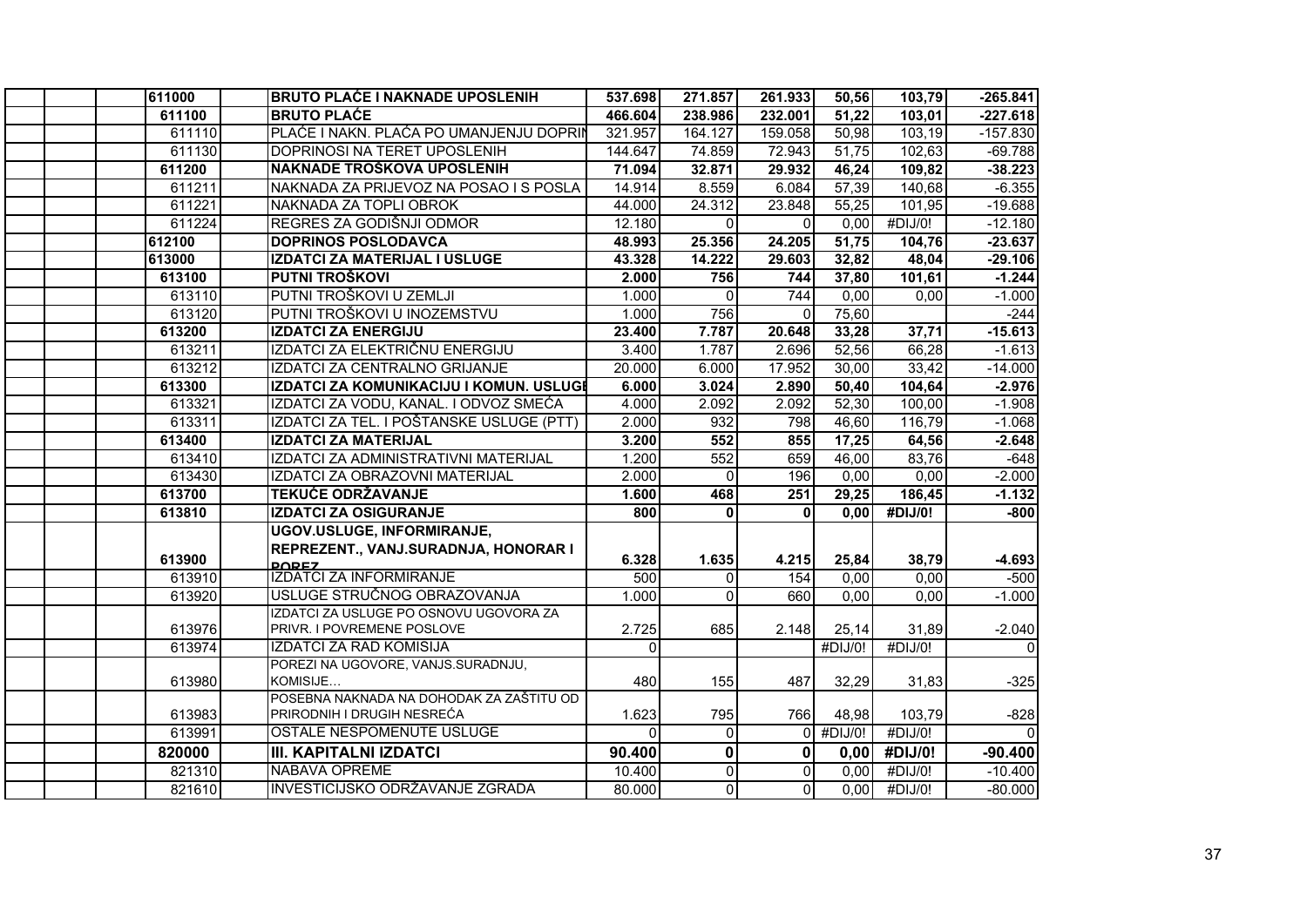|  |  |  |  |  | <b>UPOSLENIH</b><br>---<br><b>IBRO</b><br>… UPOS' ∶ | 29 <sub>l</sub> | 29 | <b>27.</b> | 100.00 | 107<br>$\overline{A}$ 1 |  |
|--|--|--|--|--|-----------------------------------------------------|-----------------|----|------------|--------|-------------------------|--|
|--|--|--|--|--|-----------------------------------------------------|-----------------|----|------------|--------|-------------------------|--|

|              |                |        | RAZ- GLAVA POTROŠEKONOMSKIFUNKC. |               | <b>NAZIV</b>                               | <b>PLAN</b>    | IZVRŠENJE IZVRŠENJE INDEKS |                         |             | <b>INDEKS</b> | <b>RAZLIKA</b> |
|--------------|----------------|--------|----------------------------------|---------------|--------------------------------------------|----------------|----------------------------|-------------------------|-------------|---------------|----------------|
| <b>DJEL</b>  |                | JEDIN. | KOD                              | <b>KLASIF</b> | <b>KORISNIKA</b>                           | 2015           |                            | 30.06.2015. 30.06.2014. | 2015        | 2015/2014     | 2015           |
| $\mathbf{1}$ | 2              | 3      | $\overline{4}$                   | 5             | 6                                          | $\overline{7}$ | 8                          | 9                       | 10(8/7)     | 11(8/9)       | $12(8-7)$      |
| 16           |                |        |                                  |               | MIN. ZNANOSTI, PROSVJETE, KULTURE I ŠPORTA |                |                            |                         |             |               |                |
|              | O <sub>3</sub> | 0007   |                                  | O420          | <b>SREDNJA ŠKOLA TIN UJEVIĆ GLAMOČ</b>     |                |                            |                         |             |               |                |
|              |                |        |                                  |               | I. UKUPNI IZDATCI (II+III)                 | 421.516        | 181.008                    | 202.956                 | 42,94       | 89,19         | $-240.508$     |
|              |                |        | 610000                           |               | <b>II. TEKUĆI IZDATCI</b>                  | 415.516        | 181.008                    | 202.956                 | 43,56       | 89,19         | $-234.508$     |
|              |                |        | 611000                           |               | <b>BRUTO PLAĆE I NAKNADE UPOSLENIH</b>     | 330.140        | 151.971                    | 156.894                 | 46,03       | 96,86         | $-178.169$     |
|              |                |        | 611100                           |               | <b>BRUTO PLAĆE</b>                         | 284.000        | 130.000                    | 138.062                 | 45,77       | 94,16         | $-154.000$     |
|              |                |        | 611110                           |               | PLAĆE I NAKN. PLAĆA PO UMANJENJU DOPRIN    | 195.960        | 89.700                     | 95.263                  | 45,77       | 94,16         | $-106.260$     |
|              |                |        | 611130                           |               | DOPRINOSI NA TERET UPOSLENIH               | 88.040         | 40.300                     | 42.799                  | 45,77       | 94,16         | $-47.740$      |
|              |                |        | 611200                           |               | NAKNADE TROŠKOVA UPOSLENIH                 | 46.140         | 21.971                     | 18.832                  | 47,62       | 116,67        | $-24.169$      |
|              |                |        | 611211                           |               | NAKNADA ZA PRIJEVOZ NA POSAO I S POSLA     | 12.000         | 7.131                      | 5.248                   | 59,43       | 135,88        | $-4.869$       |
|              |                |        | 611221                           |               | NAKNADA ZA TOPLI OBROK                     | 27.000         | 14.840                     | 13.584                  | 54,96       | 109,25        | $-12.160$      |
|              |                |        | 611224                           |               | REGRES ZA GODIŠNJI ODMOR                   | 7.140          | $\Omega$                   |                         | 0,00        | #DJJ/0!       | $-7.140$       |
|              |                |        | 612100                           |               | <b>DOPRINOS POSLODAVCA</b>                 | 29.820         | 13.650                     | 14.497                  | 45,77       | 94,16         | $-16.170$      |
|              |                |        | 613000                           |               | <b>IZDATCI ZA MATERIJAL I USLUGE</b>       | 55.556         | 15.387                     | 31.565                  | 27,70       | 48,75         | -40.169        |
|              |                |        | 613100                           |               | PUTNI TROŠKOVI                             | 1.500          | $\bf{0}$                   | $\mathbf{0}$            | 0,00        |               | $-1.500$       |
|              |                |        | 613110                           |               | PUTNI TROŠKOVI U ZEMLJI                    | 1.000          | $\Omega$                   | 0                       | 0,00        |               | $-1.000$       |
|              |                |        | 613120                           |               | PUTNI TROŠKOVI U INOZEMSTVU                | 500            | $\Omega$                   | $\Omega$                | 0,00        |               | $-500$         |
|              |                |        | 613200                           |               | <b>IZDATCI ZA ENERGIJU</b>                 | 22.000         | 5.614                      | 7.623                   | 25,52       | 73,65         | $-16.386$      |
|              |                |        | 613211                           |               | IZDATCI ZA ELEKTRIČNU ENERGIJU             | 5.000          | 1.814                      | 1.907                   | 36,28       | 95,12         | $-3.186$       |
|              |                |        | 613212                           |               | IZDATCI ZA CENTRALNO GRIJANJE              | 17.000         | 3.800                      | 5.716                   | 22,35       | 66,48         | $-13.200$      |
|              |                |        | 613300                           |               | IZDATCI ZA KOMUNIKACIJU I KOMUN. USLUGI    | 4.700          | 1.782                      | 2.036                   | 37,91       | 87,52         | $-2.918$       |
|              |                |        | 613321                           |               | IZDATCI ZA VODU, KANAL. I ODVOZ SMEĆA      | 3.200          | 1.327                      | 1.592                   | 41,47       | 83,35         | $-1.873$       |
|              |                |        | 613311                           |               | IZDATCI ZA TEL. I POŠTANSKE USLUGE (PTT)   | 1.500          | 455                        | 444                     | 30,33       | 102,48        | $-1.045$       |
|              |                |        | 613400                           |               | <b>IZDATCI ZA MATERIJAL</b>                | 2.900          | 384                        | 558                     | 13,24       | 68,82         | $-2.516$       |
|              |                |        | 613410                           |               | IZDATCI ZA ADMINISTRATIVNI MATERIJAL       | 1.400          | $\Omega$                   | $\Omega$                | 0,00        | #DIJ/0!       | $-1.400$       |
|              |                |        | 613430                           |               | IZDATCI ZA OBRAZOVNI MATERIJAL             | 1.500          | 384                        | 558                     | 25,60       | 68.82         | $-1.116$       |
|              |                |        | 613500                           |               | <b>USLUGE PRIJEVOZA I GORIVA</b>           | $\Omega$       | $\bf{0}$                   |                         | $0$ #DIJ/0! | #DIJ/0!       | $\Omega$       |
|              |                |        | 613700                           |               | <b>TEKUĆE ODRŽAVANJE</b>                   | 1.900          | $\mathbf{0}$               | $\bf{0}$                | 0.00        | #DIJ/0!       | $-1.900$       |
|              |                |        | 613810                           |               | <b>IZDATCI ZA OSIGURANJE</b>               | 700            | $\mathbf{0}$               | 0                       |             |               | $-700$         |
|              |                |        |                                  |               | REPREZENT. VANJSKA SURADNJA,               |                |                            |                         |             |               |                |
|              |                |        | 613900                           |               | <b>HONORAR I POREZ</b>                     | 21.856         | 7.607                      | 21.348                  | 34,81       | 35,63         | $-14.249$      |
|              |                |        | 613910                           |               | <b>IZDATCI ZA INFORMIRANJE</b>             | 500            | $\Omega$                   |                         | 0.00        | #DIJ/0!       | $-500$         |
|              |                |        | 613920                           |               | USLUGE ZA STRUČNO OBRAZOVANJE              | 1.000          | $\Omega$                   | 120                     | 0,00        |               | $-1.000$       |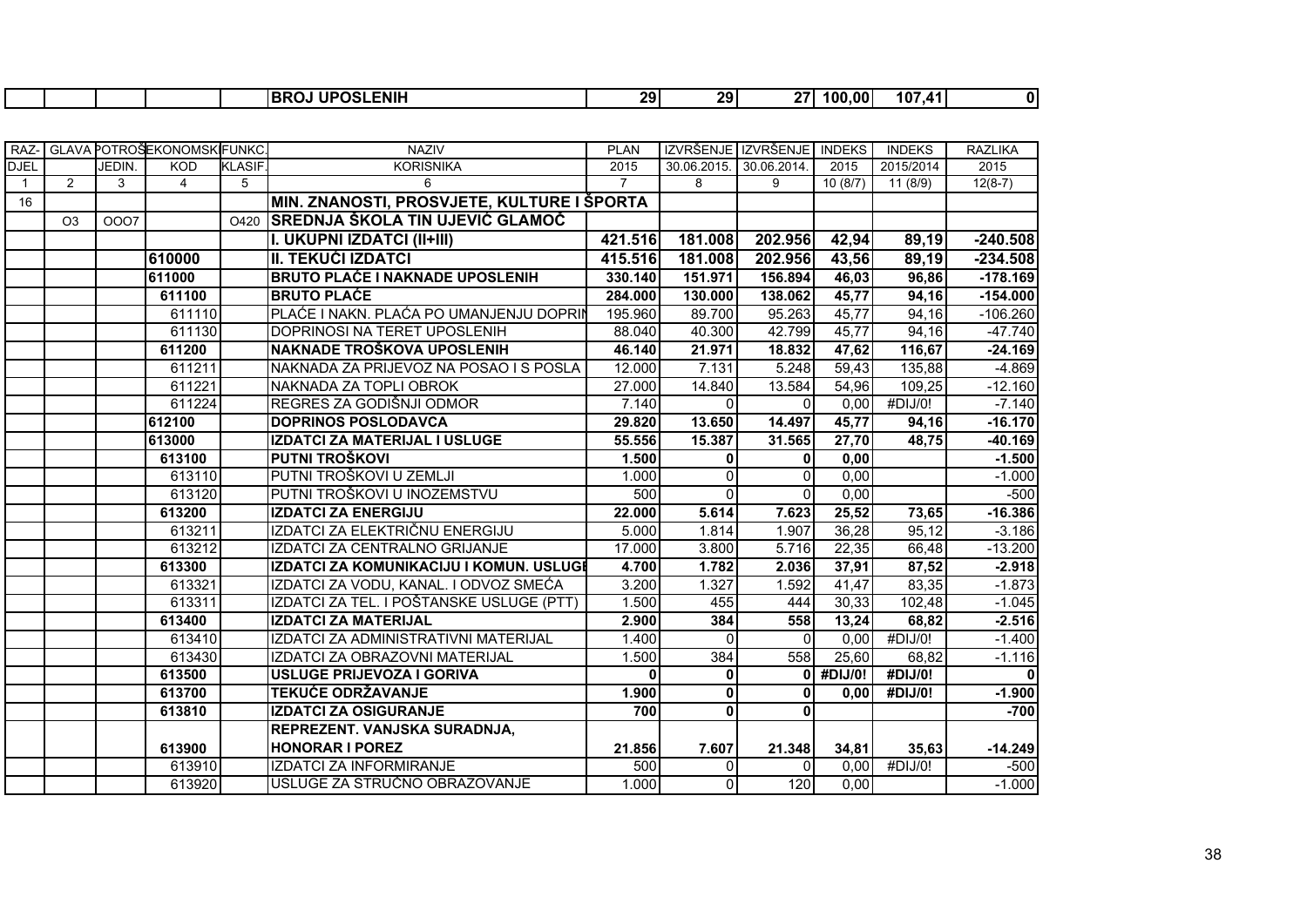|  | 613976 | IZDATCI ZA USLUGE PO OSNOVU UGOVORA ZA<br><b>PRIVR. I POVREMENE POSLOVE</b>    | 15.560 | 5.764           | 11.398 | 37.04       | 50.57   | $-9.796$ |
|--|--------|--------------------------------------------------------------------------------|--------|-----------------|--------|-------------|---------|----------|
|  | 613980 | POREZI NA UGOVORE, VANJSKU SURADNJU,<br>KOMISIJE                               | 2.738  | .308            | 2.587  | 47.77       | 50.56   | $-1.430$ |
|  | 613983 | IPOSEBNA NAKNADA NA DOHODAK ZA ZAŠTITU OD<br><b>PRIRODNIH I DRUGIH NESREĆA</b> | 1.058  | 453             | 507    | 42.82       | 89.35   | $-605$   |
|  | 613991 | <b>OSTALE NESPOMENUTE USLUGE</b>                                               | 1.000  | 82              | 6.736  | 8.20        |         | $-918$   |
|  | 820000 | <b>IIII. KAPITALNI IZDATCI</b>                                                 | 6.000  |                 |        | 0.001       | #DIJ/0! | $-6.000$ |
|  | 821310 | <b>INABAVA OPREME</b>                                                          | 6.000  |                 |        | 0,00        |         | $-6.000$ |
|  | 821614 | <b>IREKONSTRUKCIJA ZGRADA</b>                                                  |        |                 |        | $0$ #DIJ/0! |         |          |
|  |        | <b>BROJ UPOSLENIH</b>                                                          |        | 16 <sub>l</sub> | 16     | 94,12       | 100,00  | -11      |

| RAZ-        |                |             | GLAVA POTROŠEKONOMSKI FUNKC. |                | <b>NAZIV</b>                               | <b>PLAN</b>    | IZVRŠENJE IZVRŠENJE |             | <b>INDEKS</b> | <b>INDEKS</b> | <b>RAZLIKA</b> |
|-------------|----------------|-------------|------------------------------|----------------|--------------------------------------------|----------------|---------------------|-------------|---------------|---------------|----------------|
| <b>DJEL</b> |                | JEDIN.      | <b>KOD</b>                   | <b>KLASIF.</b> | <b>KORISNIKA</b>                           | 2015           | 30.06.2015          | 30.06.2014. | 2015          | 2015/2014     | 2015           |
|             | 2              | 3           | $\overline{4}$               | 5              | 6                                          | $\overline{7}$ | 8                   | 9           | 10(8/7)       | 11 (8/9)      | $12(8-7)$      |
| 16          |                |             |                              |                | MIN. ZNANOSTI, PROSVJETE, KULTURE I ŠPORTA |                |                     |             |               |               |                |
|             | O <sub>3</sub> | <b>OOO8</b> |                              | O420           | <b>SREDNJA ŠKOLA DRVAR</b>                 |                |                     |             |               |               |                |
|             |                |             |                              |                | I. UKUPNI IZDATCI (II+III)                 | 845.197        | 365.899             | 397.211     | 43,29         | 92,12         | $-479.298$     |
|             |                |             | 610000                       |                | II. TEKUĆI IZDATCI                         | 780.457        | 365.899             | 397.211     | 46,88         | 92,12         | $-414.558$     |
|             |                |             | 611000                       |                | <b>BRUTO PLAĆE I NAKNADE UPOSLENIH</b>     | 664.700        | 321.193             | 336.940     | 48,32         | 95,33         | $-343.507$     |
|             |                |             | 611100                       |                | <b>BRUTO PLAĆE</b>                         | 590.000        | 286.869             | 297.175     | 48,62         | 96,53         | $-303.131$     |
|             |                |             | 611110                       |                | PLAĆE I NAKN. PLAĆA PO UMANJENJU DOPRIN    | 407.100        | 197.939             | 204.576     | 48,62         | 96,76         | $-209.161$     |
|             |                |             | 611130                       |                | DOPRINOSI NA TERET UPOSLENIH               | 182.900        | 88.930              | 92.599      | 48,62         | 96,04         | $-93.970$      |
|             |                |             | 611200                       |                | <b>NAKNADE TROŠKOVA UPOSLENIH</b>          | 74.700         | 34.324              | 39.765      | 45,95         | 86,32         | $-40.376$      |
|             |                |             |                              |                |                                            |                |                     |             |               |               |                |
|             |                |             | 611211                       |                | INAKNADA ZA PRIJEVOZ NA POSAO SA POSLA I   | 15.000         | 7.084               | 11.061      | 47.23         | 64,04         | $-7.916$       |
|             |                |             | 611221                       |                | NAKNADA ZA TOPLI OBROK                     | 45.000         | 27.240              | 28.704      | 60,53         | 94,90         | $-17.760$      |
|             |                |             | 611224                       |                | REGRES ZA GODIŠNJI ODMOR                   | 14.700         |                     |             | 0,00          | #DIJ/0!       | $-14.700$      |
|             |                |             | 612100                       |                | <b>DOPRINOS POSLODAVCA</b>                 | 61.950         | 30.121              | 31.364      | 48,62         | 96,04         | $-31.829$      |
|             |                |             | 613000                       |                | IZDATCI ZA MATERIJAL I USLUGE              | 53.807         | 14.585              | 28.907      | 27,11         | 50,45         | $-39.222$      |
|             |                |             | 613100                       |                | <b>PUTNI TROŠKOVI</b>                      | 2.000          | 400                 | 199         | 20,00         | 201,01        | $-1.600$       |
|             |                |             | 613110                       |                | PUTNI TROŠKOVI U ZEMLJI                    | 1.400          | 400                 | 199         | 28,57         | 201,01        | $-1.000$       |
|             |                |             | 613120                       |                | PUTNI TROŠKOVI U INOZEMSTVU                | 600            | $\Omega$            |             |               | #DIJ/0!       | $-600$         |
|             |                |             | 613200                       |                | <b>IZDATCI ZA ENERGIJU</b>                 | 29.000         | 7.731               | 18.539      | 26,66         | 41,70         | $-21.269$      |
|             |                |             | 613211                       |                | IZDATCI ZA ELEKTRIČNU ENERGIJU             | 5.000          | 2.628               | 2.521       | 52,56         | 104,24        | $-2.372$       |
|             |                |             | 613212                       |                | IZDATCI ZA CENTRALNO GRIJANJE              | 24.000         | 5.103               | 16.018      | 21,26         | 31,86         | $-18.897$      |
|             |                |             | 613300                       |                | IZDATCI ZA KOMUNIKACIJU I KOMUN. USLUGI    | 5.000          | 1.928               | 1.522       | 38,56         | 126,68        | $-3.072$       |
|             |                |             | 613321                       |                | IZDATCI ZA VODU, KANAL. I ODVOZ SMEĆA      | 3.000          | 1.291               | 941         | 43,03         | 137,19        | $-1.709$       |
|             |                |             | 613311                       |                | IZDATCI ZA TEL. I POŠTANSKE USLUGE (PTT)   | 2.000          | 637                 | 581         | 31,85         | 109.64        | $-1.363$       |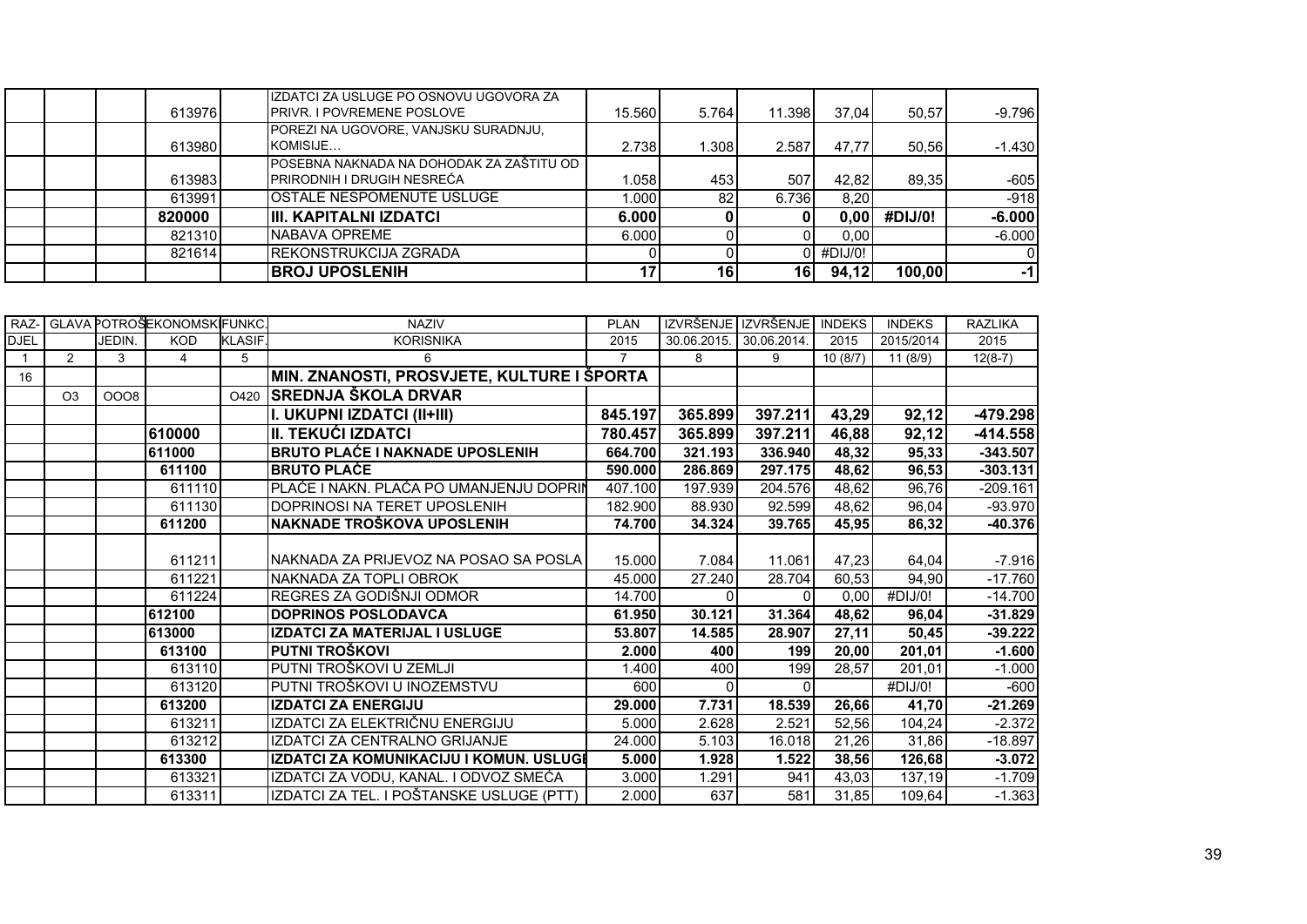| 613400 | <b>IZDATCI ZA MATERIJAL</b>              | 3.000  | <b>306</b>     | 986             | 10,20   | 31,03   | $-2.694$  |
|--------|------------------------------------------|--------|----------------|-----------------|---------|---------|-----------|
| 613410 | IZDATCI ZA ADMINISTRATIVNI MATERIJAL     | 1.000  | $\Omega$       | 65              | 0,00    | 0,00    | $-1.000$  |
| 613430 | IZDATCI ZA OBRAZOVNI MATERIJAL           | 2.000  | 306            | 921             | 15,30   | 33,22   | $-1.694$  |
| 613500 | USLUGE PRIJEVOZA I GORIVA                |        | $\mathbf{0}$   |                 | #DIJ/0! | #DIJ/0! | 0         |
| 613700 | MATERIJAL ZA OPRAVKU I ODRŽAVANJE        | 1.000  | 270            | 127             | 27,00   | 212,60  | $-730$    |
| 613800 | <b>IZDATCI ZA OSIGURANJE</b>             | 1.722  | 0              | 0               | 0,00    |         | $-1.722$  |
|        | REPREZENT. VANJSKA SURADNJA,             |        |                |                 |         |         |           |
| 613900 | <b>HONORAR I POREZ</b>                   | 12.085 | 3.950          | 7.534           | 32,69   | 52,43   | $-8.135$  |
| 613910 | IZDATCI ZA INFORMIRANJE I REPREZENTACIJU | 500    | 30             | 65              | 6,00    | 46,15   | $-470$    |
| 613920 | IZDATCI ZA STRUČNO OBRAZOVANJE           | 1.000  | 117            | 23 <sub>l</sub> | 11.70   | 508.70  | $-883$    |
|        | IZDATCI ZA USLUGE PO OSNOVU UGOVORA ZA   |        |                |                 |         |         |           |
| 613976 | PRIVR. I POVREMENE POSLOVE               | 3.280  | 2.328          | 5.256           | 70,98   | 44.29   | $-952$    |
| 613974 | IZDATCI ZA RAD POVJERENSTAVA / KOMISIJA  | 3.796  | 0              | $\Omega$        | 0.00    | #DIJ/0! | $-3.796$  |
|        | POREZI NA UGOVORE, VANJSKU SURADNJU,     |        |                |                 |         |         |           |
| 613980 | KOMISIJE                                 | 1.438  | 528            | 1.193           | 36.72   | 44,26   | $-910$    |
|        | POSEBNA NAKNADA NA DOHODAK ZA ZAŠTITU OD |        |                |                 |         |         |           |
| 613983 | PRIRODNIH I DRUGIH NESREĆA               | 2.071  | 947            | 997             | 45.73   | 94,98   | $-1.124$  |
| 613991 | OSTALE NESPOMENUTE USLUGE                |        | $\Omega$       | ΩI              | #DIJ/0! |         | $\Omega$  |
| 821000 | III. KAPITALNA ULAGANJA                  | 64.740 | $\mathbf{0}$   | 01              | 0,00    | #DIJ/0! | $-64.740$ |
| 821310 | NABAVA OPREME                            | 5.000  | $\overline{0}$ | $\Omega$        | 0,00    | #DIJ/0! | $-5.000$  |
| 821610 | INVESTICIJSKO ODRŽAVANJE ZGRADA          | 59.740 | 0              | $\Omega$        | 0,00    | #DIJ/0! | $-59.740$ |
| 821614 | REKONSTRUKCIJA ZGRADA                    |        |                |                 |         |         |           |
|        | <b>BROJ UPOSLENIH</b>                    | 35     | 33             | 35              | 94,29   | 94,29   | $-2$      |

| RAZ-        | <b>GLAVA</b>   |        | <b>POTROSEKONOMSKIFUNKC.</b> |                | <b>NAZIV</b>                              | <b>PLAN</b> | <b>IZVRŠENJE</b> | <b>IZVRŠENJE</b> | <b>INDEKS</b> | <b>INDEKS</b> | <b>RAZLIKA</b> |
|-------------|----------------|--------|------------------------------|----------------|-------------------------------------------|-------------|------------------|------------------|---------------|---------------|----------------|
| <b>DJEL</b> |                | JEDIN. | KOD.                         | <b>KLASIF.</b> | <b>KORISNIKA</b>                          | 2015        | 30.06.2015.      | 30.06.2014.      | 2015          | 2015/2014     | 2015           |
|             |                | 3      |                              | 5              | 6                                         |             | 8                | 9                | 10(8/7)       | 11(8/9)       | $12(8-7)$      |
|             |                |        |                              |                | MINISTARSTVO GRADITELJSTVA,               |             |                  |                  |               |               |                |
| 17          |                |        |                              | 1390           | <b>OBNOVE, PROSTORNOG UREĐENJA I</b>      |             |                  |                  |               |               |                |
|             | O <sub>1</sub> | 0001   |                              |                | <b>ZAŠTITE OKOLIŠA</b>                    |             |                  |                  |               |               |                |
|             |                |        |                              |                | II. UKUPNI IZDATCI (II+III)               | 1.154.969   | 228.266          | 144.907          | 19,76         | 157,53        | $-926.703$     |
|             |                |        | 610000                       |                | III. TEKUĆI IZDATCI                       | 1.109.969   | 228.266          | 139.338          | 20,57         | 163,82        | $-881.703$     |
|             |                |        | 611000                       |                | <b>BRUTO PLAĆE I NAKNADE UPOSLENIH</b>    | 279.147     | 108.840          | 111.115          | 38,99         | 97,95         | $-170.307$     |
|             |                |        | 611100                       |                | <b>IBRUTO PLAĆE</b>                       | 235.000     | 97.037           | 100.430          | 41,29         | 96,62         | $-137.963$     |
|             |                |        | 611110                       |                | PLAĆE I NAKN. PLAĆA PO UMANJENJU DOPRIN   | 162.150     | 66.956           | 69.297           | 41.29         | 96,62         | $-95.194$      |
|             |                |        | 611130                       |                | <b>IDOPRINOSI NA TERET UPOSLENIH</b>      | 72.850      | 30.081           | 31.133           | 41,29         | 96,62         | $-42.769$      |
|             |                |        | 611200                       |                | INAKNADE TROŠKOVA UPOSLENIH               | 44.147      | 11.803           | 10.685           | 26,74         | 110.46        | $-32.344$      |
|             |                |        | 611211                       |                | INAKNADA ZA PRIJEVOZ NA POSAO I S POSLA I | 8.587       | 4.055            | 3.909            | 47,22         | 103,73        | $-4.532$       |
|             |                |        | 611221                       |                | INAKNADA ZA TOPLI OBROK                   | 19.360      | 6.920            | 6.776            | 35,74         | 102.13        | $-12.440$      |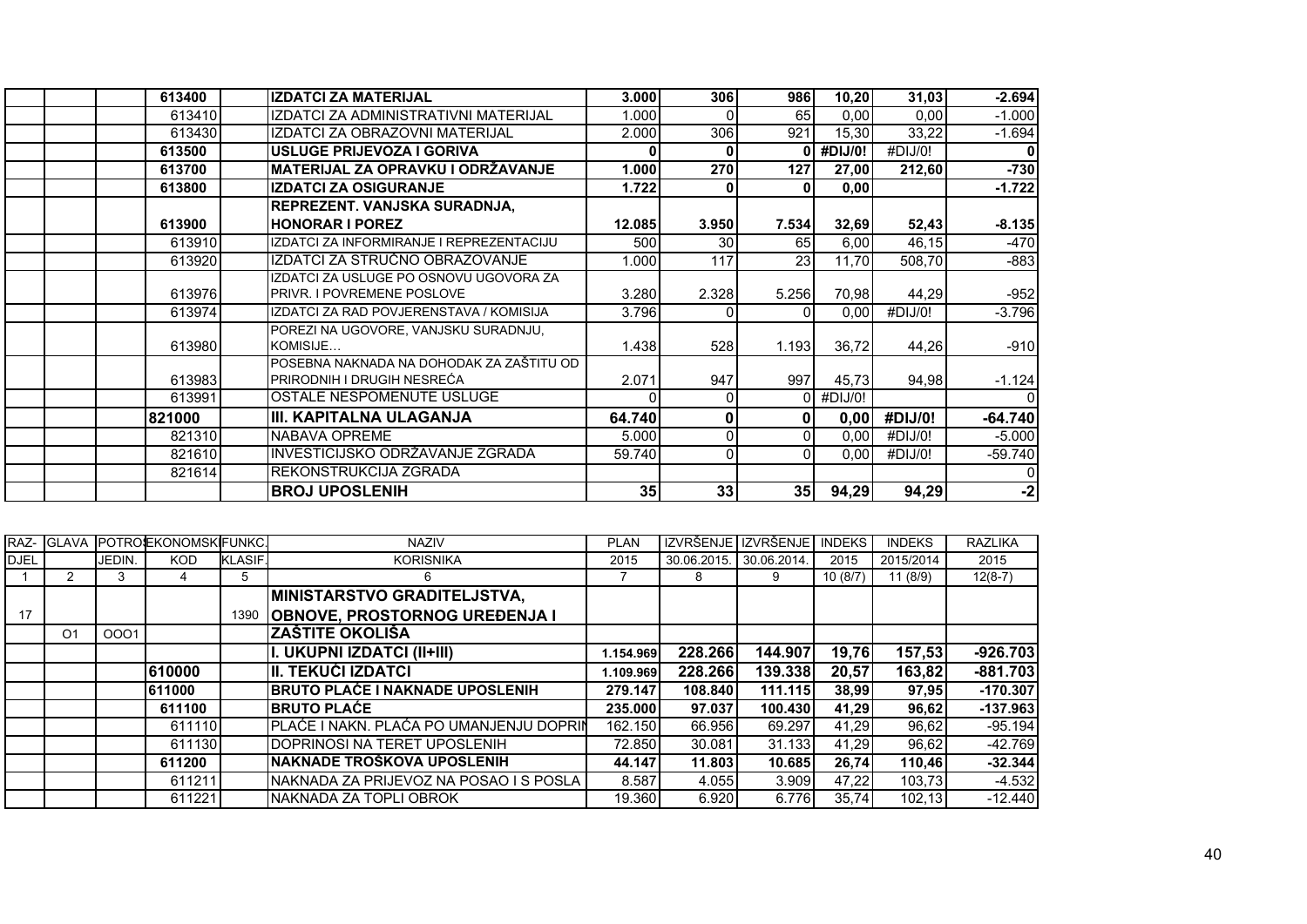| 611224 | REGRES ZA GODIŠNJI ODMOR                 | 4.200           | $\overline{0}$          | $\Omega$         | 0,00          | #DIJ/0!               | $-4.200$   |
|--------|------------------------------------------|-----------------|-------------------------|------------------|---------------|-----------------------|------------|
| 611225 | OTPREMNINE ZA ODLAZAK U MIROVINU         | $\Omega$        | $\overline{0}$          | $\Omega$         | #DIJ/0!       | #DIJ/0!               | $\Omega$   |
| 611226 | <b>JUBILARNE NAGRADE</b>                 | 2.000           | $\overline{828}$        | $\Omega$         | 41,40         | #DIJ/0!               | $-1.172$   |
| 611227 | NAKNADE U SLUČAJU SMRTI I INVALIDITETA   | 10.000          | $\Omega$                | $\Omega$         | 0,00          | #DIJ/0!               | $-10.000$  |
| 612100 | <b>DOPRINOS POSLODAVCA</b>               | 24.675          | 10.189                  | 10.545           | 41,29         | 96,62                 | $-14.486$  |
| 613000 | <b>IZDATCI ZA MATERIJAL I USLUGE</b>     | 54.060          | 7.627                   | 12.017           | 14,11         | 63,47                 | $-46.433$  |
| 613100 | <b>PUTNI TROŠKOVI</b>                    | 5.000           | 618                     | 1.525            | 12,36         | 40,52                 | $-4.382$   |
| 613110 | PUTNI TROŠKOVI U ZEMLJI                  | 3.000           | 425                     | 825              | 14,17         | 51,52                 | $-2.575$   |
| 613120 | PUTNI TROŠKOVI U INOZEMSTVU              | 2.000           | 193                     | 700              | 9,65          | 27,57                 | $-1.807$   |
| 613300 | IZDATCI ZA KOMUNIKACIJU I KOMUN. USLUGI  | 5.500           | 2.454                   | 2.149            | 44,62         | 114,19                | $-3.046$   |
| 613311 | IZDATCI ZA TEL. I POŠTANSKE USLUGE (PTT) | 5.500           | 2.454                   | 2.149            | 44,62         | 114,19                | $-3.046$   |
| 613400 | <b>IZDATCI ZA MATERIJAL</b>              | 5.000           | 540                     | 236              | 10,80         | 228,81                | $-4.460$   |
| 613410 | IZDATCI ZA ADMINISTRATIVNI MATERIJAL     | 4.000           | 300                     | 236              | 7,50          | 127,12                | $-3.700$   |
| 613430 | IZDATCI ZA OBRAZOVNI MATERIJAL           | 1.000           | 240                     | $\Omega$         | 24,00         | #DIJ/0!               | $-760$     |
| 613500 | <b>USLUGE PRIJEVOZA I GORIVA</b>         | 6.500           | 2.103                   | 1.999            | 32,35         | 105,20                | $-4.397$   |
| 613700 | <b>TEKUĆE ODRŽAVANJE</b>                 | 6.000           | $\overline{248}$        | $\overline{267}$ | 4,13          | 92,88                 | $-5.752$   |
| 613800 | <b>IZDATCI ZA OSIGURANJE</b>             | 1.400           | $\bf{0}$                | $\Omega$         | 0,00          | $\overline{H}$ DIJ/0! | $-1.400$   |
|        | <b>UGOV. USLUGE, INFORMIRANJE,</b>       |                 |                         |                  |               |                       |            |
| 613900 | REPREZENT. VANJSKA SURADNJA,             | 24.660          | 1.664                   | 5.841            | 6,75          | 28,49                 | $-22.996$  |
| 613910 | <b>IZDATCI ZA INFORMIRANJE</b>           | 4.000           | $\Omega$                | 200              | 0,00          | 0,00                  | $-4.000$   |
| 613910 | IZDATCI ZA REPREZENTACIJU                | 6.000           | 822                     | 1.286            | 13,70         | 63,92                 | $-5.178$   |
| 613920 | IZDATCI ZA STRUČNO OBRAZOVANJE           | 1.000           |                         |                  | 0,00          |                       | $-1.000$   |
|        | IZDATCI ZA USLUGE PO OSNOVU UGOVORA ZA   |                 |                         |                  |               |                       |            |
| 613976 | PRIVR. I POVREMENE POSLOVE               | $\Omega$        | 82                      |                  | #DIJ/0!       |                       | 82         |
| 613974 | IZDATCI ZA RAD POVJERENSTAVA / KOMISIJA  | 7.995           | 360                     | 3.270            | 4,50          | 11,01                 | $-7.635$   |
|        | POREZI NA UGOVORE, VANJSKU SURADNJU,     |                 |                         |                  |               |                       |            |
| 613980 | KOMISIJE<br>POSEBAN POREZ NA PLACU       | 1.814           | $\mathbf{0}$            | 741              | 0,00          | 0,00                  | $-1.814$   |
| 613983 |                                          | 851             | 318                     | 344              | 37,37         | 92,44                 | $-533$     |
| 613991 | OSTALE NEPOMENUTE USLUGE-ZAŠTITA OKOLIŠA | 3.000           | 82                      | $\Omega$         | 2,73          | #DIJ/0!               | $-2.918$   |
| 614000 | <b>TEKUĆI PRIJENOSI/POTPORE</b>          | 752.087         | 101.610                 | 5.661            | 13,51         | 1.794,91              | $-650.477$ |
| 614116 | POTPORE OPĆINAMA                         | $\Omega$        | $\Omega$                | ΩI               | #DIJ/0!       | #DIJ/0!               | $\Omega$   |
| 614324 | TRANSFER UDRUGAMA GRAĐANA                | 30.000          | $\Omega$                | $\Omega$         | 0,00          |                       | $-30.000$  |
| 614329 | OSTALE POTPORE-SREDSTVA ZA ZAŠ.OKOL      | 722.087         | 101.610                 | $\Omega$         | 14,07         | #DIJ/0!               | $-620.477$ |
| 614413 | SUBVENCIJE INUSTRIJSKOJ PROIZVODNJI      | $\Omega$        | $\overline{0}$          |                  | 5.661 #DIJ/0! | 0,00                  | $\Omega$   |
| 616300 | KAMATA NA DOMAĆA POZAJMLJIVANJA          | $\mathbf 0$     | 0                       | $\bf{0}$         | #DIJ/0!       | #DIJ/0!               |            |
| 820000 | <b>III. KAPITALNI IZDATCI</b>            | 45.000          | $\mathbf{0}$            | 5.569            | 0,00          | 0,00                  | $-45.000$  |
| 821310 | NABAVA OPREME-UREDSKA                    | 30.000          | $\overline{0}$          | $\Omega$         | 0,00          | #DIJ/0!               | $-30.000$  |
| 821500 | STUDIJE IZVED.PROJEKTNE DOKUMENTACIJE    | 15.000          | $\Omega$                | 5.569            | 0,00          | 0,00                  | $-15.000$  |
| 823300 | OTPLATA DOMAĆEG POZAJMLJIVANJA           | $\Omega$        |                         |                  | #DIJ/0!       | #DIJ/0!               | 0          |
|        | <b>BROJ UPOSLENIH</b>                    | $\overline{10}$ | $\overline{\mathbf{8}}$ | 8 <sup>1</sup>   | 80,00         | 100,00                | $-2$       |
|        |                                          |                 |                         |                  |               |                       |            |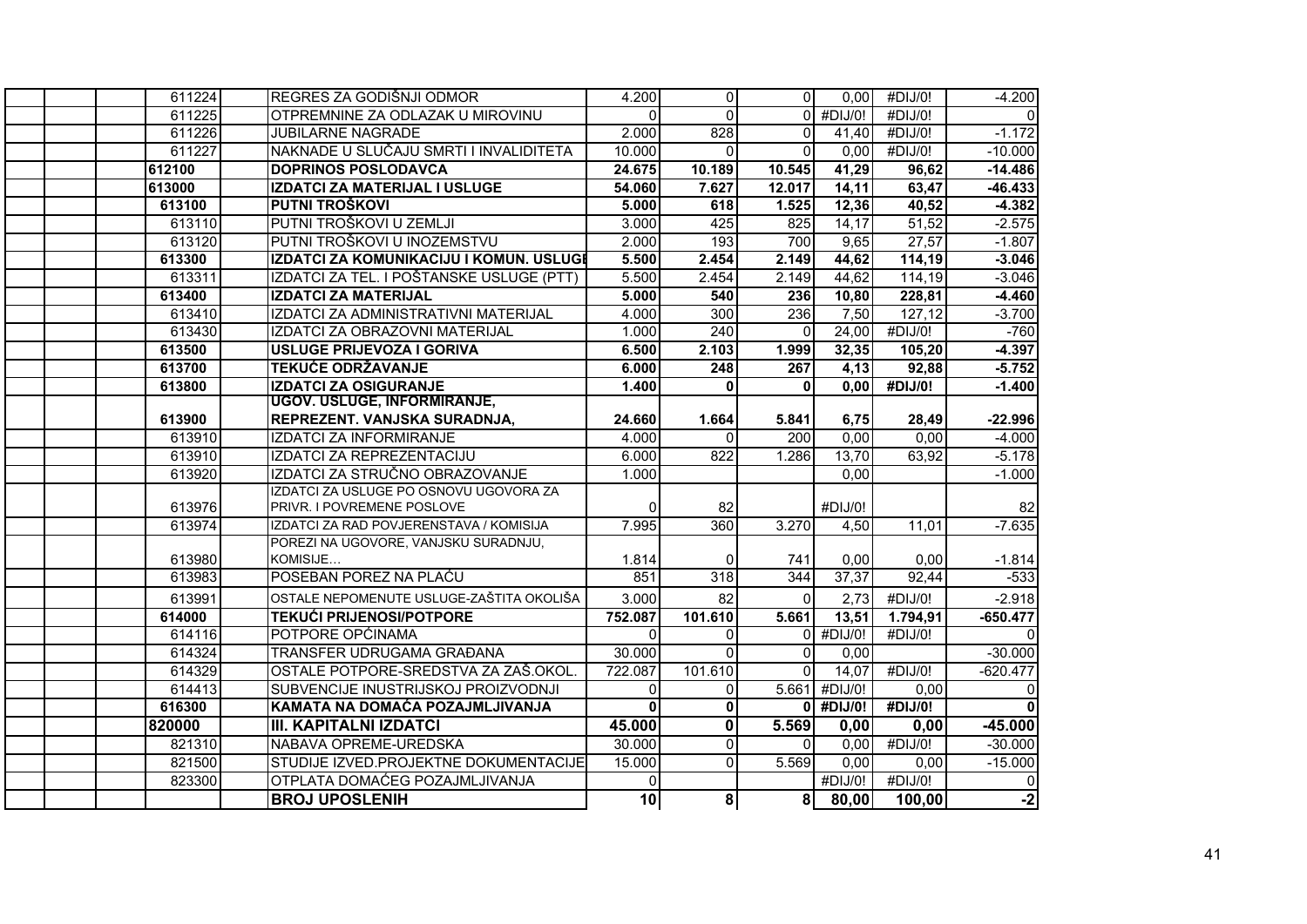| RAZ-         |                |        | GLAVA POTROSEKONOMSKIFUNKC. |                | <b>NAZIV</b>                             | <b>PLAN</b>    | IZVRŠENJE IZVRŠENJE INDEKS |              |         | <b>INDEKS</b> | <b>RAZLIKA</b>  |
|--------------|----------------|--------|-----------------------------|----------------|------------------------------------------|----------------|----------------------------|--------------|---------|---------------|-----------------|
| <b>DJEL</b>  |                | JEDIN. | <b>KOD</b>                  | <b>KLASIF.</b> | <b>KORISNIKA</b>                         | 2015           | 30.06.2015.                | 30.06.2014.  | 2015    | 2015/2014     | 2015            |
| $\mathbf{1}$ | 2              | 3      | $\overline{4}$              | 5              | 6                                        | $\overline{7}$ | 8                          | 9            | 10(8/7) | 11 (8/9)      | $12(8-7)$       |
|              |                |        |                             |                | MINISTARSTVO POLJOPRIVREDE,              |                |                            |              |         |               |                 |
| 18           |                |        |                             | 1090           | VODOPRIVREDE I ŠUMARSTVA                 |                |                            |              |         |               |                 |
|              | O <sub>1</sub> | 0001   |                             |                |                                          |                |                            |              |         |               |                 |
|              |                |        |                             |                | I. UKUPNI IZDATCI (II+III)               | 2.132.113      | 298.621                    | 329.695      | 14,01   | 90,57         | $-1.833.492$    |
|              |                |        | 610000                      |                | <b>II. TEKUĆI IZDATCI</b>                | 2.064.113      | 276.641                    | 329.695      | 13,40   | 83,91         | $-1.787.472$    |
|              |                |        | 611000                      |                | <b>BRUTO PLAĆE I NAKNADE UPOSLENIH</b>   | 477.496        | 217.053                    | 228.172      | 45,46   | 95,13         | $-260.443$      |
|              |                |        | 611100                      |                | <b>BRUTO PLACE</b>                       | 409.938        | 193.878                    | 205.768      | 47,29   | 94,22         | $-216.060$      |
|              |                |        | 611110                      |                | PLAĆE I NAKN. PLAĆA PO UMANJENJU DOPRIN  | 282.857        | 133.776                    | 141.980      | 47,29   | 94,22         | $-149.081$      |
|              |                |        | 611130                      |                | DOPRINOSI NA TERET UPOSLENIH             | 127.081        | 60.102                     | 63.788       | 47,29   | 94,22         | $-66.979$       |
|              |                |        | 611200                      |                | NAKNADE TROŠKOVA UPOSLENIH               | 67.558         | 23.175                     | 22.404       | 34,30   | 103,44        | $-44.383$       |
|              |                |        | 611211                      |                | NAKNADA ZA PRIJEVOZ NA POSAO I S POSLA   | 19.794         | 7.019                      | 7.812        | 35,46   | 89,85         | $-12.775$       |
|              |                |        | 611214                      |                | NAKNADE ZA ODVOJENI ŽIVOT                |                |                            |              | #DIJ/0! |               | $\Omega$        |
|              |                |        | 611216                      |                | NAKNADE ZA TROŠKOVE SMJEŠTAJA            |                |                            |              | #DIJ/0! |               |                 |
|              |                |        | 611221                      |                | NAKNADA ZA TOPLI OBROK                   | 36.784         | 15.328                     | 14.592       | 41.67   | 105.04        | $-21.456$       |
|              |                |        | 611224                      |                | REGRES ZA GODIŠNJI ODMOR                 | 7.980          | $\Omega$                   | $\Omega$     | 0,00    |               | $-7.980$        |
|              |                |        | 611226                      |                | <b>JUBILARNE NAGRADE</b>                 | $\Omega$       | 828                        | $\Omega$     | #DIJ/0! | #DIJ/0!       | 828             |
|              |                |        | 611227                      |                | NAKNADE U SLUČAJU SMRTI I INVALIDITETA   | 3.000          | $\Omega$                   | $\Omega$     | 0,00    | #DIJ/0!       | $-3.000$        |
|              |                |        | 612100                      |                | <b>DOPRINOS POSLODAVCA</b>               | 43.043         | 20.357                     | 21.606       | 47,29   | 94,22         | $-22.686$       |
|              |                |        | 613000                      |                | IZDATCI ZA MATERIJAL I USLUGE            | 93.574         | 28.321                     | 20.530       | 30,27   | 137,95        | $-65.253$       |
|              |                |        | 613100                      |                | PUTNI TROŠKOVI                           | 6.000          | 353                        | 200          | 5,88    | 176,50        | $-5.647$        |
|              |                |        | 613110                      |                | PUTNI TROŠKOVI U ZEMLJI                  | 2.000          | $\overline{327}$           | 200          | 16,35   | 163,50        | $-1.673$        |
|              |                |        | 613120                      |                | PUTNI TROŠKOVI U INOZEMSTVO              | 4.000          | $\Omega$                   | $\Omega$     | 0,00    | #DIJ/0!       | $-4.000$        |
|              |                |        | 613191                      |                | OSTALE NAK. PUTNIH I DRUGIH TROŠKOVA     | $\Omega$       | 26                         | $\Omega$     | #DIJ/0! | #DIJ/0!       | $\overline{26}$ |
|              |                |        | 613200                      |                | <b>IZDATCI ZA ENERGIJU</b>               | $\mathbf 0$    | $\mathbf{0}$               | $\mathbf{0}$ | #DIJ/0! | #DIJ/0!       | $\mathbf{0}$    |
|              |                |        | 613211                      |                | IZDATCI ZA ELEKTRIČNU ENERGIJU           | $\Omega$       | $\Omega$                   | $\Omega$     |         |               | $\Omega$        |
|              |                |        | 613300                      |                | IZDATCI ZA KOMUNIKACIJU I KOMUN. USLUGI  | 8.000          | 3.716                      | 3.403        | 46,45   | 109,20        | $-4.284$        |
|              |                |        | 613311                      |                | IZDATCI ZA TEL. I POŠTANSKE USLUGE (PTT) | 8.000          | 3.716                      | 3.403        | 46,45   | 109,20        | $-4.284$        |
|              |                |        | 613400                      |                | <b>IZDATCI ZA MATERIJAL</b>              | 10.000         | 2.652                      | 3.501        | 26,52   | 75,75         | $-7.348$        |
|              |                |        | 613410                      |                | IZDATCI ZA ADMINISTRATIVNI MATERIJAL     | 8.000          | 2.412                      | 3.301        | 30,15   | 73,07         | $-5.588$        |
|              |                |        | 613430                      |                | IZDATCI ZA OBRAZOVNI MATERIJAL           | 2.000          | 240                        | 200          | 12,00   | 120,00        | $-1.760$        |
|              |                |        | 613500                      |                | <b>USLUGE PRIJEVOZA I GORIVA</b>         | 19.000         | 6.020                      | 8.234        | 31,68   | 73,11         | $-12.980$       |
|              |                |        | 613700                      |                | <b>TEKUĆE ODRŽAVANJE</b>                 | 9.000          | 6.461                      | 1.389        | 71,79   | 465,15        | $-2.539$        |
|              |                |        | 613800                      |                | <b>IZDATCI ZA OSIGURANJE</b>             | 1.400          | 24                         | 10           | 1,71    | 240,00        | $-1.376$        |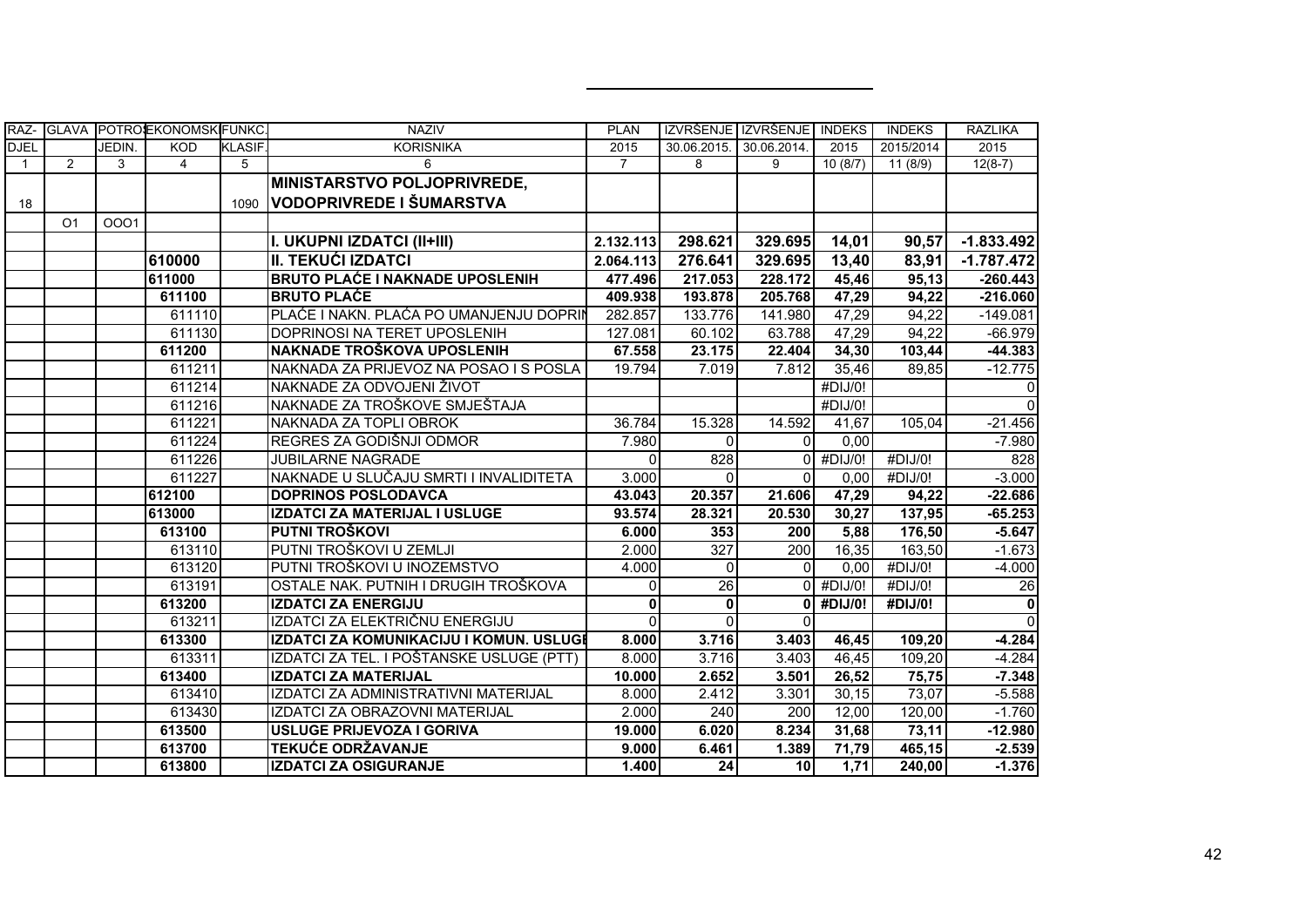|        | REPREZENT. VANJSKA SURADNJA,                                                |           |          |              |         |         |              |
|--------|-----------------------------------------------------------------------------|-----------|----------|--------------|---------|---------|--------------|
| 613900 | <b>HONORAR I POREZ</b>                                                      | 40.174    | 9.095    | 3.793        | 22,64   | 239,78  | $-31.079$    |
| 613910 | <b>IZDATCI ZA INFORMIRANJE</b>                                              | 4.000     | ΩI       |              | 0,00    | #DIJ/0! | $-4.000$     |
| 613910 | <b>IZDATCI ZA REPREZENTACIJU</b>                                            | 12.000    | 1.901    | 1.360        | 15,84   | 139,78  | $-10.099$    |
| 613920 | IZDATCI ZA STRUČNO OBRAZOVANJE                                              | 2.000     |          |              | 0.00    | #DIJ/0! | $-2.000$     |
| 613976 | IZDATCI ZA USLUGE PO OSNOVU UGOVORA ZA<br><b>PRIVR. I POVREMENE POSLOVE</b> | 5.000     | 1.979    | 700          | 39,58   | 282,71  | $-3.021$     |
| 613974 | IZDATCI ZA RAD POVJERENSTAVA / KOMISIJA                                     | 8.000     | 2.850    | 682          | 35,63   | 417,89  | $-5.150$     |
| 613980 | POREZI NA UGOVORE, VANJSKU SURADNJU,<br>KOMISIJE                            | 2.695     | 1.019    | 278          | 37,81   | 366,55  | $-1.676$     |
| 613983 | POSEBNA NAKNADA NA DOHODAK ZA ZAŠTITU OD<br>IPRIRODNIH I DRUGIH NESREĆA     | 1.479     | 654      | 673          | 44,22   | 97,18   | $-825$       |
| 613990 | OSTALE NESPOMENUTE USLUGE I DAŽBINE                                         | 5.000     | 692      | 100          | 13,84   | 692,00  | $-4.308$     |
| 614000 | <b>TEKUĆI PRIJENOSI/POTPORE</b>                                             | 1.100.000 | 10.910   | 59.387       | 0,99    | 18,37   | $-1.089.090$ |
| 614116 | POTPORE OPĆINAMA                                                            |           | $\Omega$ |              | #DIJ/0! | #DIJ/0! |              |
| 614515 | POTICAJ POLJOPRIVREDNOJ PROIZVODNJI                                         | 1.000.000 | 2.000    | 41.400       | 0,20    | 4,83    | $-998.000$   |
| 614417 | SUBVENCIJE ZA VETERINARSTVO                                                 | 100.000   | 8.910    | 17.987       | 8,91    | 49,54   | $-91.090$    |
| 615000 | <b>KAPITALNE POTPORE</b>                                                    | 350.000   | 0        |              | 0,00    |         | $-350.000$   |
| 615116 | KAPITALNE POTPORE OPĆINAMA (VODOPRIVE                                       | 350.000   | $\Omega$ | <sup>n</sup> | 0,00    |         | $-350.000$   |
| 616300 | KAMATA NA DOMAĆA POZAJMLJIVANJA                                             |           |          |              | #DIJ/0! | #DIJ/0! |              |
| 820000 | <b>III. KAPITALNI IZDATCI</b>                                               | 68.000    | 21.980   |              | 32,32   | #DIJ/0! | $-46.020$    |
| 821310 | NABAVA OPREME                                                               | 8.000     | 1.973    | ΩI           | 24,66   | #DIJ/0! | $-6.027$     |
| 821500 | STUDIJE IZVED.PROJEKTNE DOKUMENTACIJE                                       | 60.000    | 20.007   | $\Omega$     | 33,35   |         | $-39.993$    |
| 823300 | OTPLATA DOMAĆIH POZAJMLJIVANJA                                              |           |          |              | #DIJ/0! | #DIJ/0! |              |
|        | <b>BROJ UPOSLENIH</b>                                                       | 19        | 17       | 18 I         | 89,47   | 94,44   | $-2$         |

|             |                |        | <b>IRAZ- IGLAVA IPOTROJEKONOMSKIFUNKC.</b> |                | <b>NAZIV</b>                            | <b>PLAN</b> | <b>IZVRŠENJE</b> | <b>IZVRŠENJE</b> | <b>INDEKS</b> | <b>INDEKS</b> | <b>RAZLIKA</b> |
|-------------|----------------|--------|--------------------------------------------|----------------|-----------------------------------------|-------------|------------------|------------------|---------------|---------------|----------------|
| <b>DJEL</b> |                | JEDIN. | <b>KOD</b>                                 | <b>KLASIF.</b> | <b>KORISNIKA</b>                        | 2015        | 30.06.2015.      | 30.06.2014.      | 2015          | 2015/2014     | 2015           |
|             |                |        |                                            | 5              | 6                                       |             | 8                | 9                | 10(8/7)       | 11 (8/9)      | $12(8-7)$      |
| 18          |                |        |                                            |                | MIN. POLJOPRIVREDE, VODOPR. I ŠUMARSTVA |             |                  |                  |               |               |                |
|             | O <sub>1</sub> | 0002   |                                            | 1020           | UPRAVA ZA ŠUMARSTVO                     |             |                  |                  |               |               |                |
|             |                |        |                                            |                | I. UKUPNI IZDATCI (II+III)              | 1.040.035   | 476.757          | 478.404          | 45,84         | 99,66         | $-563.278$     |
|             |                |        | 610000                                     |                | III. TEKUĆI IZDATCI                     | 1.030.035   | 476.757          | 478.272          | 46,29         | 99,68         | $-553.278$     |
|             |                |        | 611000                                     |                | <b>BRUTO PLAĆE I NAKNADE UPOSLENIH</b>  | 814.937     | 399.344          | 380.151          | 49,00         | 105,05        | $-415.593$     |
|             |                |        | 611100                                     |                | <b>IBRUTO PLAČE</b>                     | 625.630     | 318,065          | 308.770          | 50.84         | 103,01        | $-307.565$     |
|             |                |        | 611110                                     |                | PLAĆE I NAKN. PLAĆA PO UMANJENJU DOPRIN | 431.685     | 219.465          | 213.051          | 50.84         | 103,01        | $-212.220$     |
|             |                |        | 611130                                     |                | DOPRINOSI NA TERET UPOSLENIH            | 193.945     | 98,600           | 95.719           | 50.84         | 103,01        | $-95.345$      |
|             |                |        | 611200                                     |                | INAKNADE TROŠKOVA UPOSLENIH             | 189.307     | 81.279           | 71.381           | 42,94         | 113,87        | $-108.028$     |
|             |                |        | 611211                                     |                | NAKNADA ZA PRIJEVOZ NA POSAO I S POSLA  | 60.507      | 31.461           | 25.791           | 52,00         | 121.98        | $-29.046$      |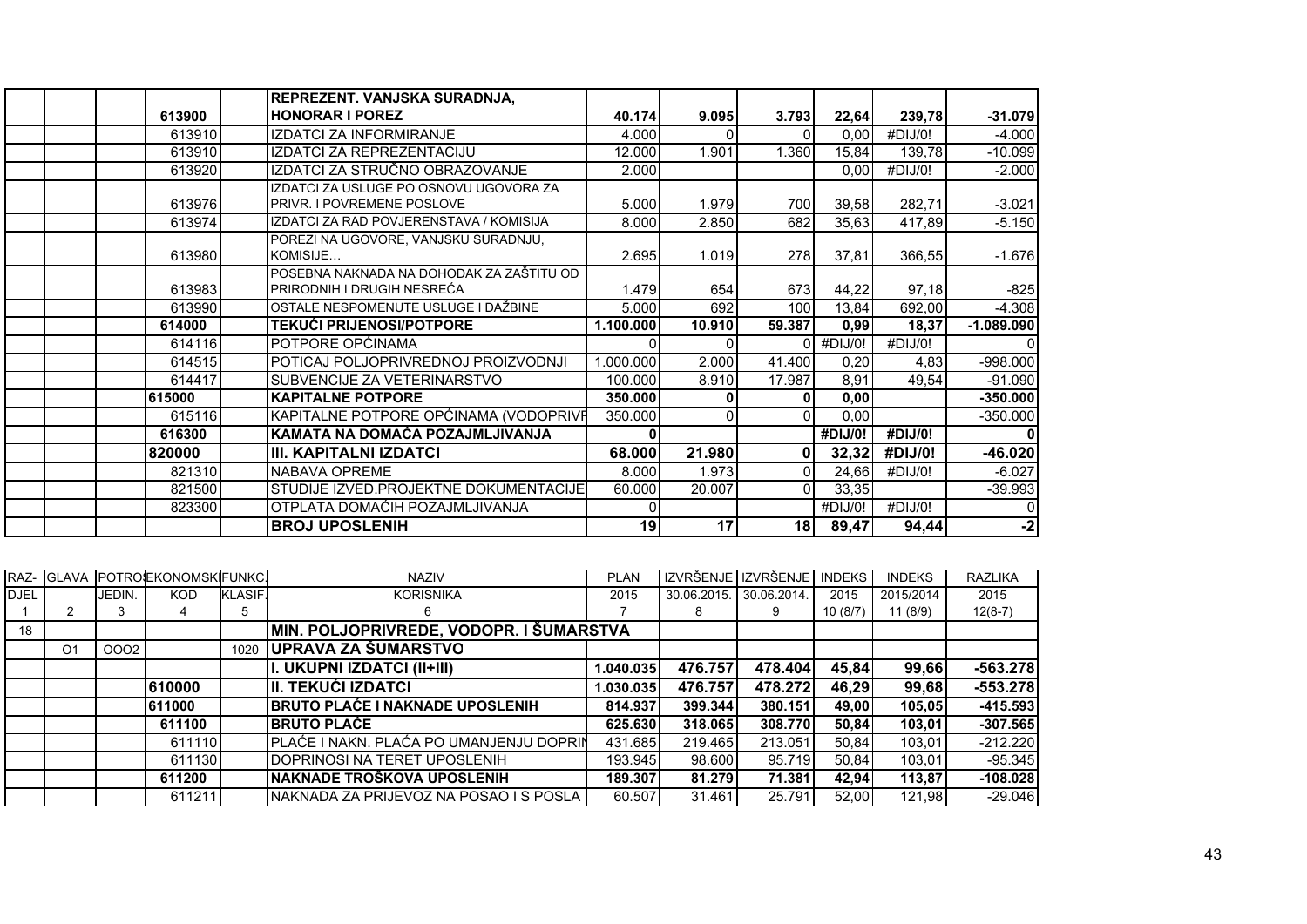| 611214 | NAKNADE ZA ODVOJENI ŽIVOT                | $\overline{0}$ |                |          | #DIJ/0!                |                       | $\overline{0}$ |
|--------|------------------------------------------|----------------|----------------|----------|------------------------|-----------------------|----------------|
| 611221 | NAKNADA ZA TOPLI OBROK                   | 96.800         | 42.336         | 38.056   | 43,74                  | 111,25                | $-54.464$      |
| 611224 | REGRES ZA GODIŠNJI ODMOR I ODV. ŽIVOT    | 21.000         |                |          | 0,00                   | #DIJ/0!               | $-21.000$      |
| 611225 | OTPREMNINE ZA ODLAZAK U MIROVINU         | $\overline{0}$ | $\overline{0}$ |          | $\overline{0}$ #DIJ/0! | #DIJ/0!               | $\pmb{0}$      |
| 611226 | <b>JUBILARNE NAGRADE</b>                 | $\Omega$       | $\Omega$       | $\Omega$ | #DIJ/0!                | #DIJ/0!               | $\overline{0}$ |
| 611227 | NAKNADE U SLUČAJU SMRTI I INVALIDITETA   | 11.000         | 7.482          | 7.534    | 68,02                  | 99,31                 | $-3.518$       |
| 612100 | <b>DOPRINOS POSLODAVCA</b>               | 65.691         | 33.397         | 32.421   | 50,84                  | 103,01                | $-32.294$      |
| 613000 | <b>IZDATCI ZA MATERIJAL I USLUGE</b>     | 149.407        | 44.016         | 65.700   | 29,46                  | 67,00                 | $-105.391$     |
| 613100 | PUTNI TROŠKOVI                           | 500            | $\mathbf{0}$   | ΩI       | 0,00                   | $\overline{H}$ DIJ/0! | $-500$         |
| 613110 | PUTNI TROŠKOVI U ZEMLJI                  | 500            | $\mathbf 0$    | ΩI       | 0,00                   |                       | $-500$         |
| 613120 | PUTNI TROŠKOVI U INOZEMSTVU              | $\Omega$       | $\Omega$       | $\Omega$ |                        |                       | $\mathbf{0}$   |
| 613200 | <b>IZDATCI ZA ENERGIJU</b>               | 4.000          | 1.609          | 1.548    | 40,23                  | 103,94                | $-2.391$       |
| 613211 | IZDATCI ZA ELEKTRIČNU ENERGIJU           | 4.000          | 1.609          | 1.548    | 40,23                  | 103,94                | $-2.391$       |
| 613300 | IZDATCI ZA KOMUNIKACIJU I KOMUN. USLUGI  | 7.000          | 2.607          | 2.257    | 37,24                  | 115,51                | $-4.393$       |
| 613321 | IZDATCI ZA VODU, KANAL. I ODVOZ SMEĆA    | 1.000          | 461            | 307      | 46,10                  | $\overline{150, 16}$  | $-539$         |
| 613311 | IZDATCI ZA TEL. I POŠTANSKE USLUGE (PTT) | 6.000          | 2.146          | 1.950    | 35,77                  | 110,05                | $-3.854$       |
| 613400 | <b>IZDATCI ZA MATERIJAL</b>              | 8.000          | 2.024          | 2.267    | 25,30                  | 89,28                 | $-5.976$       |
| 613410 | IZDATCI ZA ADMINISTRATIVNI MATERIJAL     | 7.000          | 2.024          | 2.162    | 28,91                  | 93,62                 | $-4.976$       |
| 613430 | IZDATCI ZA OBRAZOVNI MATERIJAL           | 1.000          | $\Omega$       | 105      | 0,00                   | 0,00                  | $-1.000$       |
| 613500 | USLUGE PRIJEVOZA I GORIVA                | 85.000         | 24.011         | 40.228   | 28,25                  | 59,69                 | $-60.989$      |
| 613600 | UNAJMLJIVANJE IMOVINE I OPREME           | 6.000          | 2.100          | 1.750    | 35,00                  | 120,00                | $-3.900$       |
| 613700 | <b>TEKUĆE ODRŽAVANJE</b>                 | 30.000         | 8.709          | 12.760   | 29,03                  | 68,25                 | $-21.291$      |
| 613810 | <b>IZDATCI ZA OSIGURANJE</b>             | 500            | 194            | 184      | 38,80                  | 105,43                | $-306$         |
|        | REPREZENT. VANJSKA SURADNJA,             |                |                |          |                        |                       |                |
| 613900 | <b>HONORAR I POREZ</b>                   | 8.407          | 2.762          | 4.706    | 32,85                  | 58,69                 | $-5.645$       |
| 613910 | IZDATCI ZA INFORMIRANJE                  | 1.000          | $\mathbf{0}$   | 2.387    | 0,00                   | 0,00                  | $-1.000$       |
| 613910 | IZDATCI ZA REPREZENTACIJU                | 500            | 76             | 138      | 15,20                  | 55,07                 | $-424$         |
| 613920 | IZDATCI ZA STRUČNO OBRAZOVANJE           | 2.000          | 800            | $\Omega$ | 40,00                  | $\overline{H}$ DIJ/0! | $-1.200$       |
| 613974 | IZDATCI ZA RAD POVJERENSTAVA / KOMISIJA  | 650            | 300            | 447      | 46,15                  |                       | $-350$         |
|        | IZDATCI ZA USLUGE PO OSNOVU UGOVORA ZA   |                |                |          |                        |                       |                |
| 613976 | PRIVR. I POVREMENE POSLOVE               | 1.650          | $\Omega$       | $\Omega$ | 0.00                   | #DIJ/0!               | $-1.650$       |
| 613980 | POREZ NA UGOVORE, VANJS. SUR., KOMISIJE  | 437            | 368            | 102      | 84,21                  | 360,78                | $-69$          |
|        | POSEBNA NAKNADA NA DOHODAK ZA ZAŠTITU OD |                |                |          |                        |                       |                |
| 613983 | PRIRODNIH I DRUGIH NESREĆA               | 2.170          | 1.063          | 1.032    | 48,99                  | 103,00                | $-1.107$       |
| 613990 | OSTALE NESPOMENUTE USLUGE                | $\Omega$       | 155            |          | 600 #DIJ/0!            | 25,83                 | 155            |
| 820000 | <b>III. KAPITALNI IZDATCI</b>            | 10.000         | $\mathbf 0$    | 132      | 0,00                   |                       | $-10.000$      |
| 821310 | NABAVA OPREME-UREDSKA                    | 10.000         | $\overline{0}$ | 132      | 0,00                   |                       | $-10.000$      |
| 821300 | NABAVA OPREME-PRIJEVOZNA                 |                | $\Omega$       | $\Omega$ |                        |                       | 0              |
|        | <b>BROJ UPOSLENIH</b>                    | 50             | 51             |          | 50 102,00              | 102,00                | $\mathbf{1}$   |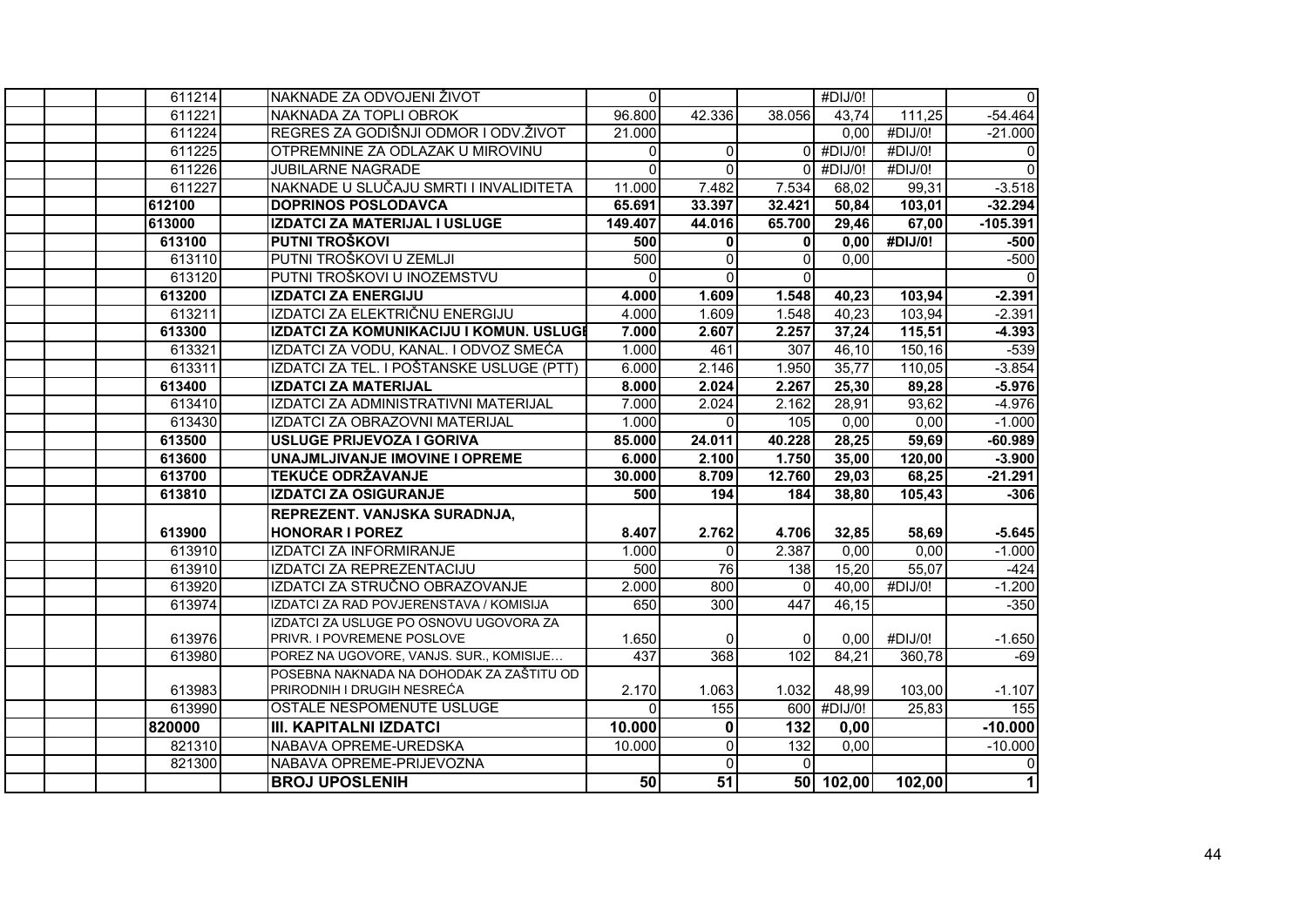| RAZ-         |                |        | GLAVA POTROEKONOMSKIFUNKC. |                | <b>NAZIV</b>                             | <b>PLAN</b>    |                         | IZVRŠENJE IZVRŠENJE INDEKS |             | <b>INDEKS</b> | <b>RAZLIKA</b>          |
|--------------|----------------|--------|----------------------------|----------------|------------------------------------------|----------------|-------------------------|----------------------------|-------------|---------------|-------------------------|
| <b>DJEL</b>  |                | JEDIN. | <b>KOD</b>                 | <b>KLASIF.</b> | <b>KORISNIKA</b>                         | 2015           | 30.06.2015.             | 30.06.2014.                | 2015        | 2015/2014     | 2015                    |
| $\mathbf{1}$ | 2              | 3      | 4                          | 5              | 6                                        | $\overline{7}$ | 8                       | 9                          | 10(8/7)     | 11 (8/9)      | $12(8-7)$               |
| 18           |                |        |                            |                | MIN. POLJOPRIVREDE, VODOPR. I ŠUMARSTVA  |                |                         |                            |             |               |                         |
|              | O <sub>1</sub> | 0002   |                            | 1020           | <b>ZAVOD ZA HRANU I VETERINARSTVO</b>    |                |                         |                            |             |               |                         |
|              |                |        |                            |                | I. UKUPNI IZDATCI (II+III)               | 35.188         | $\mathbf 0$             | $\mathbf{0}$               | 0,00        | #DIJ/0!       | $-35.188$               |
|              |                |        | 610000                     |                | II. TEKUĆI IZDATCI                       | 20.188         | $\mathbf 0$             | $\mathbf{0}$               | 0,00        | #DIJ/0!       | $-20.188$               |
|              |                |        | 611000                     |                | <b>BRUTO PLAĆE I NAKNADE UPOSLENIH</b>   | 14.819         | $\overline{\mathbf{0}}$ | $\mathbf{0}$               | 0,00        | #DIJ/0!       | $-14.819$               |
|              |                |        | 611100                     |                | <b>BRUTO PLAĆE</b>                       | 12.623         | $\mathbf{0}$            | $\mathbf{0}$               | 0,00        | #DIJ/0!       | $-12.623$               |
|              |                |        | 611110                     |                | PLAĆE I NAKN. PLAĆA PO UMANJENJU DOPRIN  | 8.710          | $\mathbf{0}$            | $\Omega$                   | 0,00        | #DIJ/0!       | $-8.710$                |
|              |                |        | 611130                     |                | DOPRINOSI NA TERET UPOSLENIH             | 3.913          | $\Omega$                | $\Omega$                   | 0,00        | #DIJ/0!       | $-3.913$                |
|              |                |        | 611200                     |                | NAKNADE TROŠKOVA UPOSLENIH               | 2.196          | $\pmb{0}$               | $\mathbf{0}$               | 0,00        | #DIJ/0!       | $-2.196$                |
|              |                |        | 611211                     |                | NAKNADA ZA PRIJEVOZ NA POSAO I S POSLA   | 720            | $\Omega$                | $\Omega$                   | 0,00        | #DIJ/0!       | $-720$                  |
|              |                |        | 611214                     |                | NAKNADE ZA ODVOJENI ŽIVOT                | $\mathbf 0$    | $\mathbf 0$             |                            | $0$ #DIJ/0! | #DIJ/0!       | $\Omega$                |
|              |                |        | 611221                     |                | NAKNADA ZA TOPLI OBROK                   | 1.056          | $\Omega$                | $\Omega$                   | 0,00        | #DIJ/0!       | $-1.056$                |
|              |                |        | 611224                     |                | REGRES ZA GODIŠNJI ODMOR I ODV. ŽIVOT    | 420            | $\mathbf 0$             | $\Omega$                   | 0,00        | #DIJ/0!       | $-420$                  |
|              |                |        | 611226                     |                | <b>JUBILARNE NAGRADE</b>                 | $\Omega$       | $\Omega$                |                            | $0$ #DIJ/0! | #DIJ/0!       | $\Omega$                |
|              |                |        | 611227                     |                | NAKNADE U SLUČAJU SMRTI I INVALIDITETA   | $\Omega$       | $\Omega$                |                            | $0$ #DIJ/0! | #DIJ/0!       | $\Omega$                |
|              |                |        | 612100                     |                | <b>DOPRINOS POSLODAVCA</b>               | 1.325          |                         |                            | 0,00        | #DIJ/0!       | $-1.325$                |
|              |                |        | 613000                     |                | <b>IZDATCI ZA MATERIJAL I USLUGE</b>     | 4.044          | $\pmb{0}$               | $\mathbf{0}$               | 0,00        | #DIJ/0!       | $-4.044$                |
|              |                |        | 613100                     |                | PUTNI TROŠKOVI                           | 500            | $\mathbf{0}$            | $\mathbf{0}$               | 0,00        |               | $-500$                  |
|              |                |        | 613110                     |                | PUTNI TROŠKOVI U ZEMLJI                  | 500            | $\Omega$                | $\Omega$                   | 0,00        |               | $-500$                  |
|              |                |        | 613120                     |                | PUTNI TROŠKOVI U INOZEMSTVU              | $\Omega$       |                         |                            |             |               | 0                       |
|              |                |        | 613200                     |                | <b>IZDATCI ZA ENERGIJU</b>               | $\mathbf 0$    | $\mathbf 0$             |                            | $0$ #DIJ/0! | #DIJ/0!       | $\overline{\mathbf{0}}$ |
|              |                |        | 613211                     |                | IZDATCI ZA ELEKTRIČNU ENERGIJU           | $\Omega$       |                         |                            | #DIJ/0!     | #DIJ/0!       | $\overline{0}$          |
|              |                |        | 613300                     |                | IZDATCI ZA KOMUNIKACIJU I KOMUN. USLUGI  | 600            | $\mathbf 0$             | $\mathbf{0}$               | 0,00        | #DIJ/0!       | $-600$                  |
|              |                |        | 613321                     |                | IZDATCI ZA VODU, KANAL. I ODVOZ SMEĆA    | $\mathbf 0$    |                         |                            | #DIJ/0!     |               | $\Omega$                |
|              |                |        | 613311                     |                | IZDATCI ZA TEL. I POŠTANSKE USLUGE (PTT) | 600            | $\mathbf 0$             | $\Omega$                   | 0,00        | #DIJ/0!       | $-600$                  |
|              |                |        | 613400                     |                | <b>IZDATCI ZA MATERIJAL</b>              | 600            | $\mathbf{0}$            | $\mathbf{0}$               | 0,00        | #DIJ/0!       | $-600$                  |
|              |                |        | 613410                     |                | IZDATCI ZA ADMINISTRATIVNI MATERIJAL     | 300            | $\Omega$                | $\Omega$                   | 0,00        | #DIJ/0!       | $-300$                  |
|              |                |        | 613430                     |                | IZDATCI ZA OBRAZOVNI MATERIJAL           | 300            | $\Omega$                | $\Omega$                   | 0,00        | #DIJ/0!       | $-300$                  |
|              |                |        | 613500                     |                | <b>USLUGE PRIJEVOZA I GORIVA</b>         | 500            |                         |                            | 0,00        | #DIJ/0!       | $-500$                  |
|              |                |        | 613700                     |                | <b>TEKUĆE ODRŽAVANJE</b>                 | $\mathbf 0$    |                         |                            | #DIJ/0!     | #DIJ/0!       | $\mathbf 0$             |
|              |                |        | 613810                     |                | <b>IZDATCI ZA OSIGURANJE</b>             | $\mathbf 0$    |                         |                            | #DIJ/0!     | #DIJ/0!       | $\mathbf{0}$            |
|              |                |        |                            |                | UGOV. USLUGE, INFORMIRANJE, REPREZENT.   |                |                         |                            |             |               |                         |
|              |                |        | 613900                     |                | VANJSKA SURADNJA, HONORAR I POREZ        | 1.844          | 0                       | $\mathbf{0}$               | 0,00        | #DIJ/0!       | $-1.844$                |
|              |                |        | 613910                     |                | <b>IZDATCI ZA INFORMIRANJE</b>           | 500            | $\Omega$                | $\Omega$                   | 0,00        | #DIJ/0!       | $-500$                  |
|              |                |        | 613910                     |                | IZDATCI ZA REPREZENTACIJU                | 500            |                         |                            | 0,00        | #DIJ/0!       | $-500$                  |
|              |                |        | 613920                     |                | IZDATCI ZA STRUČNO OBRAZOVANJE           | 600            | $\mathbf 0$             | $\Omega$                   | 0,00        | #DIJ/0!       | $-600$                  |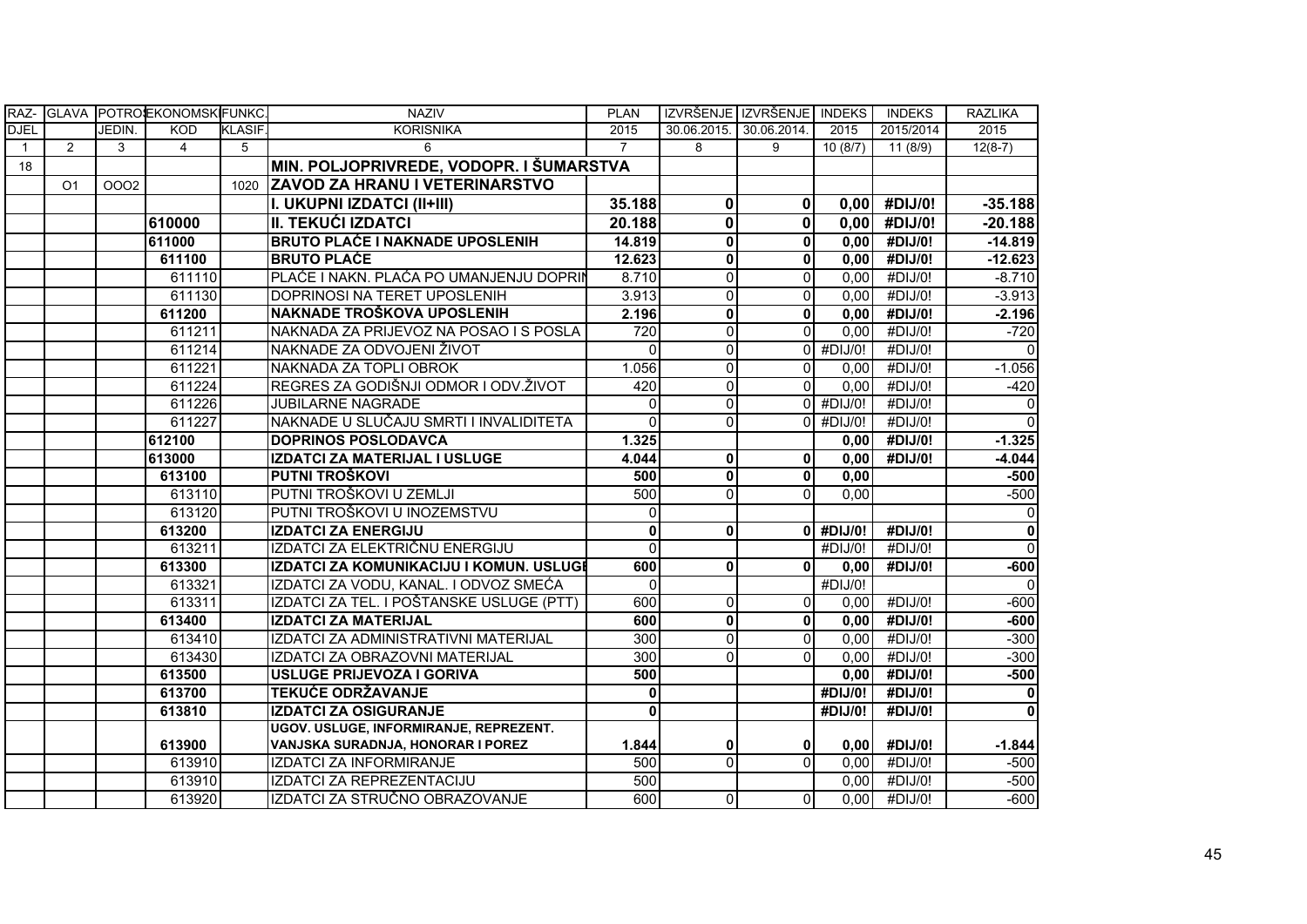|         | <b>BROJ UPOSLENIH</b>                                                         |        |  | 0.001             | #DIJ/0! | -11       |
|---------|-------------------------------------------------------------------------------|--------|--|-------------------|---------|-----------|
| 821500  | STUDIJE IZVODIVOSTI PROJEKTNE DOKUMENI                                        | 5.000  |  | 0.00              | #DIJ/0! | $-5.000$  |
| 821300  | <b>INABAVA OPREME-PRIJEVOZNA</b>                                              |        |  | #DIJ/0!           | #DIJ/0! |           |
| 821310  | <b>INABAVA OPREME-UREDSKA</b>                                                 | 10.000 |  | 0.00              | #DIJ/0! | $-10.000$ |
| 820000  | III. KAPITALNI IZDATCI                                                        | 15.000 |  | 0,00              | #DIJ/0! | $-15.000$ |
| 613990  | <b>IOSTALE NESPOMENUTE USLUGE</b>                                             | 200    |  | 0.00 <sub>l</sub> | #DIJ/0! | $-200$    |
| 613983  | POSEBNA NAKNADA NA DOHODAK ZA ZAŠTITU OD<br><b>PRIRODNIH I DRUGIH NESREĆA</b> | 44     |  | 0.00 <sub>l</sub> | #DIJ/0! | -441      |
| 613980  | POREZ NA UGOVORE, VANJS. SUR., KOMISIJE                                       |        |  | #DIJ/0!           | #DIJ/0! |           |
| 613974  | IZDATCI ZA RAD POVJERENSTAVA / KOMISIJA                                       |        |  | #DIJ/0!           |         |           |
| 6139761 | IZDATCI ZA USLUGE PO OSNOVU UGOVORA ZA<br><b>PRIVR. I POVREMENE POSLOVE</b>   |        |  | #DIJ/0!           |         |           |

| RAZ-        | <b>GLAVA</b>   |        | POTROLEKONOMSKIFUNKC. |               | <b>NAZIV</b>                            | <b>PLAN</b> | IZVRŠENJE IZVRŠENJE           |             | <b>INDEKS</b> | <b>INDEKS</b> | <b>RAZLIKA</b> |
|-------------|----------------|--------|-----------------------|---------------|-----------------------------------------|-------------|-------------------------------|-------------|---------------|---------------|----------------|
| <b>DJEL</b> |                | JEDIN. | <b>KOD</b>            | <b>KLASIF</b> | <b>KORISNIKA</b>                        | 2015        | 30.06.2015.                   | 30.06.2014. | 2015          | 2015/2014     | 2015           |
|             | $\overline{2}$ | 3      | 4                     | 5             | 6                                       |             | 8                             | 9           | 10(8/7)       | 11(8/9)       | $12(8-7)$      |
| 19          |                |        |                       | O690          | MIN. ZDRAVSTVA, RADA, SOCIJALNE SKRBI I |             |                               |             |               |               |                |
|             | O <sub>1</sub> | 0001   |                       |               | <b>PROGNANIH</b>                        |             |                               |             |               |               |                |
|             |                |        |                       |               | I. UKUPNI IZDATCI (II+III)              |             | 6.119.050 1.920.272 1.378.347 |             | 31,38         | 139,32        | $-4.198.778$   |
|             |                |        | 610000                |               | II. TEKUĆI IZDATCI                      |             | 6.116.550 1.920.272 1.378.347 |             | 31,39         | 139,32        | $-4.196.278$   |
|             |                |        | 611000                |               | <b>BRUTO PLAĆE I NAKNADE UPOSLENIH</b>  | 363.143     | 519.288                       | 174.627     | 143,00        | 297,37        | 156.145        |
|             |                |        | 611100                |               | <b>BRUTO PLAĆE</b>                      | 300.000     | 436.717                       | 154.047     | 145,57        | 283,50        | 136.717        |
|             |                |        | 611110                |               | PLAĆE I NAKN. PLAĆA PO UMANJENJU DOPRIN | 207.000     | 300.584                       | 106.293     | 145,21        | 282,79        | 93.584         |
|             |                |        | 611130                |               | DOPRINOSI NA TERET UPOSLENIH            | 93.000      | 136.133                       | 47.754      | 146,38        | 285,07        | 43.133         |
|             |                |        | 611200                |               | NAKNADE TROŠKOVA UPOSLENIH              | 63.143      | 82.571                        | 20.580      | 130,77        | 401,22        | 19.428         |
|             |                |        | 611211                |               | NAKNADA ZA PRIJEVOZ NA POSAO I S POSLA  | 14.359      | 19.061                        | 5.820       | 132,75        | 327,51        | 4.702          |
|             |                |        | 611214                |               | NAKNADE ZA ODVOJENI ŽIVOT               | 4.800       | 2.000                         | 2.800       | 41,67         | 71,43         | $-2.800$       |
|             |                |        | 611216                |               | NAKNADE ZA TROŠKOVE SMJEŠTAJA           | 4.000       | 1.286                         | 1.552       | 32,15         | 82,86         | $-2.714$       |
|             |                |        | 611221                |               | NAKNADA ZA TOPLI OBROK                  | 27.104      | 60.224                        | 10.408      | 222,20        | 578,63        | 33.120         |
|             |                |        | 611224                |               | REGRES ZA GODIŠNJI ODMOR                | 5.880       | 0                             | $\Omega$    | 0,00          | #DIJ/0!       | $-5.880$       |
|             |                |        | 611225                |               | OTPREMNINE ZA ODLAZAK U MIROVINU        | 3.000       | 0                             | ΩI          | 0,00          | #DIJ/0!       | $-3.000$       |
|             |                |        | 611226                |               | <b>JUBILARNE NAGRADE</b>                | 1.000       | 0                             | ΩI          | 0,00          | #DIJ/0!       | $-1.000$       |
|             |                |        | 611227                |               | NAKNADE U SLUČAJU SMRTI I INVALIDITETA  | 3.000       | $\Omega$                      | ΩI          | 0,00          | #DIJ/0!       | $-3.000$       |
|             |                |        | 612100                |               | <b>DOPRINOS POSLODAVCA</b>              | 31.500      | 46.109                        | 16.175      | 146,38        | 285,06        | 14.609         |
|             |                |        | 613000                |               | IZDATCI ZA MATERIJAL I USLUGE           | 231.907     | 82.123                        | 33.038      | 35,41         | 248,57        | $-149.784$     |
|             |                |        | 613100                |               | PUTNI TROŠKOVI                          | 2.500       | 394                           | 421         | 15,76         | 93,59         | $-2.106$       |
|             |                |        | 613110                |               | PUTNI TROŠKOVI U ZEMLJI                 | 2.500       | 394                           | 421         | 15.76         | 93,59         | $-2.106$       |
|             |                |        | 613120                |               | PUTNI TROŠKOVI U INOZEMSTVU             |             | 0                             |             | #DIJ/0!       | #DIJ/0!       | 0              |
|             |                |        | 613200                |               | <b>IZDATCI ZA ENERGIJU</b>              |             | 0                             |             |               |               |                |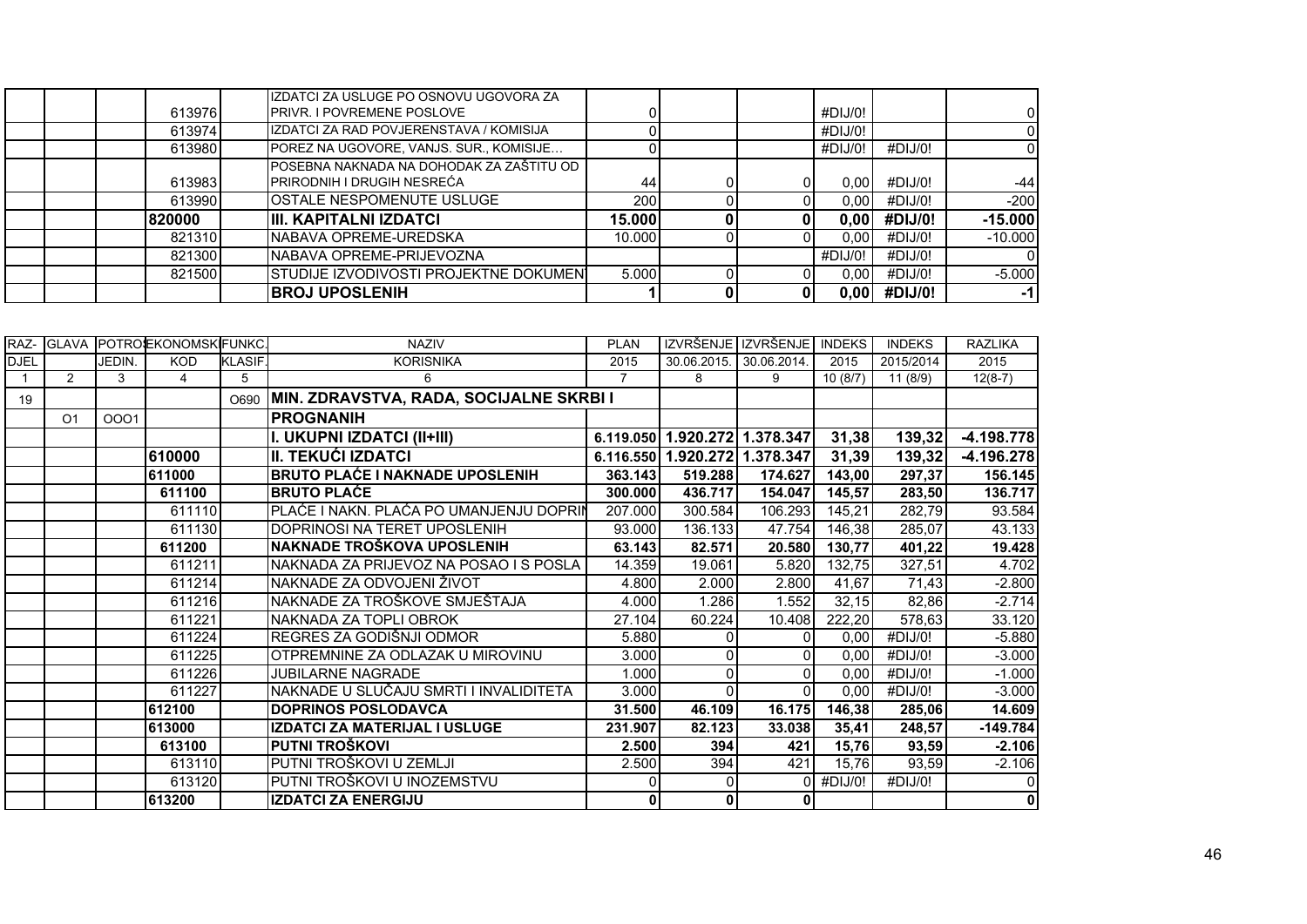| 613211 | IZDATCI ZA ELEKTRIČNU ENERGIJU           | $\Omega$     | $\Omega$        | $\Omega$  |                |                     | $\mathbf 0$  |
|--------|------------------------------------------|--------------|-----------------|-----------|----------------|---------------------|--------------|
| 613300 | IZDATCI ZA KOMUNIKACIJU I KOMUN. USLUGI  | 7.000        | 2.159           | 2.135     | 30,84          | 101,12              | $-4.841$     |
| 613311 | IZDATCI ZA TEL. I POŠTANSKE USLUGE (PTT) | 7.000        | 2.159           | 2.135     | 30,84          | 101,12              | $-4.841$     |
| 613400 | <b>IZDATCI ZA MATERIJAL</b>              | 3.500        | 1.475           | 1.128     | 42,14          | 130,76              | $-2.025$     |
| 613410 | IZDATCI ZA ADMINISTRATIVNI MATERIJAL     | 2.500        | 1.475           | 1.128     | 59,00          | 130,76              | $-1.025$     |
| 613430 | IZDATCI ZA OBRAZOVNI MATERIJAL           | 1.000        | $\Omega$        | $\Omega$  | 0,00           | #DIJ/0!             | $-1.000$     |
| 613500 | <b>USLUGE PRIJEVOZA I GORIVA</b>         | 9.000        | 4.385           | 4.419     | 48,72          | 99,23               | $-4.615$     |
| 613700 | <b>TEKUĆE ODRŽAVANJE</b>                 | 5.000        | 1.229           | 987       | 24,58          | 124,52              | $-3.771$     |
| 613800 | <b>IZDATCI ZA OSIGURANJE</b>             | 3.000        | 0               | 620       | 0,00           | 0,00                | $-3.000$     |
|        | REPREZENT, VANJSKA SURADNJA,             |              |                 |           |                |                     |              |
| 613900 | <b>HONORAR I POREZ</b>                   | 201.907      | 72.481          | 23.328    | 35,90          | 310,70              | $-129.426$   |
| 613910 | <b>IZDATCI ZA INFORMIRANJE</b>           | 4.000        | 1.396           | 601       | 34,90          | $\overline{232,28}$ | $-2.604$     |
| 613910 | IZDATCI ZA REPREZENTACIJU                | 6.000        | 1.958           | 1.139     | 32,63          | 171,91              | $-4.042$     |
| 613920 | IZDATCI ZA STRUČNO OBRAZOVANJE           | $\Omega$     | 140             |           | $0$ #DIJ/0!    | #DIJ/0!             | 140          |
| 613961 | <b>ZATEZNE KAMATE</b>                    | $\Omega$     | 340             | $\Omega$  | #DIJ/0!        | #DIJ/0!             | 340          |
| 613973 | <b>IZDACI ZA VOLONTERSKI RAD</b>         | 115.000      | 37.325          | $\Omega$  | 32,46          | #DIJ/0!             | $-77.675$    |
|        | IZDATCI ZA USLUGE PO OSNOVU UGOVORA ZA   |              |                 |           |                |                     |              |
| 613976 | PRIVR. I POVREMENE POSLOVE               | 24.200       | 12.548          | 8.540     | 51,85          | 146,93              | $-11.652$    |
| 613974 | IZDATCI ZA RAD POVJERENSTAVA/KOMISIJA    | 21.500       | 5.542           | 7.926     | 25,78          | 69,92               | $-15.958$    |
|        | POREZI NA UGOVORE, VANJSKU SURADNJU,     |              |                 |           |                |                     |              |
| 613980 | KOMISIJE                                 | 29.368       | 11.440          | 4.499     | 38,95          | 254,28              | $-17.928$    |
|        | POSEBNA NAKNADA NA DOHODAK ZA ZAŠTITU OD |              |                 |           |                |                     |              |
| 613983 | PRIRODNIH I DRUGIH NESREĆA               | 1.839        | 1.710           | 623       | 92,99          | 274,48              | $-129$       |
| 613991 | OSTALE NEPOMENUTE USLUGE                 | $\Omega$     | $\overline{82}$ |           | $0$ #DIJ/0!    | #DIJ/0!             | 82           |
| 614000 | <b>TEKUĆI PRIJENOSI/POTPORE</b>          | 4.790.000    | 1.272.752       | 1.154.507 | 26,57          | 110,24              | $-3.517.248$ |
| 614170 | POTPORE ZA ZDRAVSTVENE INSTITUCIJE       | 500.000      | 7.000           | 6.000     | 1,40           | 116,67              | $-493.000$   |
| 614162 | POTPORA ZA ŽUP.ZAVOD ZA ZAPOŠLJAVANJE    | $\mathbf 0$  | $\Omega$        |           | $0$ #DIJ/0!    | #DIJ/0!             |              |
| 614229 | POMOĆ ZA UPOŠLJAVANJE PRIPRAVNIKA        | 1.460.000    |                 |           | 0,00           | #DIJ/0!             | $-1.460.000$ |
| 614223 | NAVČANE NAKNADE NEZAPOSLENIMA            | $\Omega$     |                 |           | #DIJ/0!        | #DIJ/0!             | $\Omega$     |
| 614231 | BENIFICIJE ZA SOCIJALNU ZAŠTITU          | 1.180.000    | 581.462         | 488.137   | 49,28          | 119,12              | -598.538     |
| 614239 | <b>CIVILNE ŽRTVE RATA</b>                | 350.000      | 142.191         | 115.038   | 40,63          | 123,60              | $-207.809$   |
| 614233 | <b>IZDATCI ZA RASELJENE OSOBE</b>        | 270.000      |                 |           | 0,00           | #DIJ/0!             | $-270.000$   |
| 614324 | TRANSFER UDRUGAMA GRAĐANA                | 30.000       | 2.700           | 2.500     | 9,00           | 108,00              | $-27.300$    |
| 614229 | PORODILJSKI DOPUST                       | 1.000.000    | 534.899         | 438.062   | 53,49          | 122,11              | $-465.101$   |
| 614222 | NOVČANA POMOĆ INVALIDNIM OSOBAMA         | $\mathbf{0}$ | $\Omega$        |           | 74.420 #DIJ/0! | 0,00                | $\Omega$     |
| 614239 | OSTALE POTPORE POJEDINCIMA               | $\Omega$     | 4.500           | 28.903    | #DIJ/0!        | 15,57               | 4.500        |
| 614814 | IZVRŠENJE SUDSKIH PRESUDA                | $\mathbf 0$  | $\overline{0}$  |           | 1.447 #DIJ/0!  | 0,00                | $\mathbf 0$  |
| 614127 | POTPORE ZA KOMISIJE NA DRŽ.RAZINI-INSTIT | $\mathbf{0}$ | $\Omega$        |           | $0$ #DIJ/0!    | #DIJ/0!             |              |
| 615121 | KAP.POTPORE ZA ZDRAVSTVO-ŽUP.BOLNICA     | 700.000      | $\mathbf{0}$    | $\Omega$  | 0,00           | #DIJ/0!             | $-700.000$   |
| 616300 | KAMATA NA DOMAĆA POZAJMLJIVANJA          | $\mathbf 0$  | $\mathbf{0}$    |           | $0$ #DIJ/0!    | #DIJ/0!             | $\pmb{0}$    |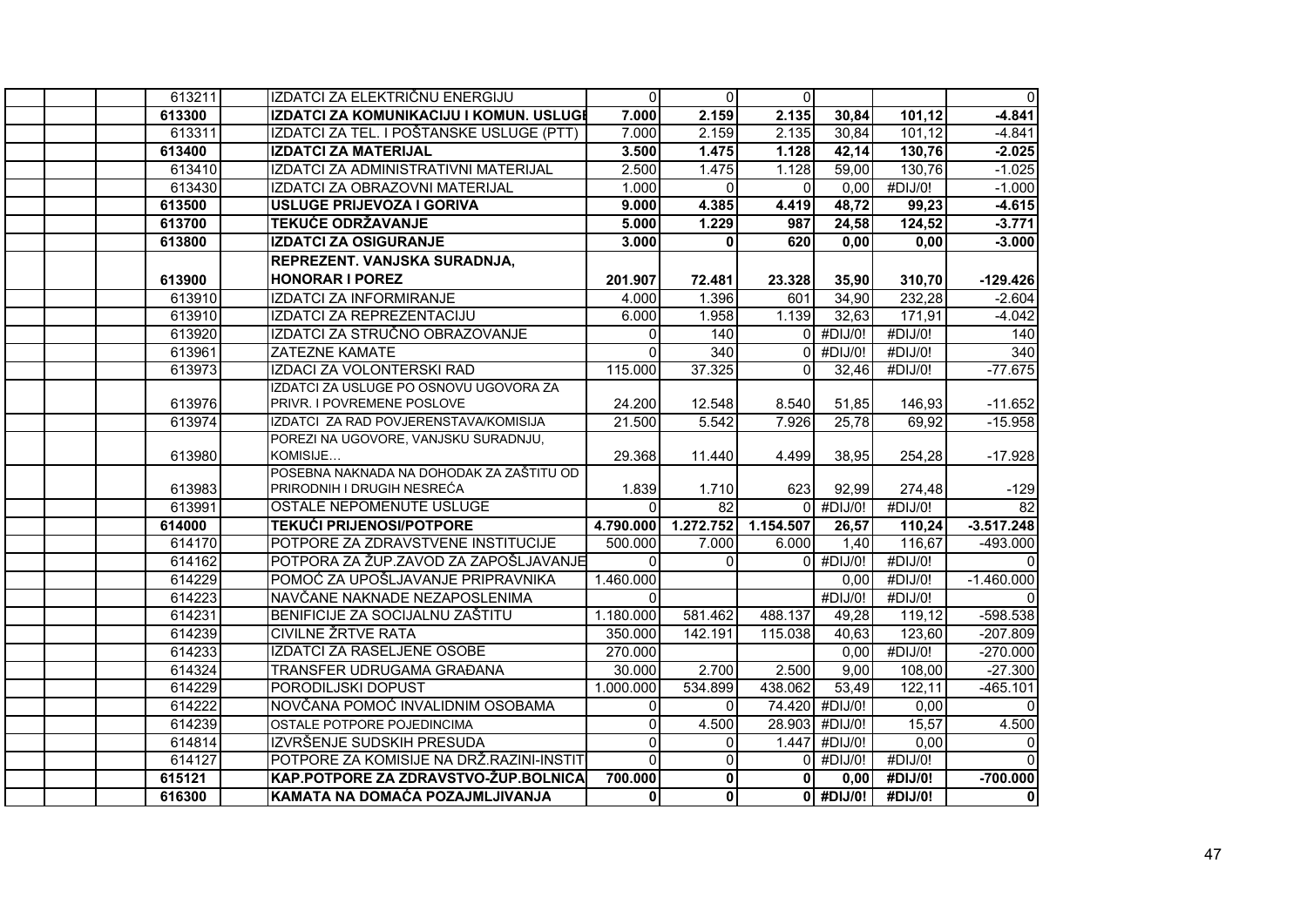|  | 820000 | <b>IIII. KAPITALNI RASHODI</b>         | ∠.500! | 01   | 100.C   | #DIJ/0! | $-2.500$ |
|--|--------|----------------------------------------|--------|------|---------|---------|----------|
|  | 821310 | INABAVA OPREME-UREDSKA                 | 2.500  |      | 0.001   | #DIJ/O! | $-2.500$ |
|  | 821300 | INABAVA OPREME-PRIJEVOZNA              |        |      | #DIJ/0! | #DIJ/O! |          |
|  | 823300 | <b>IOTPLATA DOMACEG POZAJMLJIVANJA</b> |        |      | #DIJ/0! | #DIJ/O! |          |
|  |        | <b>BROJ UPOSLENIH</b>                  | 14     | 13 I | 78,57   | 84,62   | -31      |

| RAZ-         |                |        | GLAVA POTROEKONOMSKIFUNKC |               | <b>NAZIV</b>                             | <b>PLAN</b>    |             | IZVRŠENJE IZVRŠENJE | <b>INDEKS</b> | <b>INDEKS</b> | <b>RAZLIKA</b> |
|--------------|----------------|--------|---------------------------|---------------|------------------------------------------|----------------|-------------|---------------------|---------------|---------------|----------------|
| <b>DJEL</b>  |                | JEDIN. | <b>KOD</b>                | <b>KLASIF</b> | <b>KORISNIKA</b>                         | 2015           | 30.06.2015. | 30.06.2014.         | 2015          | 2015/2014     | 2015           |
| $\mathbf{1}$ | $\overline{2}$ | 3      | $\overline{4}$            | 5             | 6                                        | $\overline{7}$ | 8           | 9                   | 10(8/7)       | 11 (8/9)      | $12(8-7)$      |
| 20           |                |        |                           | O690          | UPRAVA ZA PITANJE BRANITELJA             |                |             |                     |               |               |                |
|              | O <sub>1</sub> | 0001   |                           |               | <b>UPRAVA ZA PITANJE BRANITELJA</b>      |                |             |                     |               |               |                |
|              |                |        |                           |               | I. UKUPNI IZDATCI (II+III)               | 1.465.326      | 277.699     | 309.829             | 18,95         | 89,63         | $-1.187.627$   |
|              |                |        | 610000                    |               | <b>II. TEKUĆI IZDATCI</b>                | 1.453.826      | 277.699     | 309.829             | 19, 10        | 89,63         | $-1.176.127$   |
|              |                |        | 611000                    |               | <b>BRUTO PLAĆE I NAKNADE UPOSLENIH</b>   | 224.200        | 94.251      | 121.578             | 42,04         | 77,52         | $-129.949$     |
|              |                |        | 611100                    |               | <b>BRUTO PLACE</b>                       | 180.000        | 79.419      | 101.913             | 44,12         | 77,93         | $-100.581$     |
|              |                |        | 611110                    |               | PLAĆE I NAKN. PLAĆA PO UMANJENJU DOPRIN  | 124.200        | 54.799      | 70.320              | 44,12         | 77,93         | $-69.401$      |
|              |                |        | 611130                    |               | DOPRINOSI NA TERET UPOSLENIH             | 55.800         | 24.620      | 31.593              | 44,12         | 77,93         | $-31.180$      |
|              |                |        | 611200                    |               | NAKNADE TROŠKOVA UPOSLENIH               | 44.200         | 14.832      | 19.665              | 33,56         | 75,42         | $-29.368$      |
|              |                |        | 611211                    |               | NAKNADA ZA PRIJEVOZ NA POSAO I S POSLA   | 15.000         | 5.297       | 7.550               | 35,31         | 70,16         | $-9.703$       |
|              |                |        | 611221                    |               | NAKNADA ZA TOPLI OBROK                   | 15.000         | 7.032       | 9.584               | 46,88         | 73,37         | $-7.968$       |
|              |                |        | 611224                    |               | REGRES ZA GODIŠNJI ODMOR                 | 4.200          | $\Omega$    | $\Omega$            | 0,00          | #DIJ/0!       | $-4.200$       |
|              |                |        | 611226                    |               | <b>JUBILARNE NAGRADE</b>                 | <sup>0</sup>   |             |                     | #DIJ/0!       | #DIJ/0!       | $\Omega$       |
|              |                |        | 611227                    |               | NAKNADE U SLUČAJU SMRTI I INVALIDITETA   | 10.000         | 2.503       | 2.531               | 25,03         | 98,89         | $-7.497$       |
|              |                |        | 612100                    |               | <b>DOPRINOS POSLODAVCA</b>               | 18.900         | 8.339       | 10.701              | 44,12         | 77,93         | $-10.561$      |
|              |                |        | 613000                    |               | IZDATCI ZA MATERIJAL I USLUGE            | 30.726         | 7.515       | 5.102               | 24,46         | 147,30        | $-23.211$      |
|              |                |        | 613100                    |               | PUTNI TROŠKOVI                           | 1.000          | $\mathbf 0$ | $\mathbf{0}$        | 0,00          | #DIJ/0!       | $-1.000$       |
|              |                |        | 613110                    |               | PUTNI TROŠKOVI U ZEMLJI                  | 1.000          | $\Omega$    | $\Omega$            | 0,00          | #DIJ/0!       | $-1.000$       |
|              |                |        | 613120                    |               | PUTNI TROŠKOVI U INOZEMSTVU              | $\Omega$       | $\Omega$    |                     | $0$ #DIJ/0!   |               | $\Omega$       |
|              |                |        | 613300                    |               | IZDATCI ZA KOMUNIKACIJU I KOMUN. USLUGI  | 4.000          | 1.423       | 1.713               | 42,83         | 83,07         | $-2.287$       |
|              |                |        | 613311                    |               | IZDATCI ZA TEL. I POŠTANSKE USLUGE (PTT) | 4.000          | 1.423       | 1.713               | 35,58         | 83,07         | $-2.577$       |
|              |                |        | 613400                    |               | <b>IZDATCI ZA MATERIJAL</b>              | 3.000          | 23          | 1.381               | 0,77          | 1,67          | $-2.977$       |
|              |                |        | 613410                    |               | IZDATCI ZA ADMINISTRATIVNI MATERIJAL     | 2.000          | 23          | 1.381               | 1,15          | 1,67          | $-1.977$       |
|              |                |        | 613430                    |               | IZDATCI ZA OBRAZOVNI MATERIJAL           | 1.000          | $\Omega$    | $\Omega$            | 0,00          | #DIJ/0!       | $-1.000$       |
|              |                |        | 613500                    |               | <b>USLUGE PRIJEVOZA I GORIVA</b>         | 3.500          | 1.652       | 434                 | 47,20         | 380,65        | $-1.848$       |
|              |                |        | 613700                    |               | <b>TEKUĆE ODRŽAVANJE</b>                 | 3.000          | 35          | 32                  | 1,17          | 109,38        | $-2.965$       |
|              |                |        | 613810                    |               | <b>IZDATCI ZA OSIGURANJE</b>             | 1.500          | 0           | $\mathbf{0}$        |               |               | $-1.500$       |
|              |                |        |                           |               | <b>UGOV. USLUGE, INFORMIRANJE,</b>       |                |             |                     |               |               |                |
|              |                |        | 613900                    |               | REPREZENT. VANJSKA SURADNJA,             | 14.726         | 4.382       | 1.542               | 29,76         | 284,18        | $-10.344$      |
|              |                |        | 613910                    |               | <b>IZDATCI ZA INFORMIRANJE</b>           | 1.000          | $\Omega$    | 592                 | 0,00          | 0,00          | $-1.000$       |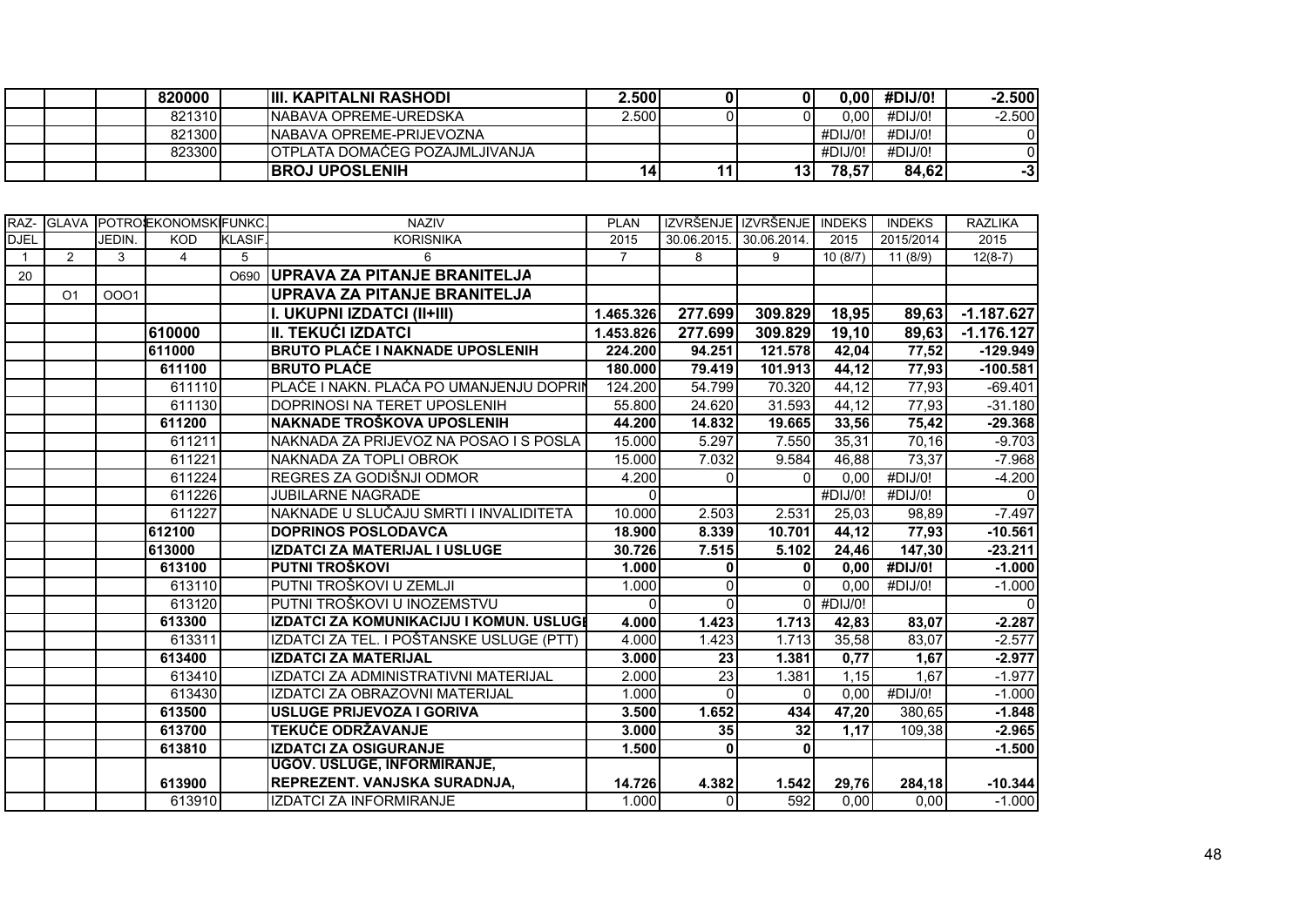| 613914 | IZDATCI ZA REPREZENTACIJU                         | 1.500   | 2.259   | ΩI              | 150,60  | #DIJ/0! | 759            |
|--------|---------------------------------------------------|---------|---------|-----------------|---------|---------|----------------|
| 613920 | IZDATCI ZA STRUČNO OBRAZOVANJE                    | 1.000   | 246     | 491             | 24,60   | 50,10   | $-754$         |
|        | IZDATCI ZA USLUGE PO OSNOVU UGOVORA ZA            |         |         |                 |         |         |                |
| 613976 | <b>IPRIVR. I POVREMENE POSLOVE</b>                |         |         |                 | #DIJ/O! | #DIJ/0! | $\overline{0}$ |
| 613974 | IZDATCI ZA RAD KOMISIJA/POVJERENSTAVA             | 4.550   | 1.537   |                 | 33,78   | #DIJ/0! | $-3.013$       |
|        | POREZI NA UGOVORE, VANJS.SURADNJU,                |         |         |                 |         |         |                |
| 613980 | KOMISIJE                                          | 1.032   |         |                 | 0,00    | #DIJ/0! | $-1.032$       |
|        | POSEBNA NAKNADA ZA ZAŠTITU OD PRIRODNIH I         |         |         |                 |         |         |                |
| 613983 | <b>DRUGIH NESREĆA</b>                             | 644     | 258     | 334             | 40,06   | 77,25   | $-386$         |
| 613991 | OSTALE NESPOMENUTE USLUGE                         | 5.000   | 82      | 125             | 1,64    | 65,60   | $-4.918$       |
| 614000 | <b>TEKUĆI PRIJENOSI/POTPORE</b>                   | 380.000 | 167.594 | 171.570         | 44,10   | 97,68   | $-212.406$     |
|        | IZDATCI ZA VOJNE INVALIDE. RANJENE                |         |         |                 |         |         |                |
| 614232 | <b>BRANITELJE I OBITELJI POGINULIH BRANITELJA</b> | 230,000 | 92.594  | 96.596          | 40,26   | 95,86   | $-137.406$     |
| 614311 | POTPORE NEPROFITNIM ORGANIZACIJAMA                |         |         |                 | #DIJ/0! | #DIJ/0! |                |
| 614324 | TRANSFER UDRUGAMA GRAĐANA                         | 150.000 | 75.000  | 74.974          | 50,00   | 100,03  | $-75.000$      |
| 615000 | <b>IKAPITALNE POTPORE</b>                         | 800.000 |         | 878             | 0,00    | 0,00    | $-800.000$     |
| 615211 | KAPITALNE POTPORE POJEDINCIMA(VOJ.INV.            | 800.000 |         | 878             | 0,00    | 0,00    | $-800.000$     |
| 616300 | KAMATA NA DOMAĆA POZAJMLJIVANJA                   |         |         |                 | #DIJ/0! | #DIJ/0! | 0              |
| 820000 | III. KAPITALNI IZDATCI                            | 11.500  |         | 0               | 0,00    | #DIJ/0! | $-11.500$      |
| 821310 | NABAVA OPREME                                     | 1.500   |         | $\Omega$        | 0,00    | #DIJ/0! | $-1.500$       |
| 821624 | INVESTICIJSKO ODRŽAVANJE ZGRADA                   | 10.000  |         |                 | 0,00    | #DIJ/0! | $-10.000$      |
| 823300 | OTPLATA DOMAĆEG POZAJMLJIVANJA                    |         |         |                 | #DIJ/0! | #DIJ/0! | 0              |
|        | <b>BROJ UPOSLENIH</b>                             | 10      | 8       | 10 <sub>l</sub> | 80,00   | 80,00   | $-2$           |

|             | RAZ- GLAVA     |        | POTROSEKONOMSKIFUNKC. |         | <b>NAZIV</b>                            | <b>PLAN</b> | IZVRŠEN     | IZVRŠENJE   | <b>INDEKS</b> | <b>INDEKS</b> | <b>RAZLIKA</b> |
|-------------|----------------|--------|-----------------------|---------|-----------------------------------------|-------------|-------------|-------------|---------------|---------------|----------------|
| <b>DJEL</b> |                | JEDIN. | <b>KOD</b>            | KLASIF. | <b>KORISNIKA</b>                        | 2015        | 30.06.2015. | 30.06.2014. | 2015          | 2015/2014     | 2015           |
|             |                | 3      |                       | 5       | 6                                       |             | 8           | 9           | 10(8/7)       | 11(8/9)       | $12(8-7)$      |
| 21          |                |        |                       | 1330    | UPRAVA ZA GEODETSKE I IMOVINSKO-PRAVNE  |             |             |             |               |               |                |
|             | O <sub>1</sub> | 0001   |                       |         | <b>POSLOVE</b>                          |             |             |             |               |               |                |
|             |                |        |                       |         | I. UKUPNI IZDATCI (II+III)              | 100.495     | 37.063      | 41.608      | 36,88         | 89,08         | $-63.432$      |
|             |                |        | 610000                |         | III.TEKUĆI IZDATCI                      | 98.495      | 37.063      | 41.608      | 37,63         | 89,08         | $-61.432$      |
|             |                |        | 611000                |         | <b>BRUTO PLAĆE I NAKNADE UPOSLENIH</b>  | 76.768      | 31.767      | 34.345      | 41,38         | 92,49         | $-45.001$      |
|             |                |        | 611100                |         | <b>IBRUTO PLAĆE</b>                     | 62.500      | 26.739      | 29.349      | 42.78         | 91,11         | $-35.761$      |
|             |                |        | 611110                |         | PLAĆE I NAKN. PLAĆA PO UMANJENJU DOPRIN | 43.125      | 18.450      | 20.251      | 42,78         | 91,11         | $-24.675$      |
|             |                |        | 611130                |         | IDOPRINOSI NA TERET UPOSLENIH           | 19.375      | 8.289       | 9.098       | 42,78         | 91,11         | $-11.086$      |
|             |                |        | 611200                |         | NAKNADE TROŠKOVA UPOSLENIH              | 14.268      | 5.028       | 4.996       | 35,24         | 100,64        | $-9.240$       |
|             |                |        | 611211                |         | NAKNADA ZA PRIJEVOZ NA POSAO I S POSLA  | 4.200       | 2.100       | 2.100       | 50.00         | 100.00        | $-2.100$       |
|             |                |        | 611221                |         | NAKNADA ZA TOPLI OBROK                  | 5.808       | 2.928       | 2.896       | 50,41         | 101,10        | $-2.880$       |
|             |                |        | 611224                |         | REGRES ZA GODIŠNJI ODMOR                | .260        |             | 01          | 0.00          | #DIJ/0!       | $-1.260$       |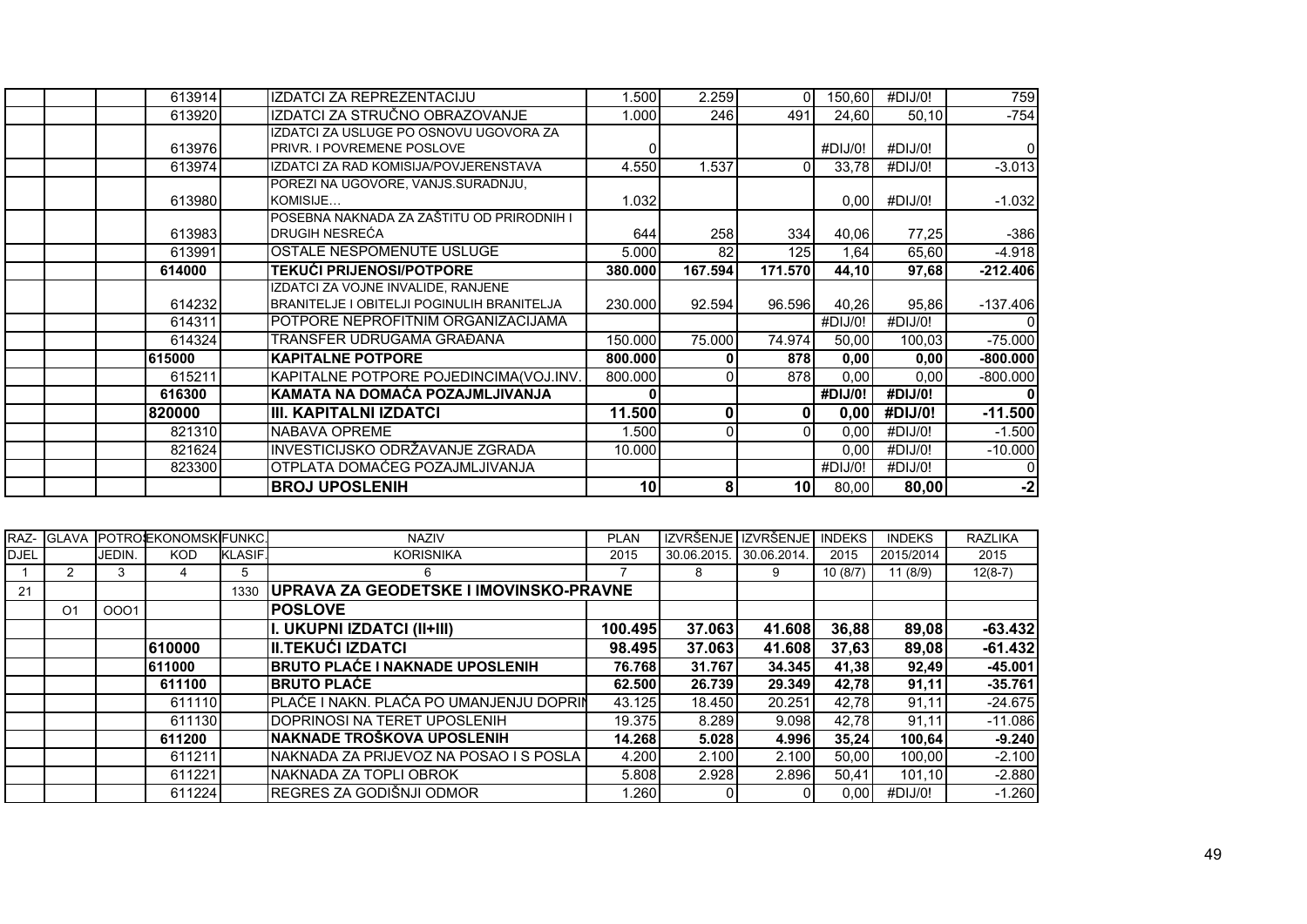| 611226 | <b>JUBILARNE NAGRADE</b>                                               | $\Omega$ | $\overline{0}$  |                 | $0$ #DIJ/0!   | #DIJ/0!          | $\Omega$             |
|--------|------------------------------------------------------------------------|----------|-----------------|-----------------|---------------|------------------|----------------------|
| 611227 | NAKNADE U SLUČAJU SMRTI I INVALIDITETA                                 | 3.000    | $\Omega$        | $\Omega$        | 0,00          | #DIJ/0!          | $-3.000$             |
| 612100 | <b>DOPRINOS POSLODAVCA</b>                                             | 6.563    | 2.808           | 3.082           | 42,79         | 91,11            | $-3.755$             |
| 613000 | IZDATCI ZA MATERIJAL I USLUGE                                          | 15.164   | 2.488           | 4.181           | 16,41         | 59,51            | $-12.676$            |
| 613100 | <b>PUTNI TROŠKOVI</b>                                                  | 1.000    | $\mathbf{0}$    | 0               | 0,00          |                  | $-1.000$             |
| 613110 | PUTNI TROŠKOVI U ZEMLJI                                                | 500      | $\Omega$        | ΩI              | 0,00          |                  | $-500$               |
| 613120 | PUTNI TROŠKOVI U INOZEMSTVU                                            | 500      | $\Omega$        | $\Omega$        | 0,00          |                  | $-500$               |
| 613200 | <b>IZDATCI ZA ENERGIJU</b>                                             | 4.000    | 452             | 1.133           | 11,30         | 39,89            | $-3.548$             |
| 613211 | IZDATCI ZA ELEKTRIČNU ENERGIJU                                         | 4.000    | 452             | 1.133           | 11,30         | 39,89            | $-3.548$             |
| 613212 | IZDATCI ZA CENTRALNO GRIJANJE                                          | $\Omega$ | $\mathbf{0}$    | $\Omega$        | #DIJ/0!       | #DIJ/0!          | $\Omega$             |
| 613300 | IZDATCI ZA KOMUNIKACIJU I KOMUN. USLUGI                                | 2.500    | 726             | 963             | 29,04         | 75,39            | $-1.774$             |
| 613311 | IZDATCI ZA TEL. I POŠTANSKE USLUGE (PTT)                               | 2.500    | 726             | 963             | 29,04         | 75,39            | $-1.774$             |
| 613400 | <b>IZDATCI ZA MATERIJAL</b>                                            | 2.000    | 665             | 230             | 33,25         | 289,13           | $-1.335$             |
| 613410 | IZDATCI ZA ADMINISTRATIVNI MATERIJAL                                   | 1.000    | 435             | $\Omega$        | 43,50         | #DIJ/0!          | $-565$               |
| 613430 | IZDATCI ZA OBRAZOVNI MATERIJAL                                         | 1.000    | 230             | 230             | 23,00         | 100,00           | $-770$               |
| 613500 | USLUGE PRIJEVOZA I GORIVA                                              | 500      | $\overline{71}$ | 58              | 14,20         | 122,41           | $-429$               |
| 613600 | UNAJMLJIVANJE IMOVINE I OPREME                                         | n        | $\mathbf{0}$    | ΩI              | #DIJ/0!       | #DIJ/0!          | $\Omega$             |
| 613710 | <b>TEKUĆE ODRŽAVANJE</b>                                               | 500      | $\overline{50}$ | 47              | 10,00         | 106,38           | $-450$               |
|        | <b>UGOV. USLUGE, INFORMIRANJE,</b>                                     |          |                 |                 |               |                  |                      |
| 613900 | REPREZENT. VANJSKA SURADNJA,                                           | 4.664    | 524             | 1.750           | 11,23         | 29,94            | $-4.140$             |
| 613910 | IZDATCI ZA INFORMIRANJE                                                | 1.000    | $\Omega$        | $\Omega$        | 0,00          | #DIJ/0!          | $-1.000$             |
| 613910 | IZDATCI ZA REPREZENTACIJU                                              | 500      | $\Omega$        | $\Omega$        | 0,00          | #DIJ/0!          | $-500$               |
| 613920 | IZDATCI ZA STRUČNO OBRAZOVANJE                                         | $\Omega$ | $\Omega$        |                 | $0$ #DIJ/0!   |                  |                      |
|        | IZDATCI ZA USLUGE PO OSNOVU UGOVORA ZA                                 |          |                 |                 |               |                  |                      |
| 613976 | PRIVR. I POVREMENE POSLOVE                                             | 1.650    | 300             | 1.400           | 18,18         |                  | $-1.350$             |
| 613974 | IZDATCI ZA RAD KOMISIJA/POVJERENSTAVA                                  | $\Omega$ |                 |                 | #DIJ/0!       |                  |                      |
|        | POREZI NA UGOVORE, VANJSKU SURADNJU,                                   |          |                 |                 |               |                  |                      |
| 613980 | KOMISIJE                                                               | 290      | 52              | 247             | 17,93         |                  | $-238$               |
|        | POSEBNA NAKNADA NA DOHODAK ZA ZAŠTITU OD<br>PRIRODNIH I DRUGIH NESREĆA |          |                 |                 |               |                  |                      |
| 613983 | IZDATCI ZA NESPOMENUTE USLUGE I DAŽBINE                                | 224      | 90<br>82        | 103<br>$\Omega$ | 40,18<br>8,20 | 87,38<br>#DIJ/0! | $-134$               |
| 613990 | <b>KAPITALNI PRIJENOSI/POTPORE</b>                                     | 1.000    |                 |                 |               |                  | $-918$               |
| 615100 | KAPITALNE POTPORE OPĆINAMA                                             | 0        | $\mathbf 0$     | ΩI              | #DIJ/0!       |                  | $\bf{0}$<br>$\Omega$ |
| 615100 |                                                                        | $\Omega$ |                 |                 | #DIJ/0!       |                  |                      |
| 820000 | <b>III. KAPITALNI IZDATCI</b>                                          | 2.000    | $\mathbf 0$     | $\mathbf{0}$    | 0,00          |                  | $-2.000$             |
| 821310 | NABAVA OPREME-UREDSKA                                                  | 2.000    | $\overline{0}$  | $\Omega$        | 0,00          |                  | $-2.000$             |
|        | <b>BROJ UPOSLENIH</b>                                                  | 3        | 3               | 3 <sup>1</sup>  | 100,00        | 100,00           | $\mathbf 0$          |

| <b>IRA2</b> | AV A<br>$\mathsf{L}$ | . IPOTRO <b>J</b> | :Konomsk <b>i</b> fl | UNKC.                        | <b>NAZIV</b>     | <b>LAN</b><br>D. | .ZVRS<br><b>ENJE</b><br>וכא<br>$\mathbf{z}$ | ∎IZVRSEN<br>NJE.<br>ᄂᄭ | <b>INDEKS</b>   | <b>INDEKS</b> | <b>RAZLIKA</b> |
|-------------|----------------------|-------------------|----------------------|------------------------------|------------------|------------------|---------------------------------------------|------------------------|-----------------|---------------|----------------|
| 'IDJEL      |                      | JEDIN.            | KOD                  | <b>ASIF</b><br>11.ZT<br>nLA. | <b>KORISNIKA</b> | 2015             | .2015.<br>30.06.20                          | 30.06.2014.            | 2015<br>$\cdot$ | 2015/2014     | 2015           |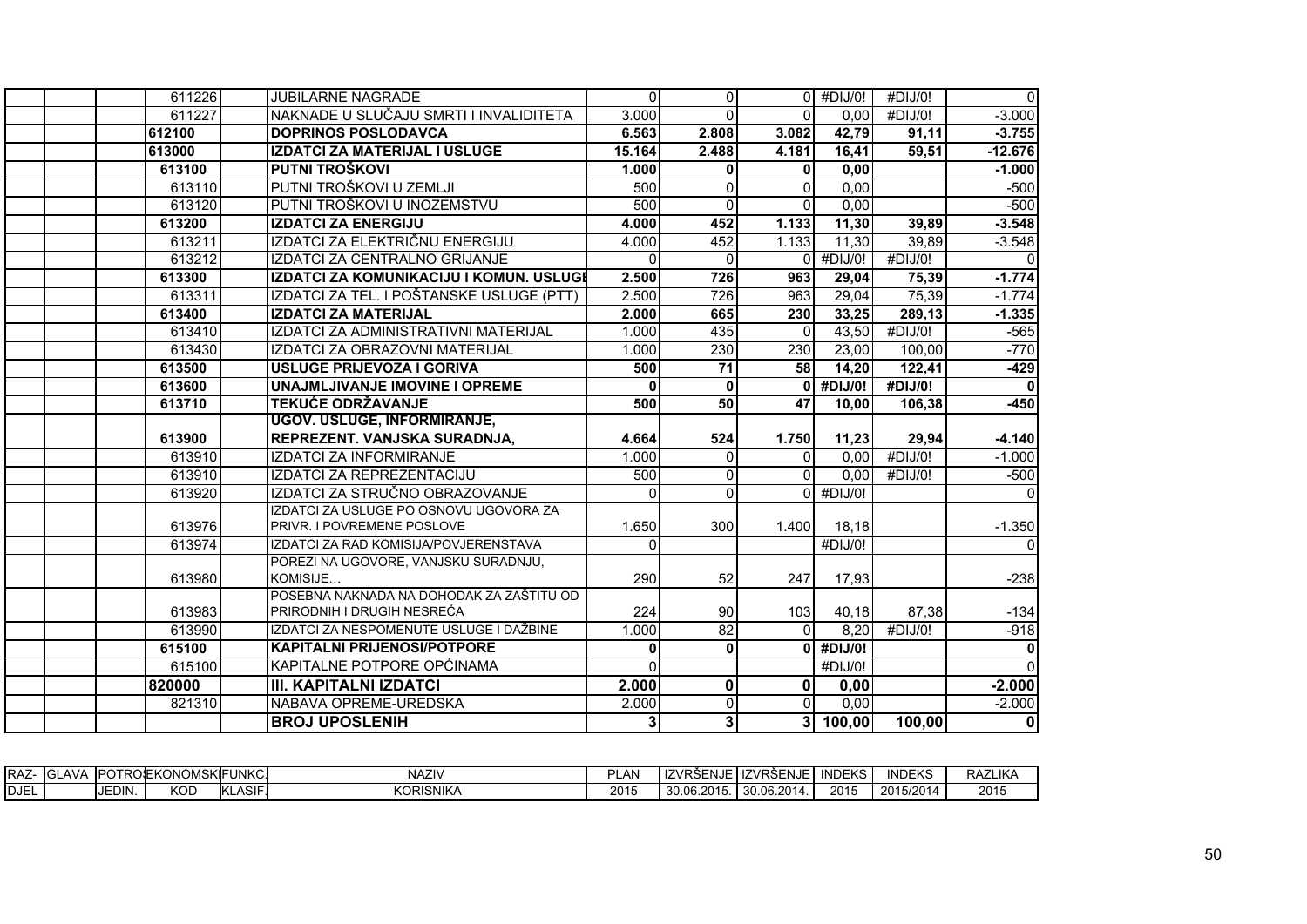| $\mathbf{1}$ | 2              | 3    | $\overline{4}$ | 5    | 6                                        | $\overline{7}$   | 8            | 9            | 10(8/7) | 11 (8/9)              | $12(8-7)$               |
|--------------|----------------|------|----------------|------|------------------------------------------|------------------|--------------|--------------|---------|-----------------------|-------------------------|
| 22           |                |      |                | 1490 | <b>DIREKCIJA ROBNIH REZERVI</b>          |                  |              |              |         |                       |                         |
|              | O <sub>1</sub> | 0001 |                |      | <b>DIREKCIJA ROBNIH REZERVI</b>          |                  |              |              |         |                       |                         |
|              |                |      |                |      | I. UKUPNI IZDATCI (II+III)               | 216.338          | 31.659       | 30.321       | 14,63   | 104,41                | $-184.679$              |
|              |                |      | 610000         |      | <b>II. TEKUĆI IZDATCI</b>                | 65.338           | 31.474       | 30.321       | 48,17   | 103,80                | $-33.864$               |
|              |                |      | 611000         |      | <b>BRUTO PLAĆE I NAKNADE UPOSLENIH</b>   | 41.532           | 17.463       | 17.751       | 42,05   | 98,38                 | $-24.069$               |
|              |                |      | 611100         |      | <b>BRUTO PLAĆE</b>                       | 31.000           | 13.681       | 15.049       | 44,13   | 90,91                 | $-17.319$               |
|              |                |      | 611110         |      | PLAĆE I NAKN. PLAĆA PO UMANJENJU DOPRIN  | 21.390           | 9.440        | 10.384       | 44,13   | 90,91                 | $-11.950$               |
|              |                |      | 611130         |      | DOPRINOSI NA TERET UPOSLENIH             | 9.610            | 4.241        | 4.665        | 44,13   | 90,91                 | $-5.369$                |
|              |                |      | 611200         |      | <b>NAKNADE TROŠKOVA UPOSLENIH</b>        | 10.532           | 3.782        | 2.702        | 35,91   | 139,97                | $-6.750$                |
|              |                |      | 611211         |      | NAKNADA ZA PRIJEVOZ NA POSAO I S POSLA   | 4.200            | 2.041        | 1.854        | 48,60   | 110,09                | $-2.159$                |
|              |                |      | 611221         |      | NAKNADA ZA TOPLI OBROK                   | 2.992            | 912          | 848          | 30,48   | 107,55                | $-2.080$                |
|              |                |      | 611224         |      | REGRES ZA GODIŠNJI ODMOR                 | 840              | $\Omega$     | $\Omega$     | 0,00    | #DIJ/0!               | $-840$                  |
|              |                |      | 611226         |      | <b>JUBILARNE NAGRADE</b>                 | $\Omega$         | 829          |              | #DIJ/0! | #DIJ/0!               | 829                     |
|              |                |      | 611227         |      | NAKNADE U SLUČAJU SMRTI I INVALIDITETA   | 2.500            | $\Omega$     | $\Omega$     | 0,00    | #DIJ/0!               | $-2.500$                |
|              |                |      | 612100         |      | <b>DOPRINOS POSLODAVCA</b>               | 3.255            | 1.436        | 1.580        | 44,12   | 90,89                 | $-1.819$                |
|              |                |      | 613000         |      | <b>IZDATCI ZA MATERIJAL I USLUGE</b>     | 20.551           | 12.575       | 10.990       | 61,19   | 114,42                | $-7.976$                |
|              |                |      | 613100         |      | PUTNI TROŠKOVI                           | 500              | 50           | $\mathbf{0}$ | 10,00   | #DIJ/0!               | $-450$                  |
|              |                |      | 613110         |      | PUTNI TROŠKOVI U ZEMLJI                  | 500              | 50           | $\Omega$     | 10,00   | #DIJ/0!               | $-450$                  |
|              |                |      | 613300         |      | IZDATCI ZA KOMUNIKACIJU I KOMUN. USLUGI  | 2.000            | 1.025        | 241          | 51,25   | 425,31                | $-975$                  |
|              |                |      | 613311         |      | IZDATCI ZA TEL. I POŠTANSKE USLUGE (PTT) | 2.000            | 1.025        | 241          | 51,25   | 425,31                | $-975$                  |
|              |                |      | 613400         |      | <b>IZDATCI ZA MATERIJAL</b>              | 2.100            | 534          | $\mathbf{0}$ | 25,43   | #DIJ/0!               | $-1.566$                |
|              |                |      | 613410         |      | IZDATCI ZA ADMINISTRATIVNI MATERIJAL     | 1.700            | 534          | $\Omega$     | 31,41   | #DIJ/0!               | $-1.166$                |
|              |                |      | 613430         |      | IZDACI ZA OBRAZOVNI MATERIJAL            | 400              |              |              | 0,00    | #DIJ/0!               | $-400$                  |
|              |                |      | 613500         |      | USLUGE PRIJEVOZA I GORIVA                | 1.700            | 29           | $\mathbf{0}$ | 1,71    | #DIJ/0!               | $-1.671$                |
|              |                |      | 613700         |      | <b>TEKUĆE ODRŽAVANJE</b>                 | $\mathbf 0$      | $\mathbf{0}$ | $\mathbf{0}$ | #DIJ/0! | #DIJ/0!               | $\overline{\mathbf{0}}$ |
|              |                |      |                |      | <b>UGOV. USLUGE, INFORMIRANJE,</b>       |                  |              |              |         |                       |                         |
|              |                |      | 613900         |      | REPREZENT. VANJSKA SURADNJA,             | 14.251           | 10.937       | 10.749       | 76,75   | 101,75                | $-3.314$                |
|              |                |      | 613910         |      | <b>IZDATCI ZA INFORMIRANJE</b>           | 300              | $\Omega$     | $\Omega$     |         |                       | $-300$                  |
|              |                |      | 613910         |      | IZDATCI ZA REPREZENTACIJU                | $\overline{300}$ | 196          | 515          | 65,33   |                       | $-104$                  |
|              |                |      | 613920         |      | IZDATCI ZA STRUČNO OBRAZOVANJE           | $\Omega$         | 0            | $\Omega$     | #DIJ/0! |                       | $\Omega$                |
|              |                |      | 613976         |      | UGOVORI ZA PRIVR. I POVR.POSLOVE         | 11.469           | 8.988        | 8.625        | 78,37   |                       | $-2.481$                |
|              |                |      | 613974         |      | IZDATCI ZA RAD POVJERENSTAVA/KOMISIJA    | $\Omega$         |              |              | #DIJ/0! | $\overline{H}$ DIJ/0! | $\Omega$                |
|              |                |      |                |      | POREZI NA UGOVORE, VANJSKU SURADNJU,     |                  |              |              |         |                       |                         |
|              |                |      | 613980         |      | KOMISIJE                                 | 2.018            | 1.581        | 1.517        | 78,34   | 104,22                | $-437$                  |
|              |                |      |                |      | POSEBNA NAKNADA NA DOHODAK ZA ZAŠTITU OD |                  |              |              |         |                       |                         |
|              |                |      | 613983         |      | PRIRODNIH I DRUGIH NESREĆA               | 164              | 90           | 92           | 54,88   | 97,83                 | $-74$                   |
|              |                |      | 613990         |      | OSTALE NESPOMENUTE USLUGE                | $\Omega$         | 82           | $\Omega$     | #DIJ/O! | $\overline{H}$ DIJ/0! | 82                      |
|              |                |      | 820000         |      | <b>III. KAPITALNI IZDATCI</b>            | 151.000          | 185          | 0            | 0,12    |                       | $-150.815$              |
|              |                |      | 821310         |      | NABAVA OPREME - UREDSKA                  | 1.000            | 185          | $\mathbf 0$  | 18,50   |                       | $-815$                  |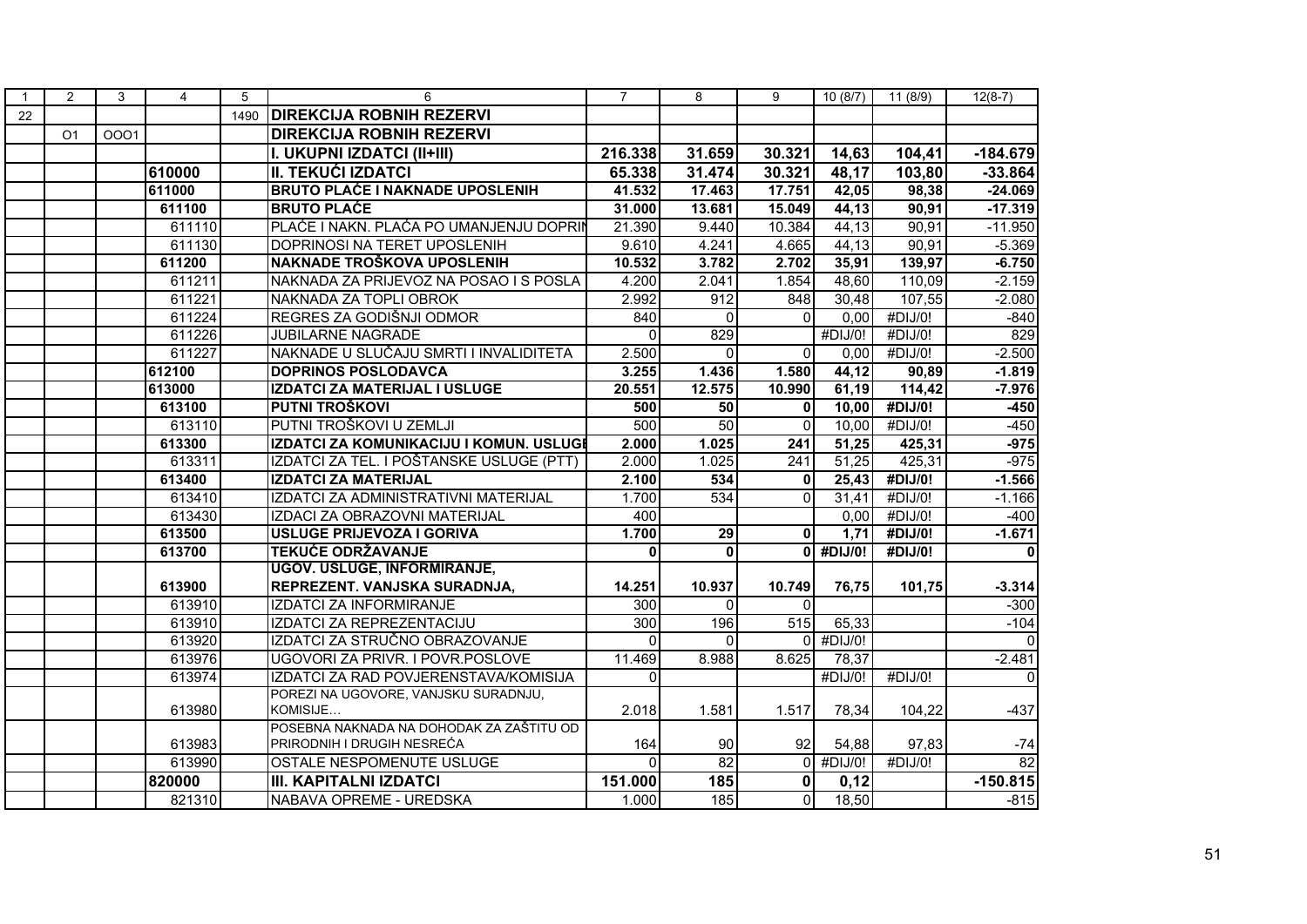|  | 821400 | <b>SREDSTAVA</b><br>. OST<br>$\sim$<br>∟NIH<br>`TALı.<br><b>INABAVA</b><br>.SIA!<br>- 11 - 11 | 150.000 | ЭI | 0.001 |        | $-150.000$ |
|--|--------|-----------------------------------------------------------------------------------------------|---------|----|-------|--------|------------|
|  |        | <b>UPOSLENIH</b><br><b>IBRC</b>                                                               |         |    | 50,00 | 100,00 |            |

|             |                |        | IRAZ- IGLAVA IPOTROJEKONOMSKIFUNKC. |               | <b>NAZIV</b>                                                         | <b>PLAN</b> |                  | IZVRŠENJE IZVRŠENJE INDEKS |         | <b>INDEKS</b>         | <b>RAZLIKA</b> |
|-------------|----------------|--------|-------------------------------------|---------------|----------------------------------------------------------------------|-------------|------------------|----------------------------|---------|-----------------------|----------------|
| <b>DJEL</b> |                | JEDIN. | <b>KOD</b>                          | <b>KLASIF</b> | <b>KORISNIKA</b>                                                     | 2015        |                  | 30.06.2015. 30.06.2014.    | 2015    | 2015/2014             | 2015           |
| 1           | $\overline{2}$ | 3      | $\overline{4}$                      | 5             | 6                                                                    | 7           | 8                | 9                          | 10(8/7) | 11(8/9)               | $12(8-7)$      |
| 23          |                |        |                                     | O320          | <b>URED ZA ZAKONODAVSTVO</b>                                         |             |                  |                            |         |                       |                |
|             | O <sub>1</sub> | 0001   |                                     |               | <b>URED ZA ZAKONODAVSTVO</b>                                         |             |                  |                            |         |                       |                |
|             |                |        |                                     |               | I. UKUPNI IZDATCI (II+III)                                           | 145.891     | 65.334           | 55.391                     | 44,78   | 117,95                | $-80.557$      |
|             |                |        | 610000                              |               | <b>II. TEKUĆI IZDATCI</b>                                            | 143.891     | 65.334           | 55.391                     | 45,41   | 117,95                | $-78.557$      |
|             |                |        | 611000                              |               | <b>BRUTO PLAĆE I NAKNADE UPOSLENIH</b>                               | 123.180     | 58.099           | 48.893                     | 47,17   | 118,83                | $-65.081$      |
|             |                |        | 611100                              |               | <b>BRUTO PLAĆE</b>                                                   | 100.000     | 49.315           | 43.153                     | 49,32   | 114,28                | $-50.685$      |
|             |                |        | 611110                              |               | PLAĆE I NAKN. PLAĆA PO UMANJENJU DOPRIN                              | 69.000      | 34.027           | 29.776                     | 49,31   | 114,28                | $-34.973$      |
|             |                |        | 611130                              |               | DOPRINOSI NA TERET UPOSLENIH                                         | 31.000      | 15.288           | 13.377                     | 49,32   | 114,29                | $-15.712$      |
|             |                |        | 611200                              |               | NAKNADE TROŠKOVA UPOSLENIH                                           | 23.180      | 8.784            | 5.740                      | 37,89   | 153,03                | $-14.396$      |
|             |                |        | 611211                              |               | NAKNADA ZA PRIJEVOZ NA POSAO I S POSLA                               | 8.400       | 4.200            | 2.100                      | 50,00   | 200,00                | $-4.200$       |
|             |                |        | 611221                              |               | NAKNADA ZA TOPLI OBROK                                               | 9.680       | 4.584            | 3.640                      | 47,36   | 125,93                | $-5.096$       |
|             |                |        | 611224                              |               | REGRES ZA GODIŠNJI ODMOR                                             | 2.100       | $\Omega$         | $\Omega$                   | 0,00    | #DIJ/0!               | $-2.100$       |
|             |                |        | 611226                              |               | <b>JUBILARNE NAGRADE</b>                                             | $\Omega$    | $\mathbf{0}$     | $\Omega$                   | #DIJ/0! |                       | $\Omega$       |
|             |                |        | 611227                              |               | NAKN. ZA SLUČAJ SMRTI I INVALIDITETA                                 | 3.000       | $\Omega$         | $\Omega$                   | 0,00    | #DIJ/0!               | $-3.000$       |
|             |                |        | 612100                              |               | <b>DOPRINOS POSLODAVCA</b>                                           | 10.500      | 5.178            | 4.531                      | 49,31   | 114,28                | $-5.322$       |
|             |                |        | 613000                              |               | IZDATCI ZA MATERIJAL I USLUGE                                        | 10.211      | 2.057            | 1.967                      | 20,14   | 104,58                | $-8.154$       |
|             |                |        | 613100                              |               | PUTNI TROŠKOVI                                                       | 1.500       | $\mathbf{0}$     | $\mathbf{0}$               | 0.00    | #DIJ/0!               | $-1.500$       |
|             |                |        | 613110                              |               | ÍPUTNI TROŠKOVI U ZEMLJI                                             | 1.500       | $\mathbf 0$      | $\Omega$                   | 0,00    | $\overline{H}$ DIJ/0! | $-1.500$       |
|             |                |        | 613120                              |               | PUTNI TROŠKOVI U INOZEMSTVU                                          | $\Omega$    | $\mathbf{0}$     | $\Omega$                   |         |                       | $\Omega$       |
|             |                |        | 613300                              |               | IZDATCI ZA KOMUNIKACIJU I KOMUN. USLUGI                              | 2.500       | 982              | 1.177                      | 39,28   | 83,43                 | $-1.518$       |
|             |                |        | 613311                              |               | IZDATCI ZA TEL. I POŠTANSKE USLUGE (PTT)                             | 2.500       | $\overline{982}$ | 1.177                      | 39,28   | 83,43                 | $-1.518$       |
|             |                |        | 613400                              |               | <b>IZDATCI ZA MATERIJAL</b>                                          | 1.500       | 230              | 230                        | 15,33   | 100,00                | $-1.270$       |
|             |                |        | 613410                              |               | IZDATCI ZA ADMINISTRATIVNI MATERIJAL                                 | 1.000       | $\Omega$         | $\Omega$                   | 0,00    | $\overline{H}$ DIJ/0! | $-1.000$       |
|             |                |        | 613430                              |               | IZDATCI ZA OBRAZOVNI MATERIJAL                                       | 500         | 230              | 230                        | 46,00   | 100,00                | $-270$         |
|             |                |        | 613500                              |               | <b>USLUGE PRIJEVOZA I GORIVA</b>                                     | 1.500       | $\overline{77}$  | 170                        | 5,13    | 45,29                 | $-1.423$       |
|             |                |        |                                     |               | <b>UGOV. USLUGE, INFORMIRANJE,</b>                                   |             |                  |                            |         |                       |                |
|             |                |        | 613900                              |               | REPREZENT. VANJSKA SURADNJA,                                         | 3.211       | 768              | 390                        | 23,92   | 196,92                | $-2.443$       |
|             |                |        | 613910                              |               | <b>IZDATCI ZA REPREZENTACIJU</b>                                     | 750         | 59               | $\overline{0}$             | 7,87    | #DIJ/0!               | $-691$         |
|             |                |        | 613910                              |               | IZDATCI ZA INFORMIRANJE                                              | 500         | 213              | $\overline{0}$             | 42,60   | #DIJ/0!               | $-287$         |
|             |                |        | 613920                              |               | USLUGE ZA STRUČNO OBRAZOVANJE                                        | 1.000       | $\Omega$         | $\Omega$                   | 0,00    | #DIJ/0!               | $-1.000$       |
|             |                |        | 613976                              |               | IZDATCI ZA USLUGE PO OSNOVU UGOVORA ZA<br>PRIVR. I POVREMENE POSLOVE | $\Omega$    | $\Omega$         | ΩI                         | #DIJ/0! | #DIJ/0!               | 0              |
|             |                |        | 613974                              |               | IZDATCI ZA RAD POVJERENSTAVA / KOMISIJA                              | 500         | 150              | $\Omega$                   | 30,00   | #DIJ/0!               | $-350$         |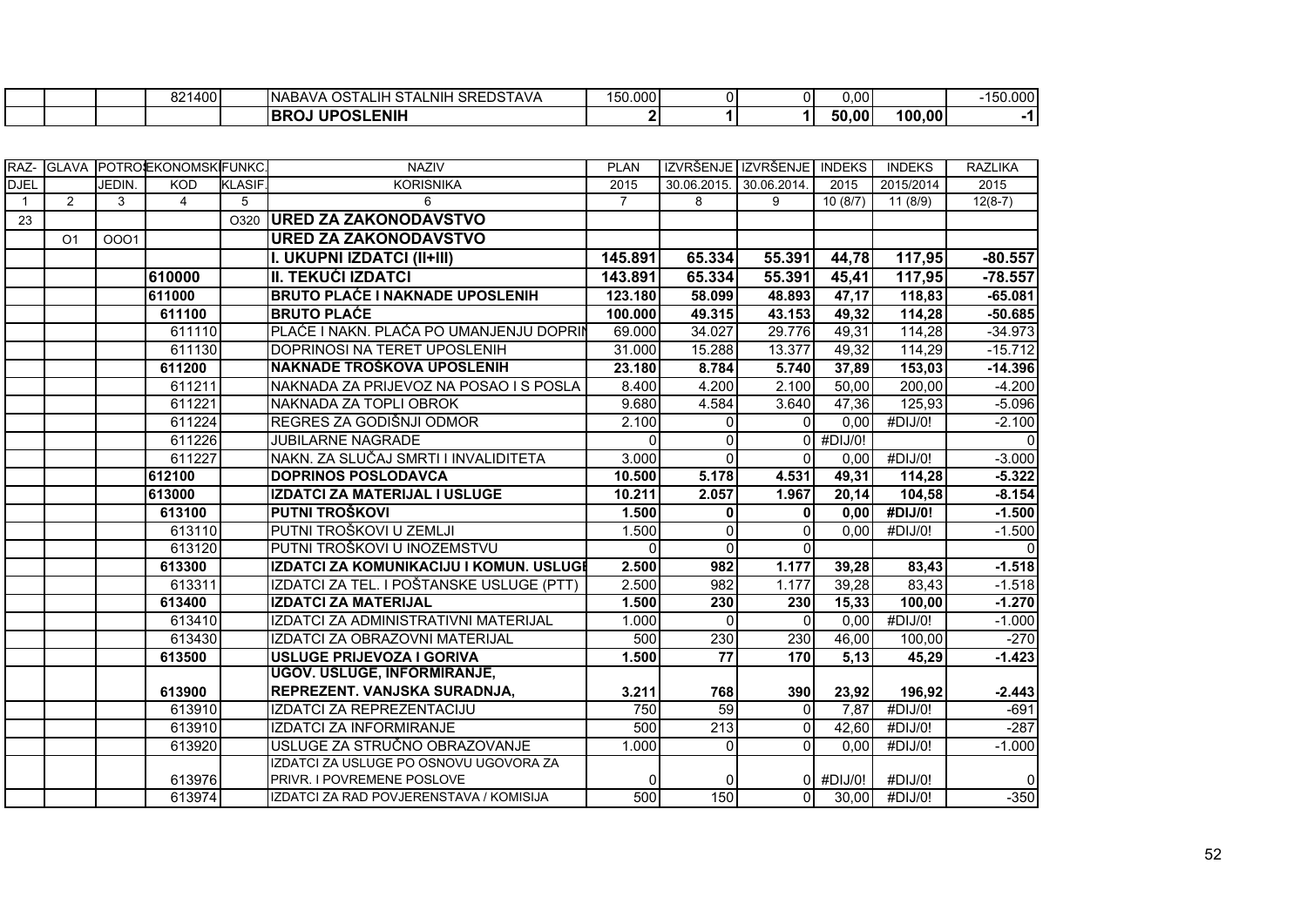|         | POREZI NA UGOVORE, VANJSKU SURADNJU,      |       |                  |       |             |         |                  |
|---------|-------------------------------------------|-------|------------------|-------|-------------|---------|------------------|
| 6139801 | KOMISIJE                                  | 113   | 34               |       | 30.09       | #DIJ/0! | -791             |
|         | IPOSEBNA NAKNADA NA DOHODAK ZA ZAŠTITU OD |       |                  |       |             |         |                  |
| 613983  | <b>PRIRODNIH I DRUGIH NESREĆA</b>         | 348   | 160 l            | 140 I | 45.98       | 114.29  | $-188$           |
| 613991  | IOSTALE NESPOMENUTE USLUGE I DAŽBINE      |       | 152 <sub>1</sub> |       | 250 #DIJ/0! | 60.80   | 152 <sub>l</sub> |
| 820000  | <b>IIII. KAPITALNI IZDATCI</b>            | 2.000 |                  |       | 0.00        | #DIJ/0! | $-2.000$         |
| 821310  | <b>INABAVA OPREME-UREDSKA</b>             | 2.000 |                  |       | 0.00        | #DIJ/0! | $-2.000$         |
|         | <b>IBROJ UPOSLENIH</b>                    |       |                  |       | 125.001     | 125,00  |                  |

|                |                |        | IRAZ- IGLAVA IPOTROJEKONOMSKIFUNKC. |                  | <b>NAZIV</b>                             | <b>PLAN</b>        |              | IZVRŠENJE IZVRŠENJE INDEKS |                    | <b>INDEKS</b> | <b>RAZLIKA</b> |
|----------------|----------------|--------|-------------------------------------|------------------|------------------------------------------|--------------------|--------------|----------------------------|--------------------|---------------|----------------|
| <b>DJEL</b>    |                | JEDIN. | <b>KOD</b>                          | <b>KLASIF</b>    | <b>KORISNIKA</b>                         | 2015               | 30.06.2015.  | 30.06.2014.                | 2015               | 2015/2014     | 2015           |
| $\overline{1}$ | 2              | 3      | $\overline{4}$                      | 5                | 6                                        | $\overline{7}$     | 8            | 9                          | 10(8/7)            | 11(8/9)       | $12(8-7)$      |
| 24             |                |        |                                     | O <sub>210</sub> | <b>UPRAVA ZA CIVILNU ZAŠTITU</b>         |                    |              |                            |                    |               |                |
|                | O <sub>1</sub> | 0001   |                                     |                  | UPRAVA ZA CIVILNU ZAŠTITU                |                    |              |                            |                    |               |                |
|                |                |        |                                     |                  | I. UKUPNI IZDATCI (II+III)               | 620.923            | 156.228      | 110.470                    | 25,16              | 141,42        | $-464.695$     |
|                |                |        | 610000                              |                  | II. TEKUĆI IZDATCI                       | 585.923            | 156.228      | 110.470                    | 26,66              | 141,42        | $-429.695$     |
|                |                |        | 611000                              |                  | <b>BRUTO PLAĆE I NAKNADE UPOSLENIH</b>   | 187.848            | 87.285       | 89,008                     | 46,47              | 98,06         | $-100.563$     |
|                |                |        | 611100                              |                  | <b>BRUTO PLAĆE</b>                       | 150.000            | 68.671       | 73.018                     | 45,78              | 94,05         | $-81.329$      |
|                |                |        | 611110                              |                  | PLAĆE I NAKN. PLAĆA PO UMANJENJU DOPRIN  | 103.500            | 47.383       | 50.383                     | 45,78              | 94,05         | $-56.117$      |
|                |                |        | 611130                              |                  | DOPRINOSI NA TERET UPOSLENIH             | 46.500             | 21.288       | 22.635                     | 45,78              | 94,05         | $-25.212$      |
|                |                |        | 611200                              |                  | NAKNADE TROŠKOVA UPOSLENIH               | 37.848             | 18.614       | 15.990                     | 49,18              | 116,41        | $-19.234$      |
|                |                |        | 611211                              |                  | NAKNADA ZA PRIJEVOZ NA POSAO I S POSLA   | 10.000             | 4.141        | 4.078                      | 41,41              | 101,54        | $-5.859$       |
|                |                |        | 611221                              |                  | NAKNADA ZA TOPLI OBROK                   | 15.488             | 7.144        | 6.864                      | $\overline{46,13}$ | 104,08        | $-8.344$       |
|                |                |        | 611224                              |                  | REGRES ZA GODIŠNJI ODMOR                 | 3.360              | 0            | $\Omega$                   | 0,00               | #DIJ/0!       | $-3.360$       |
|                |                |        | 611225                              |                  | OTPREMNINE ZA ODLAZAK U MIROVINU         | 3.000              | 4.833        | $\Omega$                   | 161,10             | #DIJ/0!       | 1.833          |
|                |                |        | 611226                              |                  | <b>JUBILARNE NAGRADE</b>                 | 3.000              | 0            |                            | 0.00               | #DIJ/0!       | $-3.000$       |
|                |                |        | 611227                              |                  | NAKNADE ZA SLUČAJ SMRTI I INALIDITETA    | 3.000              | 2.496        | 5.048                      | 83,20              |               | $-504$         |
|                |                |        | 612100                              |                  | <b>DOPRINOS POSLODAVCA</b>               | 15.750             | 7.210        | 7.667                      | 45,78              | 94,04         | $-8.540$       |
|                |                |        | 613000                              |                  | <b>IZDATCI ZA MATERIJAL I USLUGE</b>     | 22.325             | 10.233       | 8.795                      | 45.84              | 116,35        | $-12.092$      |
|                |                |        | 613100                              |                  | PUTNI TROŠKOVI                           | 1.000              | 0            | $\mathbf{0}$               | 0,00               | #DIJ/0!       | $-1.000$       |
|                |                |        | 613110                              |                  | PUTNI TROŠKOVI U ZEMLJI                  | 500                | 0            | $\Omega$                   | 0,00               | #DIJ/0!       | $-500$         |
|                |                |        | 613120                              |                  | PUTNI TROŠKOVI U INOZEMSTVU              | 500                | $\Omega$     | <sup>n</sup>               | 0.00               | #DIJ/0!       | $-500$         |
|                |                |        | 613200                              |                  | <b>IZDATCI ZA ENERGIJU</b>               | $\mathbf{0}$       | 0            | ΩI                         | #DIJ/0!            | #DIJ/0!       | 0              |
|                |                |        | 613211                              |                  | IZDATCI ZA ELEKTRIČNU ENERGIJU           | $\Omega$           | <sup>0</sup> |                            |                    |               | $\Omega$       |
|                |                |        | 613212                              |                  | IZDATCI ZA CENTRALNO GRIJANJE            | $\Omega$           | $\Omega$     |                            |                    |               | $\Omega$       |
|                |                |        | 613300                              |                  | IZDATCI ZA KOMUNIKACIJU I KOMUN. USLUGI  | 5.000              | 1.313        | 1.980                      | 26,26              | 66,31         | $-3.687$       |
|                |                |        | 613321                              |                  | IZDATCI ZA VODU, KANAL. I ODVOZ SMEĆA    | $\Omega$           |              |                            |                    |               | $\Omega$       |
|                |                |        | 613311                              |                  | IZDATCI ZA TEL. I POŠTANSKE USLUGE (PTT) | $\overline{5.000}$ | 1.313        | 1.980                      | 26,26              | 66,31         | $-3.687$       |
|                |                |        | 613400                              |                  | <b>IZDATCI ZA MATERIJAL</b>              | 2.500              | 1.018        | 288                        | 40,72              | 353,47        | $-1.482$       |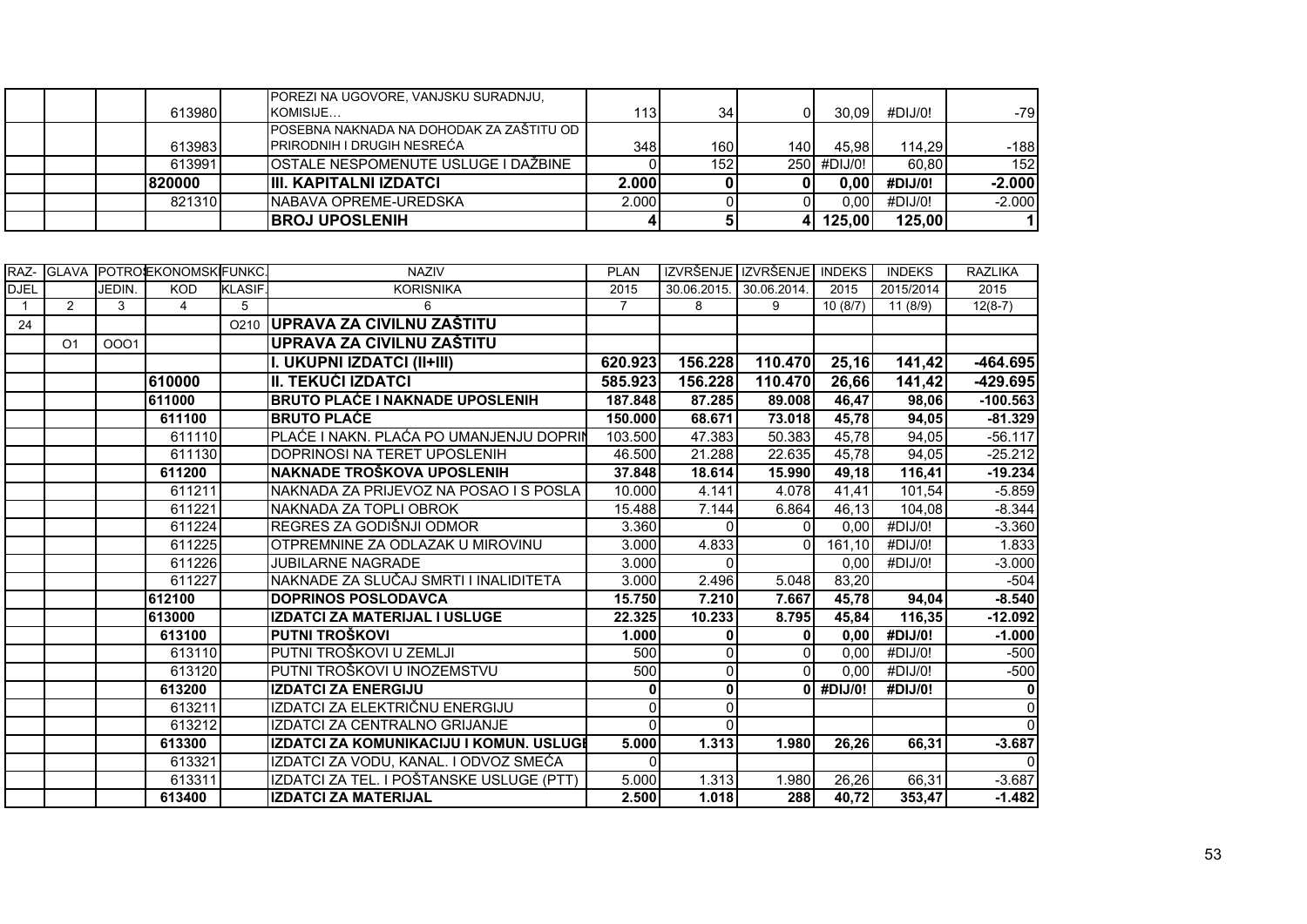| 613410 | IZDATCI ZA ADMINISTRATIVNI MATERIJAL        | 1.500   | 908            | 178      | 60,53    | 510,11   | $-592$          |
|--------|---------------------------------------------|---------|----------------|----------|----------|----------|-----------------|
| 613430 | IZDATCI ZA OBRAZOVNI MATERIJAL              | 1.000   | 110            | 110      | 11.00    | 100.00   | $-890$          |
| 613500 | USLUGE PRIJEVOZA I GORIVA                   | 2.500   | 413            | 748      | 16,52    | 55,21    | $-2.087$        |
|        | <b>UGOV. USLUGE, INFORMIRANJE,</b>          |         |                |          |          |          |                 |
| 613900 | REPREZENT. VANJSKA SURADNJA,                | 11.325  | 7.489          | 5.779    | 66,13    | 129,59   | $-3.836$        |
| 613910 | <b>IZDATCI ZA INFORMIRANJE</b>              | 500     | 213            | 0        | 42,60    | #DIJ/0!  | $-287$          |
| 613910 | IZDATCI ZA REPREZENTACIJU                   | 1.000   | 109            | 199      | 10,90    | 54,77    | $-891$          |
| 613920 | IZDATCI ZA STRUČNO OBRAZOVANJE              | 500     | $\Omega$       | $\Omega$ | 0.00     | #DIJ/0!  | $-500$          |
|        | IZDATCI ZA USLUGE PO OSNOVU UGOVORA ZA      |         |                |          |          |          |                 |
| 613976 | <b>PRIVR. I POVREMENE POSLOVE</b>           | 7.458   | 5.650          | 4.520    | 75,76    |          | $-1.808$        |
| 613974 | IZDATCI ZA RAD POVJERENSTAVA / KOMISIJA     |         | 150            |          | #DIJ/0!  | #DIJ/0!  | 150             |
|        | POREZI NA UGOVORE, VANJSKU SURADNJU,        |         |                |          |          |          |                 |
| 613980 | KOMISIJE                                    | 1.312   | 1.028          | 795I     | 78.35    | 129,31   | $-284$          |
|        | POSEBNA NAKNADA NA DOHODAK ZA ZAŠTITU OD    |         |                |          |          |          |                 |
| 613983 | PRIRODNIH I DRUGIH NESREĆA                  | 555     | 257            | 265      | 46,31    | 96,98    | $-298$          |
| 613991 | OSTALE NESPOMENUTE USLUGE I DAŽBINE         |         | 82             | $\Omega$ | #DIJ/0!  | #DJ/O!   | $\overline{82}$ |
| 614100 | <b>TEKUĆE POTPORE</b>                       | 340.000 | 50.000         | 5.000    | 14,71    | 1.000,00 | $-290.000$      |
| 614116 | PORTPORE OPĆINAMA                           | 60.000  | $\Omega$       | 5.000    | 0.00     | 0.00     | $-60.000$       |
| 614129 | OSTALE POTPORE-ELEMENTARNE NEPOGODE         | 280.000 | 50.000         |          | 17,86    | #DIJ/0!  | $-230.000$      |
| 614200 | <b>TEKUĆE POTPORE POJEDINCIMA</b>           |         | 1.500          | ΩI       | #DIJ/0!  | #DIJ/0!  | 1.500           |
| 614300 | TEKUĆE POTP.NEPROF.ORGANIZACIJAMA-GSS       | 20.000  |                |          | 0.00     | #DIJ/0!  | $-20.000$       |
| 820000 | III. KAPITALNI IZDATCI                      | 35.000  | $\mathbf{0}$   | ΩI       | 0,00     | #DIJ/0!  | $-35.000$       |
| 821200 | NABAVA GRAĐEVINA                            |         |                |          |          |          |                 |
| 821310 | NABAVA OPREME-UREDSKA                       | 35.000  | $\overline{0}$ | $\Omega$ | 0.00     | #DIJ/0!  | $-35,000$       |
| 821400 | NABAVA OSTALE OPREME                        |         |                |          | #DIJ/0!  |          |                 |
| 821500 | STUDIJE IZVEDIVOSTI PROJEKTNE DOKUMENTACIJE |         |                |          | #DIJ/0!  |          | 0               |
| 821600 | REKONSTRUKCIJA I INVEST. ODRŽAVANJE         |         |                |          |          |          | 0               |
|        | <b>BROJ UPOSLENIH</b>                       | 81      | 9 <sup>1</sup> |          | 8 112,50 | 112,50   |                 |

|             |                |        | RAZ- GLAVA POTROEKONOMSKFUNKC. |                  | <b>NAZIV</b>                                   | <b>PLAN</b> |             | IZVRŠENJE I IZVRŠENJE I | <b>INDEKS</b> | <b>INDEKS</b> | <b>RAZLIKA</b> |
|-------------|----------------|--------|--------------------------------|------------------|------------------------------------------------|-------------|-------------|-------------------------|---------------|---------------|----------------|
| <b>DJEL</b> |                | JEDIN. | <b>KOD</b>                     | <b>KLASIF.</b>   | <b>KORISNIKA</b>                               | 2015        | 30.06.2015. | 30.06.2014.             | 2015          | 2015/2014     | 2015           |
|             |                |        |                                |                  | 6                                              |             |             |                         | 10(8/7)       | 11(8/9)       | $12(8-7)$      |
| 24          |                |        |                                | O <sub>210</sub> | <b>UPRAVA ZA INSPEKCIJSKE POSLOVE</b>          |             |             |                         |               |               |                |
|             | O <sub>1</sub> | 0001   |                                |                  | <b>IUPRAVA ZA INSPEKCIJSKE POSLOVE</b>         |             |             |                         |               |               |                |
|             |                |        |                                |                  | II. UKUPNI IZDATCI (II+III)                    | 899.478     | 384.462     | 407.683                 | 42,74         | 94,30         | $-515.016$     |
|             |                |        | 610000                         |                  | <b>III. TEKUĆI IZDATCI</b>                     | 893.718     | 384.357     | 407.683                 | 43.01         | 94,28         | $-509.361$     |
|             |                |        | 611000                         |                  | <b>BRUTO PLAĆE I NAKNADE UPOSLENIH</b>         | 681.360     | 302.129     | 312.568                 | 44.34         | 96.66         | $-379.231$     |
|             |                |        | 611100                         |                  | <b>IBRUTO PLACE</b>                            | 585,000     | 270.754     | 282.216                 | 46.28         | 95.94         | $-314.246$     |
|             |                |        | 611110                         |                  | <b>PLAĆE I NAKN. PLAĆA PO UMANJENJU DOPRIN</b> | 403.650     | 186.820     | 194.466                 | 46.28         | 96.07         | $-216.830$     |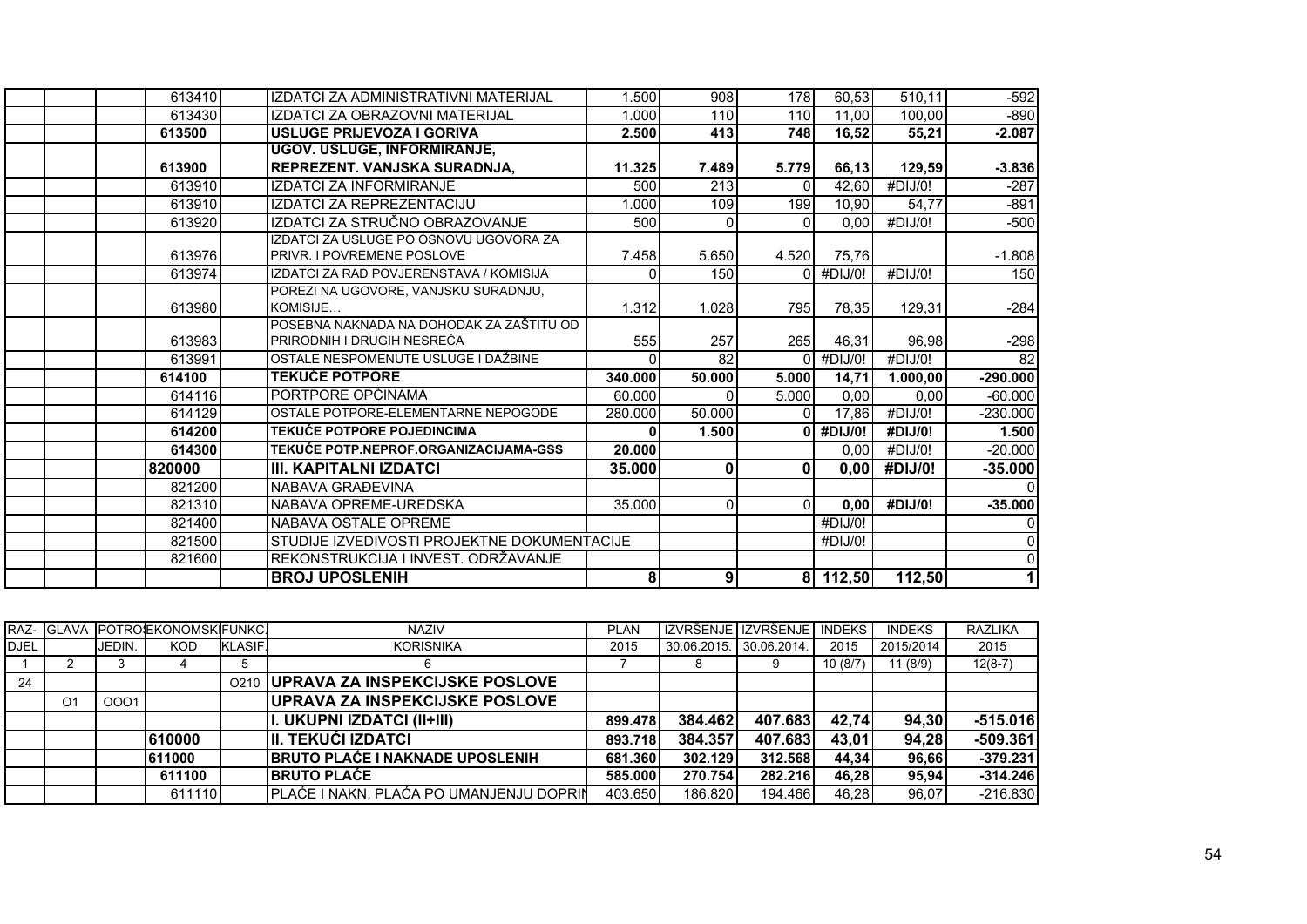| 611130 | DOPRINOSI NA TERET UPOSLENIH             | 181.350      | 83.934         | 87.750           | 46,28       | 95,65   | $-97.416$      |
|--------|------------------------------------------|--------------|----------------|------------------|-------------|---------|----------------|
| 611200 | NAKNADE TROŠKOVA UPOSLENIH               | 96.360       | 31.375         | 30.352           | 32,56       | 103,37  | $-64.985$      |
| 611211 | NAKNADA ZA PRIJEVOZ NA POSAO I S POSLA   | 23.364       | 9.467          | 9.127            | 40,52       | 103,73  | $-13.897$      |
| 611221 | NAKNADA ZA TOPLI OBROK                   | 50.336       | 19.400         | 18.696           | 38,54       | 103,77  | $-30.936$      |
| 611224 | REGRES ZA GODIŠNJI ODMOR                 | 9.660        | $\overline{0}$ | $\Omega$         | 0,00        | #DIJ/0! | $-9.660$       |
| 611225 | OTPREMNINE ZA ODLAZAK U MIROVINU         | 5.500        | $\mathbf 0$    | $\Omega$         | 0,00        | #DIJ/0! | $-5.500$       |
| 611226 | <b>JUBILARNE NAGRADE</b>                 | $\Omega$     | $\Omega$       |                  | $0$ #DIJ/0! | #DIJ/0! | $\Omega$       |
| 611227 | NAKNADE ZA SLUČAJ SMRTI I INALIDITETA    | 7.500        | 2.508          | 2.529            | 33,44       | 99,17   | $-4.992$       |
| 612100 | <b>DOPRINOS POSLODAVCA</b>               | 61.425       | 28.429         | 29.722           | 46,28       | 95,65   | $-32.996$      |
| 613000 | IZDATCI ZA MATERIJAL I USLUGE            | 150.933      | 53.799         | 65.393           | 35,64       | 82,27   | $-97.134$      |
| 613100 | PUTNI TROŠKOVI                           | 3.000        | 839            | 1.013            | 27,97       | 82,82   | $-2.161$       |
| 613110 | PUTNI TROŠKOVI U ZEMLJI                  | 2.000        | 839            | 1.013            | 41,95       | 82,82   | $-1.161$       |
| 613120 | PUTNI TROŠKOVI U INOZEMSTVU              | 1.000        | $\Omega$       | $\Omega$         | 0,00        | #DIJ/0! | $-1.000$       |
| 613200 | <b>IZDATCI ZA ENERGIJU</b>               | 8.000        | 3.577          | 3.147            | 44,71       | 113,66  | $-4.423$       |
| 613211 | IZDATCI ZA ELEKTRIČNU ENERGIJU           | 8.000        | 3.577          | 3.147            | 44,71       |         | $-4.423$       |
| 613212 | IZDATCI ZA CENTRALNO GRIJANJE            | $\mathbf{0}$ | $\overline{0}$ |                  | $0$ #DIJ/0! |         |                |
| 613300 | IZDATCI ZA KOMUNIKACIJU I KOMUN. USLUGI  | 19.500       | 8.814          | 8.838            | 45,20       | 99,73   | $-10.686$      |
| 613321 | IZDATCI ZA VODU, KANAL. I ODVOZ SMEĆA    | 500          | 178            | 181              | 35,60       | 98,34   | $-322$         |
| 613311 | IZDATCI ZA TEL. I POŠTANSKE USLUGE (PTT) | 19.000       | 8.636          | 8.657            | 45,45       | 99,76   | $-10.364$      |
| 613400 | <b>IZDATCI ZA MATERIJAL</b>              | 12.000       | 3.165          | 4.368            | 26,38       | 72,46   | $-8.835$       |
| 613410 | IZDATCI ZA ADMINISTRATIVNI MATERIJAL     | 8.000        | 2.695          | 2.621            | 33,69       | 102,82  | $-5.305$       |
| 613430 | IZDATCI ZA OBRAZOVNI MATERIJAL           | 4.000        | 470            | 1.747            | 11,75       | 26,90   | $-3.530$       |
| 613500 | <b>USLUGE PRIJEVOZA I GORIVA</b>         | 32.000       | 10.884         | 10.195           | 34,01       | 106,76  | $-21.116$      |
| 613600 | <b>UNAJMLJIVANJE IMOVINE</b>             | 42.800       | 18.393         | 18.393           | 42,97       | 100,00  | $-24.407$      |
| 613700 | <b>TEKUĆE ODRŽAVANJE</b>                 | 11.000       | 4.955          | 4.136            | 45,05       | 119,80  | $-6.045$       |
|        | UGOV. USLUGE, INFORMIRANJE, REPREZENT.   |              |                |                  |             |         |                |
| 613900 | VANJSKA SURADNJA, HONORAR I POREZ        | 22.633       | 3.172          | 15.303           | 14,01       | 20,73   | $-19.461$      |
| 613910 | <b>IZDATCI ZA INFORMIRANJE</b>           | 2.000        | $\mathbf{0}$   | $\overline{121}$ | 0,00        | 0,00    | $-2.000$       |
| 613910 | IZDATCI ZA REPREZENTACIJU                | 2.000        | 356            | 499              | 17,80       | 71,34   | $-1.644$       |
| 613920 | IZDATCI ZA STRUČNO OBRAZOVANJE           | 500          |                |                  | 0,00        | #DIJ/0! | $-500$         |
|        | IZDATCI ZA USLUGE PO OSNOVU UGOVORA ZA   |              |                |                  |             |         |                |
| 613976 | PRIVR. I POVREMENE POSLOVE               | 4.500        | 1.500          | 9.300            | 33,33       |         | $-3.000$       |
| 613974 | IZDATCI ZA RAD POVJERENSTAVA / KOMISIJA  | 650          |                |                  | 0,00        |         | $-650$         |
|        | POREZI NA UGOVORE, VANJSKU SURADNJU,     |              |                |                  |             |         |                |
| 613980 | KOMISIJE                                 | 939          | 264            | 1.636            | 28,12       | 16,14   | $-675$         |
|        | POSEBNA NAKNADA NA DOHODAK ZA ZAŠTITU OD |              |                |                  |             |         |                |
| 613983 | PRIRODNIH I DRUGIH NESREĆA               | 2.044        | 885            | 962              | 43,30       | 92,00   | $-1.159$       |
| 613991 | OSTALE NESPOMENUTE USLUGE I DAŽBINE      | 10.000       | 167            | 2.785            | 1,67        | 6.00    | $-9.833$       |
| 614100 | <b>TEKUĆE POTPORE</b>                    | $\bf{0}$     | $\mathbf{0}$   | 0                |             |         | 0              |
| 614129 | <b>OSTALE POTPORE</b>                    | $\Omega$     | $\Omega$       | $\overline{0}$   |             |         | $\overline{0}$ |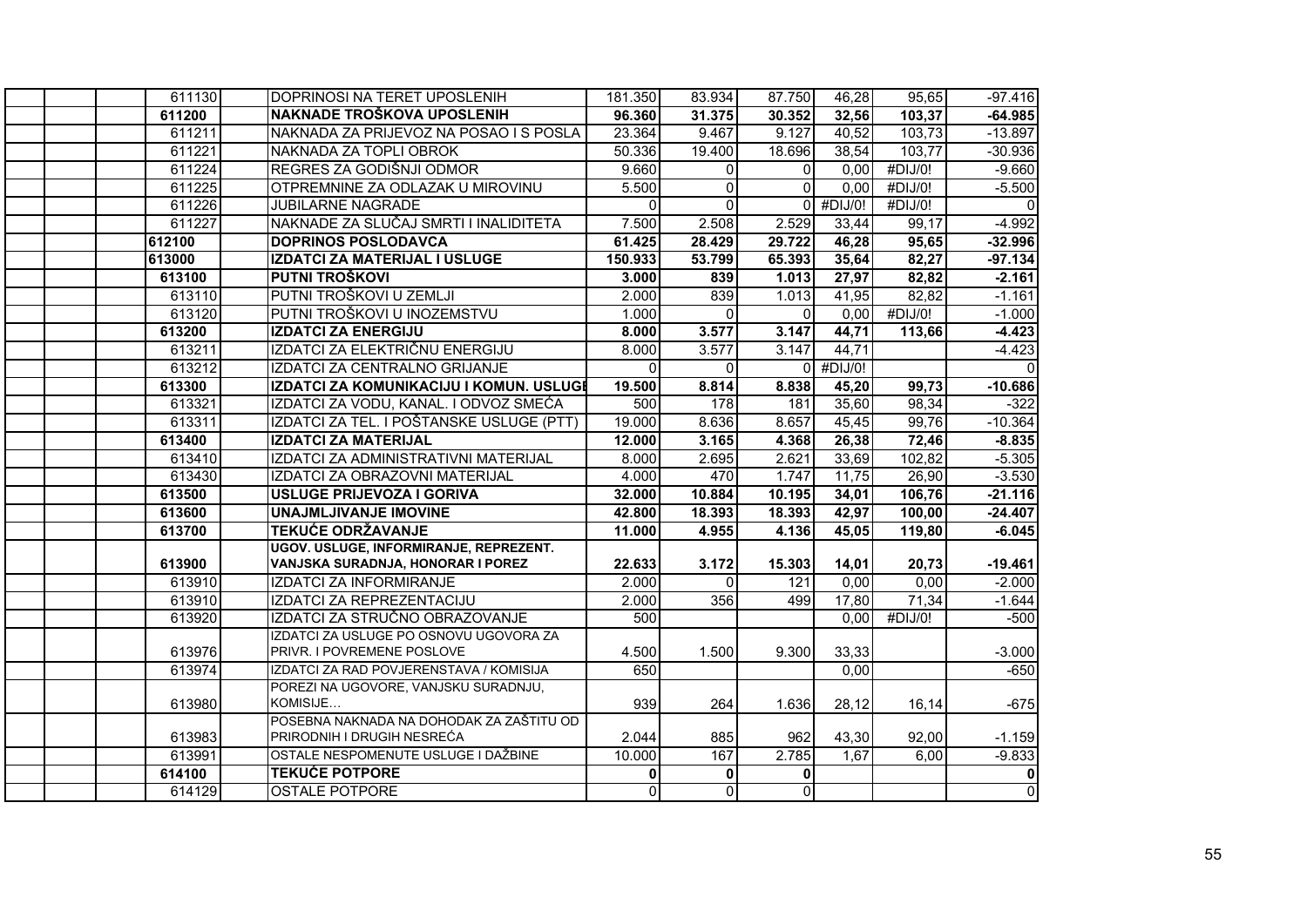|  | 820000 | <b>IIII. KAPITALNI IZDATCI</b>         | 5.760 | <b>105</b>       |                 | .821        | #DIJ/0! | $-5.655$ |
|--|--------|----------------------------------------|-------|------------------|-----------------|-------------|---------|----------|
|  | 821200 | INABAVA GRAĐEVINA                      |       |                  |                 |             |         |          |
|  | 821310 | <b>INABAVA OPREME-UREDSKA</b>          |       | 105 <sup>1</sup> |                 | $0$ #DIJ/0! | #DIJ/0! | 105      |
|  | 821320 | INABAVA OPREME-PRIJEVOZNA              | 5.760 |                  |                 |             | #DIJ/0! | $-5.760$ |
|  | 821400 | <b>INABAVA OSTALE OPREME</b>           |       |                  |                 |             |         |          |
|  | 821500 | STUDIJE IZVEDIVOSTI PROJEKTNE DOKUMENT |       |                  |                 |             |         |          |
|  | 821600 | IREKONSTRUKCIJA I INVEST. ODRŽAVANJE   |       |                  |                 |             |         |          |
|  |        | <b>BROJ UPOSLENIH</b>                  | 26    | 23               | 24 <sub>1</sub> | 88,46       | 95,83   | -31      |

|             | RAZ- GLAVA     |        | <b>IPOTROJEKONOMSKIFUNKC</b> |               | <b>NAZIV</b>                             | <b>PLAN</b> |             | IZVRŠENJE IZVRŠENJE | <b>INDEKS</b> | <b>INDEKS</b> | <b>RAZLIKA</b> |
|-------------|----------------|--------|------------------------------|---------------|------------------------------------------|-------------|-------------|---------------------|---------------|---------------|----------------|
| <b>DJEL</b> |                | JEDIN. | <b>KOD</b>                   | <b>KLASIF</b> | <b>KORISNIKA</b>                         | 2015        | 30.06.2015. | 30.06.2014.         | 2015          | 2015/2014     | 2015           |
|             | $\overline{2}$ | 3      | 4                            | 5             | 6                                        | 7           | 8           | 9                   | 10(8/7)       | 11(8/9)       | $12(8-7)$      |
| 26          |                |        |                              | 1210          | <b>UPRAVA ZA CESTE</b>                   |             |             |                     |               |               |                |
|             | O <sub>1</sub> | 0001   |                              |               | <b>UPRAVA ZA CESTE</b>                   |             |             |                     |               |               |                |
|             |                |        |                              |               | I. UKUPNI IZDATCI (II+III)               | 5.315.624   |             | 1.486.490 1.904.024 | 27,96         | 128,09        | $-3.829.134$   |
|             |                |        | 610000                       |               | <b>II. TEKUĆI IZDATCI</b>                | 985.624     | 404.915     | 292.684             | 41,08         | 72,28         | -580.709       |
|             |                |        | 611000                       |               | <b>BRUTO PLAĆE I NAKNADE UPOSLENIH</b>   | 143.707     | 72.266      | 61.897              | 50,29         | 85,65         | $-71.441$      |
|             |                |        | 611100                       |               | <b>BRUTO PLACE</b>                       | 116.571     | 57.966      | 51.415              | 49,73         | 88,70         | $-58.605$      |
|             |                |        | 611110                       |               | PLAĆE I NAKN. PLAĆA PO UMANJENJU DOPRIN  | 80.434      | 39.996      | 35.214              | 49,73         | 88,04         | $-40.438$      |
|             |                |        | 611130                       |               | DOPRINOSI NA TERET UPOSLENIH             | 36.137      | 17.970      | 16.201              | 49,73         | 90,16         | $-18.167$      |
|             |                |        | 611200                       |               | NAKNADE TROŠKOVA UPOSLENIH               | 27.136      | 14.300      | 10.482              | 52,70         | 73,30         | $-12.836$      |
|             |                |        | 611211                       |               | NAKNADA ZA PRIJEVOZ NA POSAO I S POSLA   | 8.000       | 3.623       | 3.358               | 45,29         | 92,69         | $-4.377$       |
|             |                |        | 611221                       |               | NAKNADA ZA TOPLI OBROK                   | 11.616      | 5.704       | 4.616               | 49,10         | 80,93         | $-5.912$       |
|             |                |        | 611224                       |               | REGRES ZA GODIŠNJI ODMOR                 | 2.520       | 0           | $\Omega$            | 0,00          | #DIJ/0!       | $-2.520$       |
|             |                |        | 611225                       |               | OTPREMNINE ZA ODLAZAK U MIROVINU         |             |             |                     | #DIJ/0!       |               | $\Omega$       |
|             |                |        | 611226                       |               | <b>JUBILARNE NAGRADE</b>                 |             |             |                     | #DIJ/0!       |               | $\Omega$       |
|             |                |        | 611227                       |               | NAKNADE ZA SLUČAJ SMRTI I INVALIDITETA   | 5.000       | 4.973       | 2.508               | 99,46         |               | $-27$          |
|             |                |        | 612100                       |               | <b>DOPRINOS POSLODAVCA</b>               | 12.240      | 6.086       | 5.487               | 49,72         | 90,16         | $-6.154$       |
|             |                |        | 613000                       |               | <b>IZDATCI ZA MATERIJAL I USLUGE</b>     | 829.677     | 326.563     | 225.300             | 39,36         | 68,99         | $-503.114$     |
|             |                |        | 613100                       |               | PUTNI TROŠKOVI                           | 2.000       | 100         | $\mathbf{0}$        | 5,00          | 0,00          | $-1.900$       |
|             |                |        | 613110                       |               | PUTNI TROŠKOVI U ZEMLJI                  | 1.000       | 100         | $\Omega$            | 10,00         |               | $-900$         |
|             |                |        | 613120                       |               | PUTNI TROŠKOVI U INOZEMSTVU              | 1.000       | $\Omega$    | $\Omega$            | 0,00          |               | $-1.000$       |
|             |                |        | 613200                       |               | <b>IZDATCI ZA ENERGIJU</b>               | 4.500       | 1.593       | 1.396               | 35,40         | 87,63         | $-2.907$       |
|             |                |        | 613211                       |               | IZDATCI ZA ELEKTRIČNU ENERGIJU           | 4.500       | 1.593       | 1.396               | 35,40         | 87,63         | $-2.907$       |
|             |                |        | 613212                       |               | IZDATCI ZA CENTRALNO GRIJANJE            |             |             |                     | #DIJ/0!       |               | $\Omega$       |
|             |                |        | 613300                       |               | IZDATCI ZA KOMUNIKACIJU I KOMUN. USLUGI  | 5.000       | 1.721       | 1.803               | 34,42         | 104,76        | $-3.279$       |
|             |                |        | 613321                       |               | IZDATCI ZA VODU, KANAL. I ODVOZ SMEĆA    | 1.000       | $\Omega$    | $\Omega$            | 0,00          |               | $-1.000$       |
|             |                |        | 613311                       |               | IZDATCI ZA TEL. I POŠTANSKE USLUGE (PTT) | 4.000       | 1.721       | 1.803               | 43,03         | 104,76        | $-2.279$       |
|             |                |        | 613400                       |               | <b>IZDATCI ZA MATERIJAL</b>              | 3.000       | 425         | 255                 | 14,17         | 60,00         | $-2.575$       |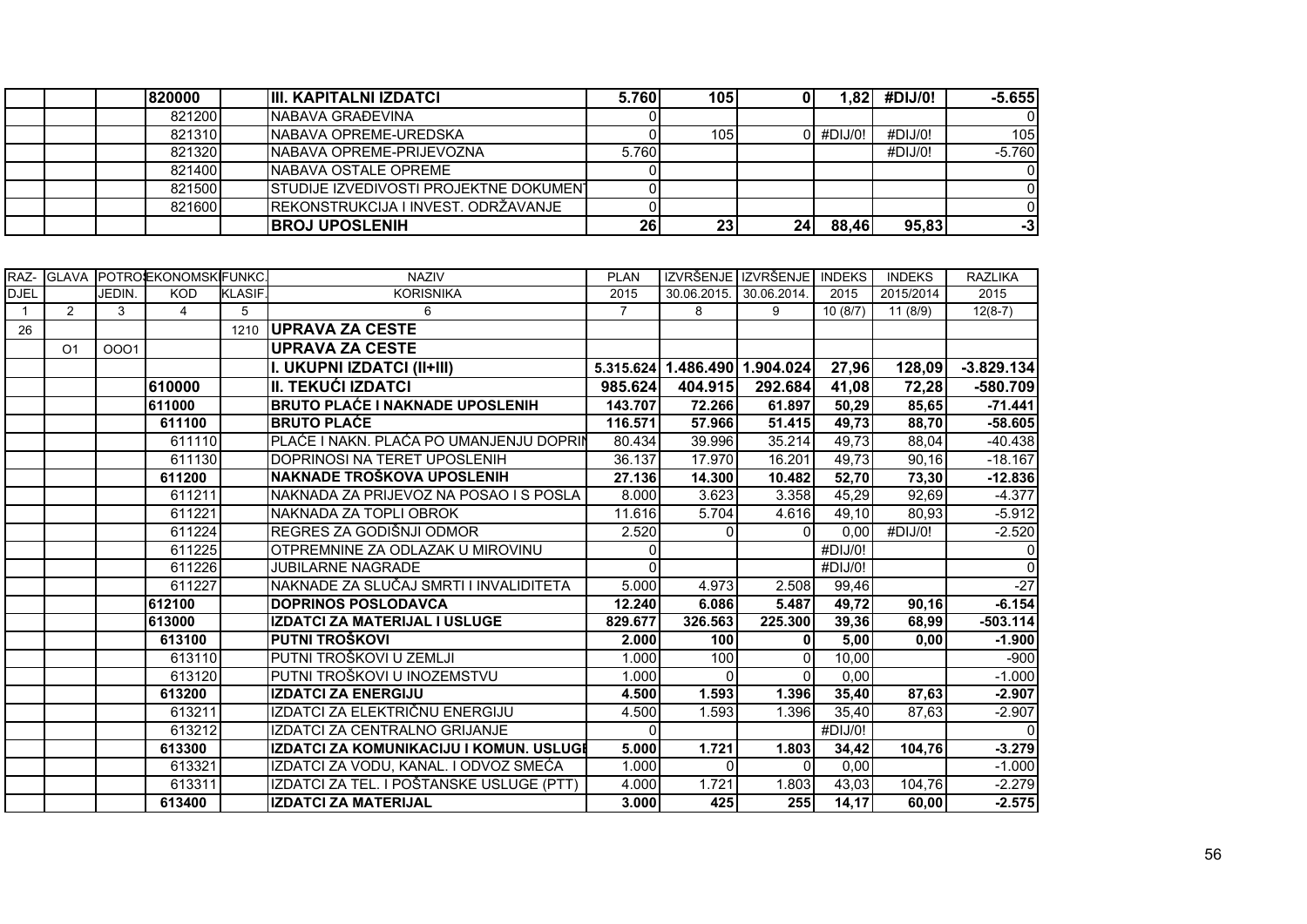| 613410 | IZDATCI ZA ADMINISTRATIVNI MATERIJAL     | 2.000        | 425                           | 172          | 21.25   | 40.47               | $-1.575$     |
|--------|------------------------------------------|--------------|-------------------------------|--------------|---------|---------------------|--------------|
| 613430 | IZDATCI ZA OBRAZOVNI MATERIJAL           | 1.000        |                               | 83           | 0,00    |                     | $-1.000$     |
| 613500 | <b>USLUGE PRIJEVOZA I GORIVA</b>         | 9.000        | 2.989                         | 3.087        | 33,21   | 103,28              | $-6.011$     |
| 613600 | <b>UNAJMLJIVANJE IMOVINE</b>             | 15.000       | 6.993                         | 6.993        | 46,62   | 100,00              | $-8.007$     |
| 613700 | <b>TEKUĆE ODRŽAVANJE</b>                 | 5.000        | 120                           | 125          | 2,40    | 104,17              | $-4.880$     |
| 613724 | USLUGE OPRAVKE I ODRŽAVANJA PROMETN      | 765.000      | 309.505                       | 207.566      | 40,46   | 67,06               | -455.495     |
|        | UGOV. USLUGE, INFORMIRANJE, REPREZENT.   |              |                               |              |         |                     |              |
| 613900 | VANJSKA SURADNJA, HONORAR I POREZ        | 21.177       | 3.117                         | 4.075        | 14,72   | 130,73              | $-18.060$    |
| 613910 | <b>IZDATCI ZA INFORMIRANJE</b>           | 1.000        | 482                           | 1.037        | 48,20   | $\overline{215,15}$ | $-518$       |
| 613910 | IZDATCI ZA REPREZENTACIJU                | 1.000        | $\Omega$                      | <sup>0</sup> | 0.00    | #DIJ/0!             | $-1.000$     |
| 613920 | IZDATCI ZA STRUČNO OBRAZOVANJE           | 1.000        |                               |              |         |                     | $-1.000$     |
|        | IZDATCI ZA USLUGE PO OSNOVU UGOVORA ZA   |              |                               |              |         |                     |              |
| 613976 | PRIVR. I POVREMENE POSLOVE               | 13,800       | 2.000                         | 2.400        | 14,49   | 120,00              | $-11.800$    |
| 613974 | IZDATCI ZA RAD POVJERENSTAVA / KOMISIJA  | 1.200        |                               |              | 0,00    |                     | $-1.200$     |
|        | POREZI NA UGOVORE. VANJSKU SURADNJU.     |              |                               |              |         |                     |              |
| 613980 | KOMISIJE                                 | 2.700        | 352                           | 422          | 13,04   | 119,89              | $-2.348$     |
|        | POSEBNA NAKNADA NA DOHODAK ZA ZAŠTITU OD |              |                               |              |         |                     |              |
| 613983 | PRIRODNIH I DRUGIH NESREĆA               | 477          | 200                           | 184          | 41,93   | 92,00               | $-277$       |
| 613991 | OSTALE NESPOMENUTE USLUGE                | 0            | 83                            | 32           | #DIJ/0! |                     | 83           |
| 614100 | <b>TEKUĆE POTPORE</b>                    | 0            | $\bf{0}$                      |              |         |                     |              |
| 614129 | <b>OSTALE POTPORE</b>                    |              |                               |              |         |                     |              |
| 820000 | <b>III. KAPITALNI IZDATCI</b>            |              | 4.330.000 1.081.575 1.611.340 |              | 24,98   | 148,98              | $-3.248.425$ |
| 821200 | NABAVA GRAĐEVINA                         | 55.000       |                               |              |         |                     | $-55.000$    |
| 821310 | NABAVA OPREME-UREDSKA                    | 5.000        | $\overline{0}$                | $\Omega$     | 0,00    | #DIJ/0!             | $-5.000$     |
| 821300 | NABAVA OPREME-PRIJEVOZNA                 | <sup>0</sup> |                               |              | #DIJ/O! | #DIJ/O!             |              |
| 821400 | NABAVA OSTALE OPREME                     |              |                               |              | #DIJ/0! |                     |              |
| 821500 | STUDIJE IZVEDIVOSTI PROJEKTNE DOKUMENT   | 120.000      | $\Omega$                      | ΩI           | 0,00    |                     | $-120.000$   |
| 821622 | INVESTICIJSKO ODRŽAVANJE CESTA I MOSTO   | 4.150.000    | 1.081.575                     | 1.611.340    | 26,06   | 148,98              | $-3.068.425$ |
|        | <b>BROJ UPOSLENIH</b>                    | 6            | 6                             | 5            | 100,00  | 83,33               |              |

## PLAN RAZVOJNIH PROGRAMA- PROJEKTI EU

| IRAZ-       | <b>GLAVA</b> |        |            |                             | <b>NAZIV</b>     | <b>PLAN</b> | I IZVRŠENJE I IZVRŠENJE |            | <b>INDEKS</b> | <b>INDEKS</b> | RAZLIKA   |
|-------------|--------------|--------|------------|-----------------------------|------------------|-------------|-------------------------|------------|---------------|---------------|-----------|
| <b>DJEL</b> |              | JEDIN. | <b>KOD</b> | <b>ASIF</b><br>- 71<br>INL. | <b>KORISNIKA</b> | 2015        | 30.06.2015.             | 30.06.2014 | 2015          | 2015/2014     | 2015      |
|             |              |        |            |                             |                  |             |                         |            | 10 (8/7)      | (8/9)         | $12(8-7)$ |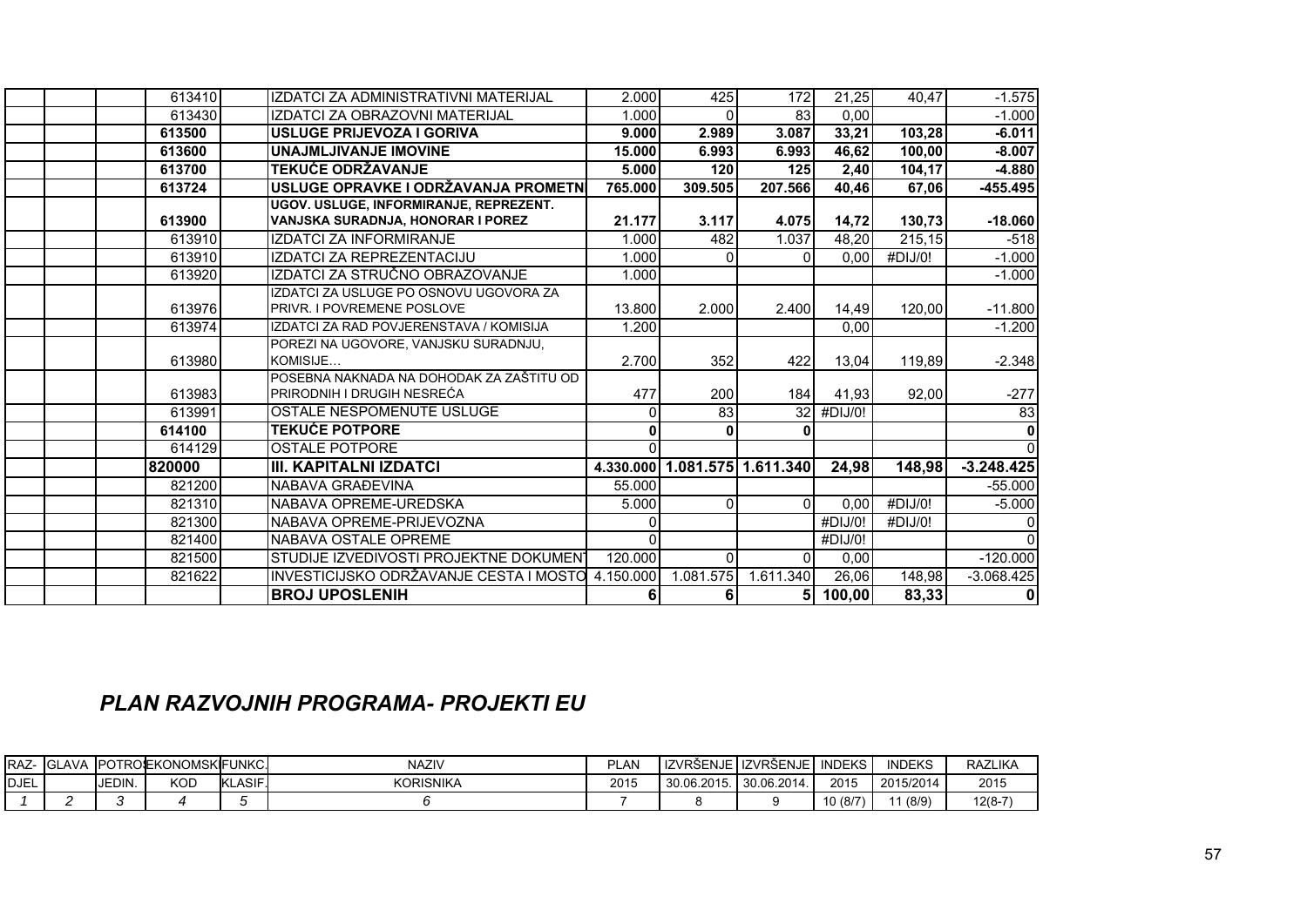| 15 |    |        |      | NIŽE POTROŠAČKE JEDINICE                      |              |                |              |                 |                 |             |
|----|----|--------|------|-----------------------------------------------|--------------|----------------|--------------|-----------------|-----------------|-------------|
|    | 01 |        | 1290 | <b>PROJEKTI</b>                               |              |                |              |                 |                 |             |
|    |    |        |      | <b>B. UKUPNI RASHODI I IZDATCI (I+II+III)</b> | 357.806      | 17.038         | 135.094      | 5               | 13              | $-340.768$  |
|    |    | 610000 |      | II. TEKUĆI IZDATCI                            | 94.855       | 17.038         | 52.605       | $\overline{18}$ | $\overline{32}$ | $-77.817$   |
|    |    | 611000 |      | <b>BRUTO PLAĆE I NAKNADE UPOSLENIH</b>        | 16.372       | 5.741          | 859          | 35              | 668             | $-10.631$   |
|    |    | 611100 |      | <b>BRUTO PLAĆE I NAKNADE PLAĆE</b>            | 14.368       | 4.444          | 859          | 31              | 517             | $-9.924$    |
|    |    | 611110 |      | PLAĆE I NAKNADE PLAĆE PO UMANJENJU DOI        | 9.914        | 3.066          | 592          | 31              | 518             | $-6.848$    |
|    |    | 611130 |      | DOPRINOSI NA TERET UPOSLENIH                  | 4.454        | 1.378          | 267          | 31              | 516             | $-3.076$    |
|    |    | 611200 |      | NAKNADE TROŠKOVA UPOSLENIH                    | 2.004        | 1.297          | $\mathbf{0}$ | 65              | #DIJ/0!         | $-707$      |
|    |    | 611211 |      | NAKNADE ZA PRIJEVOZ NA POSAO I S POSLA        | $\Omega$     | 868            | 0            | #DIJ/0!         | #DIJ/0!         | 868         |
|    |    | 611221 |      | NAKNADA ZA TOPLI OBROK                        | 1.584        | 429            | $\Omega$     | 27              | #DIJ/0!         | $-1.155$    |
|    |    | 611224 |      | REGRES ZA GODIŠNJI ODMOR                      | 420          | $\Omega$       | $\Omega$     | $\Omega$        | #DIJ/0!         | $-420$      |
|    |    | 611225 |      | <b>OTPREMNINE</b>                             | $\Omega$     | $\Omega$       | $\Omega$     | #DIJ/0!         | #DIJ/0!         | $\Omega$    |
|    |    | 611227 |      | NAKNADE U SLUČAJU SMRTI I INVALIDNINE         | $\Omega$     | $\Omega$       | $\Omega$     | #DIJ/0!         | #DIJ/0!         | $\Omega$    |
|    |    | 612100 |      | <b>DOPRINOS POSLODAVCA</b>                    | 1.509        | 467            | 90           | 31              | 519             | $-1.042$    |
|    |    | 613000 |      | IZDATCI ZA MATERIJAL I USLUGE                 | 76.974       | 2.801          | 51.656       | 4               | 5               | $-74.173$   |
|    |    | 613100 |      | PUTNI TROŠKOVI                                | 12.600       | 2.459          | 6.254        | 20              | 39              | $-10.141$   |
|    |    | 613110 |      | PUTNI TROŠKOVI U ZEMLJI                       | 500          | $-100$         | $\Omega$     | $-20$           | #DIJ/0!         | $-600$      |
|    |    | 613120 |      | PUTNI TROŠKOVI U INOZEMSTVU                   | 12.100       | 2.559          | 6.254        | 21              | 41              | $-9.541$    |
|    |    | 613200 |      | <b>IZDATCI ZA ENERGIJU</b>                    | 0            | 0              |              | $0$ #DIJ/0!     | #DIJ/0!         | 0           |
|    |    | 613211 |      | IZDATCI ZA ELEKTRIČNU ENERGIJU                | $\mathbf 0$  | $\Omega$       |              | $0$ #DIJ/0!     | #DIJ/0!         | $\mathbf 0$ |
|    |    | 613212 |      | IZDATCI ZA CENTRALNO GRIJANJE                 | $\Omega$     | $\Omega$       | ΩI           | #DIJ/0!         | #DIJ/0!         | $\Omega$    |
|    |    | 613300 |      | IZD. ZA KOMUNIKACIJU I KOMUNALNE USLUG        | 850          | 145            | 258          | 17              | 56              | $-705$      |
|    |    | 613321 |      | IZDATCI ZA VODU, KANALIZACIJU I ODVOZ SMI     | $\mathbf{0}$ | $\Omega$       |              | $0$ #DIJ/0!     | #DIJ/0!         | $\Omega$    |
|    |    | 613311 |      | IZDATCI ZA TEL. I POŠTANSKE USLUGE (PTT)      | 850          | 145            | 258          | 17              | 56              | $-705$      |
|    |    | 613400 |      | <b>IZDATCI ZA MATERIJAL</b>                   | 2.100        | $\mathbf 0$    | 1.322        | 0               | 0               | $-2.100$    |
|    |    | 613410 |      | IZDATCI ZA ADMINISTRATIVNI MATERIJAL          | 2.100        | $\overline{0}$ | 1.322        | $\Omega$        | $\Omega$        | $-2.100$    |
|    |    | 613430 |      | IZDATCI ZA OBRAZOVNI MATERIJAL                | ∩            | $\Omega$       |              | $0$ #DIJ/0!     | #DIJ/0!         |             |
|    |    | 613500 |      | USLUGE PRIJEVOZA I GORIVA                     | 3.500        | 183            | 510          | 5               | 36              | $-3.317$    |
|    |    | 613700 |      | <b>TEKUĆE ODRŽAVANJE</b>                      | 0            | $\mathbf{0}$   |              | $0$ #DIJ/0!     | #DIJ/0!         | $\bf{0}$    |
|    |    | 613810 |      | <b>IZDATCI ZA OSIGURANJE</b>                  | $\mathbf{0}$ | $\mathbf{0}$   |              | $0$ #DIJ/0!     | #DIJ/0!         |             |
|    |    |        |      | <b>UGOVORENE USLUGE, INFORMIRANJE,</b>        |              |                |              |                 |                 |             |
|    |    |        |      | REPREZENTACIJA, VANJSKA SURADNJA,             |              |                |              |                 |                 |             |
|    |    | 613900 |      | <b>HONORAR I POREZ</b>                        | 57.924       | 14             | 43.312       | 0               | 0               | $-57.910$   |
|    |    | 613910 |      | IZDATCI ZA INFORMIRANJE                       | 4.000        | $\Omega$       | 6.275        | $\overline{0}$  | $\Omega$        | $-4.000$    |
|    |    | 613914 |      | IZDATCI ZA REPREZENTACIJU                     | 10.500       | $\Omega$       | 2.819        | $\overline{0}$  | ΩI              | $-10.500$   |
|    |    | 613920 |      | IZDATCI ZA STRUČNO OBRAZOVANJE                | 9.000        | $\Omega$       | 0            | οI              | #DIJ/0!         | $-9.000$    |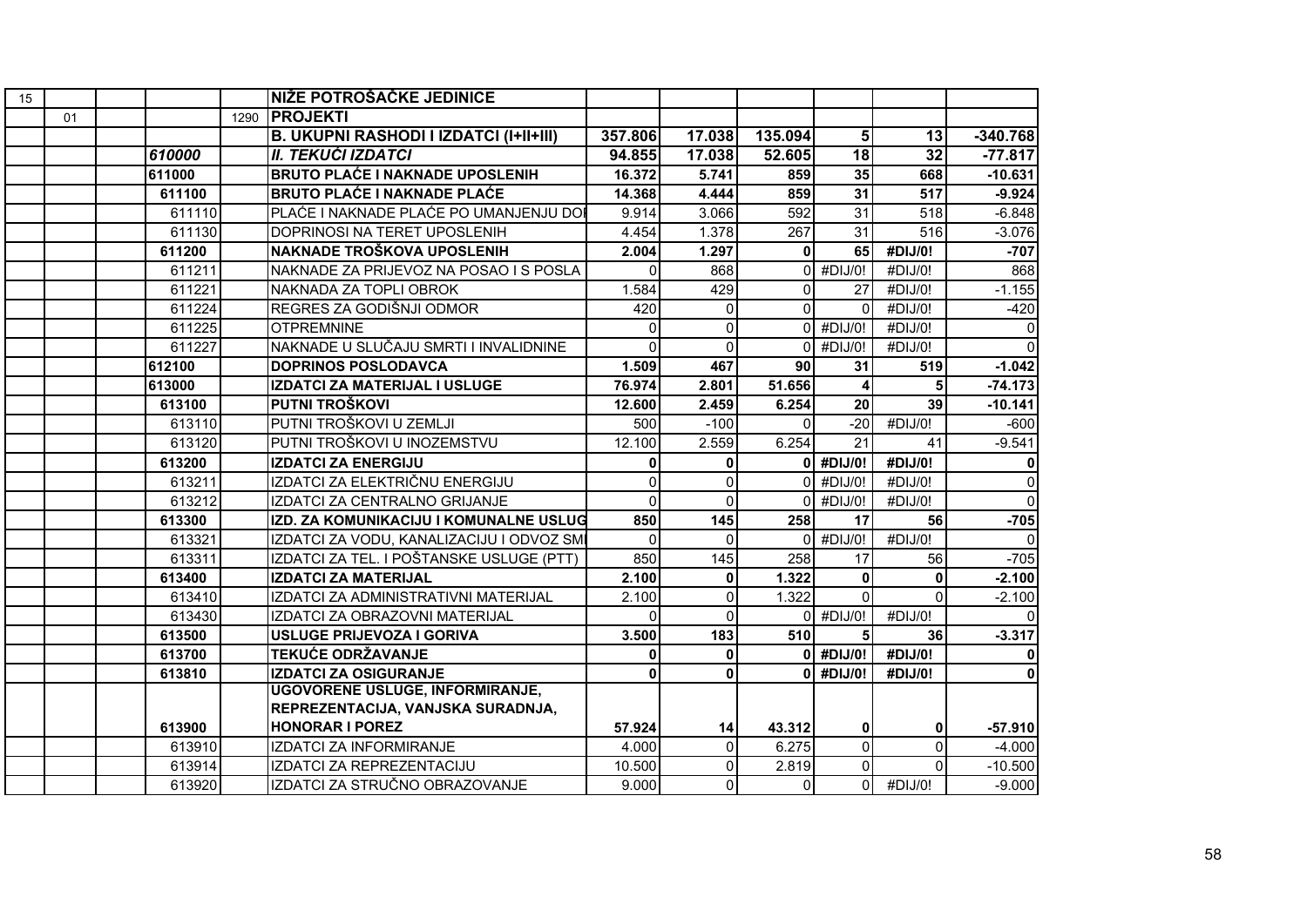|  |        |                                                                                           |         |       |        | $0$ #DIJ/0!   | #DIJ/0!         | $\overline{0}$ |
|--|--------|-------------------------------------------------------------------------------------------|---------|-------|--------|---------------|-----------------|----------------|
|  | 613974 | IZDATCI ZA RAD POVJERENSTAVA/KOMISIJA                                                     |         |       |        | 630 #DIJ/0!   |                 | 01             |
|  | 613976 | <b>OSTALI IZDATCI ZA DRUGE SAM. DJELATNOSTI I</b><br>POVREMENOG SAMOSTALNOG RADA- UGOVORI | 26.566  |       | 8.019  |               |                 | $-26.566$      |
|  | 613980 | POREZI NA UGOVORE, VANJS.SUR., KOMISIJE                                                   | 4.675   |       | 1.500  |               |                 | $-4.675$       |
|  | 613983 | POSEBNA NAKNADA NA DOHODAK ZA ZAŠTITU OD<br><b>PRIRODNIH I DRUGIH NESREĆA</b>             | 183     | 14    | 44     | 8             | 32 <sub>l</sub> | $-169$         |
|  | 613990 | <b>IOSTALE NESPOMENUTE USLUGE</b>                                                         | 3.000   |       | 24.025 |               |                 | $-3.000$       |
|  | 614811 | NAKN. ZA POVRATE VIŠE NAPLAĆENIH SRED.                                                    |         | 8.029 |        | 0 #DIJ/0!     | #DIJ/0!         | 8.029          |
|  | 820000 | III. KAPITALNI IZDATCI                                                                    | 262.951 |       | 82.489 |               |                 | $-262.951$     |
|  | 821310 | INABAVA OPREME-UREDSKA                                                                    |         |       |        | #DIJ/0!       | #DIJ/0!         | ΩI             |
|  | 821320 | <b>NABAVA OPREME-PRIJEVOZNA</b>                                                           |         |       |        | 0 #DIJ/0!     | #DIJ/0!         | 01             |
|  | 821500 | ISTUDIJE IZVED.PROJEKTNE DOKUMENTACIJEI                                                   |         |       |        | 1.500 #DIJ/0! |                 |                |
|  | 821600 | IREKONSTRUKCIJA I INVEST. ODRŽAVANJE                                                      | 262.951 |       | 80.989 |               |                 | $-262.951$     |
|  |        | <b>BROJ UPOSLENIH</b>                                                                     |         |       |        | ΩI            | #DIJ/0!         | -11            |

| RAZ-        |               |        | GLAVA POTROSEKONOMSKIFUNKC. |                | <b>NAZIV</b>                                  | <b>PLAN</b> |             | IZVRŠENJE I IZVRŠENJE | <b>INDEKS</b> | <b>INDEKS</b> | <b>RAZLIKA</b> |
|-------------|---------------|--------|-----------------------------|----------------|-----------------------------------------------|-------------|-------------|-----------------------|---------------|---------------|----------------|
| <b>DJEL</b> |               | JEDIN. | <b>KOD</b>                  | <b>KLASIF.</b> | <b>KORISNIKA</b>                              | 2015        | 30.06.2015. | 30.06.2014.           | 2015          | 2015/2014     | 2015           |
|             | $\mathcal{P}$ | 3      | 4                           | 5              | 6                                             |             | 8           | 9                     | 10(8/7)       | 11(8/9)       | $12(8-7)$      |
| 15          |               |        |                             |                | <b>MINISTARSTVO GOSPODARSTVA</b>              |             |             |                       |               |               |                |
|             | 01            | 0002   |                             | 1290           | <b>ICAN PROJEKT</b>                           |             |             |                       |               |               |                |
|             |               |        |                             |                | <b>B. UKUPNI RASHODI I IZDATCI (I+II+III)</b> | 311.948     | 9.109       | 7.706                 | 3             | 118           | $-302.839$     |
|             |               |        | 610000                      |                | II. TEKUĆI IZDATCI                            | 48.997      | 9.109       | 7.706                 | 19            | 118           | $-39.888$      |
|             |               |        | 611000                      |                | <b>BRUTO PLAĆE I NAKNADE UPOSLENIH</b>        |             | 5.741       |                       | #DIJ/0!       | #DIJ/0!       | 5.741          |
|             |               |        | 611100                      |                | <b>BRUTO PLAĆE I NAKNADE PLAĆE</b>            |             | 4.444       | ΩI                    | #DIJ/0!       | #DIJ/0!       | 4.444          |
|             |               |        | 611110                      |                | PLAĆE I NAKNADE PLAĆE PO UMANJENJU DOI        |             | 3.066       |                       | #DIJ/0!       | #DIJ/0!       | 3.066          |
|             |               |        | 611130                      |                | DOPRINOSI NA TERET UPOSLENIH                  |             | 1.378       |                       | #DIJ/0!       | #DIJ/0!       | 1.378          |
|             |               |        | 611200                      |                | NAKNADE TROŠKOVA UPOSLENIH                    |             | 1.297       |                       | #DIJ/0!       | #DIJ/0!       | 1.297          |
|             |               |        | 611211                      |                | NAKNADE ZA PRIJEVOZ NA POSAO I S POSLA I      |             | 868         |                       | $0$ #DIJ/0!   | #DIJ/O!       | 868            |
|             |               |        | 611214                      |                | NAKNADE ZA ODVOJENI ŽIVOT                     |             |             |                       | #DIJ/0!       | #DIJ/0!       |                |
|             |               |        | 611216                      |                | NAKNADE ZA TROŠKOVE SMJEŠTAJA                 |             |             |                       | #DIJ/0!       | #DIJ/0!       | 0              |
|             |               |        | 611221                      |                | NAKNADA ZA TOPLI OBROK                        |             | 429         |                       | #DIJ/0!       | #DIJ/0!       | 429            |
|             |               |        | 611224                      |                | REGRES ZA GODIŠNJI ODMOR                      |             |             |                       | $0$ #DIJ/0!   | #DIJ/0!       | 0              |
|             |               |        | 611225                      |                | <b>OTPREMNINE</b>                             |             |             |                       | #DIJ/0!       | #DIJ/0!       |                |
|             |               |        | 611227                      |                | NAKNADE U SLUČAJU SMRTI I INVALIDNINE         |             |             |                       | 0 #DIJ/0!     | #DIJ/0!       | 01             |
|             |               |        | 612100                      |                | <b>DOPRINOS POSLODAVCA</b>                    |             | 467         |                       | 0 #DIJ/0!     | #DIJ/0!       | 467            |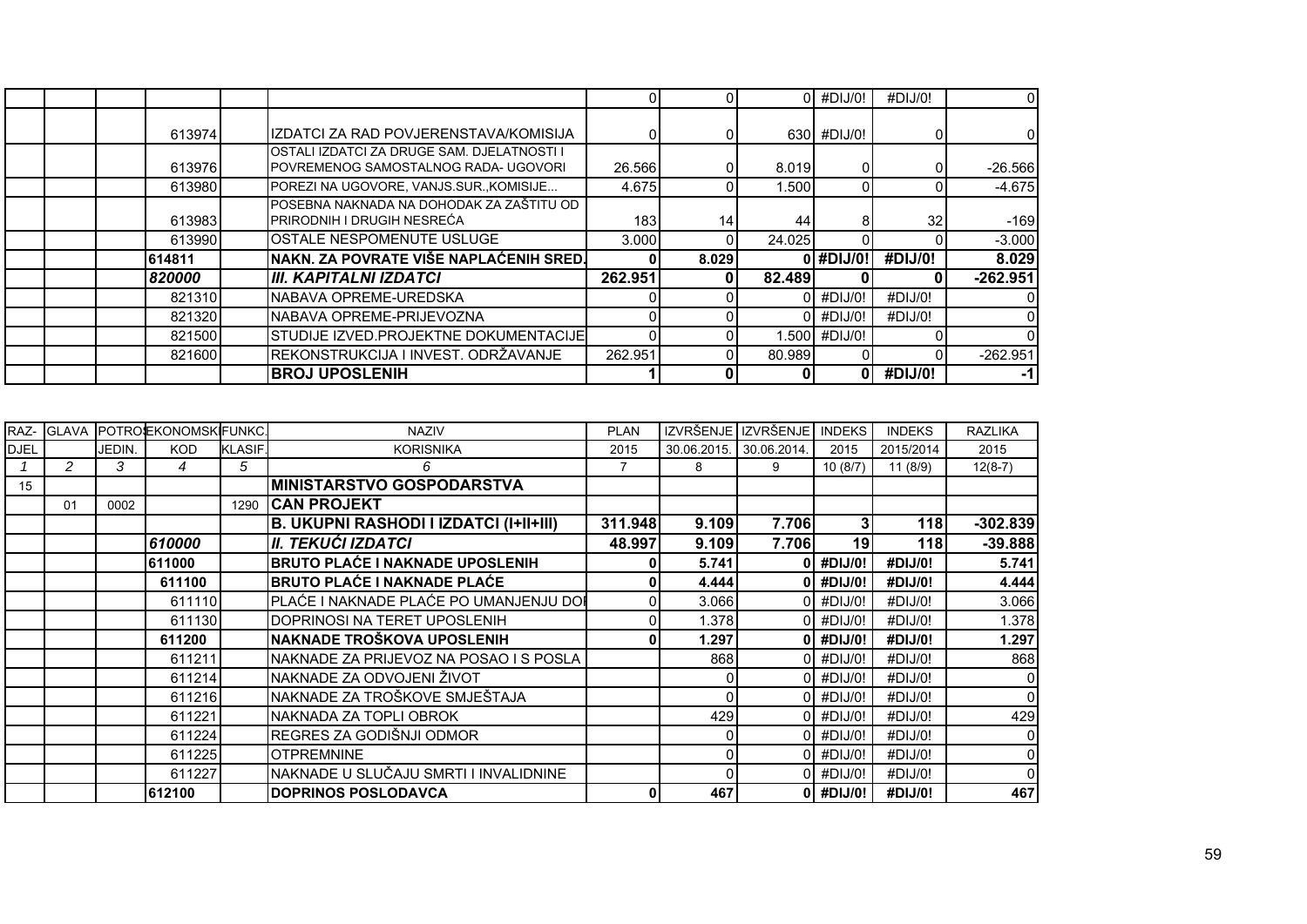| 613000 | <b>IZDATCI ZA MATERIJAL I USLUGE</b>                         | 48.997       | 2.901          | 7.706        | 6 <sup>1</sup>                | 38                 | -46.096                   |
|--------|--------------------------------------------------------------|--------------|----------------|--------------|-------------------------------|--------------------|---------------------------|
| 613100 | PUTNI TROŠKOVI                                               | 7.300        | 2.559          | ΩI           | 35                            | #DIJ/0!            | $-4.741$                  |
| 613110 | PUTNI TROŠKOVI U ZEMLJI                                      | 300          | $\Omega$       | $\Omega$     | $\Omega$                      | #DIJ/0!            | $-300$                    |
| 613120 | PUTNI TROŠKOVI U INOZEMSTVU                                  | 7.000        | 2.559          | $\Omega$     | 37                            | #DIJ/0!            | $-4.441$                  |
| 613200 | <b>IZDATCI ZA ENERGIJU</b>                                   | 0            | $\mathbf{0}$   | 0            | #DIJ/0!                       | #DIJ/0!            | 0                         |
| 613211 | IZDATCI ZA ELEKTRIČNU ENERGIJU                               |              |                |              | #DIJ/0!                       | #DIJ/0!            | $\mathbf 0$               |
| 613212 | IZDATCI ZA CENTRALNO GRIJANJE                                |              |                |              | #DIJ/0!                       | #DIJ/0!            | $\overline{0}$            |
| 613300 | IZD. ZA KOMUNIKACIJU I KOMUNALNE USLUG                       | 600          | 145            | $\mathbf{0}$ | 24                            | #DIJ/0!            | $-455$                    |
| 613321 | IZDATCI ZA VODU, KANALIZACIJU I ODVOZ SMEĆA                  |              |                |              | #DIJ/0!                       | #DIJ/0!            | $\Omega$                  |
| 613311 | IZDATCI ZA TEL. I POŠTANSKE USLUGE (PTT)                     | 600          | 145            |              | 24                            | #DIJ/0!            | $-455$                    |
| 613400 | <b>IZDATCI ZA MATERIJAL</b>                                  | 1.500        | $\mathbf 0$    | 130          | $\mathbf{0}$                  | 0                  | $-1.500$                  |
| 613410 | IZDATCI ZA ADMINISTRATIVNI MATERIJAL                         | 1.500        | $\Omega$       | 130          | $\Omega$                      |                    | $-1.500$                  |
| 613430 | IZDATCI ZA OBRAZOVNI MATERIJAL                               |              |                |              | #DIJ/0!                       | #DIJ/0!            | $\Omega$                  |
| 613500 | <b>USLUGE PRIJEVOZA I GORIVA</b>                             | 3.000        | 183            | ΩI           | 6 <sup>1</sup>                | #DIJ/0!            | $-2.817$                  |
| 613700 | <b>TEKUĆE ODRŽAVANJE</b>                                     |              |                |              | #DIJ/0!                       | #DIJ/0!            | $\mathbf{0}$              |
| 613800 | <b>IZDATCI ZA OSIGURANJE</b>                                 |              |                |              | #DIJ/0!                       | #DIJ/0!            | 0                         |
|        | <b>UGOVORENE USLUGE, INFORMIRANJE,</b>                       |              |                |              |                               |                    |                           |
|        | REPREZENTACIJA, VANJSKA SURADNJA,                            |              |                |              |                               |                    |                           |
|        |                                                              |              |                |              |                               |                    |                           |
| 613900 | <b>HONORAR I POREZ</b>                                       | 36.597       | 14             | 7.576        | 0                             | 0                  | $-36.583$                 |
| 613910 | <b>IZDATCI ZA INFORMIRANJE</b>                               | 2.000        | $\Omega$       | 690          | $\overline{0}$                | $\Omega$           | $-2.000$                  |
| 613914 | IZDATCI ZA REPREZENTACIJU                                    | 8.000        | 0              | 1.927        | $\Omega$                      |                    | $-8.000$                  |
| 613920 | IZDATCI ZA STRUČNO OBRAZOVANJE                               | 9.000        |                |              | $\Omega$                      | #DIJ/0!            | $-9.000$                  |
| 613937 | TROŠKOVI VJEŠTAČENJA, SVJEDOKA I SUD. POROT.                 |              |                |              | #DIJ/0!                       | #DIJ/0!            | $\mathbf 0$               |
| 613974 | IZDATCI ZA RAD POVJERENSTAVA/KOMISIJA                        | $\Omega$     | $\Omega$       |              | 630 #DIJ/0!                   | $\Omega$           | $\Omega$                  |
|        | OSTALI IZDATCI ZA DRUGE SAM. DJELATNOSTI I                   |              |                |              |                               |                    |                           |
| 613976 | POVREMENOG SAMOSTALNOG RADA- UGOVORI                         | 14.900       | 0              | 450          | 01                            |                    | $-14.900$                 |
| 613980 | POREZI NA UGOVORE, VANJS.SUR., KOMISIJE                      | 2.622        | $\overline{0}$ | 150          | $\overline{0}$                | $\Omega$           | $-2.622$                  |
|        | POSEBNA NAKNADA NA DOHODAK ZA ZAŠTITU OD                     |              |                |              |                               |                    |                           |
| 613983 | PRIRODNIH I DRUGIH NESREĆA                                   | 75           | 14             |              | 19 <sup>1</sup>               | 467                | $-61$                     |
| 613990 | OSTALE NESPOMENUTE USLUGE                                    | $\Omega$     | $\overline{0}$ |              | 3.726 #DIJ/0!                 | $\Omega$           |                           |
| 820000 | <b>III. KAPITALNI IZDATCI</b>                                | 262.951      | $\mathbf 0$    | $\mathbf{0}$ | $\mathbf{0}$                  | #DIJ/0!            | $-262.951$                |
| 821310 | NABAVA OPREME-UREDSKA                                        |              |                |              | #DIJ/0!                       | #DIJ/0!            | 0                         |
| 821320 | NABAVA OPREME-PRIJEVOZNA                                     |              |                |              | #DIJ/0!                       | #DIJ/0!            | $\Omega$                  |
| 821500 | STUDIJE IZVED.PROJEKTNE DOKUMENTACIJE                        |              |                |              | #DIJ/0!                       | #DIJ/0!            | $\Omega$                  |
| 821600 | REKONSTRUKCIJA I INVEST. ODRŽAVANJE<br><b>BROJ UPOSLENIH</b> | 262.951<br>0 | $\mathbf 0$    |              | $\overline{0}$<br>$0$ #DIJ/0! | #DIJ/0!<br>#DIJ/0! | $-262.951$<br>$\mathbf 0$ |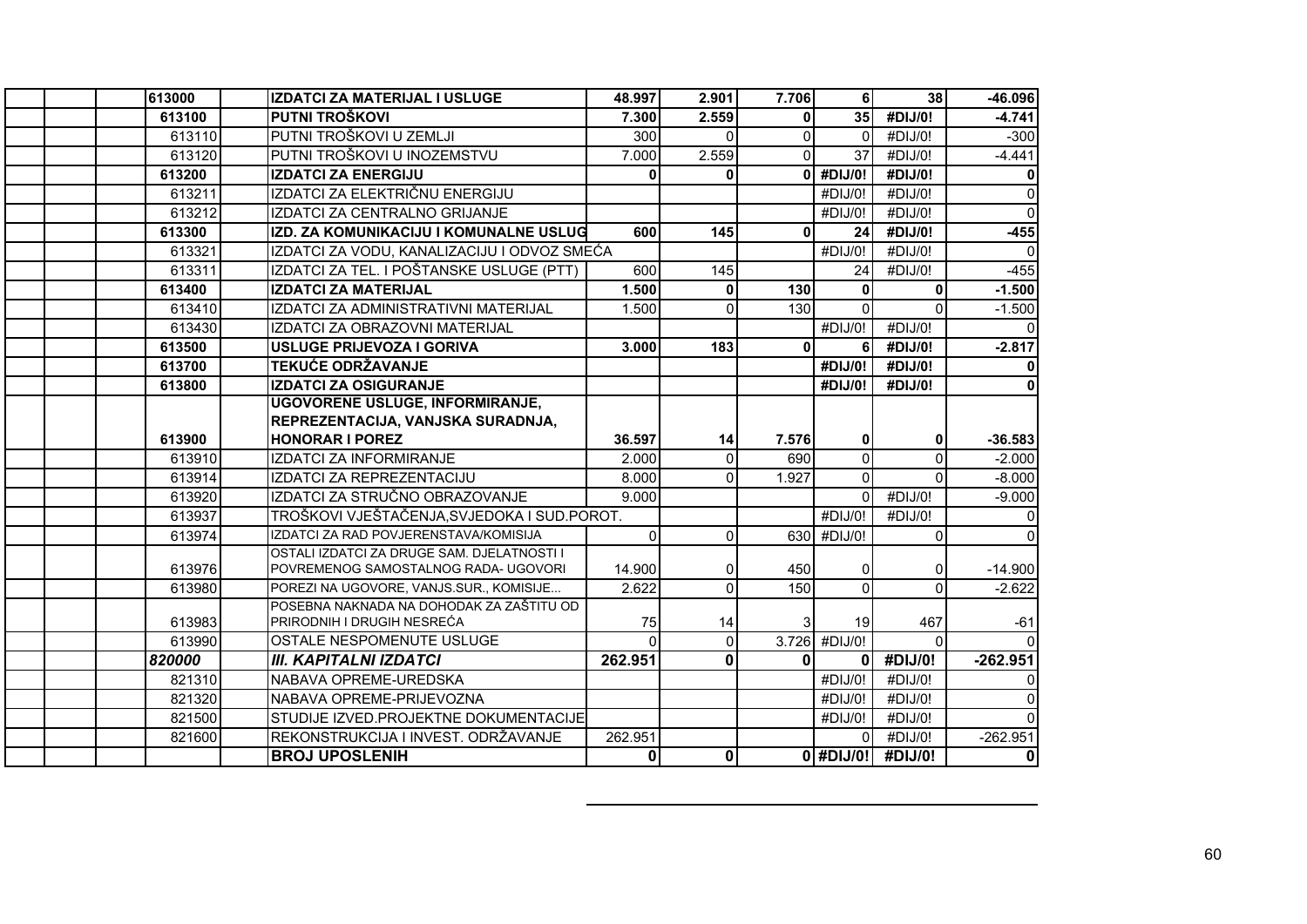|               |    |        | RAZ- GLAVA POTROEKONOMSK FUNKC. |                | <b>NAZIV</b>                                  | <b>PLAN</b>  |              | IZVRŠENJE IZVRŠENJE INDEKS |                | <b>INDEKS</b> | <b>RAZLIKA</b>          |
|---------------|----|--------|---------------------------------|----------------|-----------------------------------------------|--------------|--------------|----------------------------|----------------|---------------|-------------------------|
| <b>DJEL</b>   |    | JEDIN. | <b>KOD</b>                      | <b>KLASIF.</b> | <b>KORISNIKA</b>                              | 2015         |              | 30.06.2015. 30.06.2014.    | 2015           | 2015/2014     | 2015                    |
| $\mathcal{I}$ | 2  | 3      | $\overline{4}$                  | 5              | 6                                             | 7            | 8            | 9                          | 10(8/7)        | 11 (8/9)      | $12(8-7)$               |
| 15            |    |        |                                 |                | <b>MINISTARSTVO GOSPODARSTVA</b>              |              |              |                            |                |               |                         |
|               | 01 | 0003   |                                 |                | 1290 FINNO PROJEKT                            |              |              |                            |                |               |                         |
|               |    |        |                                 |                | <b>B. UKUPNI RASHODI I IZDATCI (I+II+III)</b> | 0            | 8.029        |                            | 30.623 #DIJ/0! | 26            | 8.029                   |
|               |    |        | 610000                          |                | II. TEKUĆI IZDATCI                            | 0            | 8.029        |                            | 30.623 #DIJ/0! | 26            | 8.029                   |
|               |    |        | 611000                          |                | <b>BRUTO PLAĆE I NAKNADE UPOSLENIH</b>        | 0            | $\mathbf{0}$ |                            | 859 #DIJ/0!    | $\mathbf{0}$  | $\bf{0}$                |
|               |    |        | 611100                          |                | <b>BRUTO PLAĆE I NAKNADE PLAĆE</b>            | 0            | 0            |                            | 859 #DIJ/0!    | 0             | $\pmb{0}$               |
|               |    |        | 611110                          |                | PLAĆE I NAKNADE PLAĆE PO UMANJENJU DO         | $\Omega$     | $\Omega$     | 592                        | #DIJ/0!        | $\Omega$      | $\mathbf 0$             |
|               |    |        | 611130                          |                | DOPRINOSI NA TERET UPOSLENIH                  | 0            | $\Omega$     | 267                        | #DIJ/0!        | $\Omega$      | $\mathbf 0$             |
|               |    |        | 611200                          |                | NAKNADE TROŠKOVA UPOSLENIH                    | O            | 0            | $\mathbf{0}$               | #DIJ/0!        | #DIJ/0!       | $\mathbf 0$             |
|               |    |        | 611211                          |                | NAKNADE ZA PRIJEVOZ NA POSAO I S POSLA        |              |              |                            | #DIJ/0!        | #DIJ/0!       | $\mathbf 0$             |
|               |    |        | 611214                          |                | NAKNADE ZA ODVOJENI ŽIVOT                     |              |              |                            | #DIJ/0!        | #DIJ/0!       | 0                       |
|               |    |        | 611216                          |                | NAKNADE ZA TROŠKOVE SMJEŠTAJA                 |              |              |                            | #DIJ/0!        | #DIJ/0!       | $\mathbf 0$             |
|               |    |        | 611221                          |                | NAKNADA ZA TOPLI OBROK                        | $\Omega$     | $\Omega$     | $\Omega$                   | #DIJ/0!        | #DIJ/0!       | $\mathbf{0}$            |
|               |    |        | 611224                          |                | REGRES ZA GODIŠNJI ODMOR                      | 0            | $\Omega$     | $\Omega$                   | #DIJ/0!        | #DIJ/0!       | 0                       |
|               |    |        | 611225                          |                | <b>OTPREMNINE</b>                             |              |              |                            | #DIJ/0!        | #DIJ/0!       | $\mathbf 0$             |
|               |    |        | 611227                          |                | NAKNADE U SLUČAJU SMRTI I INVALIDITETA        |              |              |                            | #DIJ/0!        | #DIJ/0!       | $\overline{0}$          |
|               |    |        | 612100                          |                | <b>DOPRINOS POSLODAVCA</b>                    | 0            | 0            | 90 I                       | #DIJ/0!        | 0             | $\mathbf 0$             |
|               |    |        | 613000                          |                | IZDATCI ZA MATERIJAL I USLUGE                 | 0            | $\mathbf{0}$ | 29.674                     | #DIJ/0!        | 0             | $\bf{0}$                |
|               |    |        | 613100                          |                | <b>PUTNI TROŠKOVI</b>                         | $\mathbf{0}$ | 0            | 3.837                      | #DIJ/0!        | $\Omega$      | $\overline{\mathbf{0}}$ |
|               |    |        | 613110                          |                | PUTNI TROŠKOVI U ZEMLJI                       | 0            | $\Omega$     | $\Omega$                   | #DIJ/0!        | #DIJ/0!       | $\mathbf 0$             |
|               |    |        | 613120                          |                | PUTNI TROŠKOVI U INOZEMSTVU                   | 0            | $\Omega$     | 3.837                      | #DIJ/0!        | $\Omega$      | $\pmb{0}$               |
|               |    |        | 613200                          |                | <b>IZDATCI ZA ENERGIJU</b>                    |              | $\bf{0}$     | $\mathbf{0}$               | #DIJ/0!        | #DIJ/0!       | $\mathbf 0$             |
|               |    |        | 613211                          |                | IZDATCI ZA ELEKTRIČNU ENERGIJU                |              |              |                            | #DIJ/0!        | #DIJ/0!       | 0                       |
|               |    |        | 613212                          |                | IZDATCI ZA CENTRALNO GRIJANJE                 |              |              |                            | #DIJ/0!        | #DIJ/0!       | 0                       |
|               |    |        | 613300                          |                | IZD. ZA KOMUNIKACIJU I KOMUNALNE USLUG        | $\mathbf{0}$ | 0            | 88I                        | #DIJ/0!        | $\mathbf{0}$  | $\mathbf 0$             |
|               |    |        | 613321                          |                | IZDATCI ZA VODU, KANALIZACIJU I ODVOZ SMEĆA   |              |              |                            | #DIJ/0!        | #DIJ/0!       | $\mathbf{0}$            |
|               |    |        | 613311                          |                | IZDATCI ZA TEL. I POŠTANSKE USLUGE (PTT)      | 0            | $\Omega$     | 88                         | #DIJ/0!        | $\Omega$      | $\pmb{0}$               |
|               |    |        | 613400                          |                | <b>IZDATCI ZA MATERIJAL</b>                   | 0            | $\mathbf{0}$ |                            | 788 #DIJ/0!    | $\mathbf{0}$  | $\mathbf 0$             |
|               |    |        | 613410                          |                | IZDATCI ZA ADMINISTRATIVNI MATERIJAL          | $\Omega$     | $\Omega$     | 788I                       | #DIJ/0!        | $\Omega$      | $\mathbf 0$             |
|               |    |        | 613430                          |                | IZDATCI ZA OBRAZOVNI MATERIJAL                |              |              |                            | #DIJ/0!        | #DIJ/0!       | $\pmb{0}$               |
|               |    |        | 613500                          |                | USLUGE PRIJEVOZA I GORIVA                     | $\mathbf{0}$ | $\mathbf{0}$ | ΩI                         | #DIJ/0!        | #DIJ/0!       | $\mathbf 0$             |
|               |    |        | 613700                          |                | <b>TEKUĆE ODRŽAVANJE</b>                      |              |              |                            | #DIJ/0!        | #DIJ/0!       | $\bf{0}$                |
|               |    |        | 613800                          |                | <b>IZDATCI ZA OSIGURANJE</b>                  |              |              |                            | #DIJ/0!        | #DIJ/0!       | $\bf{0}$                |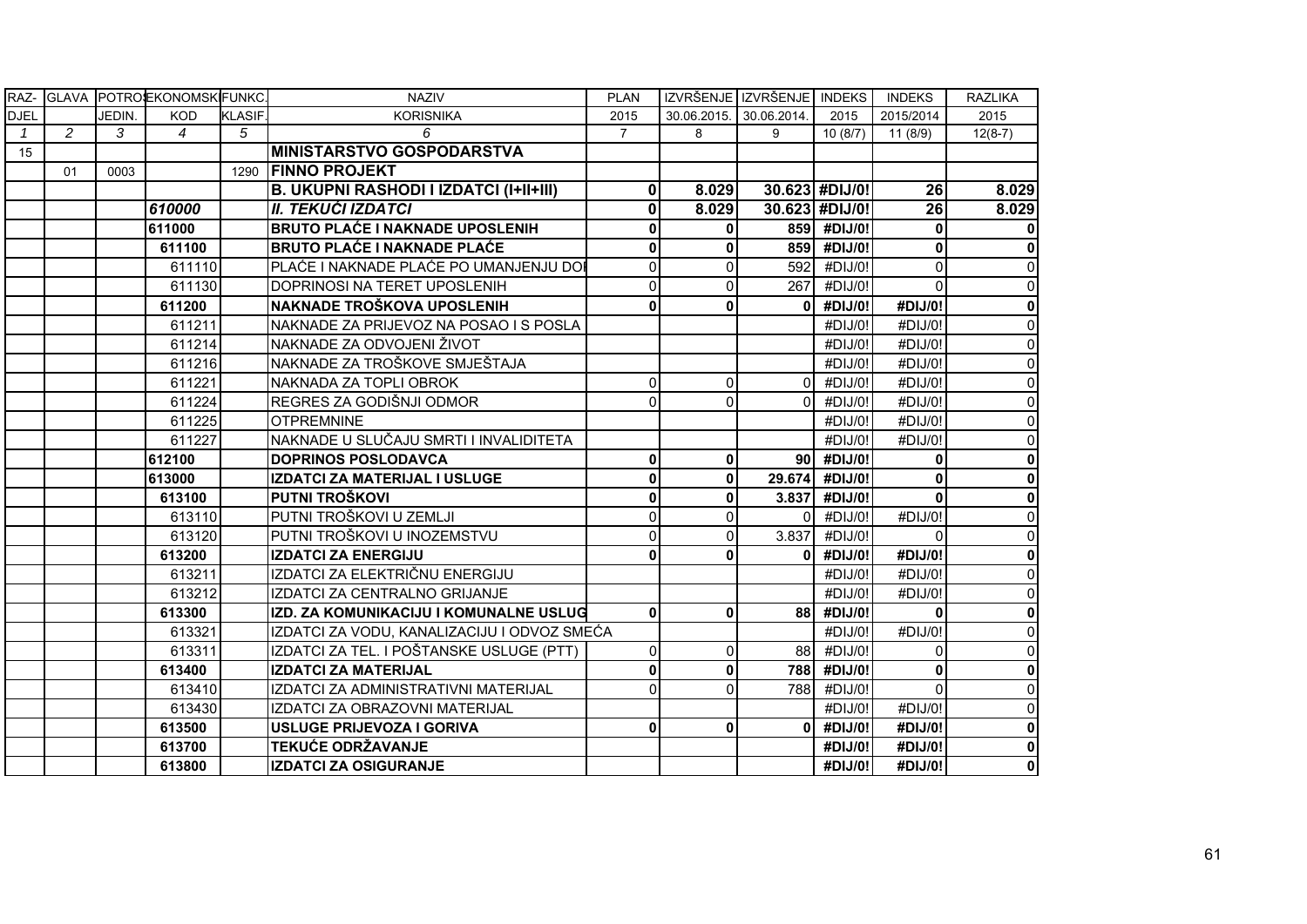|        | UGOVORENE USLUGE, INFORMIRANJE,<br>REPREZENTACIJA, VANJSKA SURADNJA,               |       |        |               |         |          |
|--------|------------------------------------------------------------------------------------|-------|--------|---------------|---------|----------|
| 613900 | <b>HONORAR I POREZ</b>                                                             | 0     | 24.961 | #DIJ/0!       |         |          |
| 613910 | <b>IZDATCI ZA INFORMIRANJE</b>                                                     | 0     | 1.485I | #DIJ/0!       |         | $\Omega$ |
| 613914 | IZDATCI ZA REPREZENTACIJU                                                          |       | 892    | #DIJ/0!       |         | $\Omega$ |
| 613920 | IZDATCI ZA STRUČNO OBRAZOVANJE                                                     |       |        | #DIJ/0!       | #DIJ/O! | $\Omega$ |
| 613937 | TROŠKOVI VJEŠTAČ.SVJEDOKA I SUDACA POROT.                                          |       |        | #DIJ/0!       | #DIJ/0! | $\Omega$ |
| 613974 | IZDATCI ZA RAD POVJERENSTAVA/KOMISIJA                                              |       |        | #DIJ/O!       | #DIJ/0! | $\Omega$ |
| 613976 | OSTALI IZDATCI ZA DRUGE SAM. DJELATNOSTI I<br>POVREMENOG SAMOSTALNOG RADA- UGOVORI |       |        | 3.669 #DIJ/0! |         | $\Omega$ |
| 613980 | POREZI NA UGOVORE, VANJS.SUR., KOMISIJE                                            |       |        | 645 #DIJ/0!   |         | $\Omega$ |
| 613983 | POSEBNA NAKNADA NA DOHODAK ZA ZAŠTITU OD<br>PRIRODNIH I DRUGIH NESREĆA             |       | 21     | #DIJ/0!       |         | 0        |
| 613990 | OSTALE NESPOMENUTE USLUGE I DAŽBINE                                                | 0     | 18.249 | #DIJ/0!       |         | $\Omega$ |
| 614811 | NAKN. ZA POVRATE VIŠE NAPLAĆENIH SRED.                                             | 8.029 |        | #DIJ/0!       | #DIJ/0! | 8.029    |
| 821000 | <b>III. KAPITALNI IZDATCI</b>                                                      |       |        | 0 #DIJ/0!     | #DIJ/0! | 0        |
| 821310 | NABAVA OPREME-UREDSKA                                                              |       |        | #DIJ/0!       | #DIJ/0! | $\Omega$ |
| 821320 | NABAVA OPREME-PRIJEVOZNA                                                           |       |        | #DIJ/0!       | #DIJ/0! | $\Omega$ |
| 821500 | STUDIJE IZVED.PROJEKTNE DOKUMENTACIJE                                              |       |        | #DIJ/O!       | #DIJ/O! | $\Omega$ |
| 821600 | REKONSTRUKCIJA I INVEST. ODRŽAVANJE                                                |       |        | #DIJ/0!       | #DIJ/0! | $\Omega$ |
|        | <b>BROJ UPOSLENIH</b>                                                              | 0     |        | 01            | #DIJ/0! | $-1$     |

|             |    |        | <b>RAZ- GLAVA POTROEKONOMSKIFUNKC.</b> |                | <b>NAZIV</b>                                  | <b>PLAN</b> |             | IZVRŠENJE IZVRŠENJE | <b>INDEKS</b>  | <b>INDEKS</b> | <b>RAZLIKA</b> |
|-------------|----|--------|----------------------------------------|----------------|-----------------------------------------------|-------------|-------------|---------------------|----------------|---------------|----------------|
| <b>DJEL</b> |    | JEDIN. | <b>KOD</b>                             | <b>KLASIF.</b> | <b>KORISNIKA</b>                              | 2015        | 30.06.2015. | 30.06.2014.         | 2015           | 2015/2014     | 2015           |
|             | 2  | 3      |                                        | 5              | 6                                             |             | 8           | 9                   | 10(8/7)        | 11(8/9)       | $12(8-7)$      |
| 15          |    |        |                                        |                | <b>MINISTARSTVO GOSPODARSTVA</b>              |             |             |                     |                |               |                |
|             | 01 | 0004   |                                        |                | 1290 A3-NET PROJEKT                           |             |             |                     |                |               |                |
|             |    |        |                                        |                | <b>B. UKUPNI RASHODI I IZDATCI (I+II+III)</b> |             |             |                     | 90.747 #DIJ/0! | 0             | 0              |
|             |    |        | 610000                                 |                | <b>II. TEKUĆI IZDATCI</b>                     |             |             |                     | 8.258 #DIJ/0!  |               | 0              |
|             |    |        | 611000                                 |                | <b>BRUTO PLAĆE I NAKNADE UPOSLENIH</b>        |             |             |                     | #DIJ/0!        | #DIJ/0!       | 0              |
|             |    |        | 611100                                 |                | <b>BRUTO PLAĆE I NAKNADE PLAĆE</b>            |             |             |                     | #DIJ/0!        | #DIJ/0!       |                |
|             |    |        | 611110                                 |                | PLAĆE I NAKNADE PLAĆE PO UMANJENJU DOPRINOSA  |             |             |                     | #DIJ/0!        | #DIJ/0!       |                |
|             |    |        | 611130                                 |                | DOPRINOSI NA TERET UPOSLENIH                  |             |             |                     | #DIJ/0!        | #DIJ/0!       | 0              |
|             |    |        | 611200                                 |                | NAKNADE TROŠKOVA UPOSLENIH                    |             |             |                     | #DIJ/0!        | #DIJ/0!       |                |
|             |    |        | 611211                                 |                | NAKNADE ZA PRIJEVOZ NA POSAO I S POSLA        |             |             |                     | #DIJ/0!        | #DIJ/0!       |                |
|             |    |        | 611214                                 |                | NAKNADE ZA ODVOJENI ŽIVOT                     |             |             |                     | #DIJ/0!        | #DIJ/0!       | $\overline{0}$ |
|             |    |        | 611216                                 |                | NAKNADE ZA TROŠKOVE SMJEŠTAJA                 |             |             |                     | #DIJ/0!        | #DIJ/0!       | $\overline{0}$ |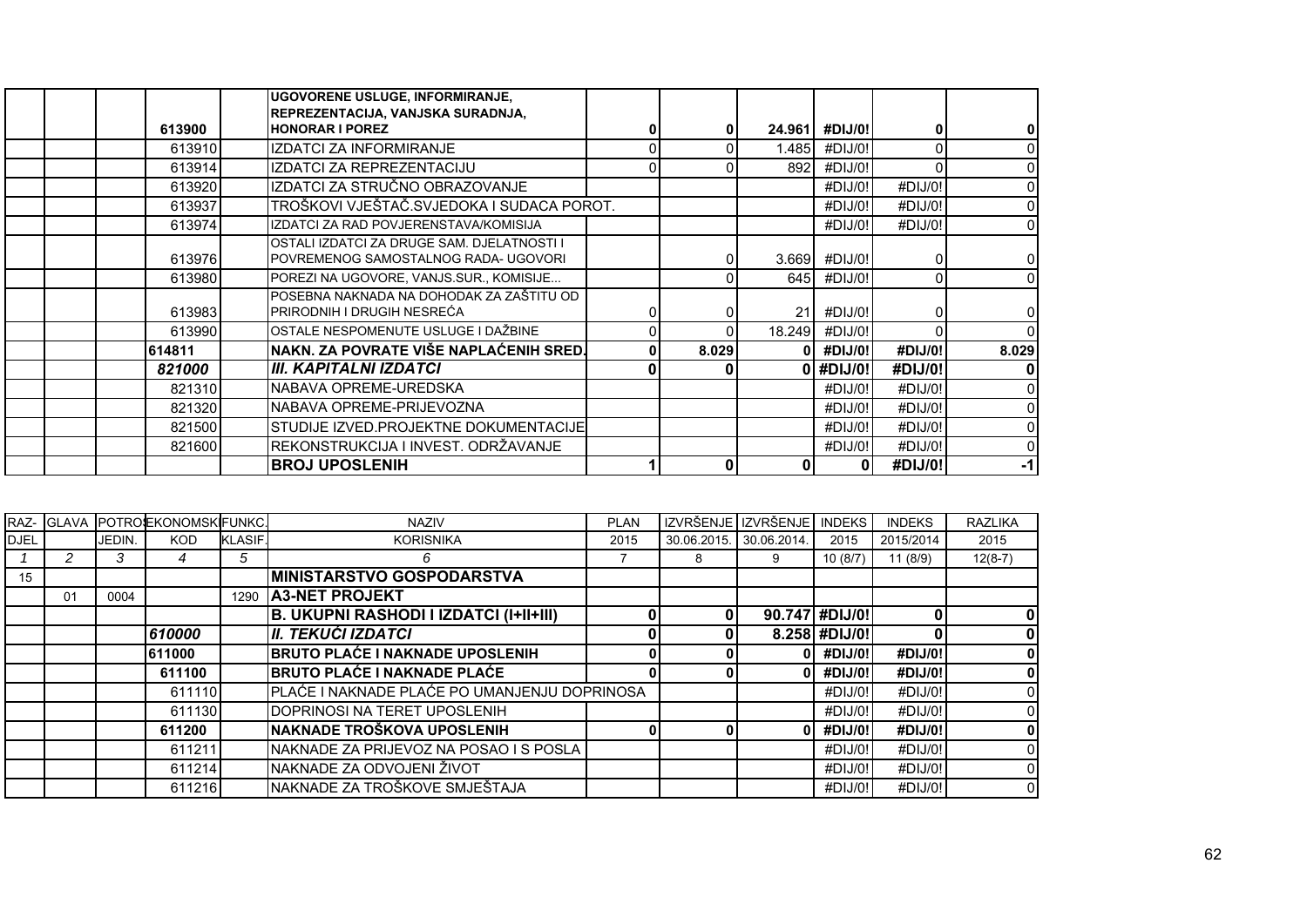| 611221 | INAKNADA ZA TOPLI OBROK                                                             |              |                |              | #DIJ/0!         | #DIJ/0!        | $\mathbf 0$         |
|--------|-------------------------------------------------------------------------------------|--------------|----------------|--------------|-----------------|----------------|---------------------|
| 611224 | REGRES ZA GODIŠNJI ODMOR                                                            |              |                |              | #DIJ/0!         | #DIJ/O!        | $\mathbf{0}$        |
| 611225 | <b>OTPREMNINE</b>                                                                   |              |                |              | #DIJ/0!         | #DIJ/0!        | $\mathbf 0$         |
| 611227 | NAKNADE U SLUČAJU SMRTI I INVALIDITETA                                              |              |                |              | #DIJ/0!         | #DIJ/0!        | $\mathbf 0$         |
| 612100 | <b>DOPRINOS POSLODAVCA</b>                                                          |              |                |              | #DIJ/0!         | #DIJ/0!        | $\mathbf 0$         |
| 613000 | IZDATCI ZA MATERIJAL I USLUGE                                                       | $\mathbf 0$  | $\mathbf{0}$   |              | 8.258 #DIJ/0!   | $\mathbf{0}$   | $\mathbf 0$         |
| 613100 | PUTNI TROŠKOVI                                                                      | $\mathbf 0$  | $\mathbf{0}$   |              | 1.509 #DIJ/0!   | $\mathbf 0$    | $\mathbf 0$         |
| 613110 | PUTNI TROŠKOVI U ZEMLJI                                                             | $\Omega$     | $\mathbf{0}$   | $\Omega$     | #DIJ/0!         | #DIJ/0!        | $\mathsf{O}\xspace$ |
| 613120 | PUTNI TROŠKOVI U INOZEMSTVU                                                         | $\Omega$     | $\mathbf{0}$   |              | 1.509 #DIJ/0!   | $\Omega$       | $\mathbf 0$         |
| 613200 | <b>IZDATCI ZA ENERGIJU</b>                                                          | 0            | 0              | 0            | #DIJ/0!         | #DIJ/0!        | $\mathbf 0$         |
| 613211 | IZDATCI ZA ELEKTRIČNU ENERGIJU                                                      |              |                |              | #DIJ/0!         | #DIJ/0!        | $\mathbf 0$         |
| 613212 | IZDATCI ZA CENTRALNO GRIJANJE                                                       |              |                |              | #DIJ/0!         | #DIJ/0!        | $\mathbf 0$         |
| 613300 | IZD. ZA KOMUNIKACIJU I KOMUNALNE USLUG                                              | $\mathbf{0}$ | 0              |              | $170$ #DIJ/0!   | $\mathbf{0}$   | $\mathbf 0$         |
| 613321 | IZDATCI ZA VODU, KANALIZACIJU I ODVOZ SMEĆA                                         |              |                |              | #DIJ/0!         | #DIJ/0!        | $\mathbf 0$         |
| 613311 | IZDATCI ZA TEL. I POŠTANSKE USLUGE (PTT)                                            | $\mathbf{0}$ | $\mathbf 0$    |              | 170 #DIJ/0!     | $\Omega$       | $\mathbf 0$         |
| 613400 | <b>IZDATCI ZA MATERIJAL</b>                                                         | $\mathbf 0$  | 0              | $\mathbf{0}$ | #DIJ/0!         | #DIJ/0!        | $\mathbf 0$         |
| 613410 | IZDATCI ZA ADMINISTRATIVNI MATERIJAL                                                | $\Omega$     | $\mathbf{0}$   | $\Omega$     | #DIJ/0!         | #DIJ/0!        | $\mathbf 0$         |
| 613430 | IZDATCI ZA OBRAZOVNI MATERIJAL                                                      |              |                |              | #DIJ/0!         | #DIJ/0!        | $\mathbf 0$         |
| 613500 | <b>USLUGE PRIJEVOZA I GORIVA</b>                                                    | 0            | $\mathbf{0}$   |              | 330 #DIJ/0!     | $\mathbf{0}$   | $\mathbf 0$         |
| 613700 | TEKUĆE ODRŽAVANJE                                                                   |              |                |              | #DIJ/0!         | #DIJ/0!        | $\mathbf 0$         |
| 613800 | <b>IZDATCI ZA OSIGURANJE</b>                                                        |              |                |              | #DIJ/0!         | #DIJ/0!        | $\mathbf 0$         |
|        | UGOVORENE USLUGE, INFORMIRANJE,                                                     |              |                |              |                 |                |                     |
|        | REPREZENTACIJA, VANJSKA SURADNJA,                                                   |              |                |              |                 |                |                     |
| 613900 | <b>HONORAR I POREZ</b>                                                              | $\mathbf 0$  | $\mathbf{0}$   |              | $6.249$ #DIJ/0! | $\mathbf{0}$   | $\pmb{0}$           |
| 613910 | IZDATCI ZA INFORMIRANJE                                                             | $\mathbf{0}$ | $\Omega$       |              | 4.100 #DIJ/0!   | $\Omega$       | $\mathsf{O}\xspace$ |
| 613914 | IZDATCI ZA REPREZENTACIJU                                                           | $\Omega$     |                |              | #DIJ/0!         | #DIJ/0!        | $\mathsf{O}\xspace$ |
| 613920 | IZDATCI ZA STRUČNO OBRAZOVANJE                                                      |              |                |              | #DIJ/0!         | #DIJ/0!        | $\mathsf{O}$        |
| 613974 | IZDATCI ZA RAD POVJERENSTAVA/KOMISIJA<br>OSTALI IZDATCI ZA DRUGE SAM. DJELATNOSTI I | $\Omega$     | $\Omega$       |              | 80 #DIJ/0!      | $\Omega$       | $\mathsf{O}$        |
| 613976 | POVREMENOG SAMOSTALNOG RADA- UGOVORI                                                | 0            |                |              | #DIJ/0!         | #DIJ/0!        | $\mathbf 0$         |
| 613980 | POREZI NA UGOVORE, VANJS. SUR., KOMISIJE                                            | $\mathbf{0}$ | $\mathbf{0}$   | 19           | #DIJ/0!         | $\Omega$       | $\mathbf 0$         |
|        | POSEBNA NAKNADA NA DOHODAK ZA ZAŠTITU OD                                            |              |                |              |                 |                |                     |
| 613983 | PRIRODNIH I DRUGIH NESREĆA                                                          | 0            | 0              | 0            | #DIJ/0!         | #DIJ/0!        | $\pmb{0}$           |
| 613991 | OSTALE NESPOMENUTE USLUGE                                                           | $\Omega$     | $\mathbf 0$    |              | 2.050 #DIJ/0!   | $\Omega$       | $\mathbf 0$         |
| 821300 | <b>III. KAPITALNI IZDATCI</b>                                                       | $\Omega$     | $\mathbf{0}$   |              | 82.489 #DIJ/0!  | $\Omega$       | $\mathbf 0$         |
| 821310 | NABAVA OPREME- UREDSKA                                                              |              |                |              | #DIJ/0!         | #DIJ/0!        | $\mathbf 0$         |
| 821500 | STUDIJE IZVED.PROJEKTNE DOKUMENTACIJE                                               | $\Omega$     | $\Omega$       |              | 1.500 #DIJ/0!   | $\Omega$       | $\mathbf 0$         |
| 821600 | REKONSTRUKCIJA I INVEST. ODRŽAVANJE                                                 | ΩI           | $\overline{0}$ |              | 80.989 #DIJ/0!  | $\overline{0}$ | $\mathbf 0$         |
|        |                                                                                     |              |                |              |                 |                |                     |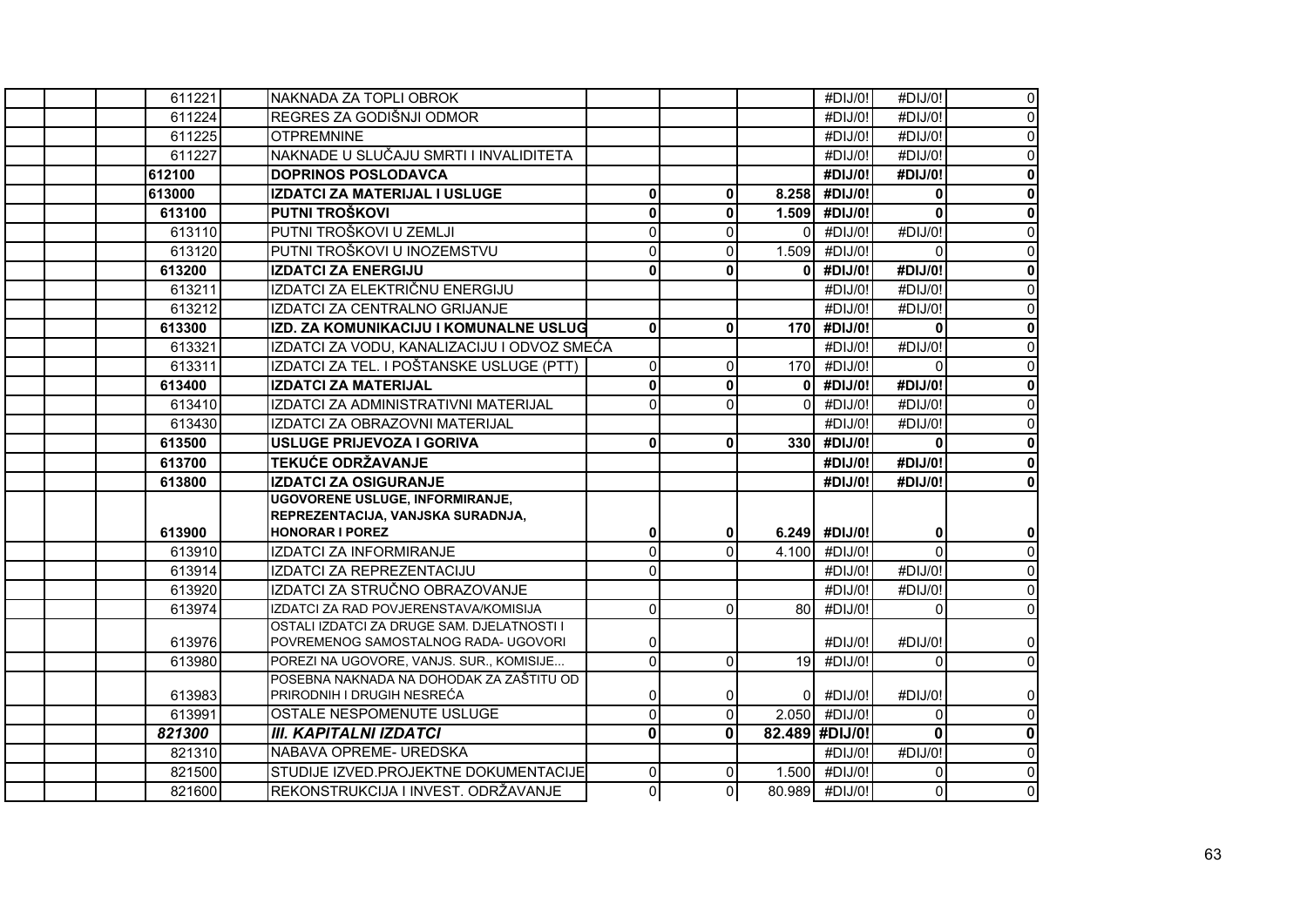|              |              |        |                     |               | <b>BROJ UPOSLENIH</b>                         | $\mathbf{0}$   | $\mathbf{0}$   |                            | $\overline{0 }$ #DIJ/0! | #DIJ/0!       | $\mathbf 0$    |
|--------------|--------------|--------|---------------------|---------------|-----------------------------------------------|----------------|----------------|----------------------------|-------------------------|---------------|----------------|
|              |              |        |                     |               |                                               |                |                |                            |                         |               |                |
| RAZ-         | <b>GLAVA</b> |        | POTROEKONOMSKIFUNKC |               | <b>NAZIV</b>                                  | <b>PLAN</b>    |                | IZVRŠENJE IZVRŠENJE INDEKS |                         | <b>INDEKS</b> | <b>RAZLIKA</b> |
| <b>DJEL</b>  |              | JEDIN. | <b>KOD</b>          | <b>KLASIF</b> | <b>KORISNIKA</b>                              | 2015           | 30.06.2015.    | 30.06.2014.                | 2015                    | 2015/2014     | 2015           |
| $\mathbf{1}$ | 2            | 3      | $\overline{4}$      | 5             | 6                                             | $\overline{7}$ | 8              | 9                          | 10(8/7)                 | 11 (8/9)      | $12(8-7)$      |
| 15           |              |        |                     |               | <b>MINISTARSTVO GOSPODARSTVA</b>              |                |                |                            |                         |               |                |
|              | 01           | 0005   |                     | 1290          | <b>SNAP SEE PROJEKT</b>                       |                |                |                            |                         |               |                |
|              |              |        |                     |               | <b>B. UKUPNI RASHODI I IZDATCI (I+II+III)</b> | 9.153          | $-100$         | 6.098                      | $-1$                    | $-2$          | $-9.253$       |
|              |              |        | 610000              |               | <b>II. TEKUĆI IZDATCI</b>                     | 9.153          | $-100$         | 6.098                      | $-1$                    | $-2$          | $-9.253$       |
|              |              |        | 611000              |               | <b>BRUTO PLAĆE I NAKNADE UPOSLENIH</b>        | $\Omega$       | $\mathbf{0}$   | 0                          | #DIJ/0!                 | #DIJ/0!       | $\mathbf{0}$   |
|              |              |        | 611100              |               | <b>BRUTO PLAĆE I NAKNADE PLAĆE</b>            | $\Omega$       | 0              | 0                          | #DIJ/0!                 | #DIJ/0!       | $\mathbf 0$    |
|              |              |        | 611110              |               | PLAĆE I NAKNADE PLAĆE PO UMANJENJU DOPRINOSA  |                |                |                            | #DIJ/0!                 | #DIJ/0!       | $\mathbf 0$    |
|              |              |        | 611130              |               | DOPRINOSI NA TERET UPOSLENIH                  |                |                |                            | #DIJ/0!                 | #DIJ/0!       | $\mathbf 0$    |
|              |              |        | 611200              |               | NAKNADE TROŠKOVA UPOSLENIH                    | $\bf{0}$       | $\bf{0}$       | O                          | #DIJ/0!                 | #DIJ/0!       | $\mathbf 0$    |
|              |              |        | 611211              |               | NAKNADE ZA PRIJEVOZ NA POSAO I S POSLA        |                |                |                            | #DIJ/0!                 | #DIJ/0!       | $\overline{0}$ |
|              |              |        | 611214              |               | NAKNADE ZA ODVOJENI ŽIVOT                     |                |                |                            | #DIJ/0!                 | #DIJ/0!       | $\mathbf 0$    |
|              |              |        | 611216              |               | NAKNADE ZA TROŠKOVE SMJEŠTAJA                 |                |                |                            | #DIJ/0!                 | #DIJ/0!       | 0              |
|              |              |        | 611221              |               | NAKNADA ZA TOPLI OBROK                        |                |                |                            | #DIJ/0!                 | #DIJ/0!       | 0              |
|              |              |        | 611224              |               | REGRES ZA GODIŠNJI ODMOR                      |                |                |                            | #DIJ/0!                 | #DIJ/0!       | $\overline{0}$ |
|              |              |        | 612100              |               | <b>DOPRINOS POSLODAVCA</b>                    |                |                |                            | #DIJ/0!                 | #DIJ/0!       | $\mathbf{0}$   |
|              |              |        | 613000              |               | IZDATCI ZA MATERIJAL I USLUGE                 | 9.153          | $-100$         | 6.098                      | $-1$                    | $-2$          | $-9.253$       |
|              |              |        | 613100              |               | PUTNI TROŠKOVI                                | 100            | $-100$         | 908                        | $-100$                  | $-11$         | $-200$         |
|              |              |        | 613110              |               | PUTNI TROŠKOVI U ZEMLJI                       | $\Omega$       | $-100$         | $\Omega$                   | #DIJ/0!                 | #DIJ/0!       | $-100$         |
|              |              |        | 613120              |               | PUTNI TROŠKOVI U INOZEMSTVU                   | 100            | $\Omega$       | 908                        | $\Omega$                | $\Omega$      | $-100$         |
|              |              |        | 613300              |               | IZD. ZA KOMUNIKACIJU I KOMUNALNE USLUG        | $\bf{0}$       | 0              | $\Omega$                   | #DIJ/0!                 | #DIJ/0!       | $\mathbf{0}$   |
|              |              |        | 613321              |               | IZDATCI ZA VODU, KANALIZACIJU I ODVOZ SMEĆA   |                |                |                            | #DIJ/0!                 | #DIJ/0!       | $\overline{0}$ |
|              |              |        | 613311              |               | IZDATCI ZA TEL. I POŠTANSKE USLUGE (PTT)      | 0              | $\overline{0}$ | $\Omega$                   | #DIJ/0!                 | #DIJ/0!       | $\overline{0}$ |
|              |              |        | 613400              |               | <b>IZDATCI ZA MATERIJAL</b>                   | $\bf{0}$       | $\mathbf{0}$   | 404                        | #DIJ/0!                 | $\mathbf 0$   | $\mathbf{0}$   |
|              |              |        | 613410              |               | IZDATCI ZA ADMINISTRATIVNI MATERIJAL          | $\Omega$       | $\Omega$       | 404                        | #DIJ/0!                 | $\Omega$      | 0              |
|              |              |        | 613430              |               | IZDATCI ZA OBRAZOVNI MATERIJAL                |                |                |                            | #DIJ/0!                 | #DIJ/0!       | $\mathbf 0$    |
|              |              |        | 613500              |               | <b>USLUGE PRIJEVOZA I GORIVA</b>              | $\mathbf 0$    | $\bf{0}$       | <b>180</b>                 | #DIJ/0!                 | $\bf{0}$      | $\mathbf{0}$   |
|              |              |        |                     |               | <b>UGOVORENE USLUGE, INFORMIRANJE,</b>        |                |                |                            |                         |               |                |
|              |              |        |                     |               | REPREZENTACIJA, VANJSKA SURADNJA,             |                |                |                            |                         |               |                |
|              |              |        | 613900              |               | <b>HONORAR I POREZ</b>                        | 9.053          | 0              | 4.606                      | 0                       | 0             | $-9.053$       |
|              |              |        | 613910              |               | <b>IZDATCI ZA INFORMIRANJE</b>                |                | $\Omega$       | $\Omega$                   | #DIJ/0!                 | #DIJ/0!       | $\mathbf 0$    |
|              |              |        | 613914              |               | IZDATCI ZA REPREZENTACIJU                     | $\Omega$       | $\Omega$       | <sup>0</sup>               | #DIJ/0!                 | #DIJ/0!       | $\mathbf 0$    |
|              |              |        | 613974              |               | IZDATCI ZA RAD POVJERENSTAVA/KOMISIJA         |                |                |                            | #DIJ/0!                 | #DIJ/0!       | $\overline{0}$ |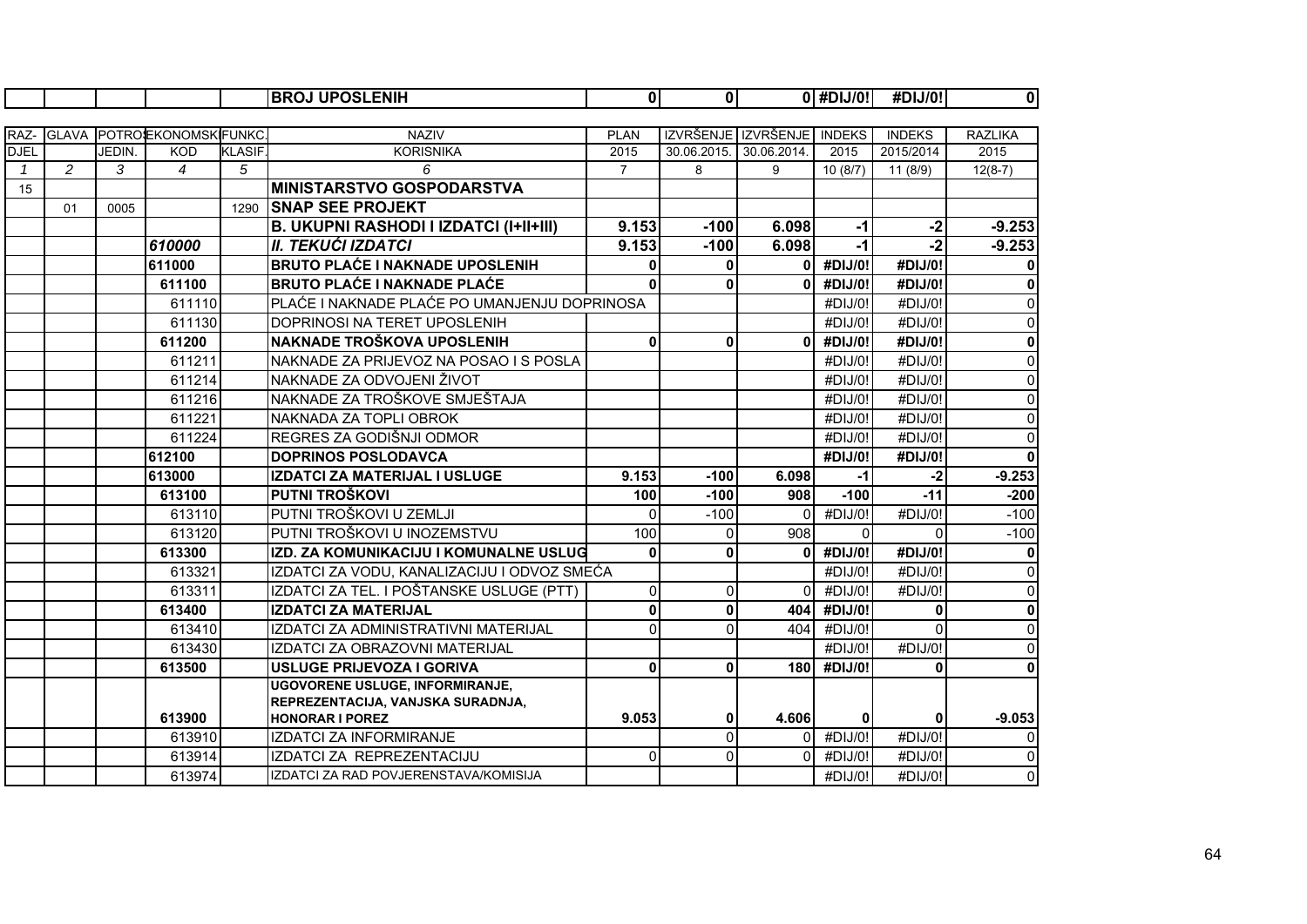| 613976 | OSTALI IZDATCI ZA DRUGE SAM. DJELATNOSTI I<br>POVREMENOG SAMOSTALNOG RADA- UGOVORI | 7.666 | 3.900     |           |         | $-7.666$ |
|--------|------------------------------------------------------------------------------------|-------|-----------|-----------|---------|----------|
| 613980 | POREZI NA UGOVORE, VANJS.SUR., KOMISIJE                                            | 1.349 | 686       |           |         | $-1.349$ |
| 613983 | POSEBNA NAKNADA NA DOHODAK ZA ZAŠTITU OD<br>PRIRODNIH I DRUGIH NESREĆA             | 38    | <b>20</b> |           |         | $-38$    |
| 613991 | <b>IOSTALE NESPOMENUTE USLUGE</b>                                                  |       |           | #DIJ/0!   | #DIJ/0! |          |
| 821300 | III. KAPITALNI IZDATCI                                                             |       |           | ) #DIJ/0! | #DIJ/0! |          |
| 821310 | INABAVA OPREME-UREDSKA                                                             |       |           | #DIJ/0!   | #DIJ/0! |          |
| 821300 | NABAVA OPREME-PRIJEVOZNA                                                           |       |           | #DIJ/0!   | #DIJ/0! |          |
| 821500 | <b>STUDIJE IZVED.PROJEKTNE DOKUMENTACIJE</b>                                       |       |           | #DIJ/0!   | #DIJ/0! |          |
| 821600 | REKONSTRUKCIJA I INVEST. ODRŽAVANJE                                                |       |           | #DIJ/0!   | #DIJ/0! | 01       |
|        | <b>BROJ UPOSLENIH</b>                                                              |       |           | ) #DIJ/0! | #DIJ/0! | 0        |

|             |    |        | RAZ- GLAVA POTROEKONOMSKIFUNKC. |                | <b>NAZIV</b>                                  | <b>PLAN</b> |             | IZVRŠENJE IZVRŠENJE | <b>INDEKS</b>  | <b>INDEKS</b> | <b>RAZLIKA</b> |
|-------------|----|--------|---------------------------------|----------------|-----------------------------------------------|-------------|-------------|---------------------|----------------|---------------|----------------|
| <b>DJEL</b> |    | JEDIN. | <b>KOD</b>                      | <b>KLASIF.</b> | <b>KORISNIKA</b>                              | 2015        | 30.06.2015. | 30.06.2014.         | 2015           | 2015/2014     | 2015           |
|             | 2  | 3      | 4                               | 5              | 6                                             |             | 8           | 9                   | 10(8/7)        | 11(8/9)       | $12(8-7)$      |
| 15          |    |        |                                 |                | <b>MINISTARSTVO GOSPODARSTVA</b>              |             |             |                     |                |               |                |
|             | 01 | 0006   |                                 | 1290           | <b>MINATURA PROJEKT</b>                       |             |             |                     |                |               |                |
|             |    |        |                                 |                | <b>B. UKUPNI RASHODI I IZDATCI (I+II+III)</b> | 36.705      |             | 6.098               | $\mathbf 0$    | 0             | $-36.705$      |
|             |    |        | 610000                          |                | II. TEKUĆI IZDATCI                            | 36.705      |             | 6.098               | $\mathbf 0$    |               | $-36.705$      |
|             |    |        | 611000                          |                | <b>BRUTO PLAĆE I NAKNADE UPOSLENIH</b>        | 16.372      |             | 0                   | $\mathbf{0}$   | #DIJ/0!       | $-16.372$      |
|             |    |        | 611100                          |                | <b>BRUTO PLAĆE I NAKNADE PLAĆE</b>            | 14.368      |             | 0                   | $\mathbf{0}$   | #DIJ/0!       | $-14.368$      |
|             |    |        | 611110                          |                | PLAĆE I NAKNADE PLAĆE PO UMANJENJU DOPRINOSA  | 9.914       |             |                     |                | #DIJ/0!       | $-9.914$       |
|             |    |        | 611130                          |                | DOPRINOSI NA TERET UPOSLENIH                  | 4.454       |             |                     |                | #DIJ/0!       | $-4.454$       |
|             |    |        | 611200                          |                | NAKNADE TROŠKOVA UPOSLENIH                    | 2.004       |             | 0                   | 0              | #DIJ/0!       | $-2.004$       |
|             |    |        | 611211                          |                | NAKNADE ZA PRIJEVOZ NA POSAO I S POSLA        |             |             |                     | #DIJ/0!        | #DIJ/0!       | 01             |
|             |    |        | 611214                          |                | NAKNADE ZA ODVOJENI ŽIVOT                     |             |             |                     | #DIJ/0!        | #DIJ/0!       | $\overline{0}$ |
|             |    |        | 611216                          |                | NAKNADE ZA TROŠKOVE SMJEŠTAJA                 |             |             |                     | #DIJ/0!        | #DIJ/0!       | $\overline{0}$ |
|             |    |        | 611221                          |                | NAKNADA ZA TOPLI OBROK                        | 1.584       |             |                     |                | #DIJ/0!       | $-1.584$       |
|             |    |        | 611224                          |                | REGRES ZA GODIŠNJI ODMOR                      | 420         |             |                     | $\overline{0}$ | #DIJ/0!       | $-420$         |
|             |    |        | 612100                          |                | <b>DOPRINOS POSLODAVCA</b>                    | 1.509       |             |                     | 01             | #DIJ/0!       | $-1.509$       |